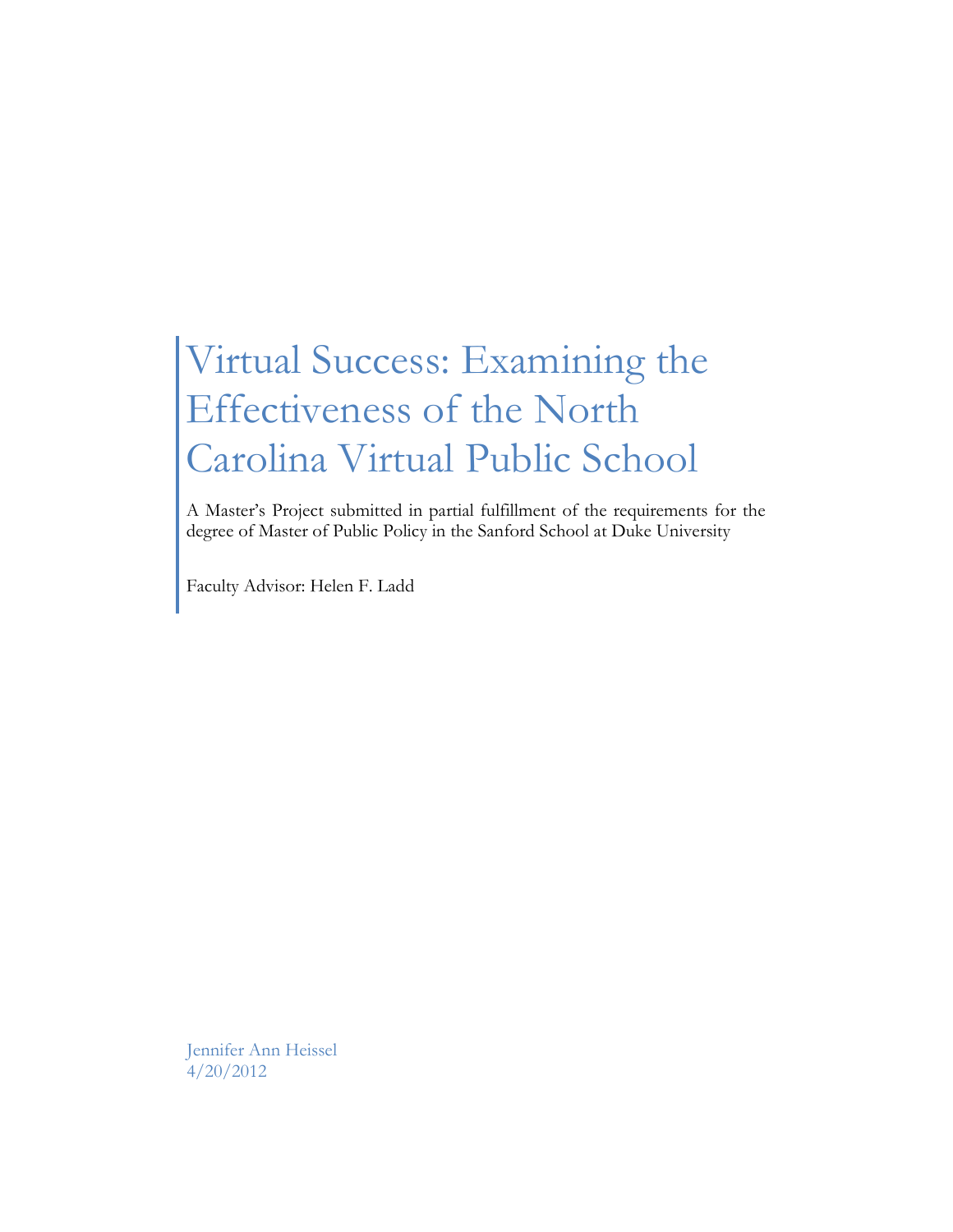#### **EXECUTIVE SUMMARY**

Although virtual education options have rapidly expanded in recent years, little academic research has examined the effectiveness of these courses. My analysis examines the North Carolina Virtual Public School (NCVPS) and specifically uses the state Algebra I and English I end-of-course (EOC) tests to compare the academic outcomes of students in a statewide, entirely virtual classroom to those in a traditional brick-and-mortar setting. I also use a survey of NCVPS students to examine how students experience the virtual system and why they selected that option.

I find that students use NCVPS for two distinct reasons. On one hand, certain students use the course as an *opportunity* to take an overload of courses or to pursue a course not offered in their local school. These students typically live in rural areas, but they are typically not poor and have a history of academic success. A majority of Algebra I NCVPS students fall into this category, because many rural middle schools use NCVPS to offer a high school course they would otherwise be unable to provide. Such students are likely to do well no matter which system they use. On the other hand, certain students use NCVPS as an *accommodation*, often to keep them on track for graduation. These students often live in urban area and are typically economically disadvantaged with a history of low academic performance. Such students are likely to struggle either virtually or in a traditional classroom. Not surprisingly, my survey results indicate that these students are often very worried about the lack of guidance and support in NCVPS.

A complicated picture emerges as I examine NCVPS student survey responses. What certain students see as a benefit, others see as a drawback. Some students love the freedom of the virtual environment while others want more structure. The particular opinions depend on students' past experience, familiarity with the system, and comfort level with self-directed work. Policymakers need to balance student preferences with the benefits of the virtual classroom.

Determining the effectiveness of NCVPS is not as easy as comparing the average results of students using each system. For example, students using NCVPS for Algebra I in ninth grade have substantially lower scores on the Algebra I EOC test than their traditional peers. However, these NCVPS students' math scores had been on a downward trajectory in the years *before* they began their virtual Algebra I course, while traditional students' scores were fairly stable over time.

Such differences are interesting as a descriptive exercise in that they illuminate that certain NCVPS students would need more academic support in either the virtual or traditional system. One cannot draw causal conclusions from such differences, however. They probably have more to do with the characteristics of students who choose the virtual option than with the effectiveness of NCVPS. It's not clear that NCVPS caused the difference in scores. To draw any conclusions, I need a counterfactual: a comparison of what *did happen* (say, in NCVPS) to what *would have happened* if the student had been placed in a traditional classroom. Thus, I focus my main analysis on middle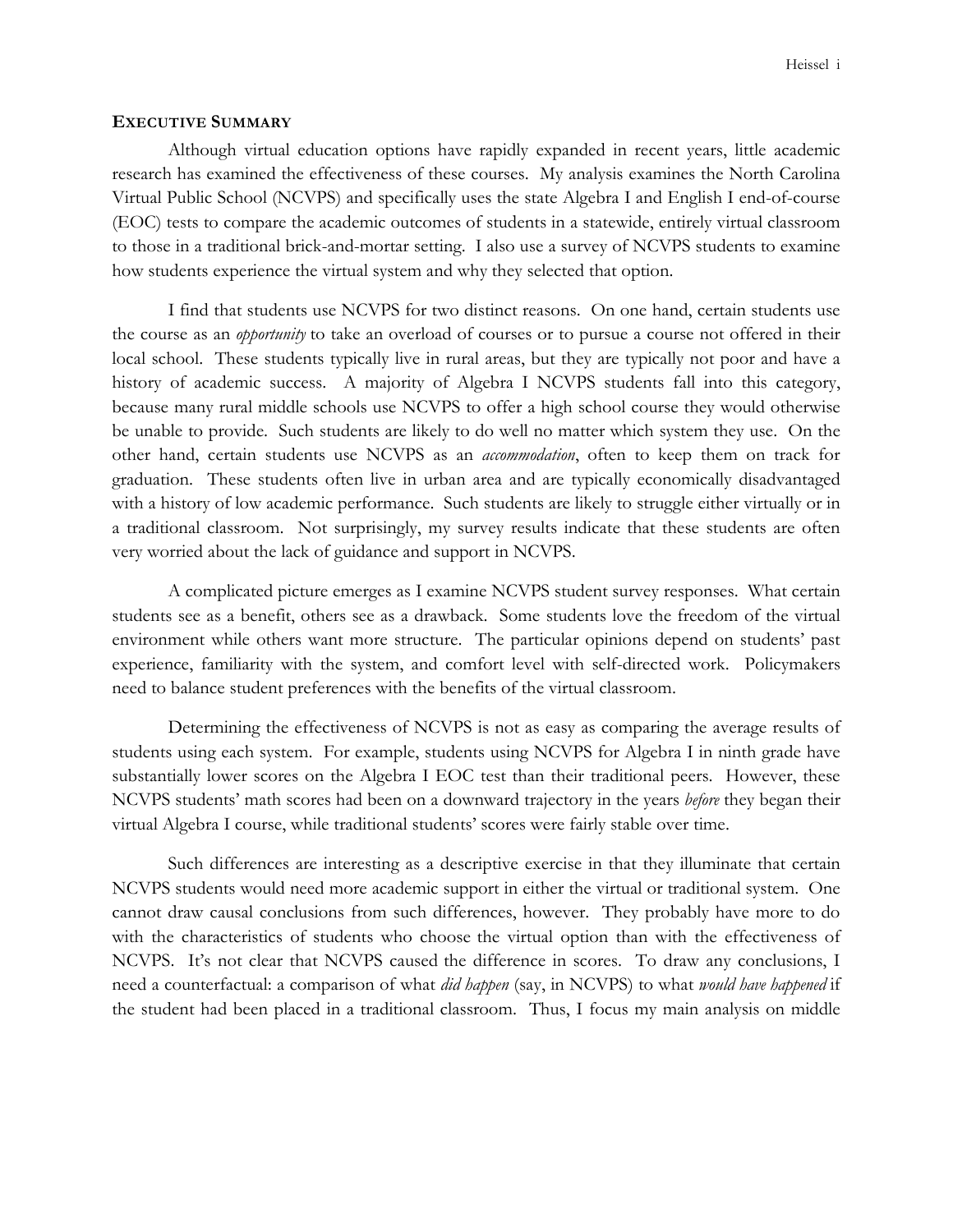schools, several of which only offer NCVPS Algebra I and several of which only offer traditional Algebra I.<sup>1</sup> Removing an element of choice allows a more causal conclusion.

I find that eighth grade students perform about as well in Algebra I NCVPS as they do in the traditional classroom. Sixth and seventh grade students, however, struggle in the virtual system relative to comparable peers. These results are consistent across a variety of models, including simple OLS regression, propensity score matching, and a panel approach. My research supports several implications for NCVPS managers, school and district administrators, and state policymakers.

*1. Rural middle schools without the capacity to offer a traditional Algebra I course should allow advanced eighth grade students to take the course through NCVPS.* 

My research consistently demonstrates that virtual eighth grades students perform about the same on the EOC test as similar traditional students. Although more research is needed, this finding may also extend to advanced students in other subject areas. On a related note, schools should also allow advanced students to use the virtual option to take an overload of courses if they are deemed capable of handling the additional work.

*2. NCVPS does not work for all students, and certain students need special support.* 

My research consistently finds that young students using NCVPS as an opportunity in sixth or seventh grade fare poorly in Algebra I NCVPS relative to similar traditional students. Some students may not be ready academically or developmentally to use a self-directed virtual program. In these cases, young students may benefit from waiting until eighth grade before pursuing NCVPS.

Additionally, many students that pursue NCVPS as an accommodation have a history of academic struggles, meaning they likely need an entirely different support system than advanced, high-achieving eighth graders. NCVPS should consider this balance as they assign students to classrooms, and more research should focus on what particular methods and means of support work best for at-risk students in the virtual environment.

*3. School and state policymakers need to stay up-to-date with technology needs and advances.* 

Schools should employ better screening to ensure that students have access to the technology they need to succeed in NCVPS. Over 10% of NCVPS students reported having no computer at home. This limitation likely affects less affluent students disproportionately, and these students are not set up for success if they cannot access course content at home.

<sup>&</sup>lt;sup>1</sup> Not enough middle school students pursue English I, so I exclude this subject from the analysis.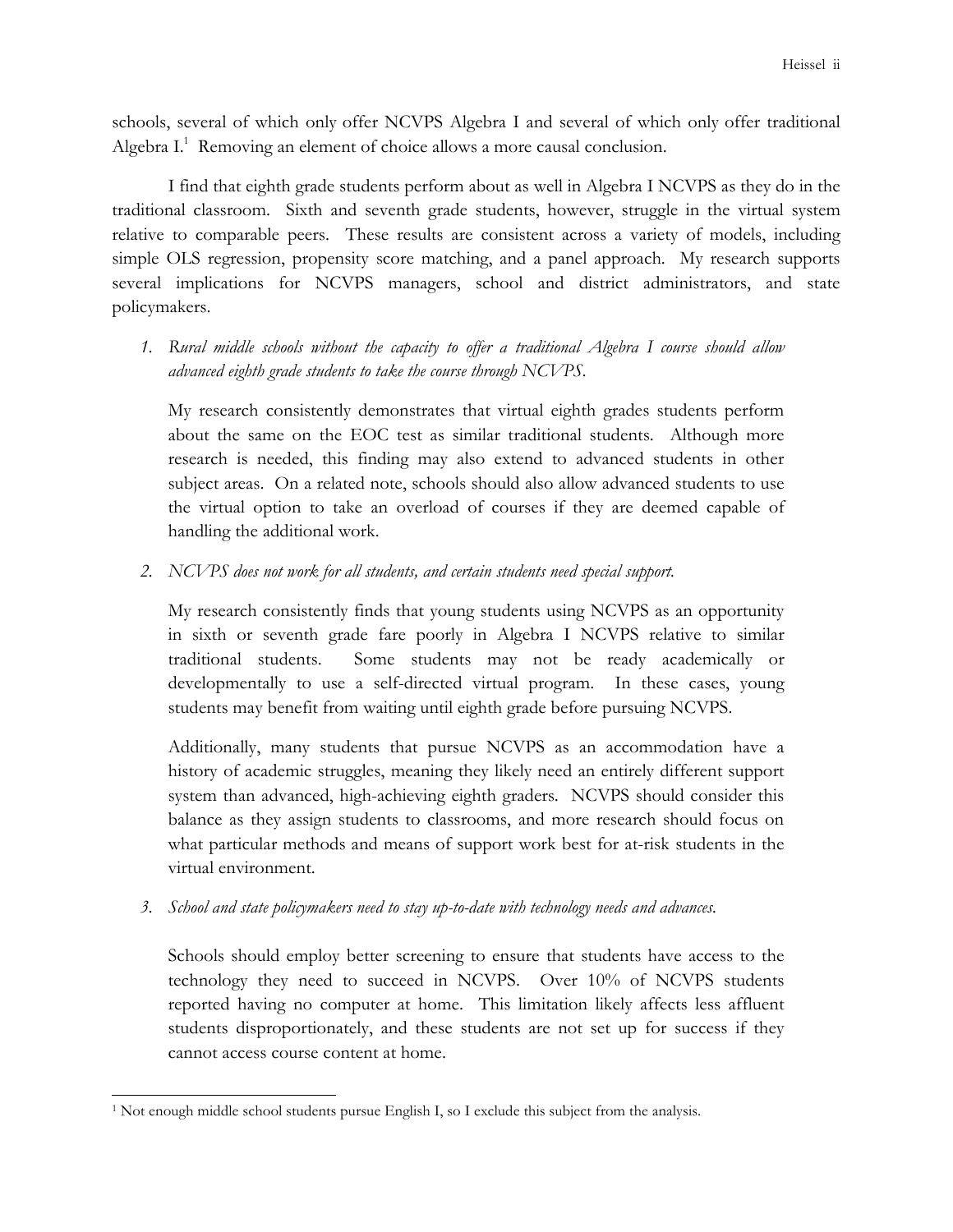Additionally, student survey responses indicate that many students prefer the support, guidance and physical presence of a traditional classroom. NCVPS could do more to support students' learning needs. As technology moves forward, NCVPS should learn from best practices of other systems. For instance, perhaps NCVPS could supplement its PowerPoint slides with standardized video lectures that can be used by all teachers year-after-year. A video of a teacher manually working through a problem or topic may be more beneficial than a series of slides.

Overall, North Carolina has developed one of the leading virtual systems in the country. It seems unlikely that virtual education will go away any time soon, and the rapidly expanding interest in virtual options mean that other states will look to other programs as models. North Carolina's program works well for advanced eighth grade Algebra I students, although it does not work for all students. By focusing on targeted growth and meeting student needs, NCVPS can offer North Carolina students an exceptional program that other states could model.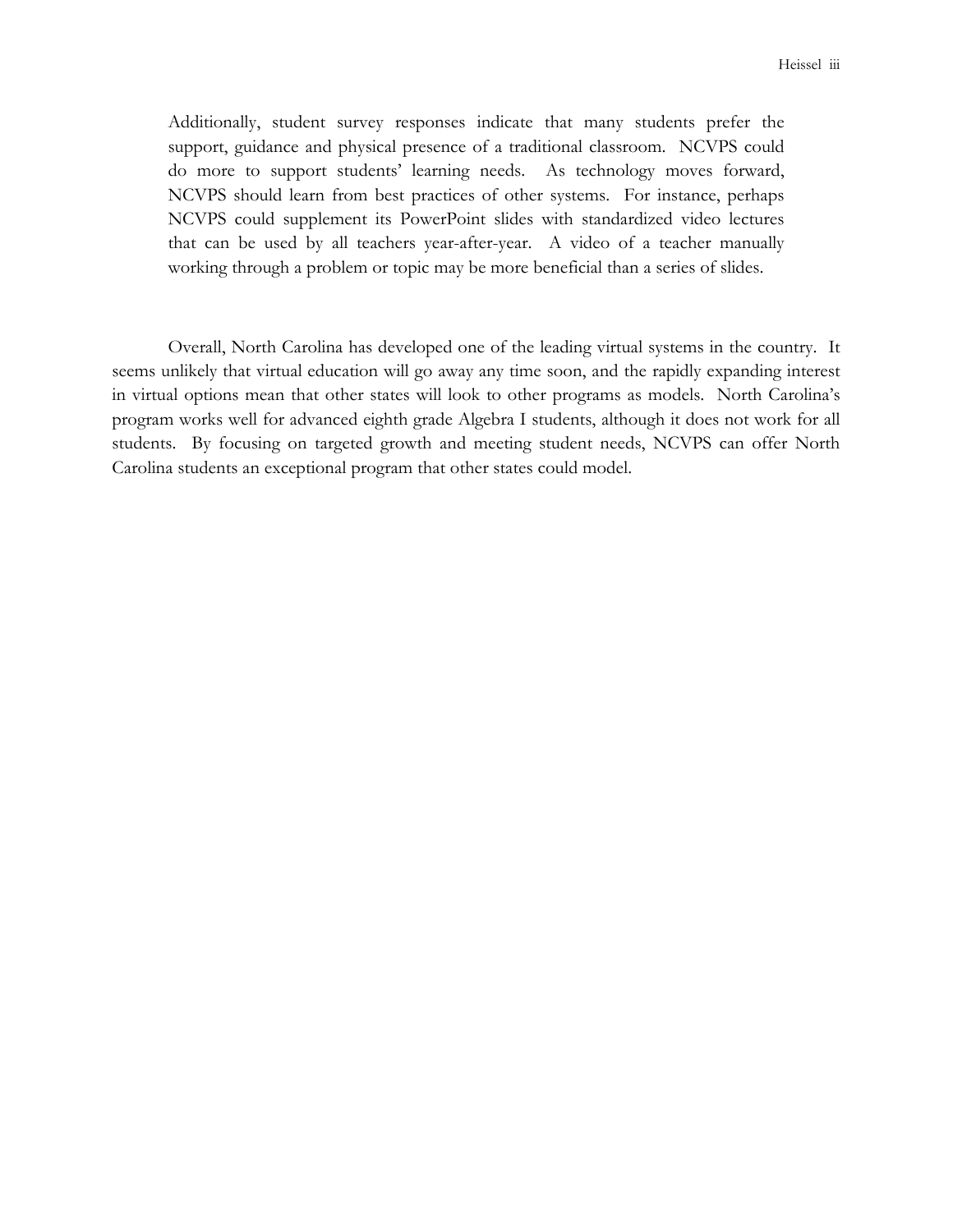# **CONTENTS**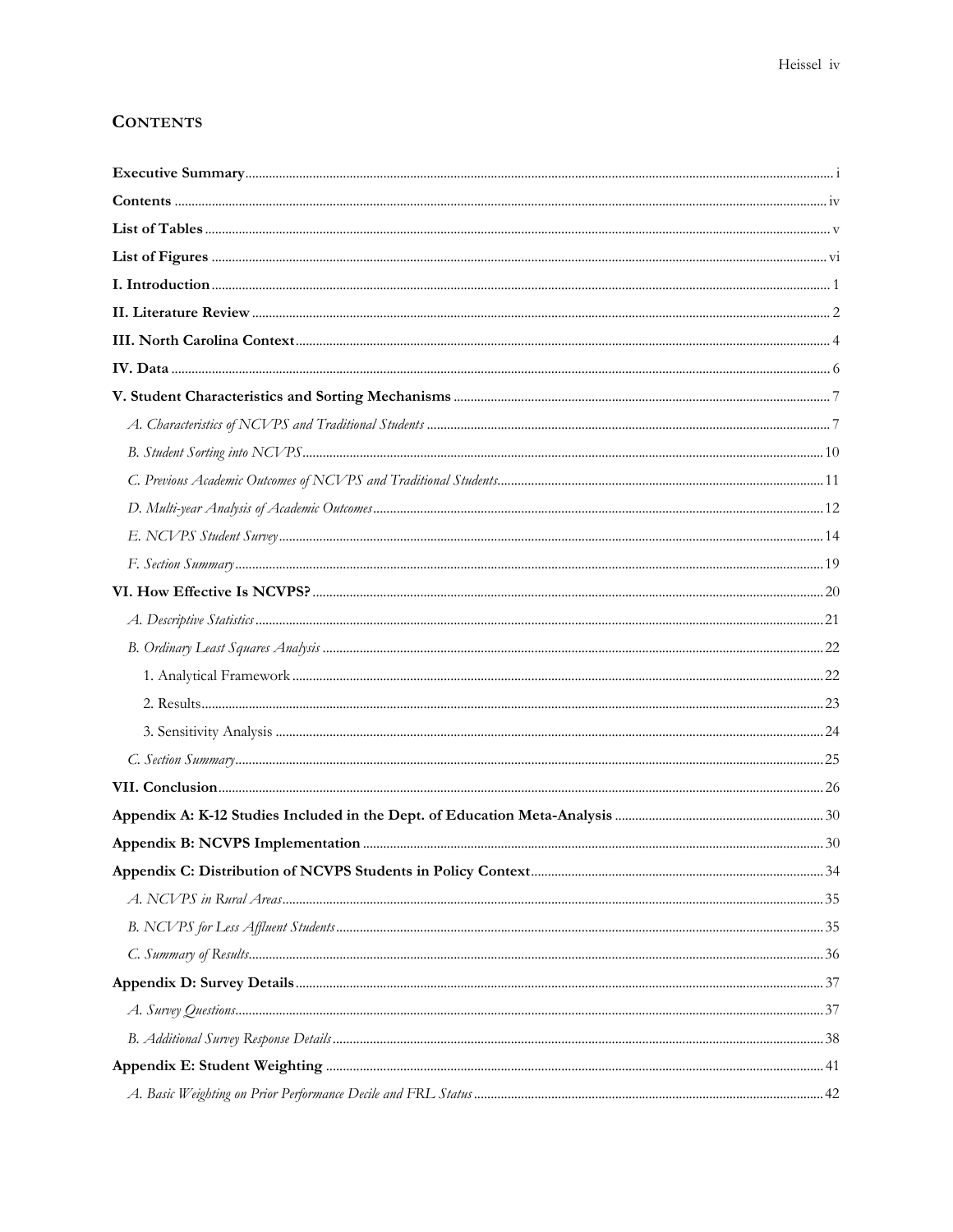# **LIST OF TABLES**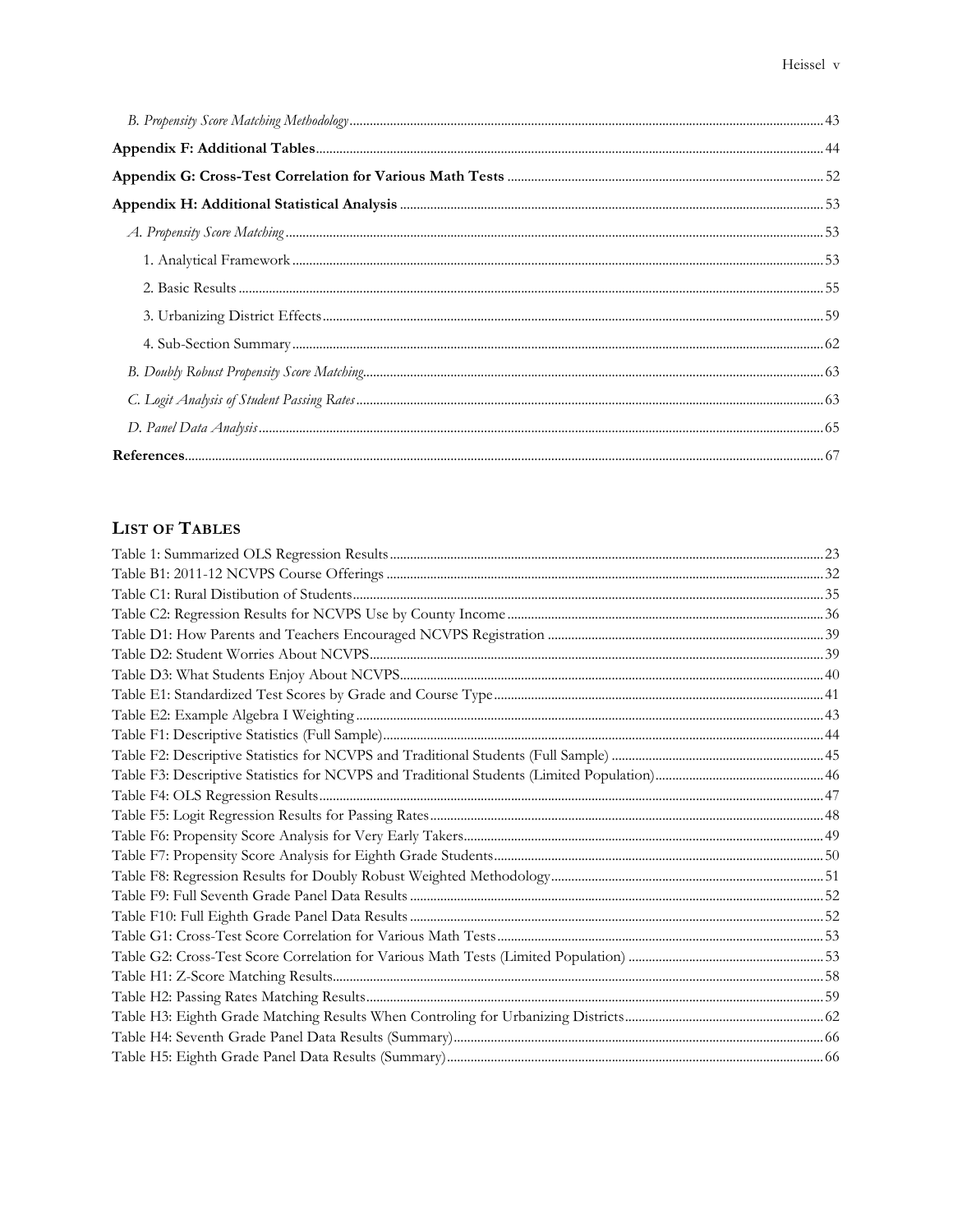# **LIST OF FIGURES**

| Figure H4: Eighth Grade Students' Propensity for NCVPS by Classroom Type with Urbanizing Control 61          |  |
|--------------------------------------------------------------------------------------------------------------|--|
| Figure H5: Eighth Grade Students' Propensity for NCVPS by Classroom Type with Urbanizing Control (5-100%) 62 |  |
|                                                                                                              |  |
|                                                                                                              |  |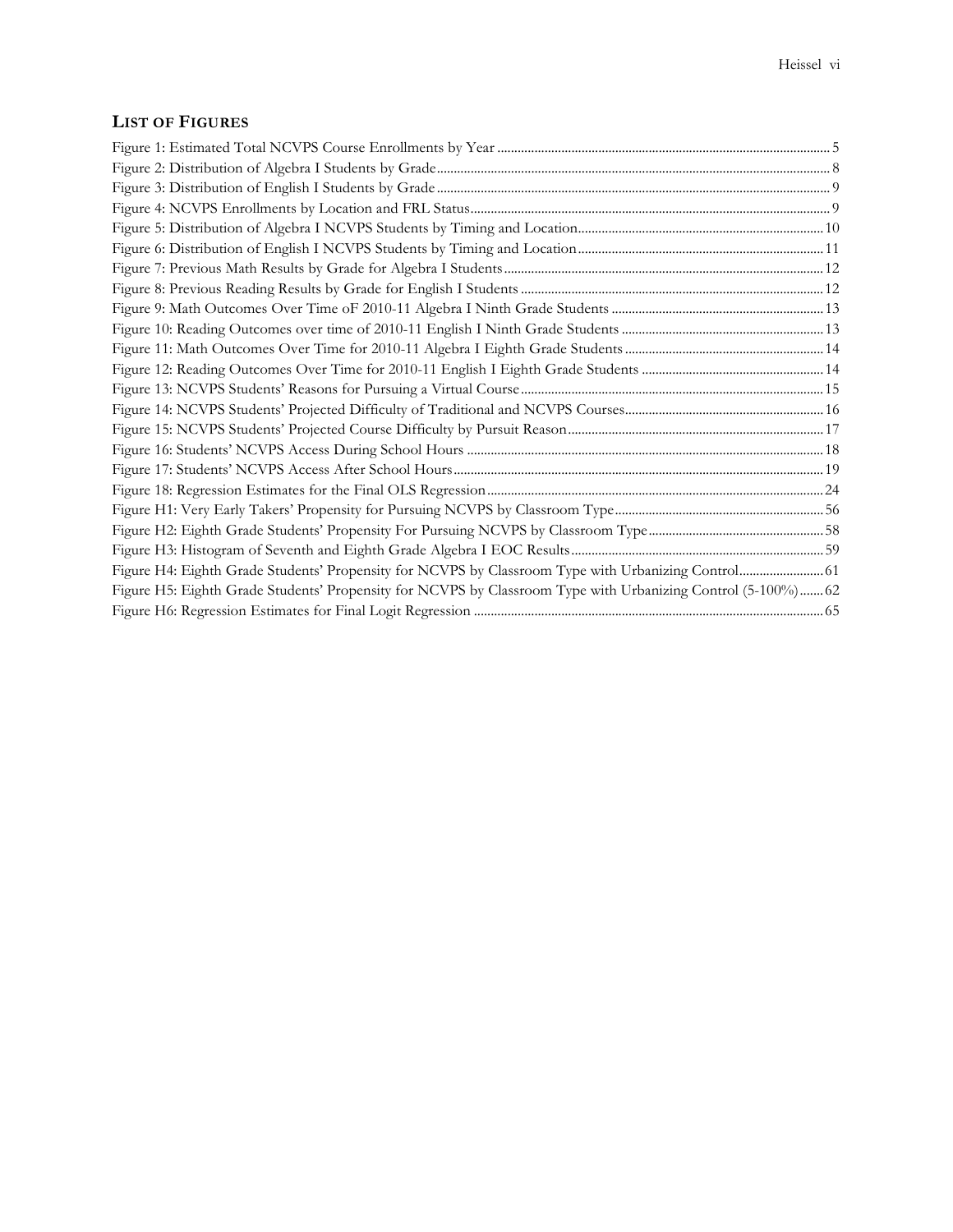#### **I. INTRODUCTION**

Virtual education options for high school courses have rapidly expanded in recent years. The Sloan Consortium, a nonprofit organization committed to expanding online education, estimated that over one million K-12 students engaged in online courses in 2007-08, a 47% increase over 2005-06 (Picciano and Seaman, 2009). The International Association for K-12 Online Learning estimated that 1.5 million students pursued online learning in 2009-10 (Wicks, 2010). Private education management organizations, charter schools, and single-district programs provide many of these students with online education. Thirty-nine states sponsor statewide virtual public schools, but Florida and North Carolina account for 98% of nationwide enrollment. Statewide programs had 450,000 course enrollments in 2009-10, an increase of 40% over the prior year (Watson et al., 2010).<sup>2</sup> In certain states, virtual education is no longer an optional supplement. The state of Virginia now requires all students to take at least one virtual course to graduate (Brown, 2012).

Virtual courses provide students an opportunity to pursue topics that would be otherwise unavailable, often at a lower cost than in a traditional classroom. Virtual courses also allow schools to accommodate student needs, with online options providing flexibility for students with health problems, scheduling conflicts, and/or missing graduation requirements. In other words, virtual courses represent an *opportunity* for some students and an *accommodation* for others.

Despite rapid expansion, researchers have conducted few statistically robust research evaluations of K-12 student outcomes in virtual courses. Most expectations about virtual education effectiveness for K-12 students depend on assessments performed at the undergraduate level or on outdated modes of distance education. Research confirms that education improves a variety of life outcomes (see Oreopoulos and Salvanes, 2011), but particularities in course content, pedagogical techniques, and classroom interactions may differentially affect the returns to education for certain students. Considering the rapid expansion of virtual high school options, further research is needed to understand the true effectiveness of these courses for particular student groups.

This paper examines the efficacy of the North Carolina Virtual Public School (NCVPS) Algebra I and English I online courses. The analysis exploits a required statewide end-of-course (EOC) test in each of the courses to contrast outcomes between students in NCVPS and traditional brick-and-mortar classrooms. For a variety of reasons, I limit the causal modeling to an examination of the EOC test score differences between middle school students who can only pursue Algebra I through NCVPS versus middle school students who only have the traditional option available. The modeling specifically focuses on how NCVPS affects student achievement on the Algebra I EOC.

The remainder of this paper proceeds as follows: Section II reviews the recent literature, and Section III provides an overview of the North Carolina virtual system and other state-specific context. Section IV examines the data used in this analysis. Section V outlines a descriptive analysis of student characteristics and selection into virtual education, including an overview of a survey of NCVPS students. Section VI outlines my analytical strategy for examining the achievement effects

<sup>2</sup> One enrollment equals one student taking one semester- or year-long course.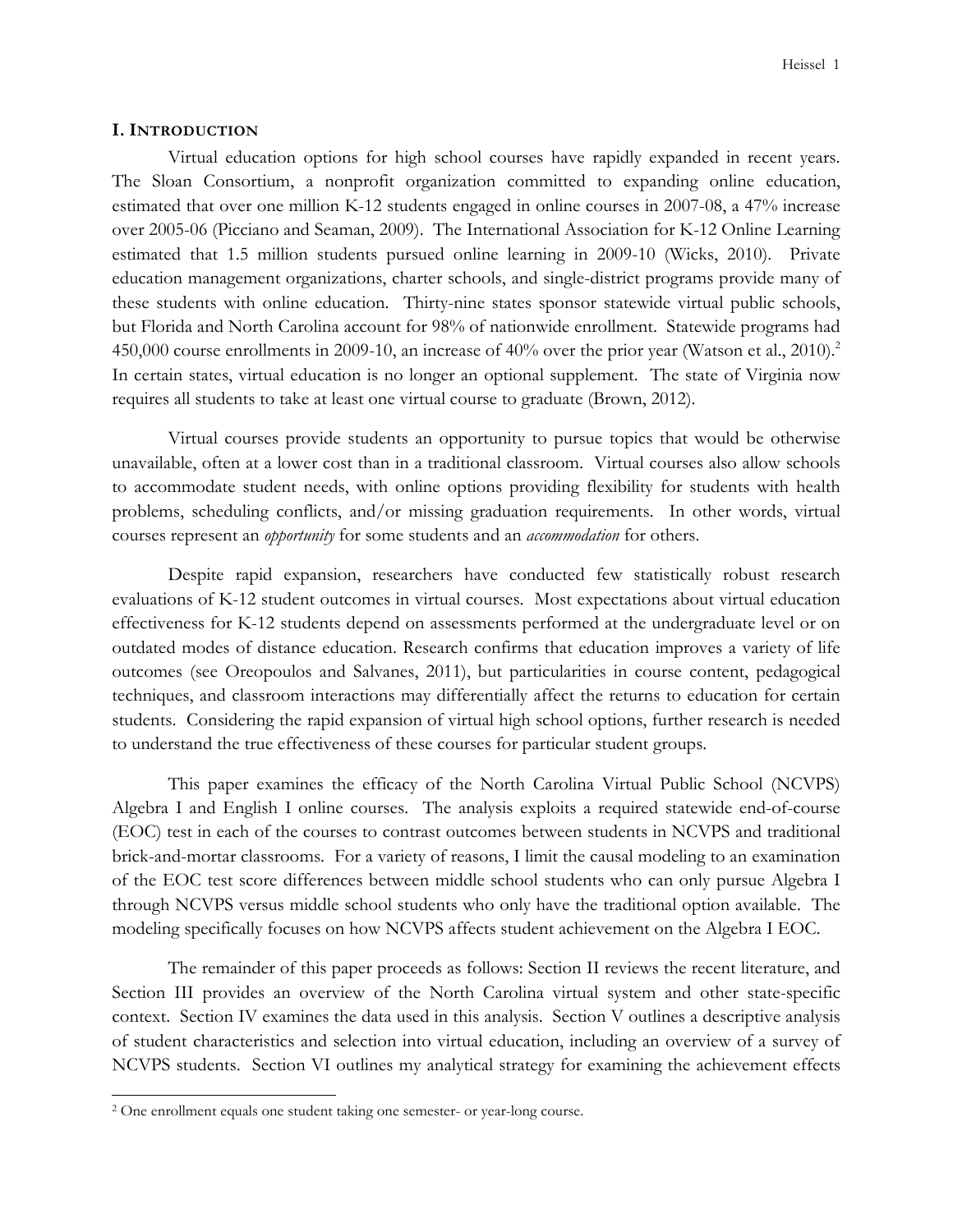of virtual schools, and Section VII concludes the paper with a discussion of the limitations of the study and preliminary implications of the findings.

Before continuing, a few definitions are in order. "Virtual education" specifically refers to recent internet-based programs, while "distance education" includes virtual education programs and other methods such as videoconferencing or mail correspondence courses. "Blended" programs refer to education curricula that combine distance learning with a traditional classroom setting. Unless otherwise noted, a "virtual course" refers to a course taught online, without classroom supplementation. A "virtual school" refers to a system, either public or private, that offers only virtual courses. Students may take some or all of their courses through virtual schools.

#### **II. LITERATURE REVIEW**

 $\overline{a}$ 

 Virtual courses can expand course offerings (Berge and Clark, 2005; Cavanaugh, 2001; Christensen, 2008; Sipple and Brent, 2008), provide choice (Berge and Clark, 2005), keep students on track for graduation with remedial courses (Christensen, 2008), and lower per student costs (Peterson, 2010). In particular, economies of scale can substantially lower costs for large virtual high schools (Berge and Clark, 2005; Christensen, 2008).

High-need rural and urban schools may particularly benefit from virtual options. Such schools struggle to attract and retain highly qualified teachers for a variety of reasons (Ingersoll, 2001; Sipple and Brent, 2008). Clotfelter, Ladd, and Vigdor (2010) found that teachers in highpoverty North Carolina high schools have much lower qualifications than teachers in more affluent schools, and these differences systematically affect student achievement. Additionally, small schools may not have enough interested students to support as many courses as larger schools. Virtual education allows small, less affluent schools to offer courses that they would be otherwise unable to provide. Further, virtual offerings can provide access to highly qualified teachers for more students.

Prior studies have concluded that students in virtual education perform about as well as students in traditional classrooms. These studies used some measure of academic performance as a gauge of effectiveness, but many analyses lacked statistical rigor. For instance, Cavanaugh's (2004) often-cited meta-analysis found no significant difference between online K-12 courses and traditional classrooms, but the team did not base results on controlled studies. Instead, they compared school-wide results without controlling for student-level characteristics.<sup>3</sup> Similarly, a Florida Tax Watch (2007) report found that students in the Florida Virtual School earned better grades, Florida Comprehensive Assessment Test results, and AP test scores than traditional students, but again the analysis compared averages without controlling for student characteristics.

Recent news investigations uncovered several problems with virtual schools run by nonprofit and for-profit education management organizations (EMOs) across the country (Larson,

<sup>&</sup>lt;sup>3</sup> The reference section of the meta-analysis refers the reader to the spring 2003 benchmarks for the Delta/Greely school district on the Alaska Department of Education's website, several Colorado accountability reports, the Indiana Department of Education's school snapshot of the Irvington community school system, etc. Many of the links in the reference section no longer work, and additional searching cannot locate the original data.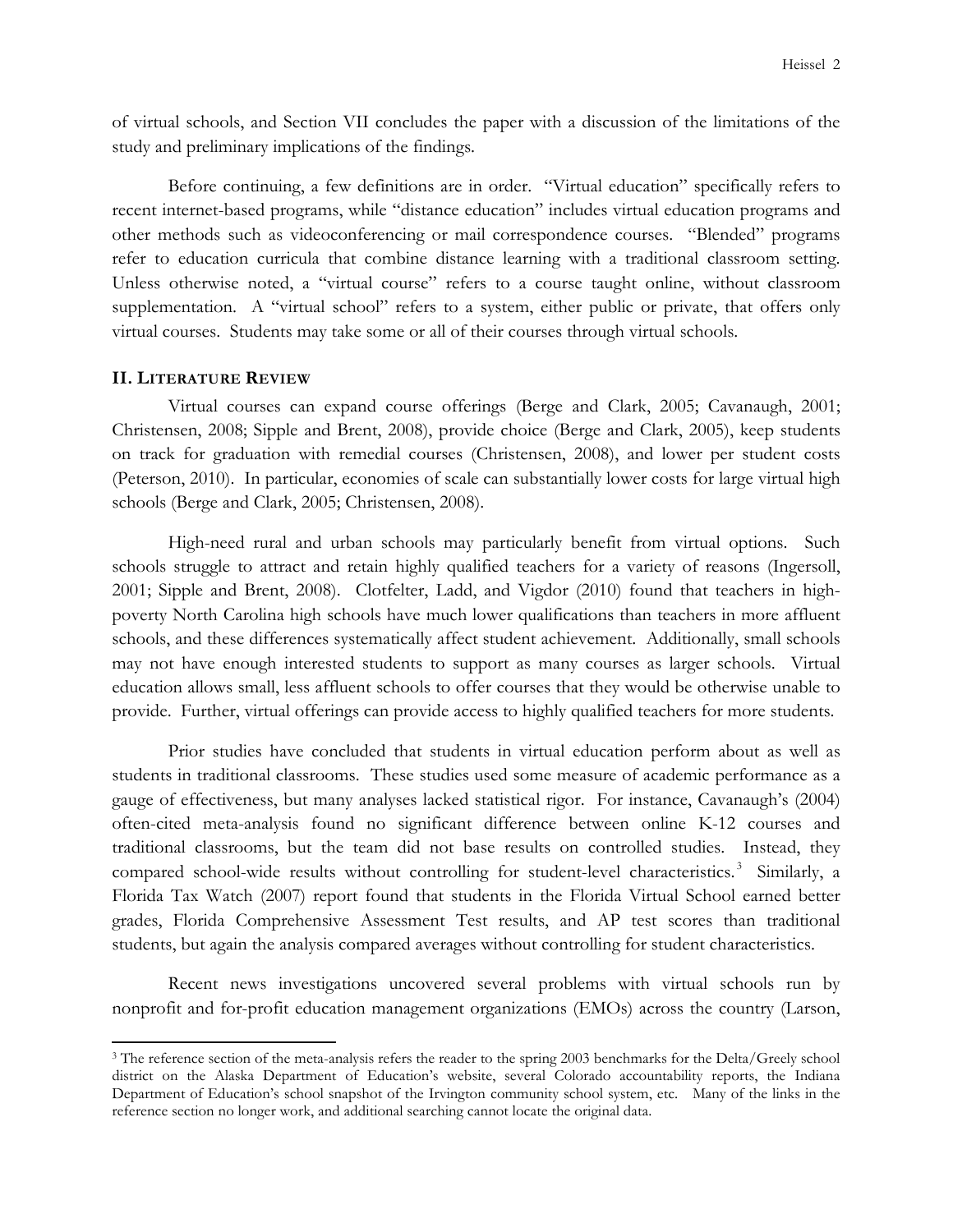2011; Saul, 2011; Anderson, 2012). The investigators argue that virtual EMOs indiscriminately recruit students into the system, collect revenue based on the number of enrollees, and offer limited support to struggling students. In Colorado, half of online students left the program within a year, and many students fell further behind than when they started. Ultimately, traditional schools readmitted the students, but with a reduced budget because tax dollars had been funneled to the online school (Larson, 2011). Similar problems occurred in other locations across the country (Saul, 2011). In 2010-11, only 27.4% schools operated by for-profit EMOs met No Child Left Behind's Annual Yearly Progress standards, while the number of virtual schools operated by EMOs grew from 17 in 2003-04 to 79 in 2010-11 (Miron et al., 2012). However, most of these analyses did not match virtual students to similar students in a traditional setting, and it remains unclear how the students would have fared had they remained in the regular classroom.

A 2010 U.S. Department of Education meta-analysis of the efficacy of virtual education found only five K-12 studies that met its criteria for content, controls, and data reporting from 1996 to 2008 (Means et al., 2010).<sup>4</sup> The meta-analysis most commonly rejected studies for not using statistical controls in quasi-experiments, while other studies did not analyze learning outcomes or did not have a control group. Appropriate statistical techniques are vital to avoid selection bias. As Peterson (2010) points out, the most resourceful students may be most likely to try innovative practices such as virtual education. Alternatively, perhaps the most at-risk students are more likely to need the accommodations that virtual education can offer.

The five K-12 programs that met the Department of Education requirements ranged widely in subject matter and grade level. See **Appendix A** for additional information about the five studies. Most used a blended method, with the online component supplemented by classroom-based instruction, and they bore limited resemblance to the rapidly expanding virtual schools that provide entirely online instruction to thousands of high school students each year. A recent search found limited additional research that met the Department of Education criteria.<sup>5</sup> One study found that tenth grade students in an all-girls school in Taiwan learned more about electrical wiring through online simulations than through lectures, demonstrations, and group work (Liu and Su, 2011).

Researchers have also conducted studies on undergraduate virtual education and general distance K-12 learning. Among undergraduates, research generally concludes that virtual education students perform about as well as those with face-to-face instruction, with blended programs having a somewhat positive effect (e.g., DeBord, Aruguete, and Muhlig, 2004; Zacharia, 2007; Zhang, 2005;

<sup>4</sup> Qualifying studies had to (1) involve learning that took place over the Internet, (2) contrast conditions that varied in terms of use of online learning, (3) describe an intervention study that had been completed, (4) report a learning outcome that was measured for both treatment and control groups, (5) use a controlled design, and (6) report sufficient data for effect size calculation or estimation. Of the 522 studies the analysts read, only 99 met the stated criteria, only nine involved K-12 students, and only five included sufficient data and controls (Means et al., 2010).

<sup>&</sup>lt;sup>5</sup> A search of the ERIC database spanned from August 2008 (the first month not included in the meta-analysis search) to March 2012. The search included the terms listed on Table A-1 of the Department of Education report and the phrase "high school." I used "and" between search terms. The search rejected any research on blended programs; for instance, I rejected Liao and She (2009) because (1) the program used in-person teachers to answer student questions and (2) internet-based students participated in in-person laboratory sessions. I rejected Izzo et al. (2010) because it is an add-on program, not a full course. Notably, both studies found successful results for the online classroom.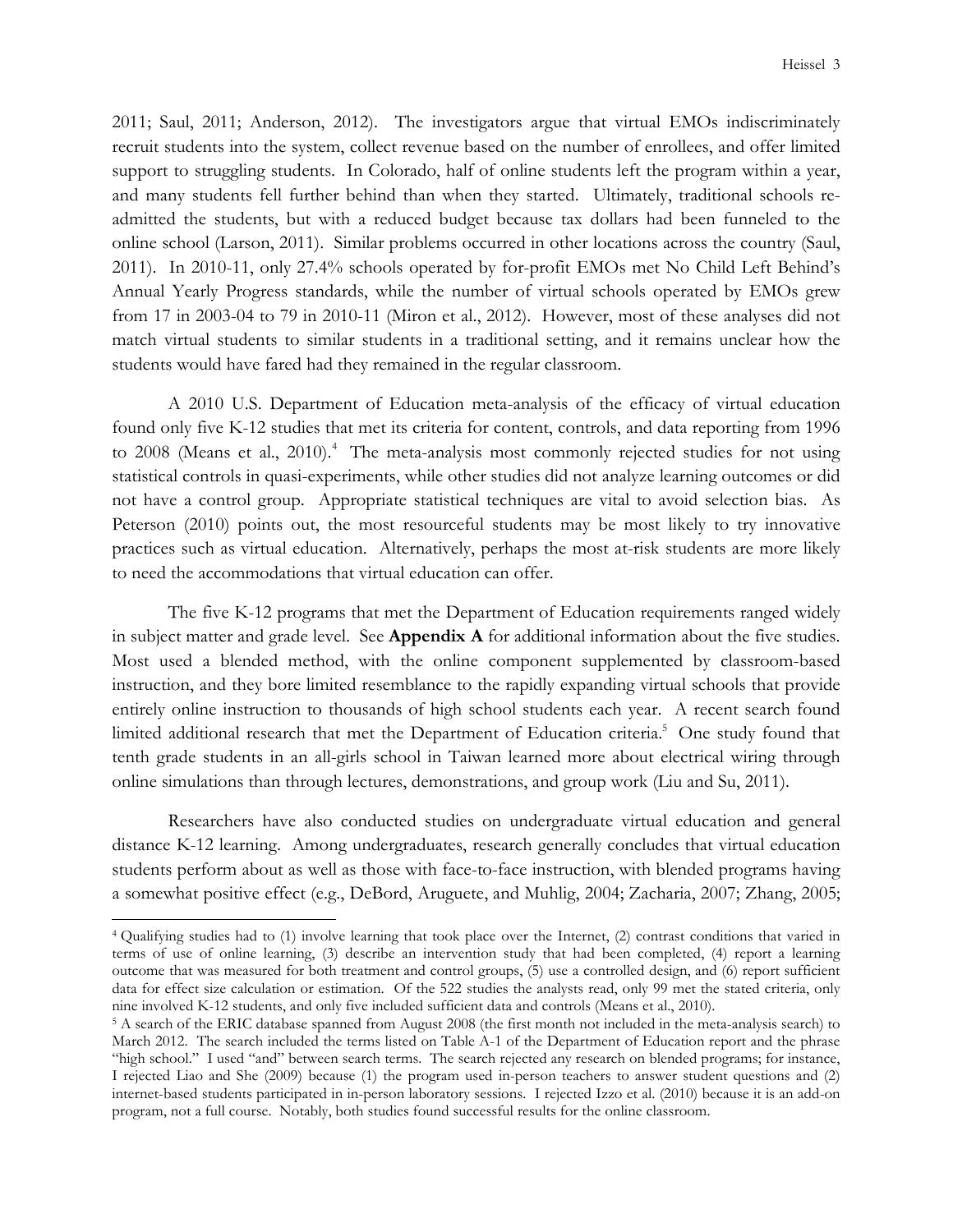Zhang et al., 2006). Cavanaugh's (2001) meta-analysis examined nineteen studies that compared a variety of forms of interactive distance learning with traditional classroom instruction for K-12 students.<sup>6</sup> The meta-analysis found a mean effect size of  $+0.15$  standard deviations for all forms of distance education. Excluding the blended programs, the mean effect size dropped to -0.01 standard deviations. Neither result differed statistically from zero. Other analyses involving distance education outside the K-12 range similarly found no significant differences between distance and face-to-face instruction (e.g., Shachar and Neumann, 2010; Bernard et al., 2004).

Policymakers should not assume that success in one area of distance education will translate into success in K-12 virtual education for two main reasons. First, they cannot necessarily generalize results from general K-12 distance education to the virtual environment. The meta-analyses by Bernard et al. (2004) and Means et al. (2010) emphasize the heterogeneity of distance education outcomes. A variety of factors contribute to success. Bernard et al. (2004) specifically warn that the "wide and unexplained variability" of outcomes should preclude over-generalizations in distance education (p. 404). Context and specific implementation strategies are important.

Second, policymakers cannot always generalize results from one group of students to another. In their summary of virtual education, Barbour and Reeves (2009) point out that most theories of distance education are intended for adult learners, but ample research confirms that children's learning substantially differs from that of adults. Adolescent brains continue developing throughout the high school years (Tiemeier, et al., 2010). Ratelle et al. (2007) find that high school students display more controlled motivation (i.e., acting for reward or to avoid punishment), whereas college students exhibit more autonomous motivation (i.e., acting out of choice). High school students may need more guidance and structure than college students, and in turn sixth or seventh grade students may need more guidance than high school students.

Further, it may be easy to convert large, lecture-based college courses into a virtual course. As Christensen et al. (2011) observe, "Everything [is] distance beyond the fifth row" (p. 53). The same may not necessarily apply to small, interactive high school classrooms. Finally, the more motivated, independent, and academically gifted students tend to pursue virtual education first (Barbour and Reeves, 2009). As more students enroll online, it seems probable that those with a lower propensity for success will join the movement.

*Education Week* recently noted that virtual education remains largely understudied (Davis, 2012). Despite rapid expansion, few rigorous, scientific studies have evaluated virtual courses at the K-12 level. Given the expanding scope and uptake of such programs, further study is needed.

#### **III. NORTH CAROLINA CONTEXT**

 $\overline{a}$ 

NCVPS rapidly expanded after its inception in 2005. Figure 1 displays the growth of NCVPS by academic year. The program grew from less than 17,500 in 2007-08 to nearly 50,000 in 2011-12. NCVPS is the second largest public high school in the United States, second only to

<sup>6</sup> Thirteen studies used videoconferencing, five used email, and one used the internet to connect students and teachers.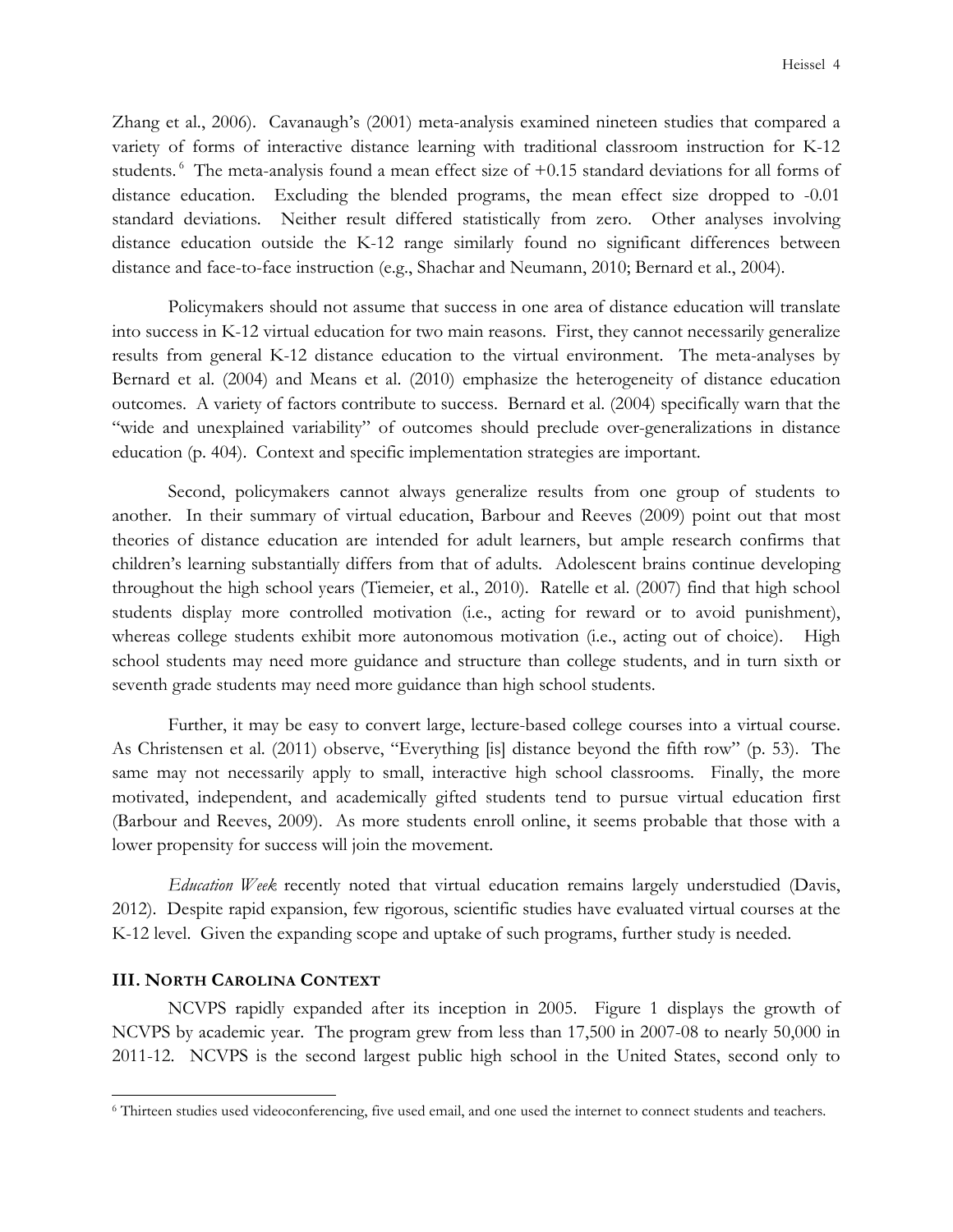Florida Virtual Schools. In 2011-12, NCVPS offered 115 different courses, including 47 AP or honors courses, eight world language courses at various levels, 12 credit recovery courses for students who previously failed a course, four blended learning Occupational Course of Study (OCS) courses for special needs students, and a variety of required and elective courses.<sup>7</sup>



**FIGURE 1: ESTIMATED TOTAL NCVPS COURSE ENROLLMENTS BY YEAR<sup>8</sup>**

As students began to see the benefits of NCVPS, the supply of course slots has not kept up with demand. In late 2011, unexpectedly high enrollment caused fifteen school districts to spend their entire NCVPS budget allocation before spring enrollment (Hui, 2011). Enrollment exceeded projections by nearly 2,000 students in the fall semester. Wake County alone had 1,047 students enrolled in NCVPS in the fall, more than double the projected enrollment. A \$3 million shortfall led DPI temporarily to block students in fifteen districts from enrolling in NCVPS, and districts began to determine which students most needed NCVPS. For example, Wake began to prioritize students that needed virtual courses to graduate in the spring. A thorough understanding of what type of students tends to succeed in NCVPS could help with slot allocations during future shortages.

 Currently, middle school students can only use NCVPS for high school courses. For instance, they can take Algebra I but not an eighth-grade level math course online. NCVPS must ensure e-learning opportunities for students in rural and low-wealth counties (HB202, 2009). See **Appendix B** for NCVPS operational details and **Appendix C** for an analysis of whether NCVPS provides services to its intended recipients.

An internal DPI assessment found that, controlling for a variety of student-level characteristics, NCVPS students passed their EOC tests with less frequency than traditional students in 2009-10 (Banks, Bodkin, and Heissel, 2011). The review also found that students in NCVPS were more likely to have a history of disciplinary and academic problems. However, issues with linking databases prevented an in-depth review of past data. Recent changes to DPI's IT system allow better linking, thereby providing the more complete dataset used in the present study.

<sup>7</sup> See **Appendix B** for a full list of NCVPS course offerings in 2011-12.

<sup>8</sup> NCVPS provided enrollment data via personal communication in 2011 and 2012.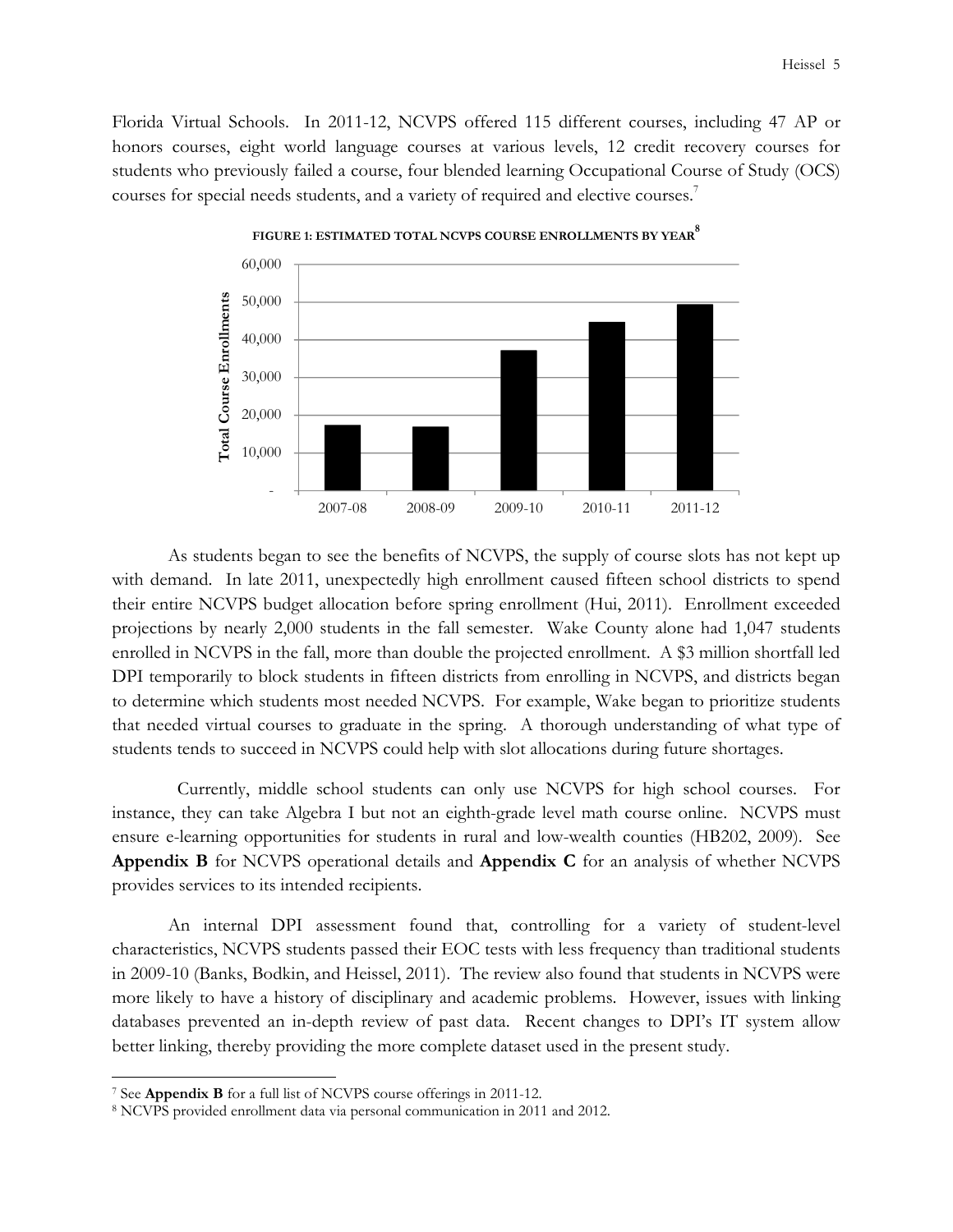#### **IV. DATA**

 $\overline{a}$ 

 DPI provided the data for this study. The dataset includes student-level details for all students who completed an end-of-course (EOC) test in Algebra I and/or English I in the 2010-11 school year. The DPI database links test results to a rich set of student characteristics, including demographic details and past test scores. A separate DPI table provides FRL data at the school level. I also use data from the National Center for Education Statistics (NCES) to identify schools' and districts' metropolitan classification (city, suburb, town, and rural) and racial composition.<sup>9</sup> Census data provides county-level median income estimates (in 2009 dollars).

 The study compares NCVPS classroom EOC test results to traditional public school results at the student level. I exclude courses taken through a Juvenile Justice Center, Health and Human Services location, or other state-level institution, as well as non-NCVPS virtual courses such as NovaNet and OdysseyWare. The analysis includes charter schools but not private schools. The study only examines regular course types. I exclude credit recovery and OCS courses due to their unique populations and pedagogical methodologies.<sup>10</sup> In total, the study excludes 2.6% of the total Algebra I test-takers and 1.9% of the total English I test takers.

 The population includes 122,419 Algebra I students and 115,206 English I students; 68,760 students appear in both datasets. Table F1 in **Appendix F** provides descriptive statistics for the two populations. North Carolina requires students to take the Algebra I and English I EOC exams, as well as end-of-grade (EOG) reading and math tests every year from third through eighth grade.<sup>11</sup> For Algebra I, the average EOC test score in the dataset is 154.0 with a maximum score of 168.0, and 77.8% of students passed the test. The average English I EOC test score is 152.3 with a maximum of 176.0, and 81.0% of students passed.<sup>12</sup>

I use students' most recent EOG-math test to approximate past performance for Algebra I, and I use the EOG-reading test for English  $I<sup>13</sup>$  For example, I use the 2009-10 seventh grade EOG-math test score for an eighth grade Algebra I student who did not take the EOG-math test in eighth grade. For most students, their most recent result is their eighth grade EOG test score.<sup>14</sup> I standardized the scores by year and grade level to allow a comparison across different testing years, resulting in a "Z-score" with an average of zero and a standard deviation of one for each year and

<sup>&</sup>lt;sup>9</sup> Note that the NCES code indicates the location of the school that provides access to NCVPS and not necessarily a student's home. However, the associated school is likely local. The NCES data is from 2009-10; for later regression analysis, the racial composition is excluded because the year is lagged and the data is highly collinear with FRL trends.

<sup>&</sup>lt;sup>10</sup> DPI identified courses taken through NCVPS. I manually identified courses as Credit Recovery or OCS using the course title and code. Because these vary by district, some misidentification may have occurred. I coded as conservatively as possible and defaulted to identifying courses as "Regular" without a clear reason to do otherwise.

<sup>11</sup> If a student fails an EOC or EOG test, he may be allowed to retake the test in the same testing cycle. DPI uses the highest of the scores as the student's result of record, as does this data set.

<sup>12</sup> Algebra I and English I EOC test scores are not comparable; for the remainder of the paper I standardize the scores so that each student has an associated "Z-score" for each test with a mean of zero and a standard deviation of one. Note that the scores are normally distributed in the population.

<sup>13</sup> See **Appendix G** for between-test correlations.

<sup>&</sup>lt;sup>14</sup> For example, in Algebra I, 68.2% of the most recent EOG-math test score comes from the eighth grade test, 21.6% from seventh grade, 3.5% from sixth grade, and 1.1% from third through fifth grade. Finally, 5.6% had no previous EOG-math test result recorded.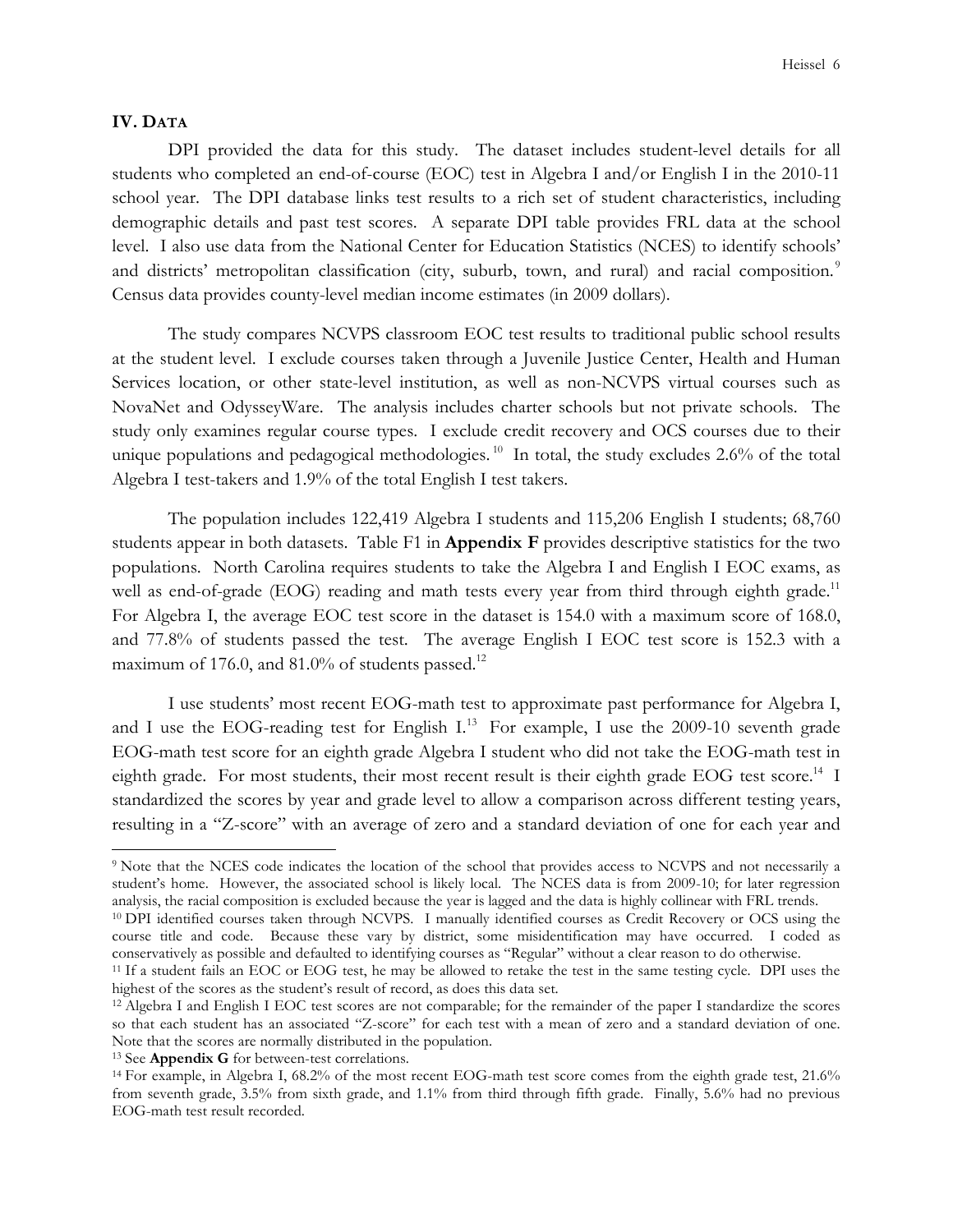grade level within my entire dataset. Because this is historical data, a little over 5% of students were missing prior test scores. I assume an EOG standardized score of zero (the state average) for these students.<sup>15</sup> For the overall Algebra I population, the mean standardized score was 0.08 for EOGmath and 0.09 for EOG-reading.<sup>16</sup> For English I, the scores were 0.01 and 0.01, respectively.

Table F1 also displays student-level descriptive characteristics. NCVPS students represent 1.5% of the Algebra I and 2.3% of the English I populations. The average grade is about 9 for both courses, using a typical K-12 grade level scale. Some students take the course in middle school, while other students take the course in later years due to academic difficulties. A small majority of students are male, white, and not on free/reduced lunch (FRL) in both groups.<sup>17</sup> Schools have identified 12%-14% of the students as academically/intellectually gifted (AIG) in reading or math. There may be overlap in these groups. Additionally, 10.7% of Algebra I students and 13.6% of English I students are exceptional children (EC), indicating a learning, physical, or emotional disability of some kind. A little over 5% of the students have limited English proficiency (LEP).<sup>18</sup>

Students are distributed across various school types. The location of schools reflects the demographics of North Carolina, with 50% of students in rural schools, about 25% in urban schools, and the others spread across towns and suburbs. On average, students attended schools that were about 47% FRL and 45% nonwhite. Less than 2% of students attended a charter school.

#### **V. STUDENT CHARACTERISTICS AND SORTING MECHANISMS**

 This section describes basic descriptive differences between NCVPS and traditional students, explores potential ways that students may sort into NCVPS, examines their previous test results, and reviews a recent survey of NCVPS students.

## *A. CHARACTERISTICS OF NCVPS AND TRADITIONAL STUDENTS*

 $\overline{a}$ 

Table F2 in **Appendix F** displays a bivariate analysis of the descriptive statistics from Table F1 by classroom type. On average, Algebra I NCVPS students outperformed students in traditional classrooms, both in score (159.1 v. 153.9) and in percent passing  $(92.3\% \text{ v. } 77.6\%)$ . English I NCVPS students underperformed relative to traditional students, both in score (512.5 v. 143.3) and in percent passing (81.9% v. 40.3%). Given this information, one might conclude that the NCVPS Algebra I course is a fantastic success, while English I is not. However, the typical NCVPS student substantially differed from the typical student in a traditional classroom for both courses.

Past test results predict future academic performance. Traditional Algebra I students had an average Z-score of 0.08 on the EOG-math test, compared to 0.79 for NCVPS students. Similar

<sup>15</sup> Removing the missing EOG test scores from the calculation does not change substantially the results.

<sup>&</sup>lt;sup>16</sup> Note that if I included all students in the dataset, the average would be 0.0, and about 64% of students would fall between +/-1.0 standard deviation. However, due to negative selection among the excluded students, the population average is slightly above 0.0.

<sup>&</sup>lt;sup>17</sup> Lower-income students can apply for FRL through their schools; they can either receive a reduced price or entirely free lunch. Students are not required to apply for this program, but FRL is a useful proxy for students' family income. <sup>18</sup> Students that were once LEP can move out of this group once their English improves.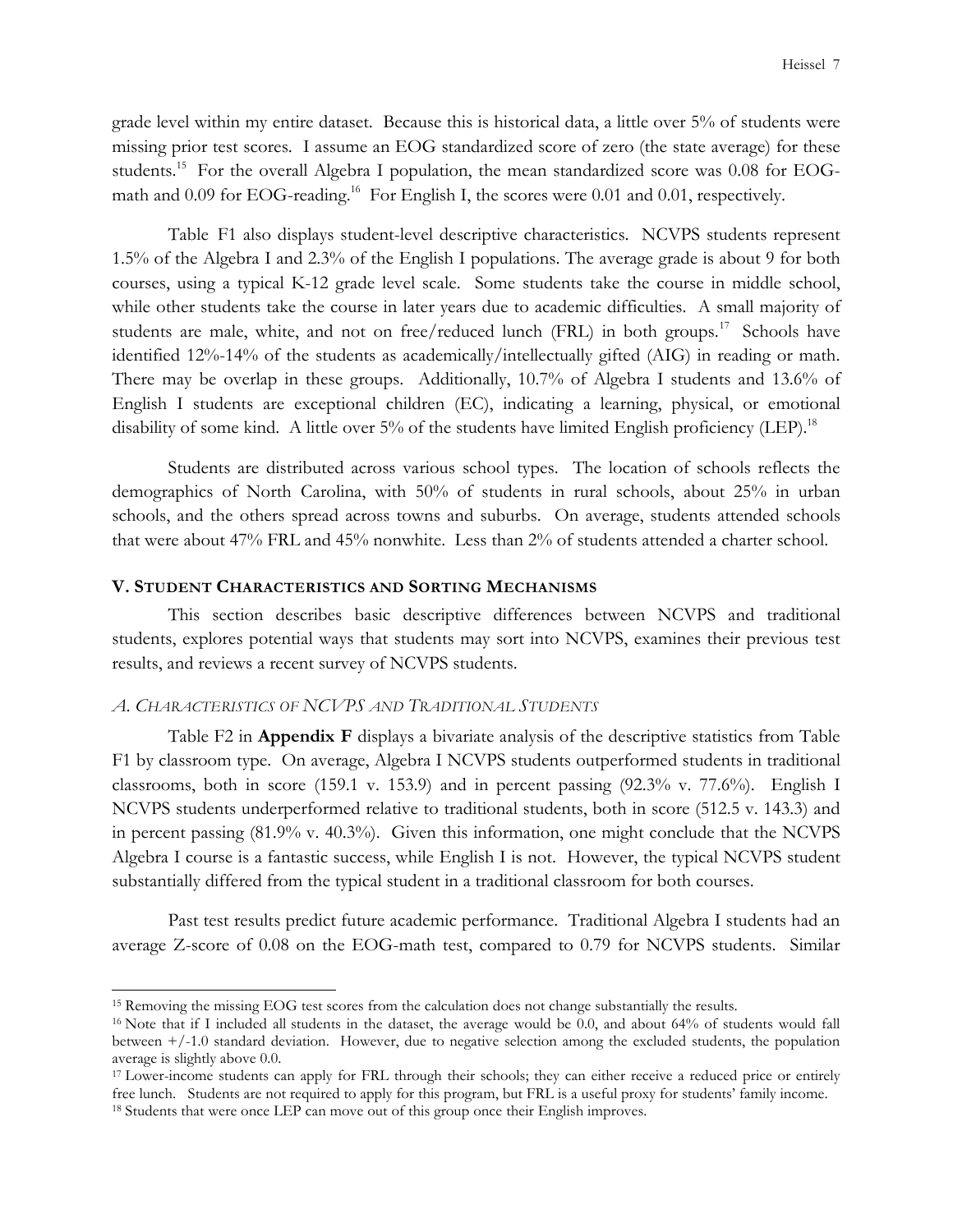patterns occur in the EOG-reading test for Algebra I students. Thus, it appears that Algebra I NCVPS students have a history of past success on statewide standardized tests. The English I population again shows the opposite pattern: NCVPS students scored lower on the EOG tests than traditional students (-0.89 v. 0.03 for both tests).

In Algebra I, NCVPS students were less likely to be in groups that historically struggle on the EOC exam and more likely to be in groups that excel. There were relatively fewer nonwhite, EC, FRL, and LEP students in NCVPS than in the traditional courses. Algebra I NCVPS also had a larger percentage of AIG students, and the students attended schools with smaller percentages of FRL students. The exact opposite trends occurred in English I.

The students' grade levels provide some insight into how students sort into NCVPS. Students typically take both courses in ninth grade. Students who delay or repeat courses will take them in later grades. Conversely, high-achieving students may elect to take high school courses in middle school. For Algebra I, the average grade level in NCVPS is 7.9; the average in the traditional classroom is 8.9. Figure 2 displays the distribution of Algebra I students by grade.<sup>19</sup> While earlytakers (grades 5-8) comprise only 25.4% of traditional students, 91.9% of the Algebra I NCVPS students are early-takers.<sup>20</sup> Conversely, 8.2% of traditional students are late-takers (grades 10-12), compared to only 4.6% of NCVPS students. The proportions indicate that many Algebra I NCVPS students are high-achieving compared to their traditional counterparts; they use NCVPS as an *opportunity* to take advanced courses in early grades.



**FIGURE 2: DISTRIBUTION OF ALGEBRA I STUDENTS BY GRADE**

Figure 3 displays the proportion of English I students in NCVPS and traditional classrooms by grade. Early-takers (grades 7-8) comprise a small fraction of English I students in both groups.

<sup>19</sup> The total distribution sums to 100% for traditional students and 100% for NCVPS students in Figure 2.

<sup>&</sup>lt;sup>20</sup> Notably, though a large proportion of NCVPS students are in the earlier grades, these students represent a small portion of the total students taking the course early. For instance, the 1,288 NCVPS eighth grade students represent 61% of the NCVPS population but only 5% of the total eighth grade population. Meanwhile, 27,455 eighth grade students took the course in a traditional classroom but represented only 17% of the traditional classroom population.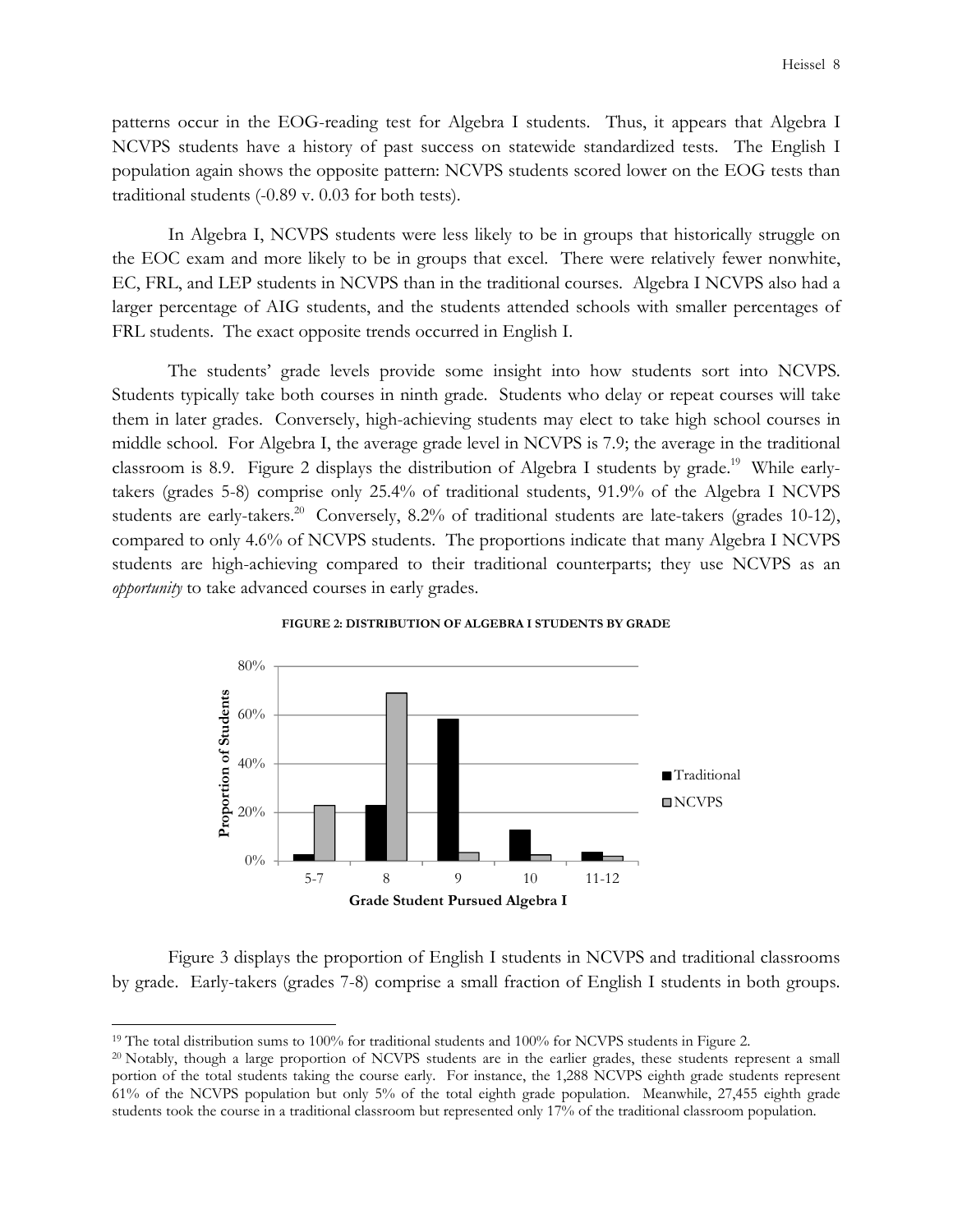Most students take the course on time. Additionally, 25.1% of NCVPS students are late-takers (grades 10-12), compared to only 4.3% of traditional students. The proportions indicate that English I NCVPS students are more likely to be academically at-risk than traditional students. In these cases, NCVPS may serve as an *accommodation*.



**FIGURE 3: DISTRIBUTION OF ENGLISH I STUDENTS BY GRADE**

Rural students are over-represented in NCVPS Algebra I and under-represented in NCVPS English I, while the reverse is true of urban students. Moreover, FRL students are underrepresented in NCVPS Algebra I and over-represented in NCVPS English I. Figure 4 displays the NCVPS enrollment by school location and student FRL status.



**FIGURE 4: NCVPS ENROLLMENTS BY LOCATION AND FRL STATUS** 

Recall that in North Carolina as a whole, about half of students are rural, about a quarter are urban, and the rest are split between towns and suburbs. Notably, non-FRL rural students make up nearly 60% of all NCVPS Algebra I enrollments. Again, NCVPS Algebra I may provide an opportunity for advantaged rural students, while English I provides an accommodation to less affluent students, particularly in cities.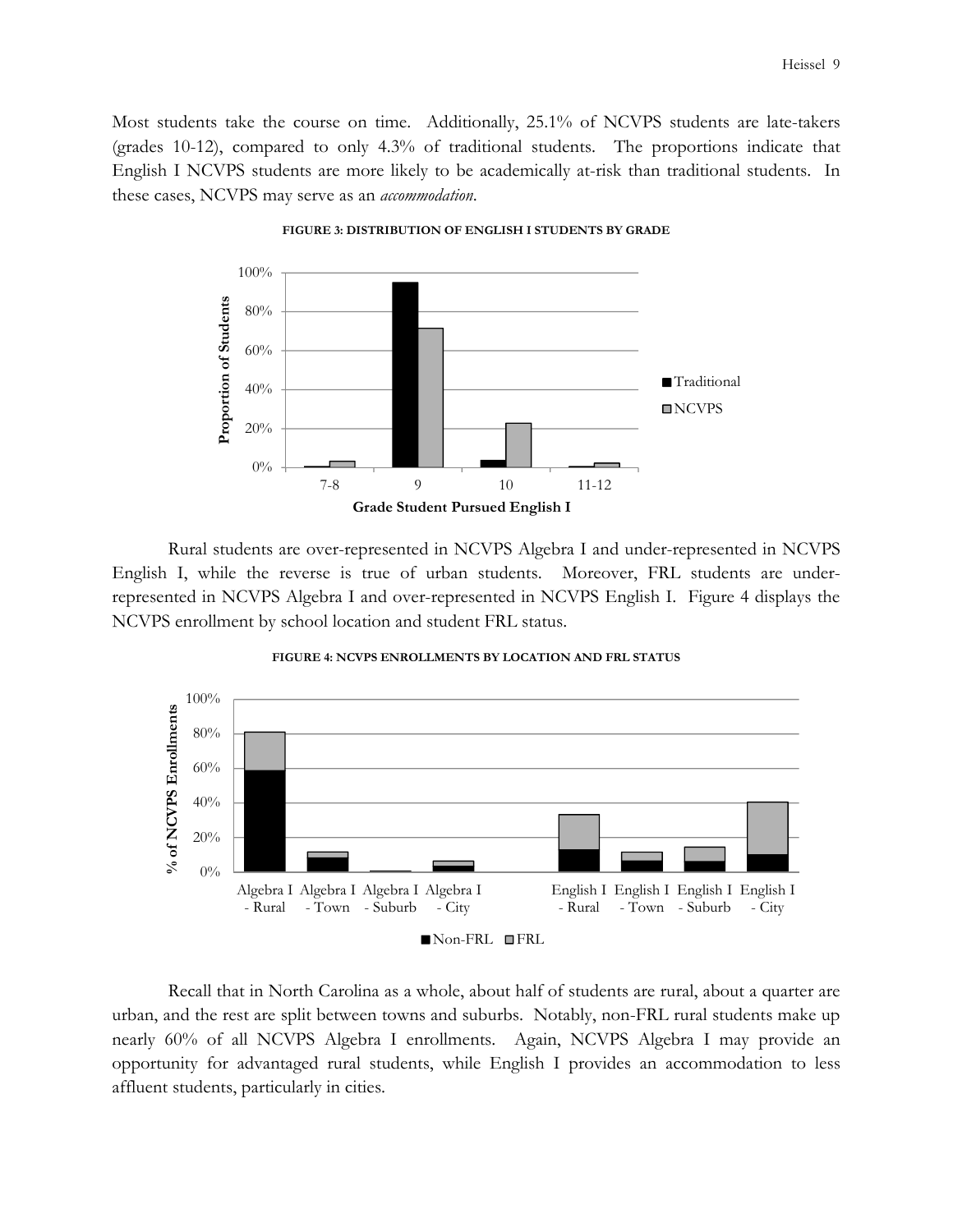#### *B. STUDENT SORTING INTO NCVPS*

Students may select into NCVPS for a variety of reasons. On one hand, some middle schools do not offer brick-and-mortar versions of high school courses such as Algebra I and English I. In particular, small rural middle schools may not be able to afford to offer high school courses, and NCVPS offers a chance for advanced students to pursue them. Such advanced students would likely outperform the state average, regardless of the method of teaching. On the other hand, many students need accommodations. Students may get sick, break a leg, or become pregnant. Other students may need to make up work to stay on track for graduation. These students systematically differ from average brick-and-mortar students and the advanced NCVPS students. They have a different propensity for success, and they may need extra support from their teachers.

This section examines the mechanisms through which students self-select into NCVPS. Figure 5 displays the breakdown of NCVPS Algebra I students by region and timing. Early takers are those students who take the course in eighth grade or earlier, while late takers are those who take it in tenth grade or later. In schools in rural areas and towns, most NCVPS students are early takers (95.6% and 96.8%, respectively). Providing a sharp contrast, 40.8% of NCVPS students in city schools are late-takers, while 45.8% are early-takers. No suburban students take the tests early,likely because suburban middle schools already offer traditional Algebra I options. Instead, 71.4% of the suburban NCVPS students are on-time takers, with the remaining students taking the course late.





From Figure 4, 81.1% of all Algebra I NCVPS students are from rural schools, and most are not on FRL. From Table F2, Algebra I NCVPS students are also more likely to be in groups that generally succeed on standardized tests (early test-takers, non-FRL students, etc.). Rural schools also are more likely to have a limited range of courses (Sipple and Brent, 2008). Thus, it appears that the more affluent and academically proficient rural students use NCVPS to pursue high school courses not available in their local schools. These students use NCVPS as an opportunity. It remains unclear what forces drive Algebra I students to pursue NCVPS in later grades, as all high schools must offer these courses. However, these students more likely use NCVPS as an accommodation.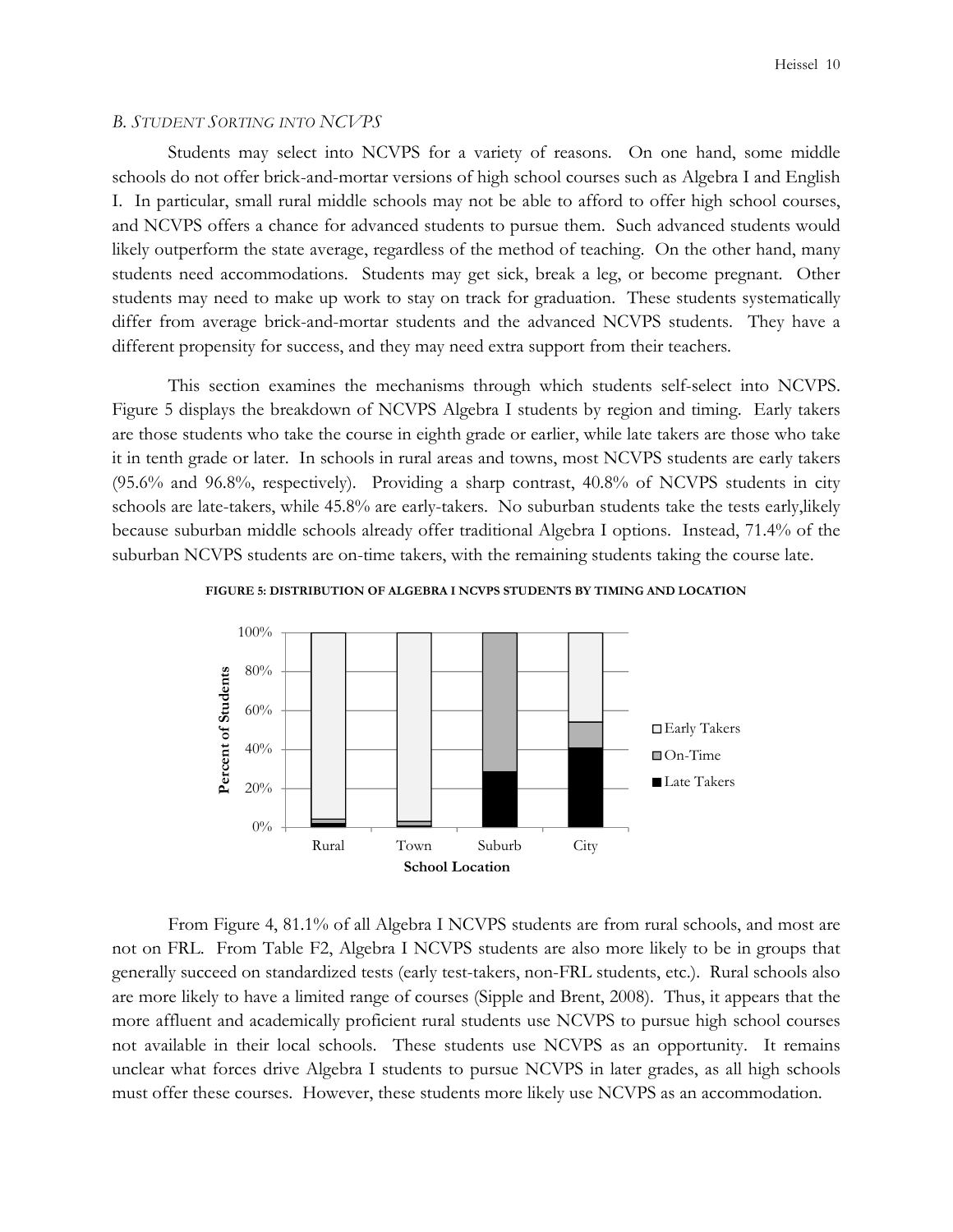Figure 6 displays the breakdown of NCVPS English I students. The differences by region type are smaller than in Algebra I, but patterns remain. Of the few students pursuing English I in early grades, almost all attend rural schools. The percent of on-time takers ranged from 66.1% in suburbs to 76.5% in towns. The percent of late-takers ranged from 20.5% in rural areas to 33.2% in suburban areas. Thus, suburban schools appear most likely to have at-risk late-takers in NCVPS.



**FIGURE 6: DISTRIBUTION OF ENGLISH I NCVPS STUDENTS BY TIMING AND LOCATION**

From Figure 4, we know that rural students are under-represented in English I NCVPS. From Table F2, it appears that English I NCVPS students are also more likely to be in groups that generally struggle on standardized tests (nonwhite, LEP, etc.). The findings again indicate the notion of opportunities and accommodations.

#### *C. PREVIOUS ACADEMIC OUTCOMES OF NCVPS AND TRADITIONAL STUDENTS*

 Students' previous math and reading EOG test results provide an indicator for how they will subsequently perform in Algebra I and English I. For reference, **Appendix G** provides details on the cross-test correlation for Algebra I. Figure 7 and Figure 8 display the average scores for students' most recent EOG test by grade and course type for Algebra I and English I, respectively. The figures demonstrate that NCVPS students' past performances differ from those of traditional students, but the level of differentiation differs by grade level. The box indicates the most common grade level for a student to pursue NCVPS.

In Algebra I, traditional ninth grade students averaged -0.15 Z-scores on their most recent EOG-math test; NCVPS students averaged -1.03 Z-scores. <sup>21</sup> NCVPS students in grades 5-8 also underperformed relative to traditional students. The gaps are not functionally very large in these grades, but they are statistically significant. Thus, in the grade students most commonly pursue NCVPS, the students are fairly similar across both settings. The difference is not statistically significant in grades 10-12, partly due to the small sample size.

<sup>&</sup>lt;sup>21</sup> Among traditional students, the negative average is driven by the number of students who take Algebra I early.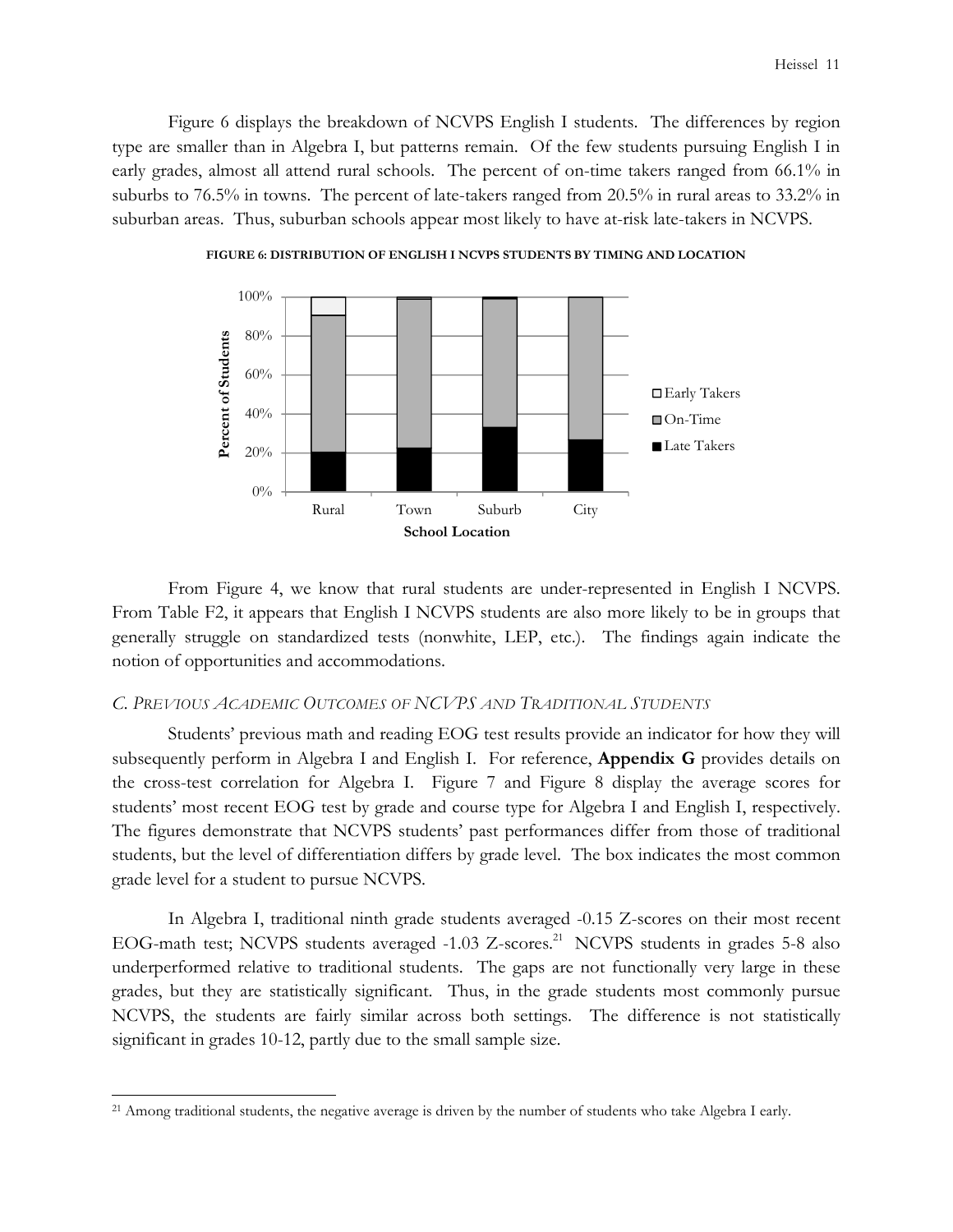

**FIGURE 7: PREVIOUS MATH RESULTS BY GRADE FOR ALGEBRA I STUDENTS** 

In English I, ninth grade NCVPS students underperformed in the past relative to traditional students; the differences are not statistically significant in the other grades. Unfortunately, the large gap occurs in the year that English I students most commonly pursue NCVPS. For both Algebra I and English I, prior results indicate that NCVPS students have a lower propensity for success on EOC tests, but the differences is larger for English I.



**FIGURE 8: PREVIOUS READING RESULTS BY GRADE FOR ENGLISH I STUDENTS**

#### *D. MULTI-YEAR ANALYSIS OF ACADEMIC OUTCOMES*

The results on an EOC test are part of multi-year series of subject-specific courses. The following figures display a time-series of test results from the third grade EOG test to the EOC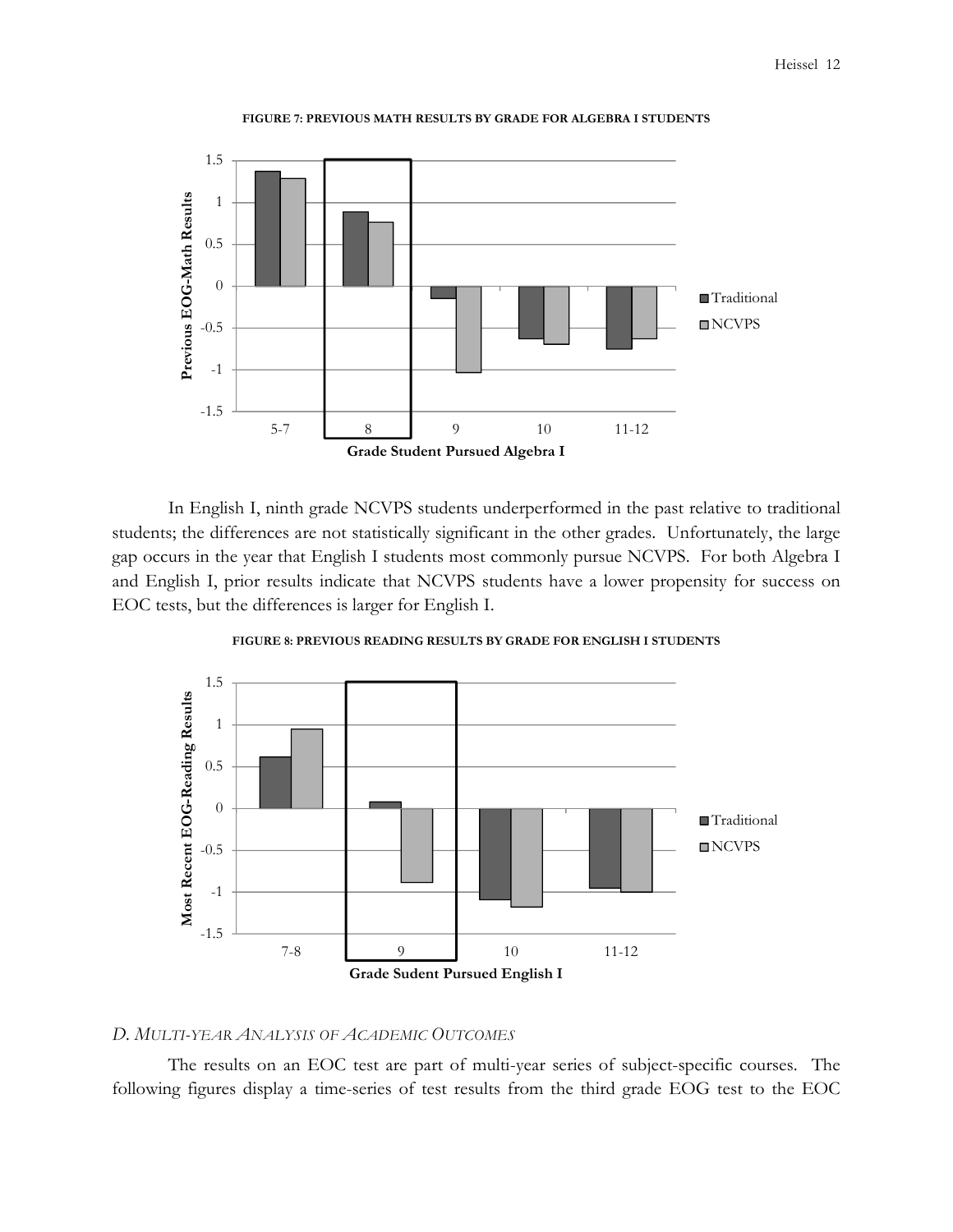test.<sup>22</sup> NCVPS ninth-grade students had consistently lower scores on previous EOG tests relative to traditional ninth-grade student in both courses (see Figure 9 and Figure 10, respectively).



**FIGURE 9: MATH OUTCOMES OVER TIME OF 2010-11 ALGEBRA I NINTH GRADE STUDENTS**





Algebra I NCVPS students appear to have been on a downward trajectory even *before* taking an NCVPS course: the gap widened from 0.58 standard deviations in sixth grade to 0.94 standard deviations in eighth grade. Conversely, the English I NCVPS students improved from a 1.04 standard deviation gap in sixth grade to a 0.88 standard deviation gap in eighth grade.<sup>23</sup> Overall, the results indicate that the scores NCVPS ninth grade students achieved on their EOC tests may not result from the NCVPS system but may instead be part of a long-term trend.

<sup>&</sup>lt;sup>22</sup> Earlier grades had a higher chance of missing data due to error or population movement. Students with missing scores in a particular grade are not included in the average for that year, but they are included for years when they have data. In Algebra I the data contained third grade scores for 76.8% of the population, compared to 80.0% of fourth grade, 83.1% of fifth grade, 86.0% of sixth grade, 85.6% of seventh grade, and 68.2% of eighth grade.

<sup>23</sup> Recall that only 66 ninth grade students used NCVPS for Algebra I, compared to 1,866 ninth grade students for English I. The low N limits the reliability of the pattern for Algebra I in ninth grade.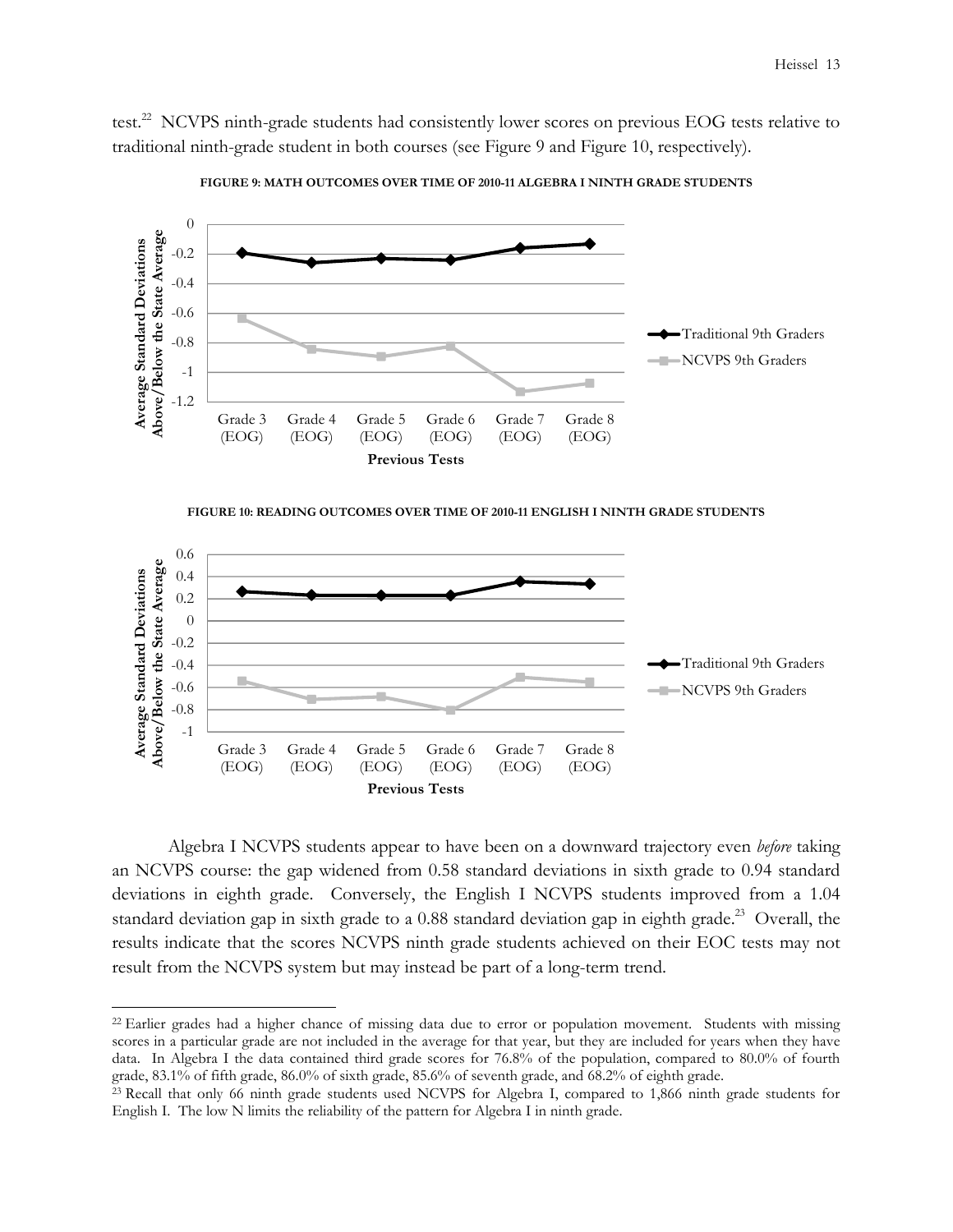NCVPS eighth grade students in Algebra I had consistently lower EOG-math results compared to traditional eighth grade students (see Figure 11), while NCVPS English I students had consistently higher EOG-reading results (see Figure 12). The gap between groups remained fairly consistent in both course types. Recall that only 87 students took English I in eighth grade, compared to 1,288 students in Algebra I, which limits reliability of the trend for English I.





**FIGURE 12: READING OUTCOMES OVER TIME FOR 2010-11 ENGLISH I EIGHTH GRADE STUDENTS**



This section again demonstrates that the history and characteristics among NCVPS students differ from those of traditional students. The students' previous academic performance provides further insight into why NCVPS and traditional students may perform differently.

## *E. NCVPS STUDENT SURVEY*

To examine the motivations behind sorting, I sent a survey to all students in a spring 2012 NCVPS course (see **Appendix D** for a full list of questions). Given my project timeframe and the survey anonymity, I cannot match student EOC test results to student responses on the survey. However, beginning to understand how and why students selected NCVPS in 2011-12 may provide insight into some of the 2010-11 results.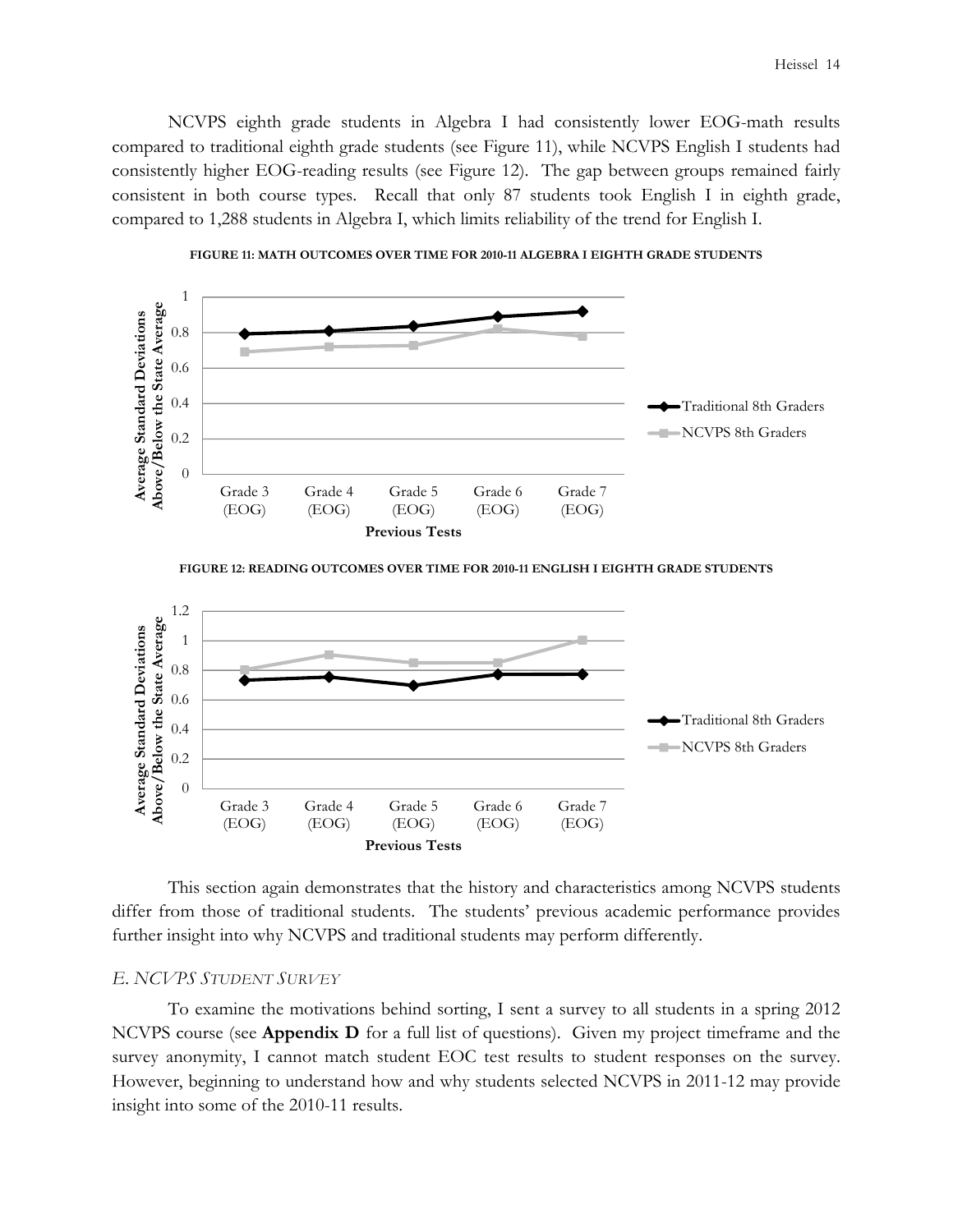A total of 3,784 students responded to the survey out of a total of 21,912 who took an NCVPS course in the spring of 2012 (a response rate of 17.3%). Of these, 147 took Algebra I course and 47 took English I, while 19 students took both (response rates of 51.8% and 41.6%, respectively). Most students were female (66.1%) and white (36.3%). The average grade level was 10.6, although 11.2% of students were in middle school. The survey asked students about a variety of aspects of their experience with NCVPS. The students answered the questions in the first few weeks of the spring semester, and students in semester-long courses had little experience in NCVPS.

#### **FIGURE 13: NCVPS STUDENTS' REASONS FOR PURSUING A VIRTUAL COURSE**



Students pursued virtual education for a variety of reasons, as displayed in Figure 13.<sup>24</sup> The reasons differ by grade level and course, and these patterns may provide insight into how students

<sup>24</sup> The survey asked students, *"What best describes your reason for taking this course online?"*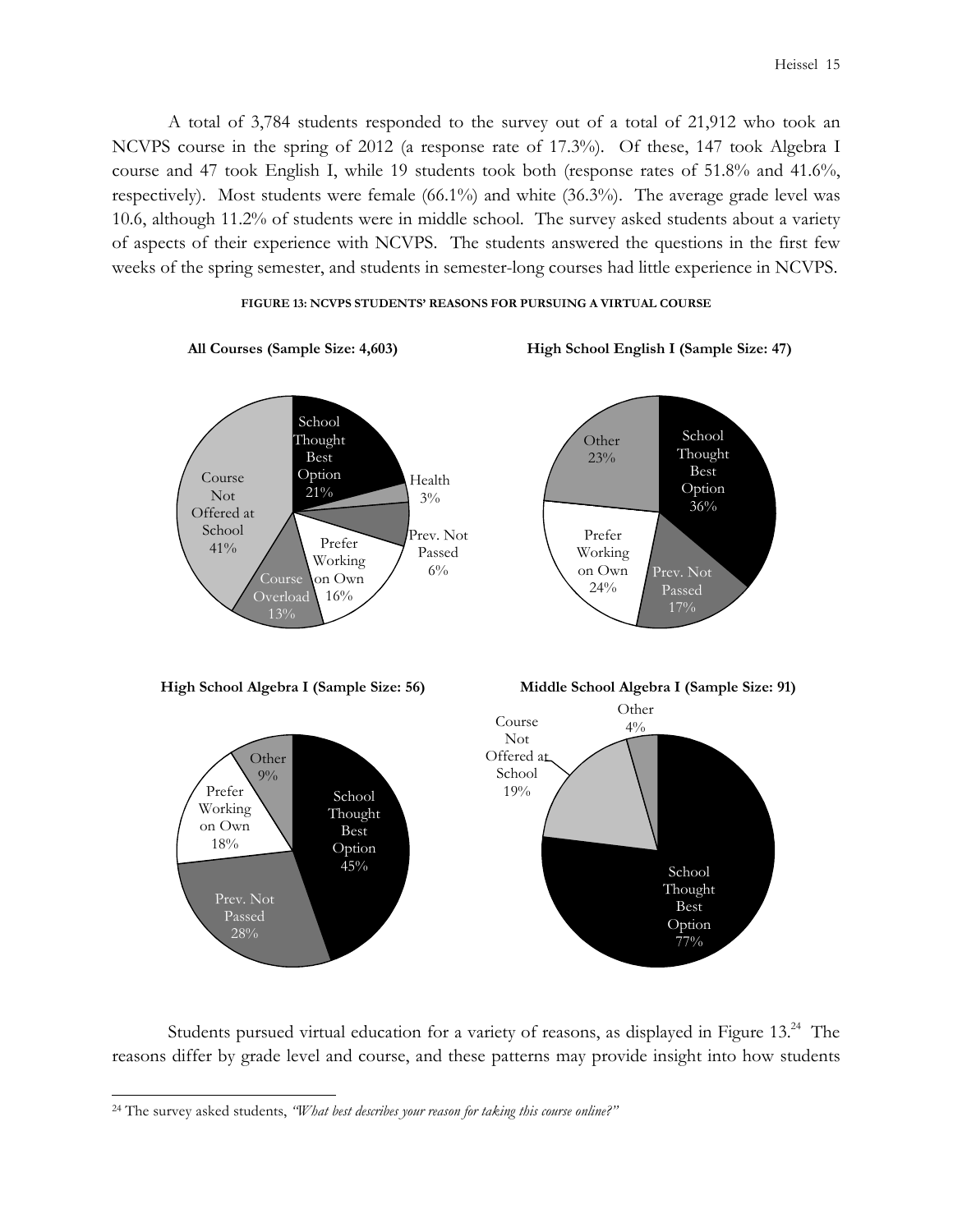sort into the virtual environment. Across all courses, 41% of students indicated that the course was not offered at their school, while 21% said the school thought it was the best option and 16% preferred working on their own. Very few students pursued NCVPS primarily for health reasons.

All high schools offer English I and Algebra I, and for these courses the students were divided between the school thinking it was their best option, re-taking the course, and a preference for working on their own. Few middle school students indicated their reason for pursuing NCVPS was a preference for working on their own; instead a school's urging and a lack of course offerings drove young Algebra I students into NCVPS. It's unclear whether the school thinking it was the best option *also* meant the course was not offered at the school (and vice versa). This does not indicate whether middle school students would prefer a traditional classroom, but it does seem like they may not have a choice in the matter if they want to pursue Algebra I.

Students reported a variety of ways that people encouraged them to pursue NCVPS; Appendix D includes sample comments.<sup>25</sup> Middle school Algebra I students indicated that their teachers and parents praised their intelligence and reasoned that they could get ahead in high school. High school students said teachers and principals promoted flexibility and staying on track for graduation. However, many students at all levels indicated that their schools did not give them a choice in the matter, and many students voiced dissatisfaction with the situation.



**FIGURE 14: NCVPS STUDENTS' PROJECTED DIFFICULTY OF TRADITIONAL AND NCVPS COURSES** 

Next, I compared students' views of the difficulty of NCVPS courses relative to traditional courses using a four-point Likert scale ranging from one (least difficult) to four (most difficult).

<sup>25</sup> Students responded to the prompt: *"Please describe how people encouraged you to try virtual schools."* The survey also asked, *"Who most encouraged you to take a course through NCVPS?"* and *"Who most discouraged you to take a course through NCVPS?"*  Guidance counselors/other administrators most frequently encouraged participation; 38.8% of students selected this response. Parents were the next most encouraging group at 17.3%. About 17.9% of students reported that their parents, teachers, or guidance counselors most discouraged them from pursuing NCVPS; 20.6% of students reported their friends were most discouraging. The remainder of students (61.5%) selected Other/Not Applicable for discouragement. This may imply two things: that parents, teachers, and guidance counselors successfully kept students with a low propensity for success out of NCVPS, or that few people discourage students from pursuing the system.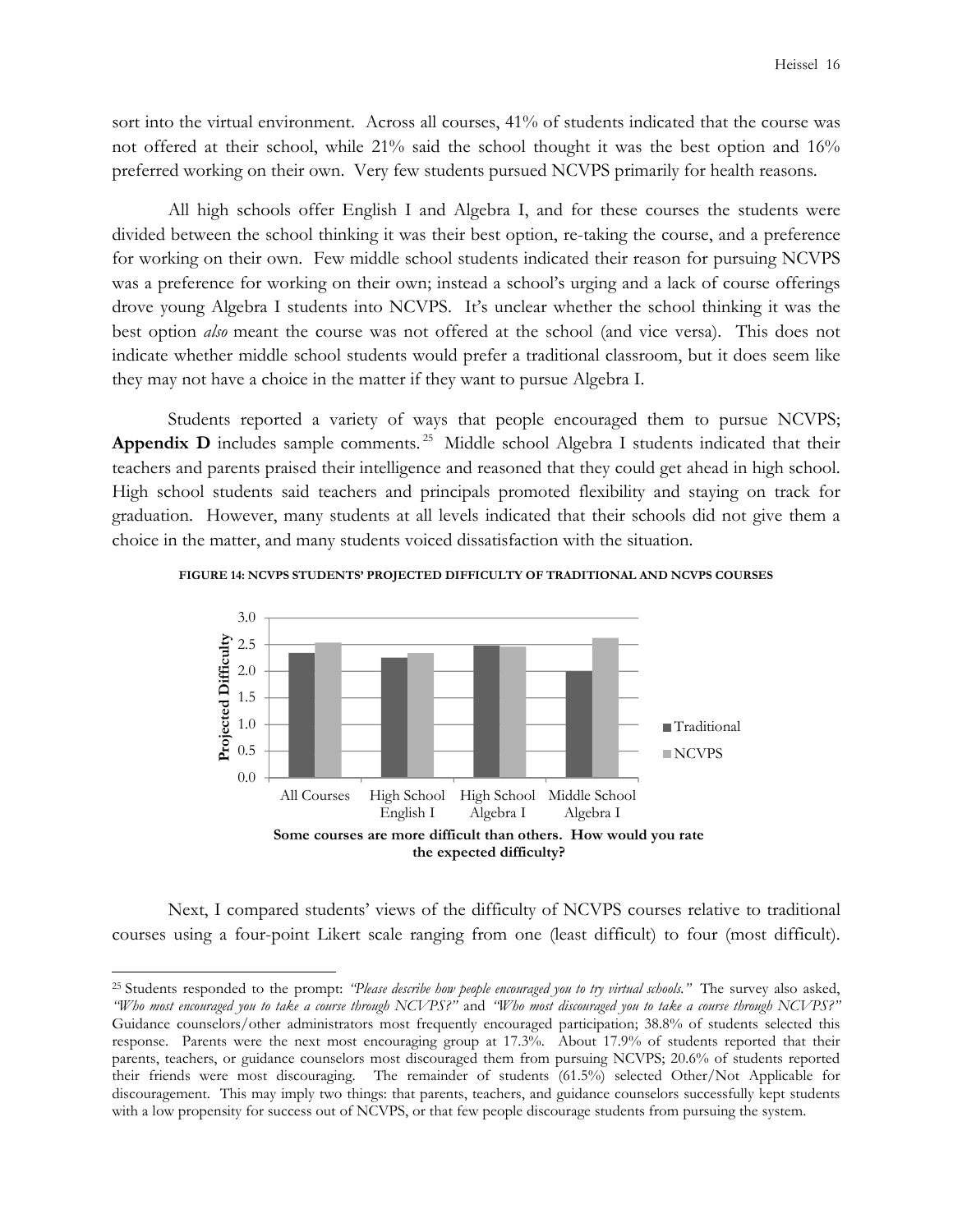Figure 14 displays the results.<sup>26</sup> It seems likely that students who actually take NCVPS would believe it will be easier than students who do not, particularly before coursework begins. Instead, the reverse is true: students reported higher anticipated difficulty level in NCVPS. The difference is statistically significant. Of course, numbers on a scale have little meaning on their own. A report of two may mean something different to each student. However, the power of the scale comes from the *relative* rankings, both within students/across settings and across students/within settings.

Focusing specifically on English I and Algebra I students, the difference was statistically insignificant for the high school students, indicating that these students thought the course would be equally difficult in either setting. However, middle school students thought the NCVPS course would be substantially harder than the same course taken in a traditional classroom.

 Recall that middle school students do not appear to actively pursue NCVPS; rather, their school's advice or lack of a course led them to the virtual system. Across all students, those that pursued NCVPS for personal reasons (health problems or a preference for working on their own) reported NCVPS and a traditional course would be about the same level of difficulty (see Figure 15). Students who had previously not passed the course (presumably in a traditional classroom) report that NCVPS will be easier. A different pattern emerged among students who used NCVPS due to a structural aspect of their school, namely schools not offering the course, students wanting to take more classes outside the school day, or schools thinking NCVPS was the best option for the students. Those students reported that NCVPS would be harder than the traditional classroom, which implies that students who choose between taking the course online or not taking it at all believe it will be more difficult in NCVPS. Depending on student preference for class difficulty, this may also indicate that certain students prefer the traditional classroom.



**FIGURE 15: NCVPS STUDENTS' PROJECTED COURSE DIFFICULTY BY PURSUIT REASON** 

<sup>26</sup> The question specifically asked: *"Some courses are more difficult than others. How would you rate the expected difficulty of the following courses: (1) This course, taken through NCVPS (2) This course, taken in a regular classroom."* This question allows a relative comparison of the expected difficulty for the students who took NCVPS, but it did not provide the view of NCVPS by students in general.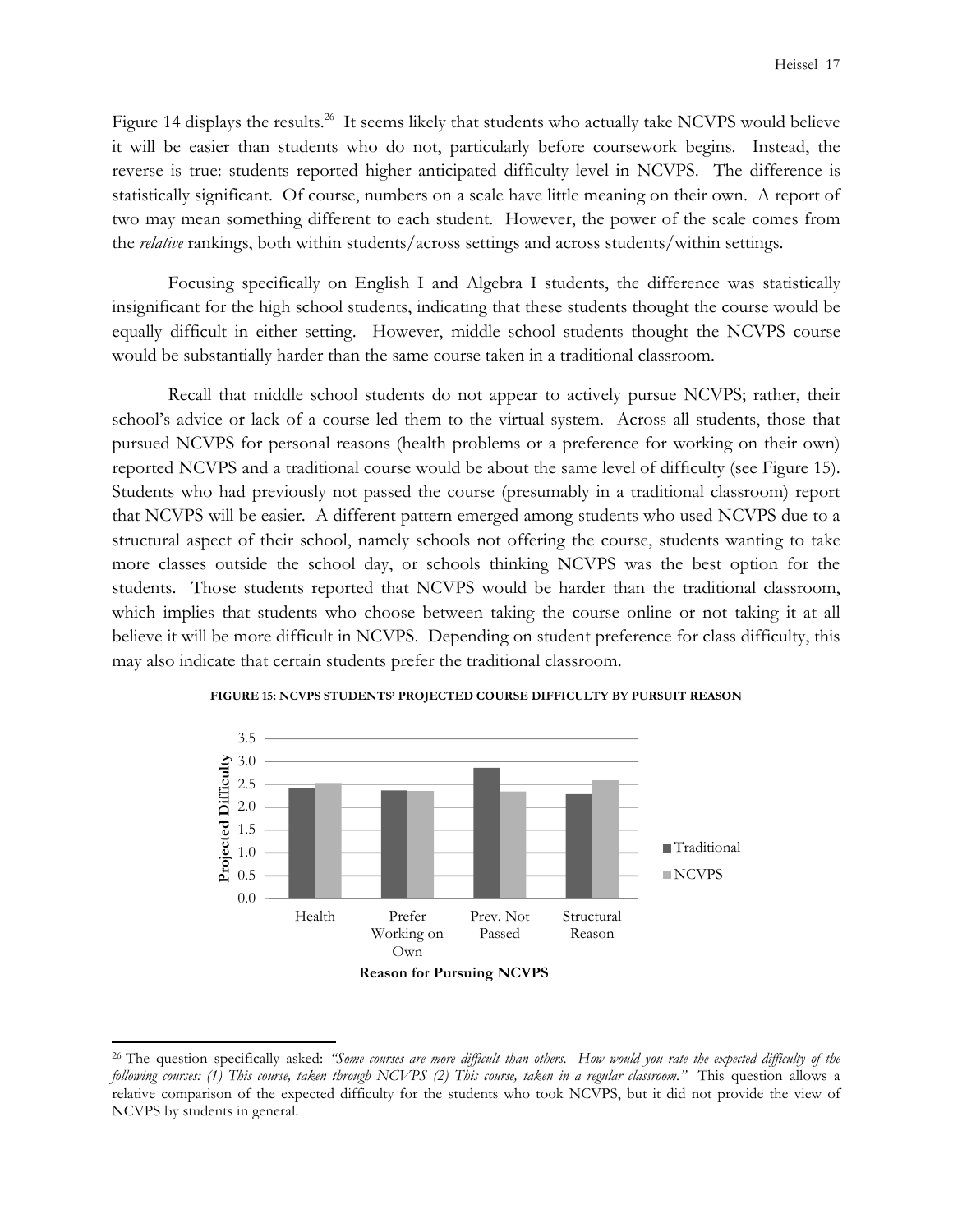Students worry about a variety of aspects of the virtual system. Middle school students worry about not having a teacher in front of them, with several students also mentioning technology crashes as a potential problem. High school students are more concerned about technology glitches, falling behind, and failing the course or the EOC test. Despite potential concerns, many students indicated they were looking forward to their courses for a variety of reasons. They frequently reported that they like technology and working at their own pace, and middle school students also looked forward to getting high school credit out of the way. Several high school students also reported that their friends or others said NCVPS would be easier than the regular classroom. One student mentioned avoiding bullies, while others reported being distracted in traditional classrooms. Overall, the responses indicate that opinions on NCVPS differ widely across students. **Appendix D** displays several representative comments.



**FIGURE 16: STUDENTS' NCVPS ACCESS DURING SCHOOL HOURS** 

Students frequently reported worrying about completing assignments on time. While about 35% of all students reported being either "Somewhat Worried" or "Very Worried" about their ability to complete their work,  $50\%$  of middle school Algebra I reported the same concerns.<sup>27</sup> The time students have available to work on their coursework may cause some of this concern. Figure 16 displays the NCVPS access that students reported they have available during the school day.<sup>28</sup> Access includes a dedicated class period for their course, computer access during school hours, or both, and 75% of students report having dedicated class time available across all courses. The percentages range from 71% for high school English I students to 76% for both Algebra I groups. However, a full 24% of high school English I and 19% of middle school Algebra I students have no

<sup>27</sup> About 45% of high school English I and Algebra I reported worries. For the question *"How worried are you about being able to complete your assignments and work in a virtual course?"*, students could answer "Not Worried at All," "Only a Little Worried," "Somewhat Worried," or "Very Worried." Reported percentages are for the latter two categories.

<sup>&</sup>lt;sup>28</sup> For the question *"What sort of support will you have as you take courses on NCVPS?"*, students could answer "I have class time and computer access dedicated to this course during normal school hours," "I have access to a school computer lab during school hours," "I have access to a school computer lab after or before school hours," "I have a computer at home," or "Other" with an optional description.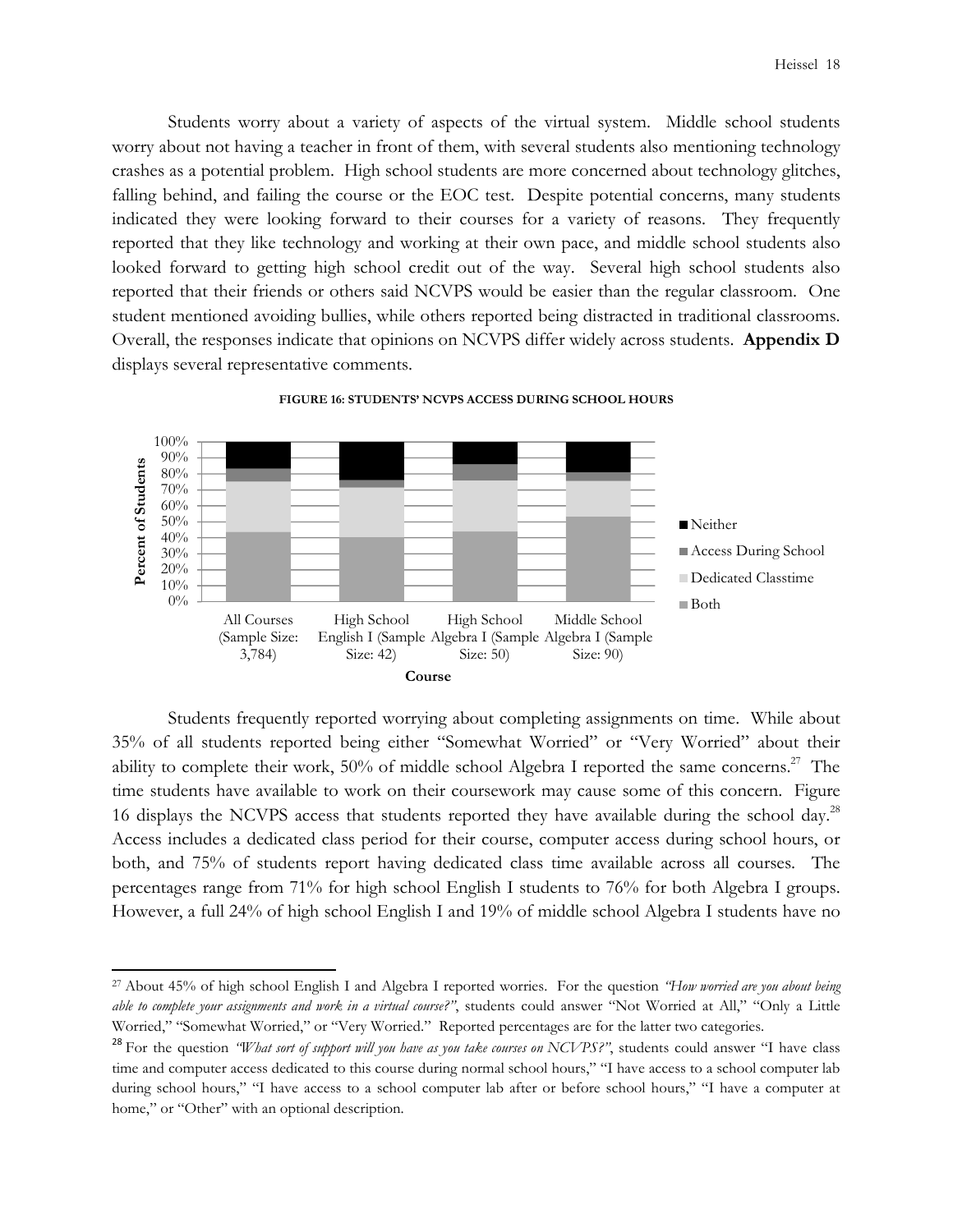reported access to NCVPS during their school hours; this lack of time may contribute to their concerns about the virtual environment.

If students do not work on NCVPS during the school day, they must do so after school. Figure 17 displays the access that students reported they have available after school hours in the school computer lab, at home, or both. Overall, 88% of students report having a computer at home; the percentages range from 81% for high school English I to 87% for middle school Algebra I. Importantly, 11% of students report having no access to a computer after school hours. Even with a dedicated class period for NCVPS, these students will likely have homework that requires work outside the school day. Students reported a variety of solutions, including the public library, their smartphones, or a friend's house. One student said, "I try to use my grandma's computer at her house." Another said simply "I don't know." Many students indicated that their school provided them with computers, but several had no internet at home. Thus, technology access may hamper some students' success, and schools may need to use more caution as they determine which students should pursue NCVPS.



Results indicate that certain students are very happy with NCVPS; an eleventh grade student taking a Mandarin language course noted, "NCVPS has been a great help in letting me to take classes in order to get credits, get ahead, and take classes I normally wouldn't be able to take." Still, some students appear to be unhappily forced into the system. Going forward, policymakers should carefully consider how students end up in the system and what sort of support they receive.

#### *F. SECTION SUMMARY*

Students are not randomly assigned to NCVPS; rather, their parents, their schools, and the students themselves make a choice to pursue virtual education. This section demonstrates that NCVPS students differ from their traditional peers in observable ways, and it is likely that students who opt into NCVPS differ in unobservable ways as well.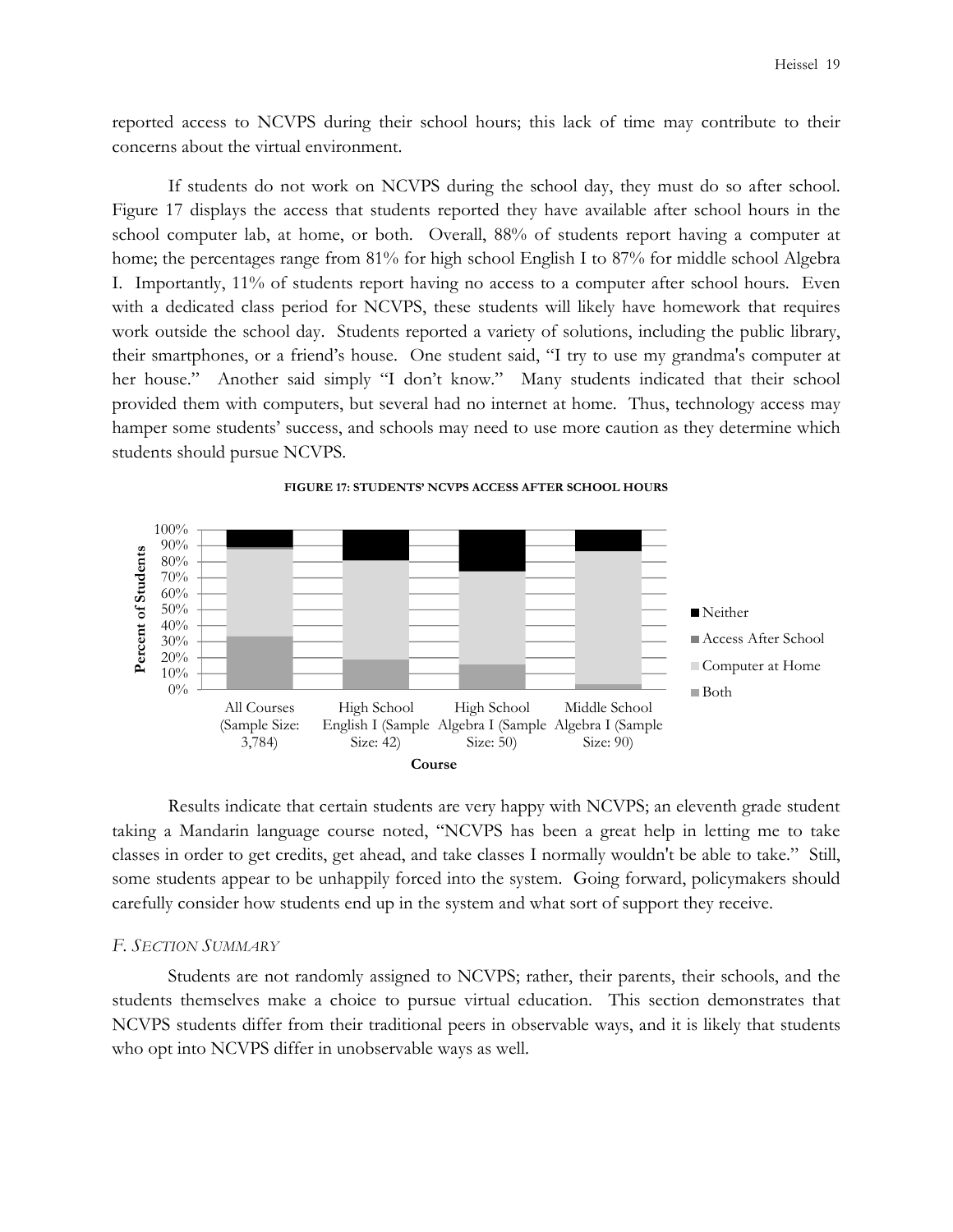As a descriptive exercise, the results provide interesting insights for DPI, NCVPS, and local schools. More specifically, results indicate the following:

- NCVPS students differ substantially from traditional students. Policymakers cannot directly compare the performance of NCVPS and traditional students due to these differences.
- Certain high-performing students use the system as an opportunity to take classes that would be otherwise unavailable, while at-risk students use NCVPS as an accommodation to stay on track for graduation.
- Given the types of students who take Algebra I and English I on NCVPS in high school, the state may need to provide more support than it currently does. Although I cannot say how they would perform in a traditional classroom, many students clearly appear to struggle in NCVPS.
- Certain middle schools do not give some students a choice about the virtual system, and some students prefer a traditional classroom. Policymakers should weigh the extent to which student preferences should affect NCVPS expansion.

In the next section, I examine the effectiveness of NCVPS using a variety of statistical designs that compare test scores between middle school students who only have NCVPS in their school to middle school students who only have a traditional model available.

#### **VI. HOW EFFECTIVE IS NCVPS?**

Selection bias is a major concern in any effort to determine the effectiveness of NCVPS. Students are not randomly assigned to the NCVPS treatment or the traditional course control, and students can choose the type of education they pursue in most cases. In high schools in particular, students may choose the option that suits them best. To accurately measure the impact of NCVPS on students' academic outcomes, I need to examine differences in student performance for those who do not *choose* their type, such as those students who have no choice in their type of Algebra I education. Specifically, over 1,100 students pursued an Algebra I course in one of sixteen schools where most students taking the Algebra I EOC used the NCVPS platform. This section compares these students to similar students in traditional classrooms. Part A explores the restricted data set that I use in the analysis. Parts B, C, and D describe the analytical frameworks and results for three separate but related analyses: Ordinary Least Squares (OLS), propensity score matching, and a longitudinal panel. Finally, Part E provides a section summary.

Results across all three methodologies indicate that eighth grade students perform about the same in NCVPS as they would have in the traditional classroom. Very early takers, defined as those who pursue NCVPS Algebra I in seventh grade or earlier, perform worse than similar eighth graders, holding all else constant. Further, NCVPS students perform worse than similar traditional students among these very early takers.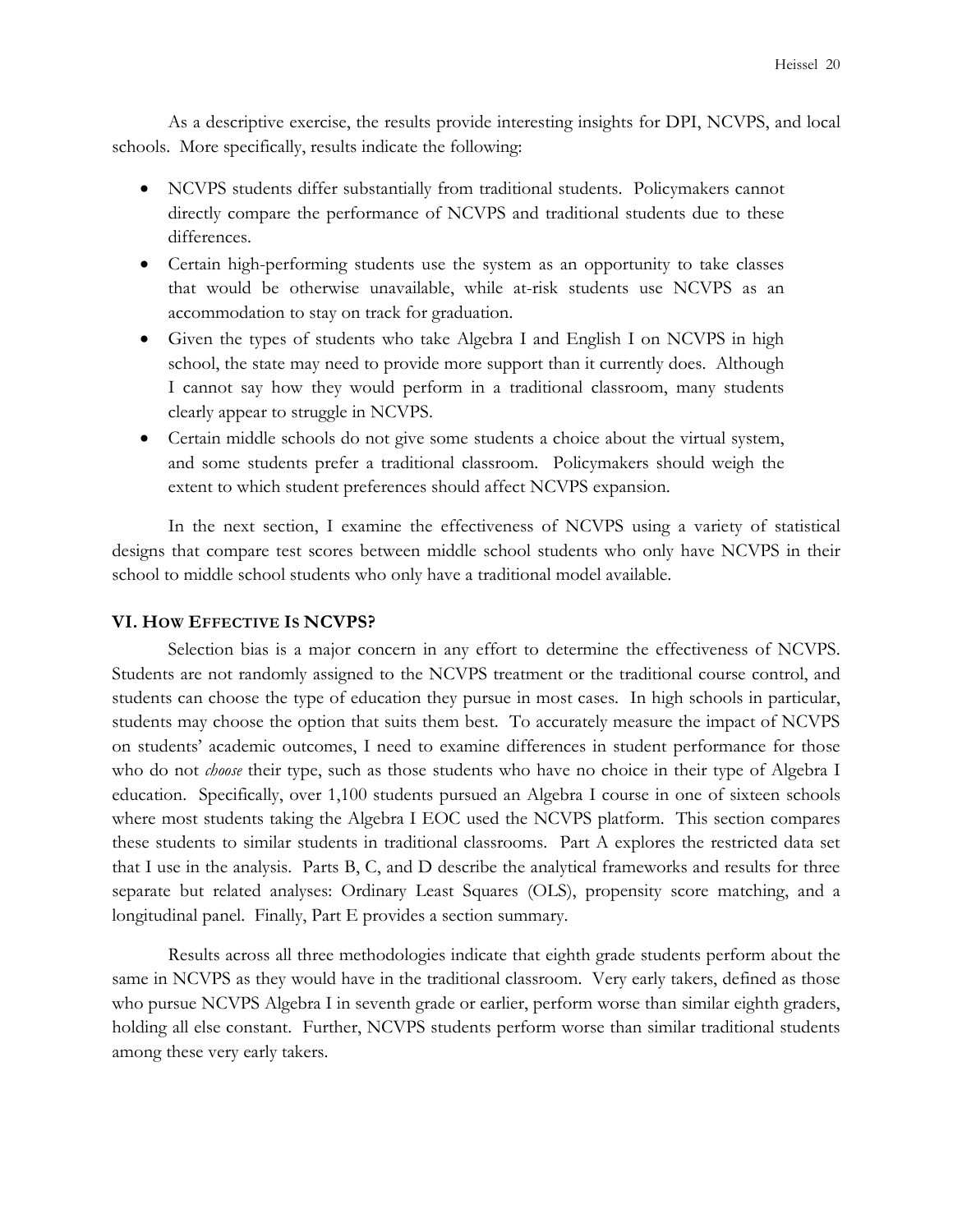#### *A. DESCRIPTIVE STATISTICS*

 A total of 1,145 Algebra I NCVPS students attended one of the sixteen schools where 95% or more of students used the virtual system for their online learning. Because North Carolina requires high schools to offer Algebra I, this situation occurs only in middle schools, defined as schools offering grades  $6 - 8$ . I limit my control group to middle school students where  $0\%$  of students used NCVPS for Algebra I. I could not complete a similar analysis for English I, as too few middle school students used the virtual system. Because I used middle school students, the population will be positively selected from the overall population. Though results will not necessarily generalize to the total population of Algebra I students, they will apply to advanced middle school students.

 Table F3 in **Appendix F** displays a bivariate analysis of the limited Algebra I population for very early takers (below eighth grade) and eighth grade students.<sup>29</sup> There are 28,264 students in the full sample of Algebra I takers in middle school. Of this total, 1,145 are NCVPS students (278 very early takers and 867 eighth graders) and 27,139 are traditional students (2,760 very early takers and 24,379 eighth graders). Students in this limited sample have better EOC test results than the statewide population, as expected for a positively selected group taking the course before the typical student. Compared to the statewide average from Table F1, the limited population has more gifted students and fewer nonwhite, EC, FRL, and LEP student. Again, this distribution is as expected for a positively selected group.

Two conflicting stories emerge about the NCVPS students in the restricted sample: a relative advantage demographically and a relative disadvantage academically. The NCVPS group has a smaller proportion of nonwhite, FRL, and LEP students, and these students attend schools that are less nonwhite and less poor. However, the NCVPS students have lower performance on their most recent EOG. It remains unclear how these differential factors affect students' Algebra I outcomes.

Notably, 83.8% of NCVPS students hail from Johnston County, where seven of the sixteen NCVPS schools are located. NCES classifies Johnston County Schools as rural, but its adjacency to the city of Raleigh in Wake County means that its northwestern region is rapidly urbanizing. Several other counties are similarly growing and urbanizing: Chatham County outside of Raleigh; Cabarrus and Iredell Counties outside of Charlotte; and Brunswick County outside of Wilmington.<sup>30</sup> Students in these counties have higher Algebra I test scores, Algebra I passing rates, and previous EOG-math test scores than other counties. Students in these counties are also more likely to be white, not on FRL, academically/intellectually gifted, proficient in English, and attend schools with fewer FRL and non-white students.

<sup>29</sup> Table F1 provides a reference for the statewide average.

<sup>30</sup> These counties (including Johnston) are all classified as rural by the NCES statistics. I classified a county as urbanizing if its ten-year growth rate to 2010 fell within 10 percentage points of Johnston County (ranging from 29.3 in Chatham County to 47.9% in Brunswick County) and their projected populations exceeded 60,000 people (North Carolina State Demographer, 2011). Only Union County near Charlotte had higher growth and a large enough population, but its very high average income was an outlier among the selected counties.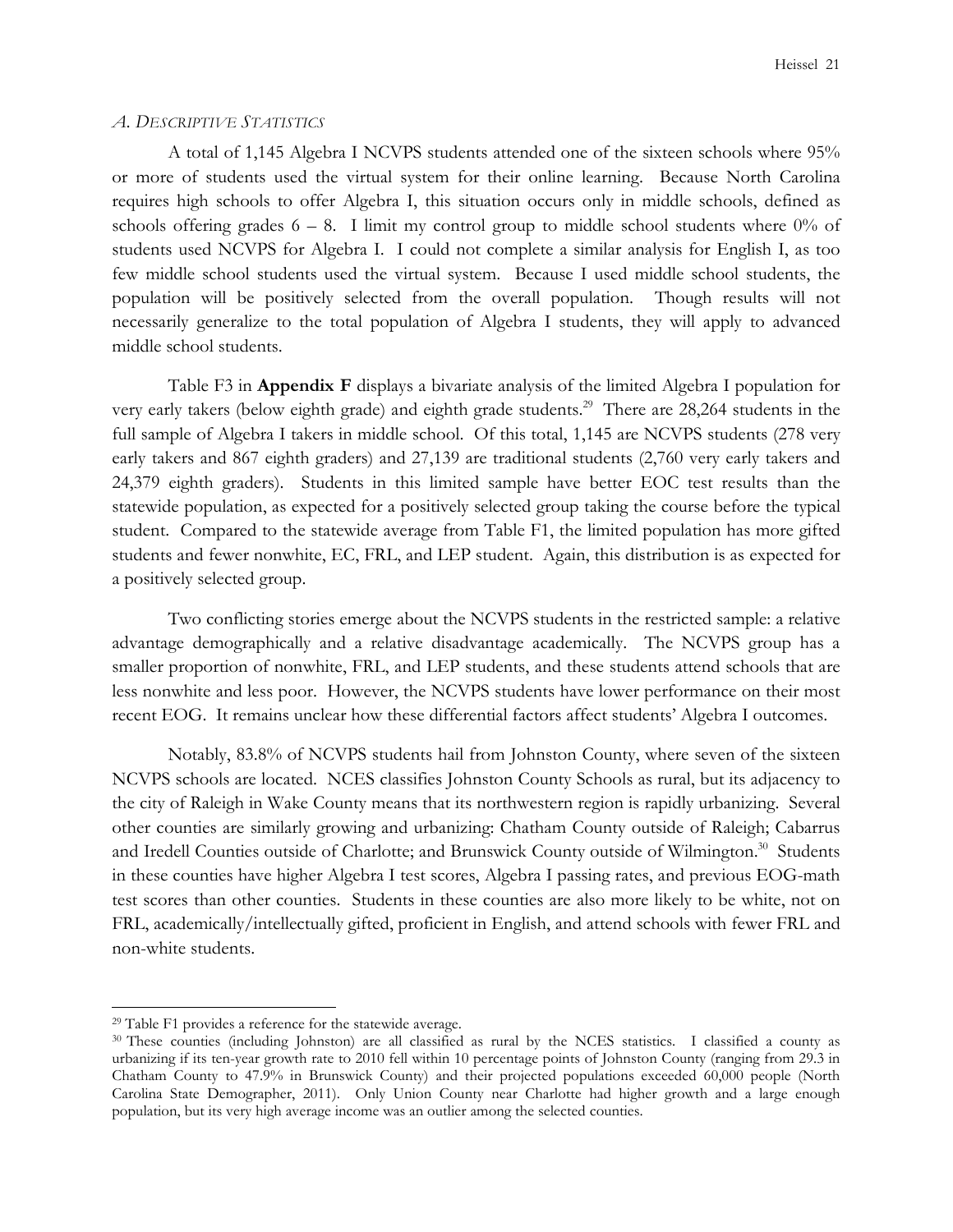The NCVPS students come from more advantaged backgrounds and schools, and these students and schools are located in rural areas that are quickly becoming suburban. Next, I describe various statistical methods I used to analyze the data. To read a summary of results without the statistical details, please skip to the section summary on page 25.

#### *B. ORDINARY LEAST SQUARES ANALYSIS*

#### 1. ANALYTICAL FRAMEWORK

I use the North Carolina Algebra I EOC test to compare how similar students perform in NCVPS and traditional classrooms. In randomized experiments, results of the treatment and control can be compared directly because their component units are likely similar. In nonrandomized studies, the units may differ systematically between the treatment and control groups. The previous sections clearly demonstrate such differences, indicating that a statistical model should control for those student characteristics. To do so, I employ several progressively more comprehensive statistical models. The baseline model is:

#### **EQUATION 1**

$$
score_i = \alpha + \beta_1 NCVPS_i + \varepsilon_i,
$$

where score is the standardized test score for student  $i$ ,  $\alpha$  is the constant, NCVPS is an indicator variable of whether the student took the course through NCVPS, and  $\varepsilon$  is the error term. Thus,  $\beta_1$  is the average test score difference between NCVPS and traditional students, and in this baseline regression the estimate will equal the average differences displayed in the first row of Table F3. This and subsequent regressions cluster the standard errors by school.<sup>31</sup> To control for additionally differences by student characteristics, I progressively add control variables:

#### **EQUATION 2**

 $\overline{a}$ 

 $score_i = \alpha + \beta_1 NCVPS_i + \beta_2 PriorPerformance + \beta_3 Student_i + \beta_4 School_i + \varepsilon_i,$ 

where PriorPerformance is a series of indicator variables for each decile of performance on student *i*'s most recent EOG math exam.<sup>32</sup> An additional indicator variable denotes missing previous test results. Student is a vector of indicator variables of student characteristics (grade, sex, race/ethnicity, ESL status, EC status, AIG status, and FRL status),<sup>33</sup> and School is a vector of variables of student  $i$ 's school characteristics (charter status and percent FRL in a school).<sup>34</sup> For this equation,  $β_1$  represents the difference between NCVPS and traditional students, holding prior performance, individual-level characteristics, and school-level characteristics constant. I do not

<sup>&</sup>lt;sup>31</sup> Students in the same school share similar academic, economic, and social environments, and the error term is likely correlated within schools (see discussion in Moulton, 1986).

<sup>32</sup> See **Appendix G** for details on correlations across math tests.

<sup>&</sup>lt;sup>33</sup> Prior performance captures most of the control characteristics, because, as an example, the earlier scores are also influenced by race, sex, and other factors that do not change. However, I keep the vector of individual controls to account for any effects resulting from the shift to a high school course and the shift from more general EOG tests to a subject-specific EOC test.

<sup>34</sup> Percent FRL and percent nonwhite in a school are highly collinear in this model, and only one should be included.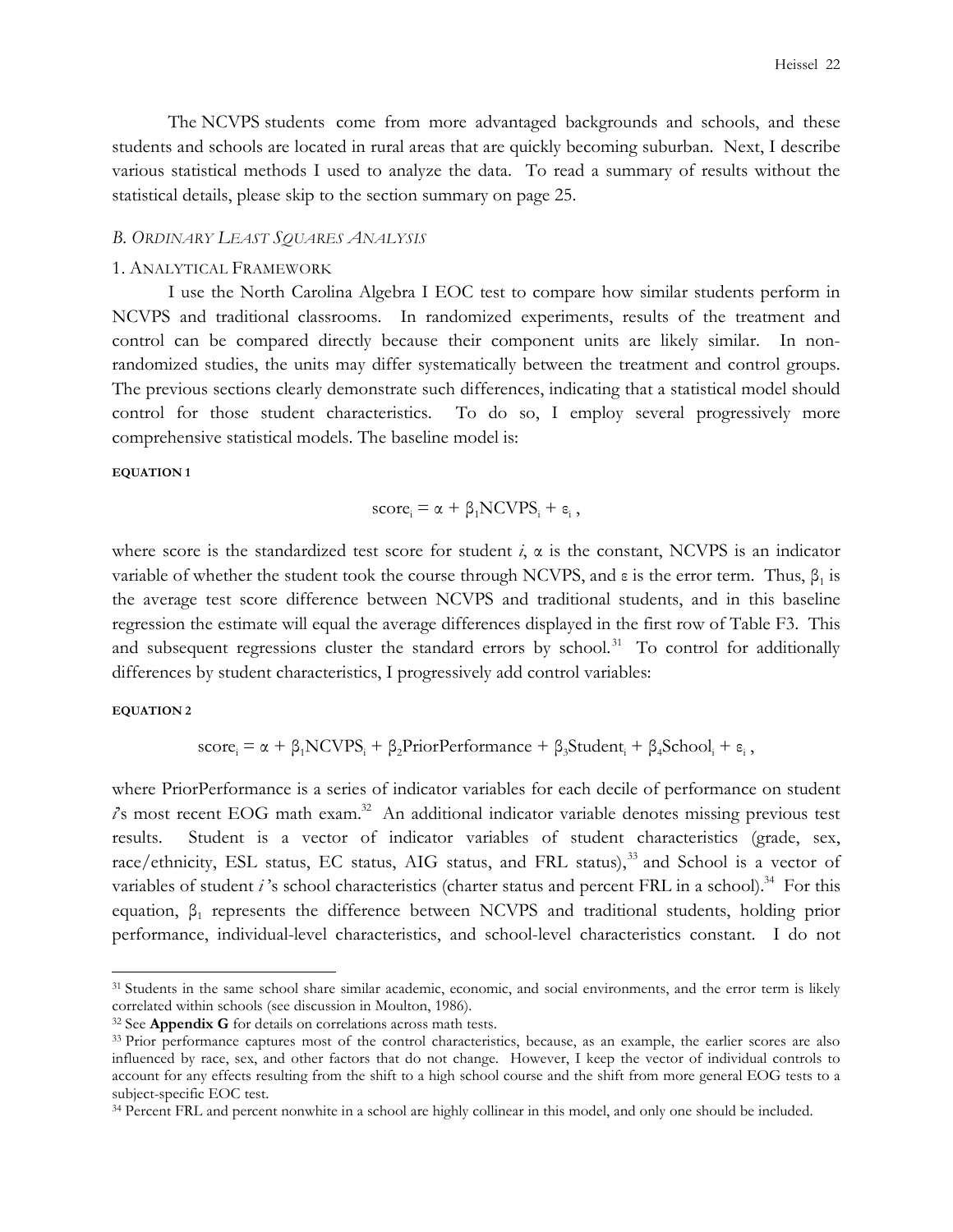include school location variables because the status does not differ within NCVPS students. Thus, the coefficients would only capture differences within the control population.<sup>35</sup> Finally, NCVPS may provide a better or worse option at different stages of student development. I thus add an interaction, as follows:

#### **EQUATION 3**

 $score_i = \alpha + \beta_1 NCVPS_i + \beta_2 PriorPerformance + \beta_3 Student_i + \beta_4 School_i + \tau (NCVPS_i * Early_i) + \varepsilon_i,$ 

where NCVPS<sub>i</sub>\*Early<sub>i</sub> is an interaction between NCVPS and whether the student took the course very early, defined as seventh grade or earlier. Thus,  $\beta_1$  will provide the estimated average difference between NCVPS and traditional courses in eighth grade, and τ will indicate divergences from this pattern for seventh grade and younger students, holding all other included variables constant.

#### 2. RESULTS

 $\overline{a}$ 

Table 1 below displays a summary of the NCVPS, grade, and interaction coefficients; Table F4 in **Appendix F** displays the full Algebra I OLS regression outcomes. The first column displays the result for the baseline regression; this result  $(\beta = 0.053$  standard deviations) matches the simple comparison of averages from Table F3. The results are not statistically significant when the errors are clustered at the school level.

|                           | General Analysis |               |               |               |               | Urbanizing Analysis |               |
|---------------------------|------------------|---------------|---------------|---------------|---------------|---------------------|---------------|
|                           | $(1)$ Z-Score    | $(2)$ Z-Score | $(3)$ Z-Score | $(4)$ Z-Score | $(5)$ Z-Score | $(6)$ Z-Score       | $(7)$ Z-Score |
| <b>NCVPS</b>              | $-0.053$         | $-0.010$      | 0.003         | $-0.033$      | 0.036         | $-0.008$            | $-0.042$      |
|                           | (0.075)          | (0.030)       | (0.027)       | (0.031)       | (0.027)       | (0.038)             | (0.051)       |
| Grades 5-7                |                  |               | $-0.164***$   | $-0.160***$   | $-0.137***$   | $-0.134***$         | 0.146         |
|                           |                  |               | (0.034)       | (0.033)       | (0.032)       | (0.032)             | (0.078)       |
| NCVPS*Grades 5-7          |                  |               |               |               | $-0.297***$   | $-0.310***$         | $-0.561***$   |
|                           |                  |               |               |               | (0.088)       | (0.088)             | (0.118)       |
| Restricted to Urbanizing? | NO.              | NO.           | NO.           | NO            | NO.           | NO.                 | <b>YES</b>    |
| N                         | 28,284           | 28,284        | 28,284        | 28,284        | 28,284        | 28,284              | 1,986         |
| $R^2$                     | 0.0002           | 0.4961        | 0.5206        | 0.5252        | 0.5262        | 0.5263              | 0.4677        |

#### **TABLE 1: SUMMARIZED OLS REGRESSION RESULTS**

Controlling for past performance, the results in the second column imply that NCVPS students score 0.010 standard deviations lower than the traditional students, though the difference is not statistically significant. Adding the individual-level characteristics modestly changes the coefficient on NCVPS  $(\beta=0.003$  standard deviations), but again the coefficient is not statistically significant.<sup>36</sup> Very early takers (grades 5-7) perform worse than other students with similar

<sup>&</sup>lt;sup>35</sup> Further, the "rural" construct may not capture the nature of a school as well as percent FRL does. Rural status is the same between a mountain school far from any suburban hub and a less remote school close to the expanding suburbs. Additionally, strata without observations in both the treatment and control will not count towards estimating  $\beta_1$ . including the location variables does not change the results.

<sup>&</sup>lt;sup>36</sup> Females and academically/intellectually gifted students perform better than otherwise similar students, while exceptional children and FRL students perform worse. The coefficients for nonwhite and LEP status are not statistically significant. Note that throughout much of academic literature females and nonwhite students perform worse in math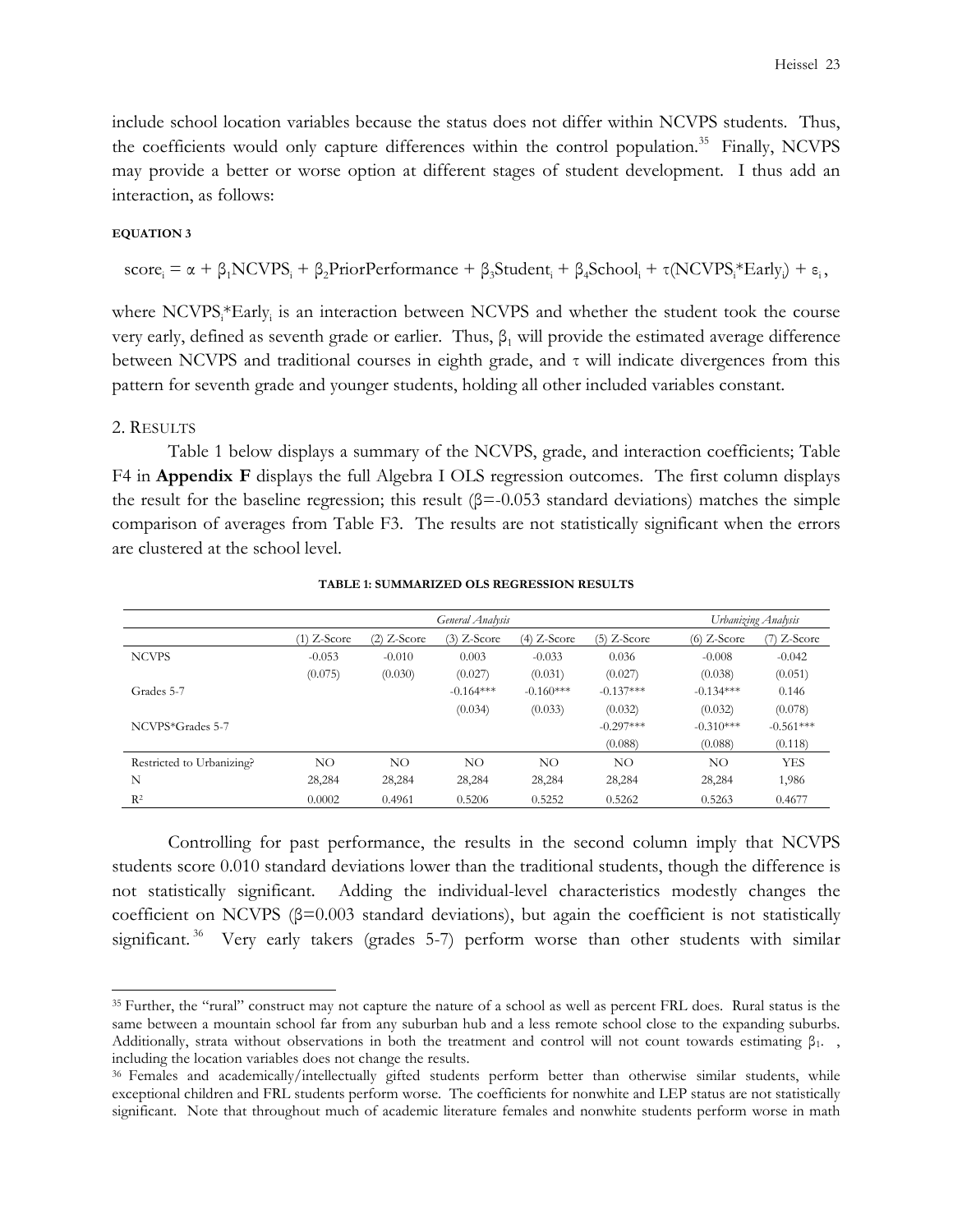individual characteristics by about  $0.164$  standard deviations.<sup>37</sup> In other words, if an eighth grade student and a seventh grade student have matching previous EOG-math scores and other characteristics, the model implies that the seventh grade student will not perform as well in Algebra I. Including the school-level characteristics in column (4) does not substantially change the results; the difference between NCVPS and traditional students is -0.033 standard deviations, which is not statistically significant.

A more complicated pattern emerges when the estimated effects are allowed to differ by grade in Column (5). The control coefficients remain about the same as in previous regressions. Figure 18 summarizes the results for a typical student by grade.<sup>38</sup> NCVPS students perform about the same as traditional students in eighth grade ( *p-*value=0.190). The model implies that very early takers in traditional classrooms perform about 0.137 standard deviations below similar traditional eighth grade students. Tests on the coefficients suggest that very early-takers perform worse than both similar eighth grade NCVPS students and similar seventh grade traditional students. The gap between seventh and eighth grade NCVPS students is about -0.434 standard deviations ( *p*value=0.000), while the gap between seventh grade NCVPS students and seventh grade traditional students is about -0.261 standard deviations ( $p$ -value=0.000).





#### 3. SENSITIVITY ANALYSIS

 $\overline{a}$ 

I perform several checks to verify the OLS results. First, columns (6) and (7) in Table 1 above and Table F4 in **Appendix F** present the results for two methods of controlling for urbanizing schools. Controlling for urbanizing status in column (6) does not substantially affect results or improve the model fit. Similarly, when limiting the analysis to *only* the urbanizing districts,

than males and white students, respectively. The results are interesting in that controlling for other factors eliminates or reverses these expectations.

<sup>&</sup>lt;sup>37</sup> These results align with previous research on North Carolina very early takers (Clotfelter, Ladd, and Vigdor, 2012).

<sup>&</sup>lt;sup>38</sup> A typical student is a rural male that has no AIG, EC, FRL, or LEP status with an EOG score in the fifth decile and attending a school with 50% FRL students. A typical student is displayed as an illustrative example; the model predicts the general trend to hold across all student types.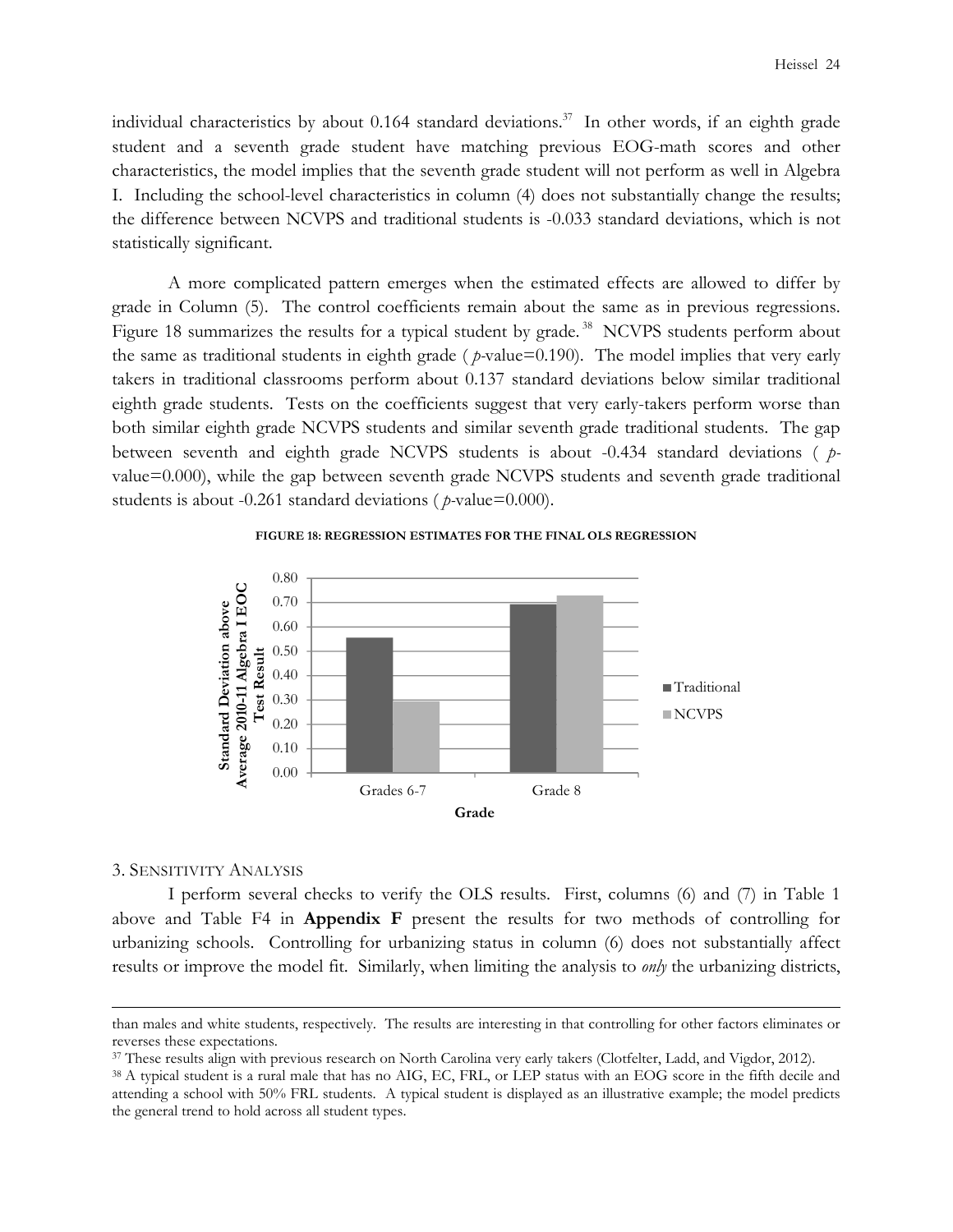NCVPS eighth graders, traditional eighth graders, and traditional very early takers perform about the same, but traditional very early takers outperform NCVPS very early takers by about 0.561 standard deviations ( $p$ -value=0.000). The reduced number of observations limits the accuracy of the model, but again, results imply that otherwise similar very-early takers do not perform as well in NCVPS.<sup>39</sup>

NCVPS students may differ from traditional students in *unobservable* ways. If this is the case, students' previous test results may differ in *observable* ways. Moreover, the 2010-11 decision to pursue NCVPS may retroactively "predict" performance on prior exams. However, a verification strategy that replaces the Algebra I EOC standardized test score with the students' fifth grade math standardized EOG results found no statistical difference between NCVPS and traditional students in either the very early takers or the eighth grade students. $40$ 

I also use a variety of more advanced statistical methods to address the data in additional ways. **Appendix H** explains the methodologies and results. Using both a propensity score matching and a panel data approach, I confirm that eighth grade students perform about the same in both settings. Among very early takers, NCVPS students consistently score between 0.25 and 0.30 standard deviations lower than similar traditional students.

Finally, a review of the interaction between NCVPS and various control variables finds no indication of causal effect heterogeneity by previous math scores, FRL status, or nonwhite status.

## *C. SECTION SUMMARY*

A variety of statistical methods consistently find that eighth grade NCVPS students perform about the same in NCVPS or the traditional classroom, while very early takers perform about 0.25 standard deviations worse in NCVPS relative to traditional students. The results are consistent for a variety of specifications and robustness checks. Still, selection bias may remain a concern in the analysis. All students taking Algebra I in middle school have made a choice to pursue a high school course in an early grade; the choice may be different in NCVPS and traditional schools.

If I used only demographic characteristics, I may indeed miss unobservable differences and allow for selection bias. However, the use of previous math test results uses students' demonstrated academic proficiency (and, in the case of panel data, their entire history of math exams) to predict their Algebra I performance. If a bias remains, the analysis somehow missed a systematic advantage or disadvantage that NCVPS students have over traditional students. If this were the case, and NCVPS students were disadvantaged relative to traditional students in some unobservable way, then one would expect that observably similar students would perform worse in NCVPS than the traditional classroom.

<sup>39</sup> N=1,986 total, including just 297 very early takers.

<sup>40</sup> I use the fifth grade EOG-math test results because it limits co-linearity with the *most recent* EOG-math exam among seventh grade students. If I used the sixth grade results, the most recent EOG-math exam would perfectly predict the score for seventh grade students.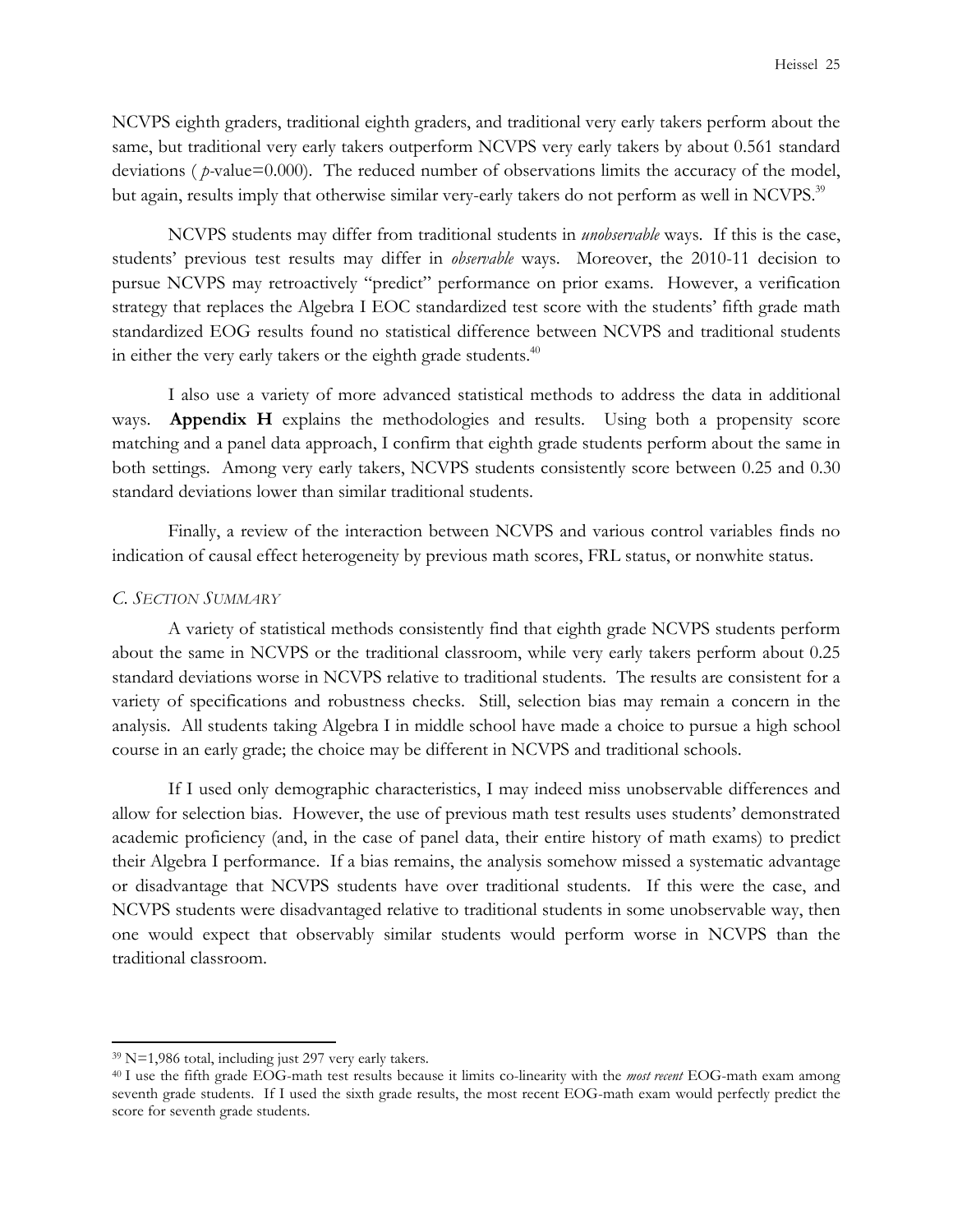One could argue for this case. Although the students in the treatment schools cannot choose NCVPS or a traditional education, the schools themselves have made a decision to offer one option or the other. This systematic difference may signal differing budgets or parental influences. The schools using NCVPS may have no other option, whereas traditional schools in less remote or more affluent locations may have been able to choose the brick-and-mortar option. Given the relative newness, cost, and middle school students' reported opinions of NCVPS, it seems reasonable to believe that NCVPS is a "second choice" to a traditional classroom for most schools. Rural schools continue to struggle to attract and retain high-quality teachers (Ingersoll, 2001; Sipple and Brent, 2008), and NCVPS offers one solution. Thus, eighth grade students in NCVPS may succeed despite potentially negative, unobserved influences.

Alternatively, NCVPS students may be advantaged relative to traditional students in the treatment group. For instance, perhaps only the best and brightest of students who would take middle school Algebra I in a traditional classroom pursue it when presented with NCVPS. Though I find no difference in previously demonstrated ability, perhaps the difference lies in unobservable characteristics. In this case, NCVPS students may appear to perform better than they actually would have in the traditional setting. No statistical controls can account for this difference, but given the wide variety of individual, school, and district characteristics that the models control, it seems improbable that this occurs.

Moreover, standardized tests may provide systematic bias between groups. For example, students accustomed to taking assessments online for NCVPS may have trouble adjusting to paper tests for the Algebra I EOC, which could mean their test scores underestimate their ability and content knowledge. Alternatively, one group or the other could have more EOC test prep prior to the EOC test. I do not expect the difference to be large, but it may exist. Additionally, standardized test scores are only one measure of student learning. NCVPS students may gain additional computer skills, study skills, and discipline from taking the class that traditional students may not receive. Traditional students may have more beneficial peer-to-peer interaction. Thus, even though students may earn the same score, other forms of learning could differ.

#### **VII. CONCLUSION**

My research examines the EOC test outcomes of middle school Algebra I students, as well as high school students in Algebra I and English I to a limited extent. Based on the present analysis, it appears that positively selected, motivated students can perform about as well as traditional students in Algebra I. These results are a first step in confirming that students in a virtual environment can perform as well as students in a traditional classroom. Math-based courses are a logical place to begin analyzing virtual courses, as they require less interaction than other types of courses. It remains to be examined whether or not these outcomes generalize to less able students or courses that require more discussion or hands-on learning.

Two types of students appear to use NCVPS: (1) those using it as an opportunity to take an overload of courses or to pursue a subject not offered at a school and (2) those using it as an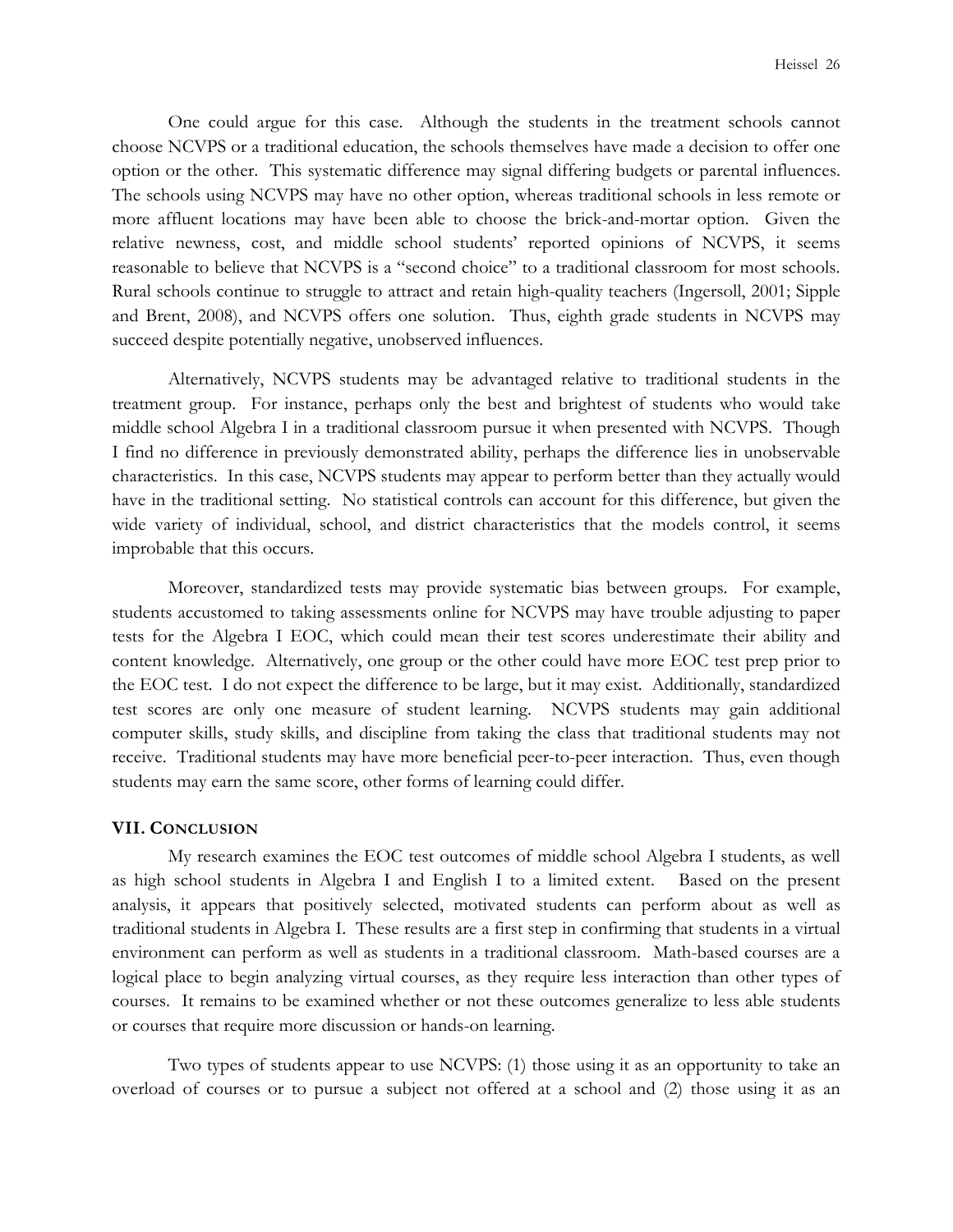accommodation for staying on track for graduation. Each group has specific needs. Based on my research, I offer the following policy recommendations:

*1. Rural middle schools without the capacity to offer a traditional Algebra I course should allow advanced eighth grade students to take the course through NCVPS.* 

Controlling for a wide variety of background characteristics, high-performing Algebra I students using NCVPS as an opportunity appear to perform about as well as their peers in traditional classrooms in eighth grade. Virtual Algebra I courses offer an attractive option for small schools seeking to provide the courses to interested and motivated students.

Although more research is needed, this finding may also extend to advanced students in other subject areas. For instance, perhaps a school should allow a student with a demonstrated ability in foreign languages to pursue a Mandarin or Arabic class virtually if they do not offer the course locally. On a related note, schools should also allow advanced students to use the virtual option to take an overload of courses if they are deemed capable of handling the additional work.

Policymakers need to balance student preferences with the potential cost savings and expanded offerings that virtual education offers. Middle school students in particular indicate that they prefer a traditional classroom to the virtual environment.

# *2. NCVPS does not work for all students, and certain students need special support.*

Advanced eighth grade students represent a unique student type, and policymakers must use caution before expanding access to less academically proficient or motivated students.

My research consistently found that very young students using NCVPS as an opportunity in sixth or seventh grade fare poorly in Algebra I. Some students may not be ready academically or developmentally to use a self-directed virtual program, and in these cases it may benefit young students to wait a year or two before pursuing NCVPS. Alternatively, perhaps the teaching style of the virtual environment is geared towards later grades. More research is needed in this area.

Additionally, many students that pursue NCVPS use the system as an accommodation to, for instance, stay on track for graduation. In particular, urban districts tend to place less affluent students with poor prior performance in NCVPS. My research can only provide a descriptive analysis of these students, and I cannot say with certainty how at-risk virtual students would fare in a traditional classroom. It may have been better, worse, or about the same. However, these students have a history of academic struggles, meaning they likely need an entirely different support system than advanced, high-achieving eighth grade students. Currently, teachers can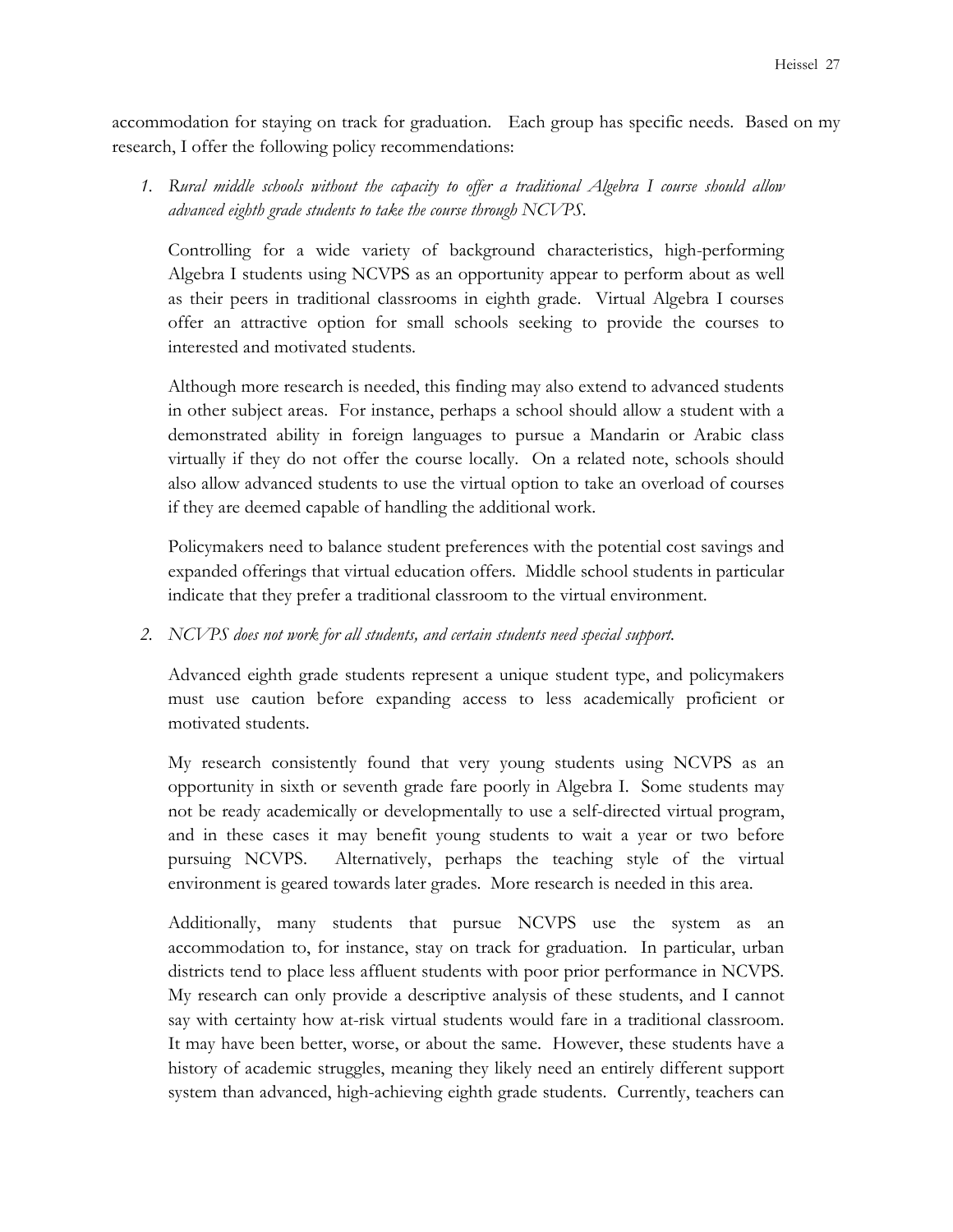differentiate instruction among the students, but these two very different students types with very different needs may be placed in the same virtual classroom. NCVPS should consider this balance as they assign students to classrooms, and more research should focus on what particular methods and means of support work best for at risk students in the virtual environment.

Ultimately, policymakers may need to balance students' understanding of the material with their need to stay on track for graduation. School, district, and state policymakers need to ask several questions: Does a student with a history of struggling academically have the maturity and self-direction necessary to succeed in NCVPS? If a student has come to the point where they need to take an overload of courses to graduate on time, then is this the sort of student who will likely succeed with the academic pressure of a course overload? Is getting a course "out of the way" better than ensuring that students fully understand the material? These are questions that may have unique answers for each student, and a blanket policy one way or another may not be appropriate. However, NCVPS should urge schools to use caution as they assign at-risk students to the virtual system.

Notably, I did not specifically examine the "credit recovery" option for students who have previously failed either English I or Algebra I. Instead, I focused on students who took the course designed for students pursuing the subject for the first time.

## *3. School and state policymakers must stay up-to-date with technology needs and advances.*

Schools should employ better screening to ensure that students have access to the technology they need to succeed in NCVPS. Over 10% of NCVPS students reported having no computer at home, and additional students did not have internet access. This may disproportionately affect less affluent students, and policymakers need to consider ways to address the problem. Almost certainly, these students are not set up for success if they cannot access their course content at home.

Additionally, student survey responses indicate that students prefer the support, guidance and physical presence of a traditional classroom. To some extent, students must adjust to the virtual environment, and the academic success that many virtual students demonstrate shows that they can. However, NCVPS could also do more to support students learning needs. Currently, the virtual course involves PowerPoint lectures that students can read at their leisure and a series of quizzes that students can retake as many times as they want. Students can interact with their teachers in a variety of ways, including daily chat room office hours, instant messaging systems, message boards, text messages, and phone calls. As technology moves forward, NCVPS should learn from best practices of other systems. For instance, perhaps NCVPS could supplement the PowerPoint slides with a standardized video lecture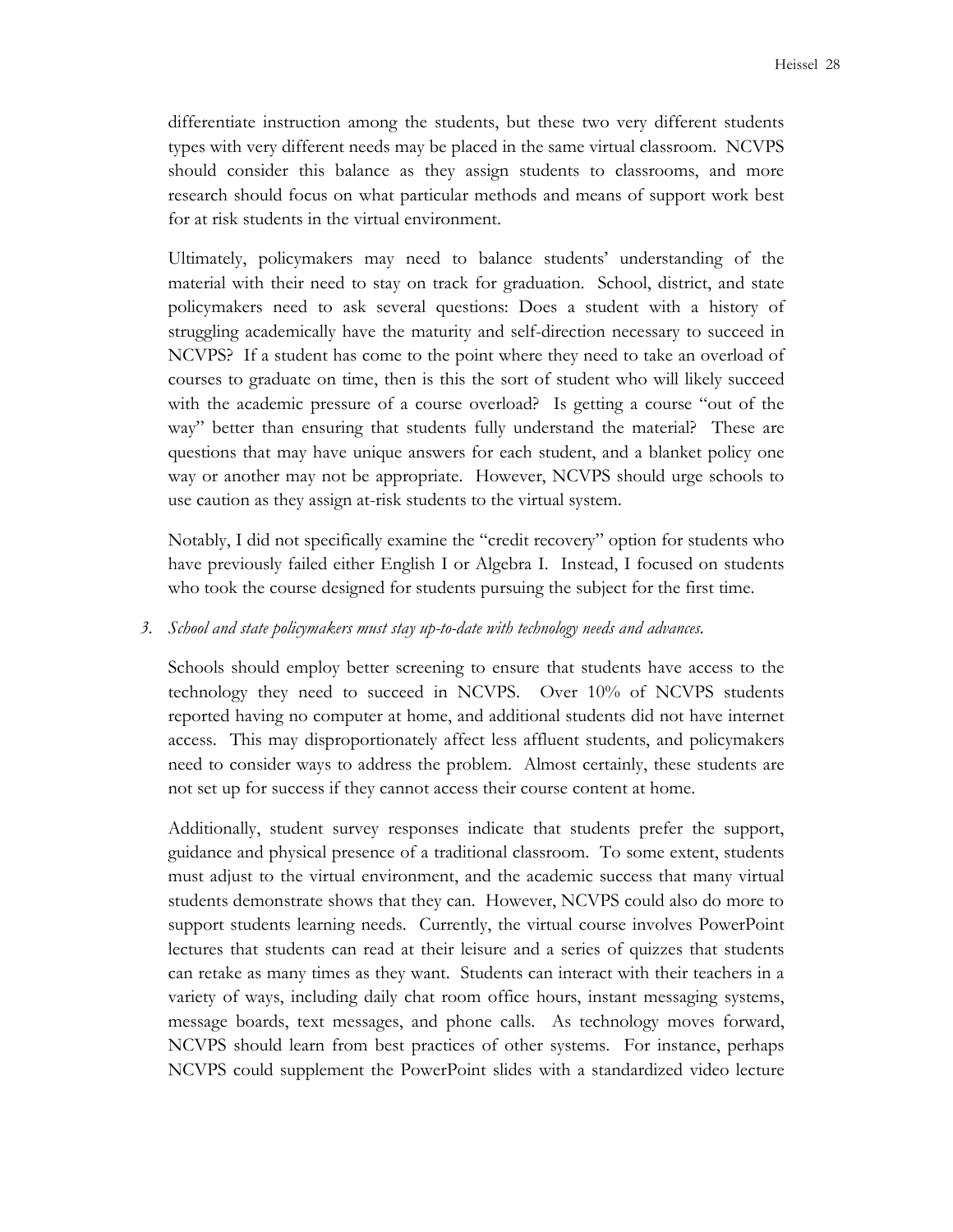that can be used by all teachers year-after-year.<sup>41</sup> The teacher will still interact with students with the methods mentioned above, but a video lecture of an effective teacher manually working through a problem or topic may be more beneficial than a series of PowerPoint slides.<sup>42</sup>

North Carolina has developed one of the leading virtual education systems in the country. The North Carolina Virtual Public School offers rural middle school students the opportunity to take high school courses that would be otherwise unavailable. The option of pursuing high school courses has long been available to their suburban counterparts. NCVPS increases equity in access at a lower cost than a traditional course, and student outcomes are about equal between the virtual and traditional classroom environment in eighth grade. Virtual education has rapidly expanded in recent years, and it seems unlikely that the trend will reverse anytime soon. The topic requires more research, but the present results should bolster virtual education advocates' arguments and encourage cautious school and district policymakers to expand access to highly motivated students. With a focus on targeted growth and meeting student needs, NCVPS can offer North Carolina students an exceptional program that other states can emulate.

<sup>41</sup> Teachers have the option of creating video lectures, but most do not.

<sup>42</sup> NCVPS should incorporate additional technology as well. For instance, Frailch, Kesner, and Hofstein (2009) find that tenth grade chemistry students learned more about chemical bonding concepts when their classroom was supplemented with integrated visualization tools and active learning.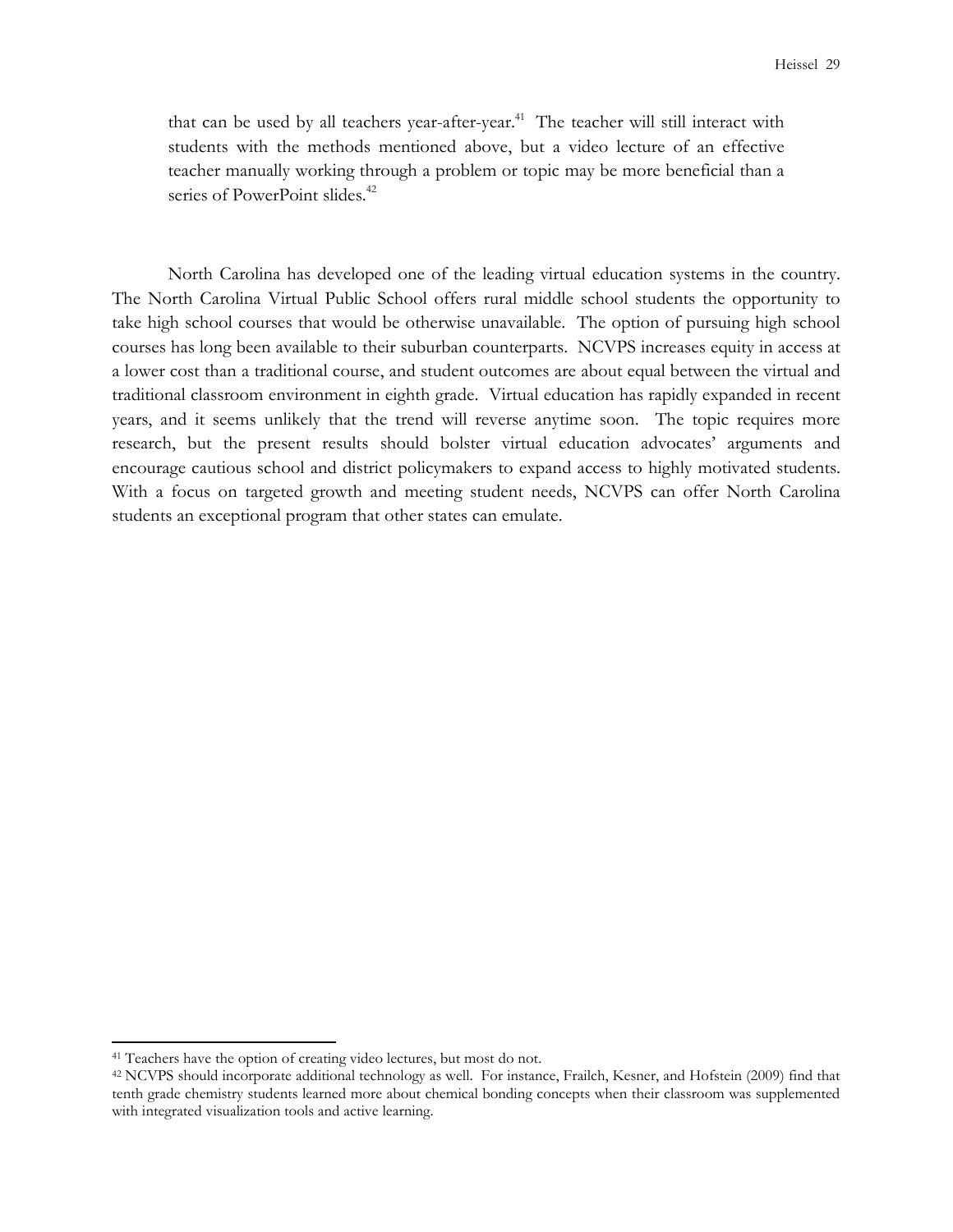## **APPENDIX A: K-12 STUDIES INCLUDED IN THE DEPT. OF EDUCATION META-ANALYSIS**

This section provides details on the studies of the five K-12 studies included in the 2010 U.S. Department of Education meta-analysis. Englert et al. (2007) found that a web-based tool improved the writing of elementary school students with disabilities, while Long and Jennings (2005) found that "electronic field trips" provided a small but statistically insignificant boost to eighth grade social studies students' understanding of the Underground Railroad. West Virginia middle school students in a blended introductory Spanish course performed about as well as their peers in a traditional classroom (Rockman et al., 2007). Sun, Lin, and Yu (2008) found that fifth grade Taiwanese science students using a web-based virtual science lab performed significantly better than their peers in a traditional classroom.

O'Dwyer, Carey, and Kleiman (2007) provide the study perhaps most applicable to the NCVPS Algebra I and English I courses. The authors examined the effectiveness of the Louisiana Algebra I online course for 231 eighth and ninth grade students. Students in this program met on a standard course schedule, and schools provided each student with an internet-connected computer. Students had two teachers: an experienced, certified mathematics teacher and an in-class teacher that supervised and facilitated in-class activities. The researchers found no statistical difference between students in the online program and students in traditional classrooms.

Several of the K-12 programs included in the Department of Education meta-analysis used a blended method, with the online component supplemented by classroom-based instruction. The courses bear limited resemblance to the rapidly expanding virtual schools that provide entirely online instruction to thousands of high school students each year. Perhaps the most surprising result of these studies is that the additional special instruction supplementing the classroom experience had limited benefits for the students.

# **APPENDIX B: NCVPS IMPLEMENTATION**

 $\overline{a}$ 

Appendix B provides additional background on the specific implementation of virtual education in North Carolina. NCVPS uses a combination of asynchronous and synchronous tools.<sup>43</sup> No adult supervision is required, although to ensure parental involvement teachers must contact parents at least once a week. High-demand courses like Algebra I and English I have multiple teachers for the subject. Every weekday, at least one teacher hosts a live chat room tutoring session that any student in the course can attend. Teachers can provide feedback via email or voice messages, and normal school hours do not constrain communication. The out-of school contact potentially presents substantial benefits to NCVPS students. A local non-scientific online news poll found that 61% of parents (answered "No, no contact whatsoever" to the question "Do your children have contact with teachers outside of school?") (WRAL, 2011; N=843). The poll was not scientific or random, but the substantial majority does give evidence that traditional students have little contact with their teachers outside of the school day.

<sup>43</sup> Asynchronous tools include email, PowerPoint presentations, voice messages, videos, and other lesson plan materials. Synchronous tools include live chat room tutoring sessions, phone calls, instant messaging, and texting.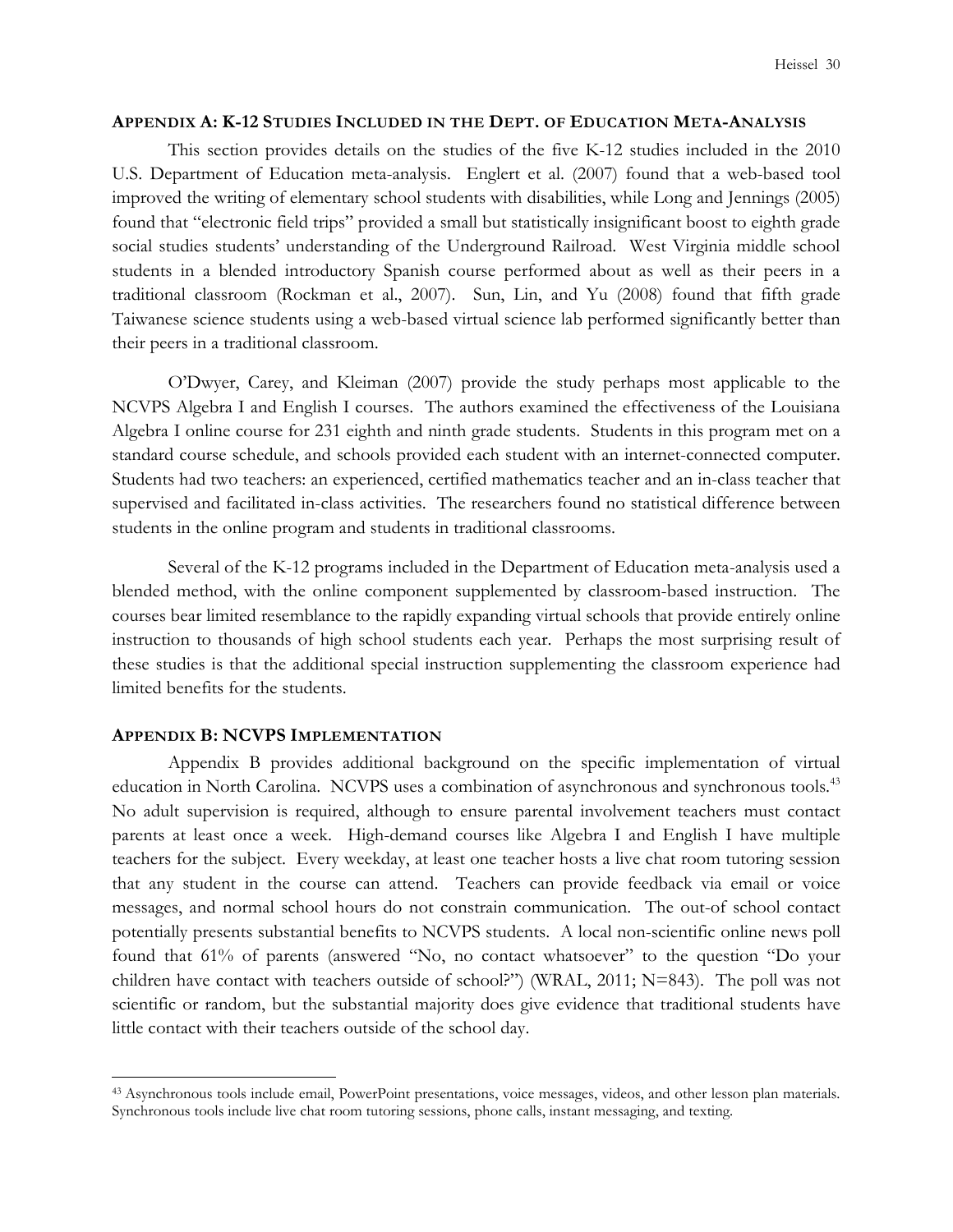Notably, NCVPS does not limit itself to offering niche courses that would be otherwise unavailable to students (e.g. AP, language, and credit recovery courses). Students can also take required algebra, English, and history courses through the online platform. Thus, students do not necessarily take NCVPS courses because no other option exists; they can also select the online option over a traditional classroom setting.

Enrollments include homebound, home school, charter school, and traditional public school students. Importantly, teachers often do not know why their students are pursuing virtual education. Given the wide variety of motivations that could drive students to the virtual platform, teachers may have difficulties adjusting their instruction for the particular needs of their students.

NCVPS carefully vets it prospective teachers. Only teachers with a history of success in their face-to-face classrooms are allowed to participate in an intensive training program. For eighteen weeks, trainees work with an experienced NCVPS teacher to learn the virtual course delivery methodology, after which NCVPS gives virtual sections to only the most qualified teachers.

Table B1 displays the courses available for the 2011-12 school year.<sup>44</sup>

<sup>44</sup> Courses marked by an asterisk are taught by an outside provider.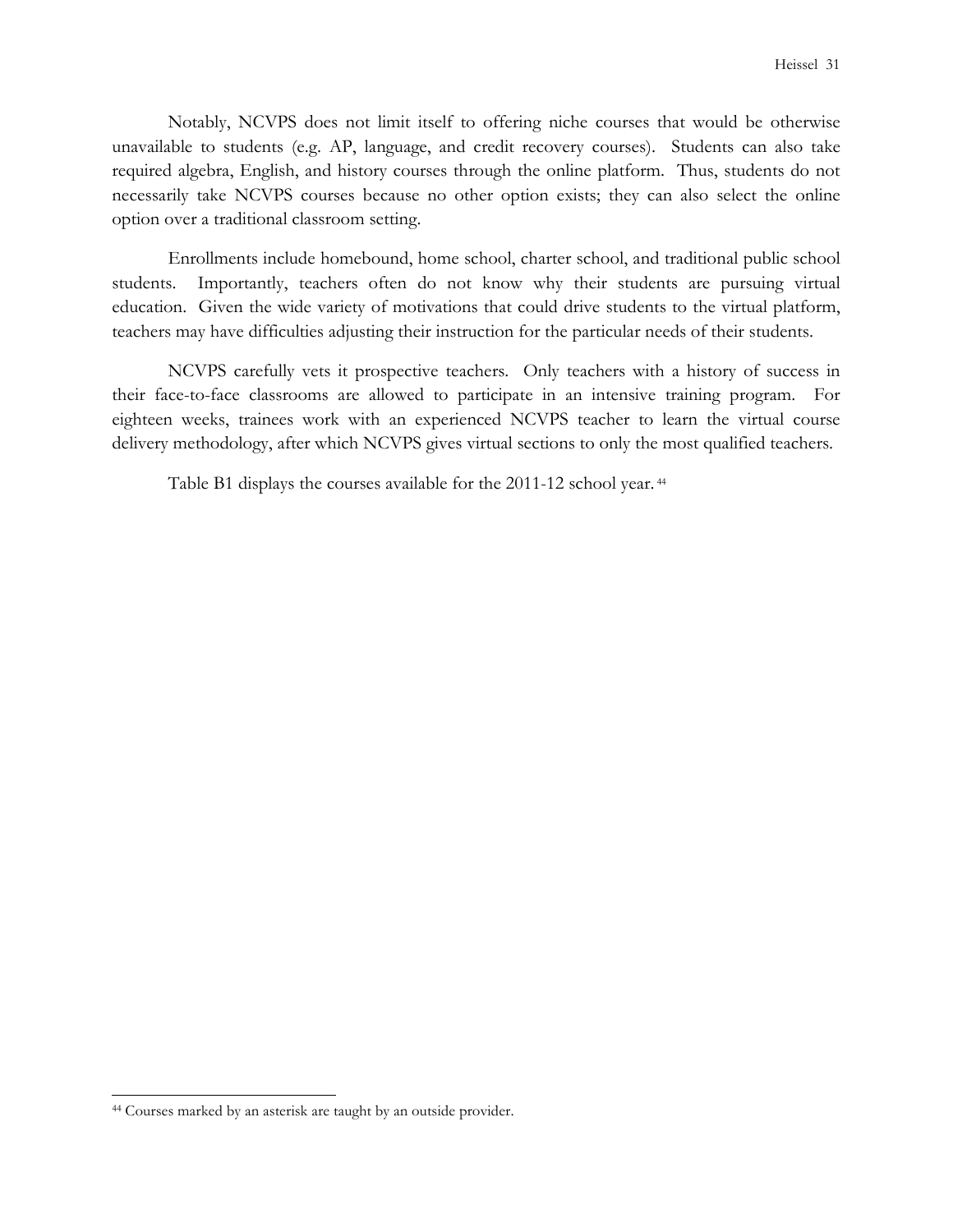### **TABLE B1: 2011-12 NCVPS COURSE OFFERINGS**

| Area                           | Title                                         | Duration                |
|--------------------------------|-----------------------------------------------|-------------------------|
| <b>Advanced Placement</b>      | AP Art History                                | Year-long               |
|                                | AP Biology                                    | Year-long               |
|                                | <b>AP Calculus AB</b>                         | Year-long               |
|                                | <b>AP Calculus BC</b>                         | Year-long               |
|                                | AP Computer Science A                         | Year-long               |
|                                | AP English Language and Composition           | Year-long               |
|                                | AP English Literature and Composition         | Year-long               |
|                                | AP Environmental Science                      | Year-long               |
|                                | AP European History                           | Year-long               |
|                                | AP German V*                                  | Year long               |
|                                | AP Government and Politics US                 | Year-long               |
|                                | AP Human Geography                            | Year-long               |
|                                | AP Latin Vergil                               | Year-long               |
|                                | AP Mandarin V                                 | Year-long               |
|                                | AP Macro / Microeconomics*                    | Year-long               |
|                                | AP Music Theory                               | Year-long               |
|                                | <b>AP Psychology</b>                          | Year-long               |
|                                | <b>AP</b> Statistics                          | Year-long               |
|                                | AP US History                                 | $\overline{Year}$ -long |
|                                | AP World History                              | Year-long               |
| Arts                           | Art I Drawing and Design                      | <b>Block</b>            |
|                                | Digital Photography                           | <b>Block</b>            |
|                                | Music Appreciation                            | <b>Block</b>            |
|                                | Video Editing                                 | <b>Block</b>            |
| Career and Technical Education | Accounting I                                  | <b>Block</b>            |
|                                | Computer Applications I                       | Block                   |
|                                | Computerized Accounting I                     | Block                   |
|                                | Computer Programming I                        | Block                   |
|                                | Digital Communications                        | <b>Block</b>            |
|                                | Personal Finance                              | Block                   |
|                                | Principles of Business and Finance<br>(BE/ME) | <b>Block</b>            |
|                                | Small Business Entrepreneurship (BE/ME)       | <b>Block</b>            |
| Credit Recovery                | Algebra I                                     | Block                   |
|                                | Algebra II                                    | <b>Block</b>            |
|                                | Biology                                       | <b>Block</b>            |
|                                | Civics and Economics                          | Block                   |
|                                | English I                                     | Block                   |
|                                | English II                                    | Block                   |
|                                | English III                                   | Block                   |
|                                | English <sub>IV</sub>                         | Block                   |
|                                | Geometry                                      | Block                   |
|                                | Physical Science                              | Block                   |
|                                | US History                                    | Block                   |
|                                | World History                                 | <b>Block</b>            |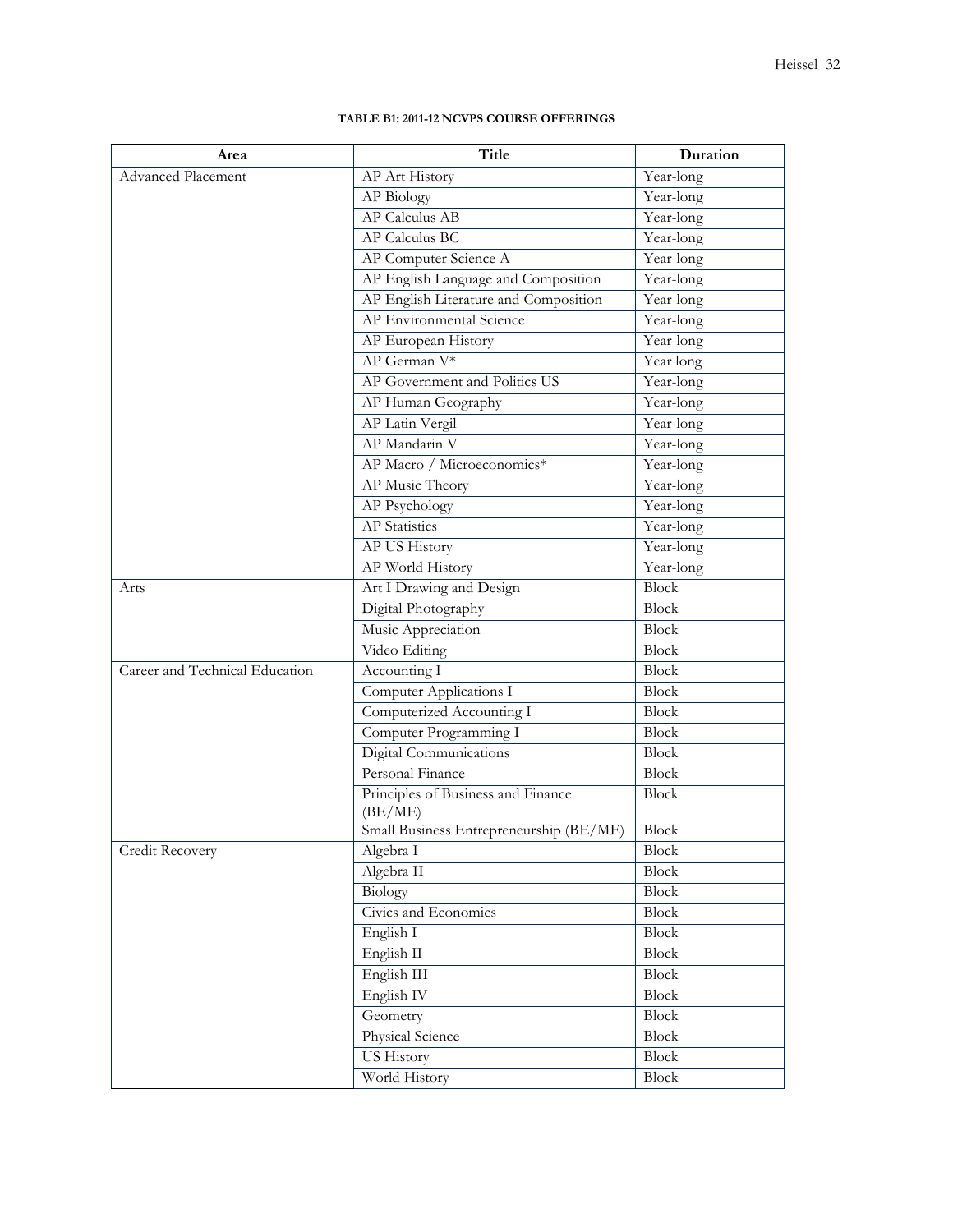| Elective         | Success 101                                 | Block               |  |
|------------------|---------------------------------------------|---------------------|--|
| English          | English I                                   | <b>Block</b>        |  |
|                  | English II                                  | Block               |  |
|                  | English III                                 | <b>Block</b>        |  |
|                  | English IV                                  | <b>Block</b>        |  |
|                  | Journalism                                  | <b>Block</b>        |  |
| Health Education | Health Education                            | 9 Weeks             |  |
| Honors           | Algebra II Honors                           | Block and Year-long |  |
|                  | Anatomy and Physiology Honors               | <b>Block</b>        |  |
|                  | <b>Biology Honors</b>                       | <b>Block</b>        |  |
|                  | Calculus Honors                             | <b>Block</b>        |  |
|                  | Chemistry Honors                            | <b>Block</b>        |  |
|                  | Civics and Economics Honors                 | Block               |  |
|                  | Earth / Environmental Science Honors        | <b>Block</b>        |  |
|                  | e-Commerce 1 Honors                         | <b>Block</b>        |  |
|                  | e-Commerce II Honors                        | <b>Block</b>        |  |
|                  | English I Honors                            | <b>Block</b>        |  |
|                  | English II Honors                           | <b>Block</b>        |  |
|                  | English III Honors                          | <b>Block</b>        |  |
|                  | English IV Honors                           | <b>Block</b>        |  |
|                  | French III Honors                           | Block and Year-long |  |
|                  | French IV Honors                            | Block               |  |
|                  | Geometry Honors                             | Block and Year-long |  |
|                  | German III Honors*                          | <b>Block</b>        |  |
|                  | German IV Honors*                           | <b>Block</b>        |  |
|                  | Latin III Honors                            | Block and Year-long |  |
|                  | Mandarin Chinese Language and Culture<br>Ш  | <b>Block</b>        |  |
|                  | Mandarin Chinese Language and Culture<br>IV | <b>Block</b>        |  |
|                  | Pre-Calculus Honors                         | <b>Block</b>        |  |
|                  | Psychology Honors                           | <b>Block</b>        |  |
|                  | Spanish III Honors                          | Block and Year-long |  |
|                  | Spanish IV Honors                           | <b>Block</b>        |  |
|                  | <b>US History Honors</b>                    | <b>Block</b>        |  |
|                  | World History Honors                        | <b>Block</b>        |  |
| Math             | Advanced Functions and Modeling             | <b>Block</b>        |  |
|                  | Algebra I                                   | Block and Year-long |  |
|                  | Algebra II                                  | <b>Block</b>        |  |
|                  | Geometry                                    | Block and Year-long |  |
|                  | <b>Integrated Math I</b>                    | <b>Block</b>        |  |
|                  | Integrated Math II                          | <b>Block</b>        |  |

## **TABLE B1: 2011-12 NCVPS COURSE OFFERINGS (CONTINUED)**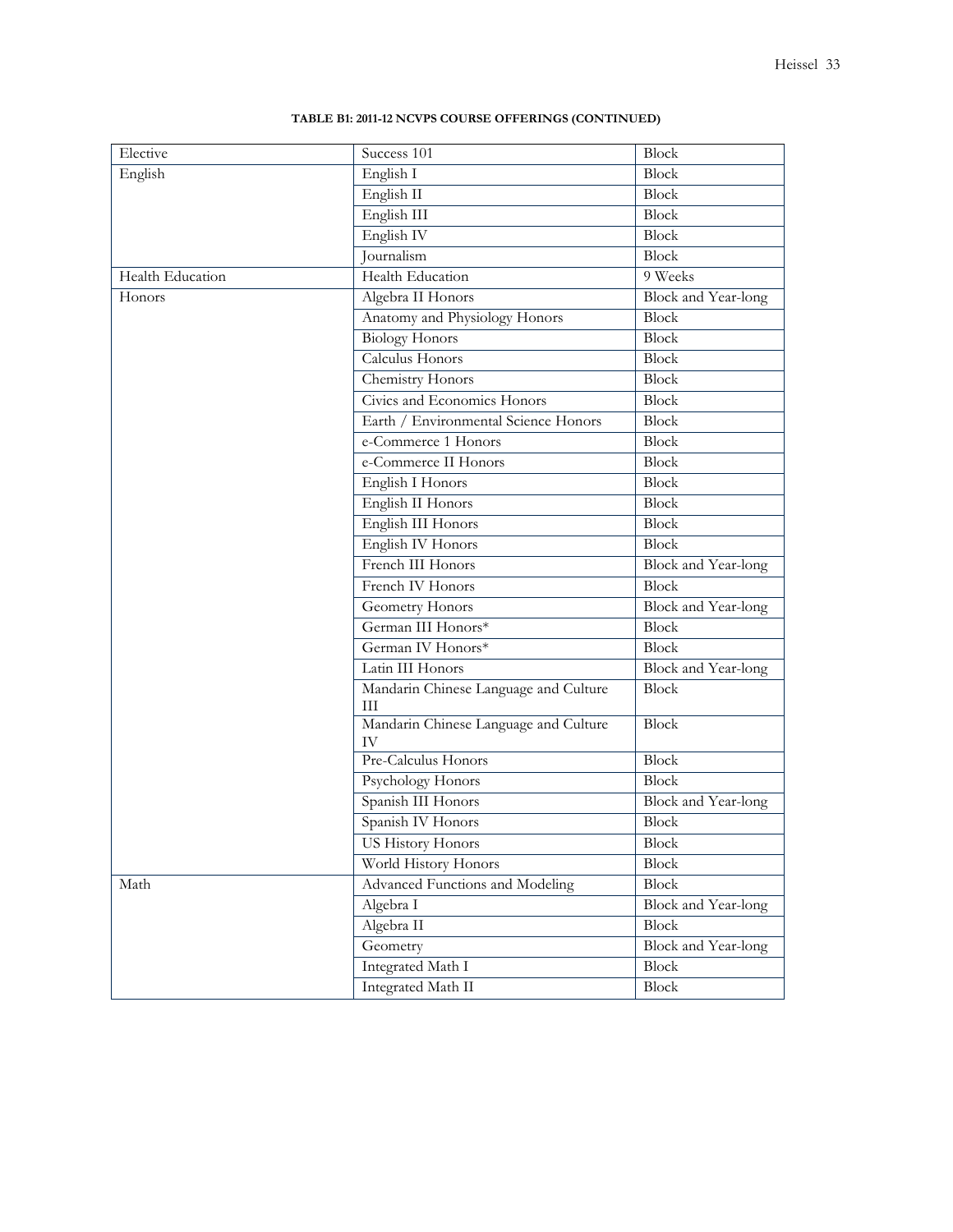| Occupational Course of Study <sup>45</sup> | English I                                | Block                      |
|--------------------------------------------|------------------------------------------|----------------------------|
|                                            | English II                               | Block                      |
|                                            | Algebra I                                | Block                      |
|                                            | <b>Biology</b>                           | <b>Block</b>               |
| Science                                    | Biology                                  | Block                      |
|                                            | Earth / Environmental Science            | Block and Year-long        |
|                                            | Physical Science                         | <b>Block</b>               |
| Social Studies                             | African-American Studies                 | <b>Block</b>               |
|                                            | Civics and Economics                     | Block                      |
|                                            | Leadership Development                   | <b>Block</b>               |
|                                            | Medieval Studies                         | Block                      |
|                                            | Psychology                               | <b>Block</b>               |
|                                            | <b>US History</b>                        | Block                      |
|                                            | World History                            | <b>Block</b>               |
| Test Prep                                  | SAT Prep                                 | Block                      |
| World Languages                            | Arabic I                                 | <b>Block</b>               |
|                                            | Arabic II                                | Block                      |
|                                            | Russian I                                | <b>Block</b>               |
|                                            | Russian II                               | Block                      |
|                                            | Japanese I                               | <b>Block</b>               |
|                                            | Japanese II                              | Block                      |
|                                            | Latin I                                  | <b>Block</b> and Year-long |
|                                            | Latin II                                 | <b>Block and Year-long</b> |
|                                            | Mandarin Chinese Language and Culture I  | <b>Block</b>               |
|                                            | Mandarin Chinese Language and Culture II | Block                      |
|                                            | Spanish I                                | Block and Year-long        |
|                                            | Spanish II                               | Block and Year-long        |
|                                            | French I                                 | <b>Block and Year-long</b> |
|                                            | French II                                | Block and Year-long        |
|                                            | German I                                 | Block and Year-long        |
|                                            | German II                                | Block and Year-long        |

#### **TABLE B1: 2011-12 NCVPS COURSE OFFERINGS (CONTINUED)**

# **APPENDIX C: DISTRIBUTION OF NCVPS STUDENTS IN POLICY CONTEXT**

 Policymakers intended for NCVPS to provide high-quality education to rural and low-wealth counties. In the analysis that follows, I examine the extent to which NCVPS meets these expectations with its Algebra I and English I courses. Notably, the General Assembly specified the unit as counties, which may differ somewhat from the students and their schools. Thus, if many wealthy students in a low-wealth county pursue NCVPS, the program may meet the letter if not the spirit of the initiative. I find that NCVPS successfully reaches rural counties in Algebra I but not English I. I find no difference by county wealth.

<sup>45</sup> OCS courses are blended and include both NCVPS teachers and face-to-face teachers.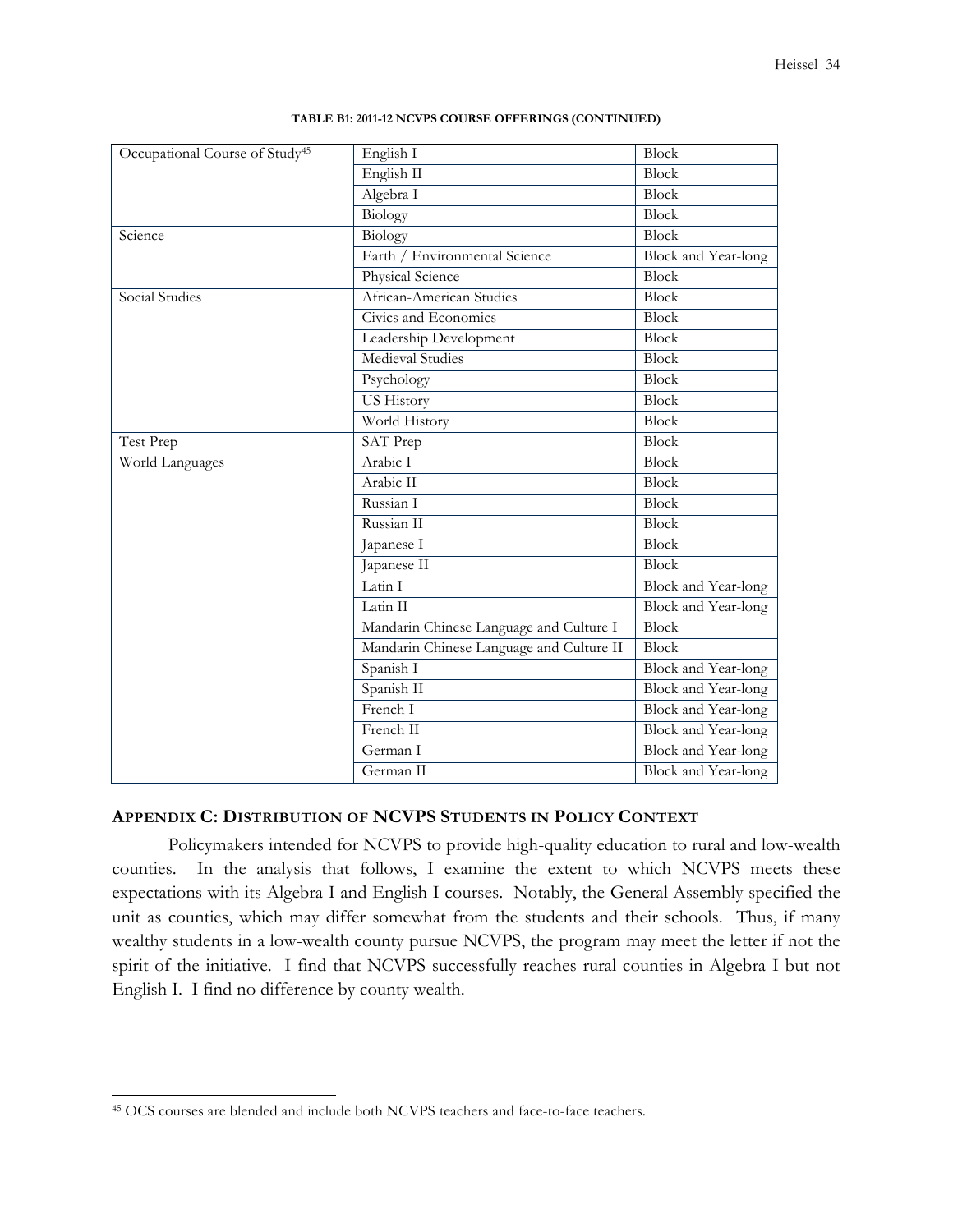### *A. NCVPS IN RURAL AREAS*

Table C1 displays the distribution of NCVPS for rural and non-rural school districts.<sup>46</sup> It appears that 2.8% of rural Algebra I EOC-test takers used NCVPS, compared to less than 0.5% of non-rural students. In other words, students in rural districts are 464.2% more likely to use NCVPS than non-rural students. In English I, rural students are half as likely to use NCVPS; 1.5% of rural students used NCVPS, compared to 3.0% of non-rural students.

|           | <b>Rural Districts</b> | Non-Rural Districts |
|-----------|------------------------|---------------------|
| Algebra I | $2.5\%$                | $0.6\%***$          |
| English I | $1.5\%$                | $3.0\%***$          |

| TABLE C1: RURAL DISTIBUTION OF STUDENTS |  |  |
|-----------------------------------------|--|--|
|-----------------------------------------|--|--|

*Statistically significant differences are indicated as follows: \* p<0.05, \*\* p<0.01, \*\*\* p<0.001 All t-tests assume unequal variance between groups* 

At the school (rather than district) classification level, 81.1% of Algebra I NCVPS students' schools are rural, compared to only 48.4% for traditional students. In English I, 33.3% of the NCVPS students are rural, compared to 49.3% for traditional students. Thus, it appears that NCVPS successfully targets its services to rural students in Algebra I but not English I.

# *B. NCVPS FOR LESS AFFLUENT STUDENTS*

 Next, I examine NCVPS success at targeting its services to low-wealth counties. I use each county's average household income as an indicator for county wealth in the following OLS regression:

### **EQUATION 4**

$$
NCVPSc = \gamma + \pi_1 Incomec + \varepsilonc,
$$

where NCVPS is the percent of virtual students in county  $c$ ,  $\gamma$  is the constant, Income is the county's median household income, and  $\varepsilon$  is the error. Thus, the coefficient  $\pi$  will be negative and statistically significant if the less affluent counties have greater NCVPS participation than the more affluent counties. To account for potential non-linearity in the relationship between income and NCVPS participation, I also use the following equations:

## **EQUATION 5**

$$
NCVPSc = \gamma + \pi_1 Incomec + \pi_2 Incomec2 + \varepsilonc,
$$

**EQUATION 6**

$$
NCVPSc = \gamma + \tau_c^Q + \varepsilon_c,
$$

<sup>46</sup> In North Carolina, school districts largely reflect county lines. Of the 115 school districts and 100 counties, county lines delimit the school district outer boundaries for 100 of the school districts, with the additional 15 districts serving specific cities within the counties.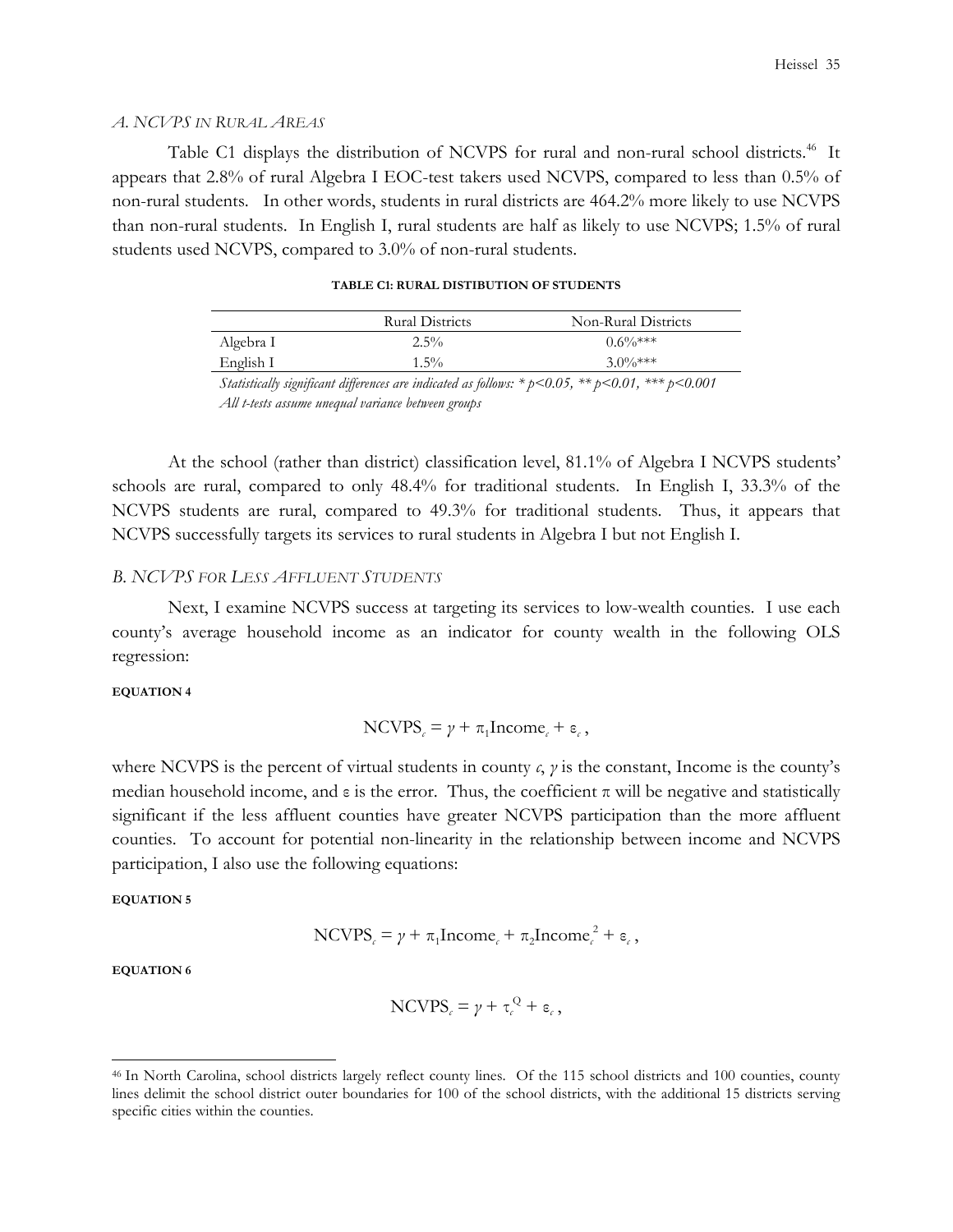where Equation 5 uses a squared term for county-level income and Equation 6 uses a series of indicator variables for each income quartile  $(Q=1,2,3,4)$ . Table C2 displays the results of these regressions.

|                                              | Algebra I                            |                                      |                                      | English I                            |                                      |                                      |
|----------------------------------------------|--------------------------------------|--------------------------------------|--------------------------------------|--------------------------------------|--------------------------------------|--------------------------------------|
|                                              | $(1) \%$<br><b>NCVPS</b><br>Students | $(2) \%$<br><b>NCVPS</b><br>Students | $(3) \%$<br><b>NCVPS</b><br>Students | $(1) \%$<br><b>NCVPS</b><br>Students | $(2) \%$<br><b>NCVPS</b><br>Students | $(3) \%$<br><b>NCVPS</b><br>Students |
| Median Household Income $(1,000)$ 's of \$s) | 0.075                                | 0.188                                |                                      | $-0.013$                             | $-0.010$                             |                                      |
|                                              | (0.077)                              | (0.262)                              |                                      | (0.047)                              | (0.319)                              |                                      |
| Median Household Income Squared              |                                      | $-0.001$                             |                                      |                                      | 0.000                                |                                      |
|                                              |                                      | (.002)                               |                                      |                                      | (0.003)                              |                                      |
| First Income Quartile                        |                                      |                                      | omitted                              |                                      |                                      | omitted                              |
|                                              |                                      |                                      |                                      |                                      |                                      |                                      |
| Second Income Quartile                       |                                      |                                      | 0.304                                |                                      |                                      | 0.194                                |
|                                              |                                      |                                      | (0.404)                              |                                      |                                      | (1.285)                              |
| Third Income Quartile                        |                                      |                                      | $-0.155$                             |                                      |                                      | $-0.182$                             |
|                                              |                                      |                                      | (0.169)                              |                                      |                                      | (1.215)                              |
| Fourth Income Quartile                       |                                      |                                      | 1.529                                |                                      |                                      | $-0.676$                             |
|                                              |                                      |                                      | (1.631)                              |                                      |                                      | (1.098)                              |
| Constant                                     | $-2.240$                             | $-4.607$                             | 0.316                                | 2.478                                | 2.399                                | $2.113*$                             |
|                                              | (2.668)                              | (6.320)                              | (0.146)                              | (2.009)                              | (7.166)                              | (0.956)                              |
| Total N                                      | 100                                  | 100                                  | 100                                  | 100                                  | 100                                  | 100                                  |
| $R^2$                                        | 0.017                                | 0.017                                | 0.025                                | 0.001                                | 0.001                                | 0.007                                |

| TABLE C2: REGRESSION RESULTS FOR NCVPS USE BY COUNTY INCOME |  |  |
|-------------------------------------------------------------|--|--|
|                                                             |  |  |

*Robust standard errors in parentheses* 

*\* p<0.05, \*\* p<0.01, \*\*\* p<0.001* 

 Overall, I found no statistically significant relationship between a county's median household income and NCVPS utilization. At the student level, FRL status provides an indicator of wealth for a given student. An analysis of percent FRL at the county level found similar results.<sup>47</sup>

About half of all students are on FRL. However, 29.4% of NCVPS Algebra I students and 64.5% of NCVPS English I students are on FRL. Thus, it appears that FRL students are *less* likely to pursue Algebra I on NCVPS than non-FRL students, while they are *more* likely to pursue English I virtually.

# *C. SUMMARY OF RESULTS*

Figure 4 in the main body of the paper displays the NCVPS enrollments by school location and student FRL status. Non-FRL rural students make up nearly 60% of all NCVPS Algebra I enrollments (and nearly 75% of NCVPS rural enrollments). For English I, students are more evenly distributed by location, but a large proportion of FRL students use NCVPS. Thus, the system does seem to reach rural students and less affluent students, but not necessarily both simultaneously.

<sup>47</sup> Results not shown.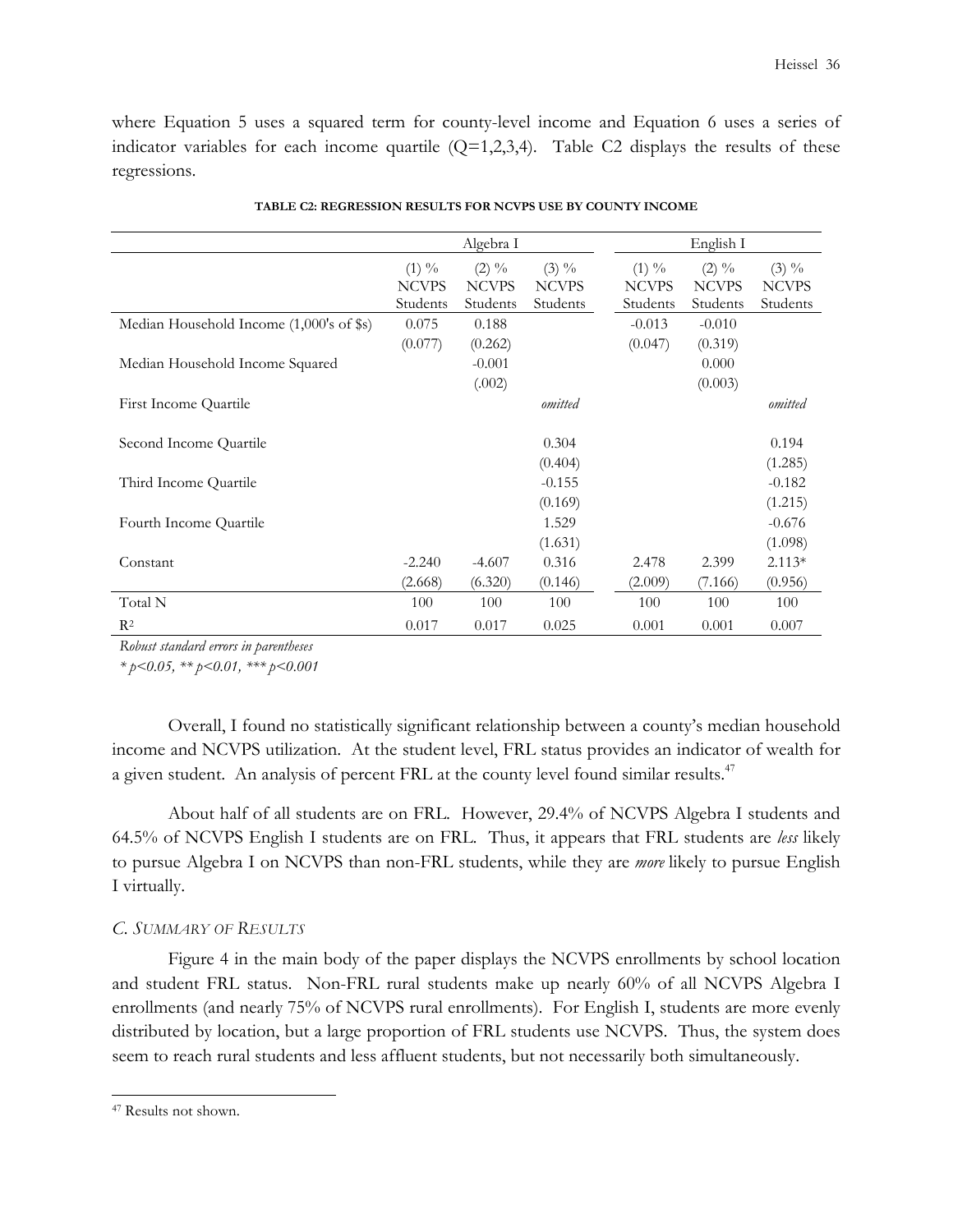# **APPENDIX D: SURVEY DETAILS**

Part A of this section details the survey questions, while Part B provides additional response information.

# *A. SURVEY QUESTIONS*

Teachers sent email links to students the Google survey in February 2012. All students began on the same page:

- Please select your grade *(radio buttons for grades 5-12 only one check allowed)*
- Please select your sex *(drop-down selection for male/female only one check allowed)*
- Please select the race/ethnicity to which you most identify *(drop-down selection for Non-Hispanic White, Hispanic, Black, Asian, Native American, and Other – only one check allowed)*
- How many courses are you taking through NCVPS *(radio buttons for One, Two, or Three or More – only one check allowed – answer directs students to next question)*

All students answered the following questions. If students indicated they were taking more than one course, they were instructed to answer the same set of questions for an additional course as well.

- Please select the course you are taking through NCVPS *(radio buttons for Algebra I, English I, and an "Other" category that students could fill in – only one check allowed)*
- What type of course is this? *(radio buttons for Regular, Advanced Placement (AP), Occupational Course of Study (OCS), and Credit Recovery (CR) – only one check allowed)*
- Some courses are more difficult than others. How would you rate the expected difficulty of the following courses:
	- o This course, taken through NCVPS *(radio buttons for 1 (Least Difficult), 2, 3, or 4 (Most Difficult) – only one check allowed)*
	- o This course, taken in a regular classroom (*radio buttons for 1 (Least Difficult), 2, 3, or 4 (Most Difficult) – only one check allowed)*
- What best describes your reason for taking this course online: *(checkboxes only one check allowed)*

\_\_ I am taking this course for health reasons (broken bone, illness, pregnancy, etc.).

\_\_ This course is not offered at my school.

\_\_ I have taken and not passed this course in the past, and I am taking it online to stay on track for graduation.

\_\_ In order to take an overload of courses, I needed to take this course online.

\_\_ I prefer working on my own to working in a classroom.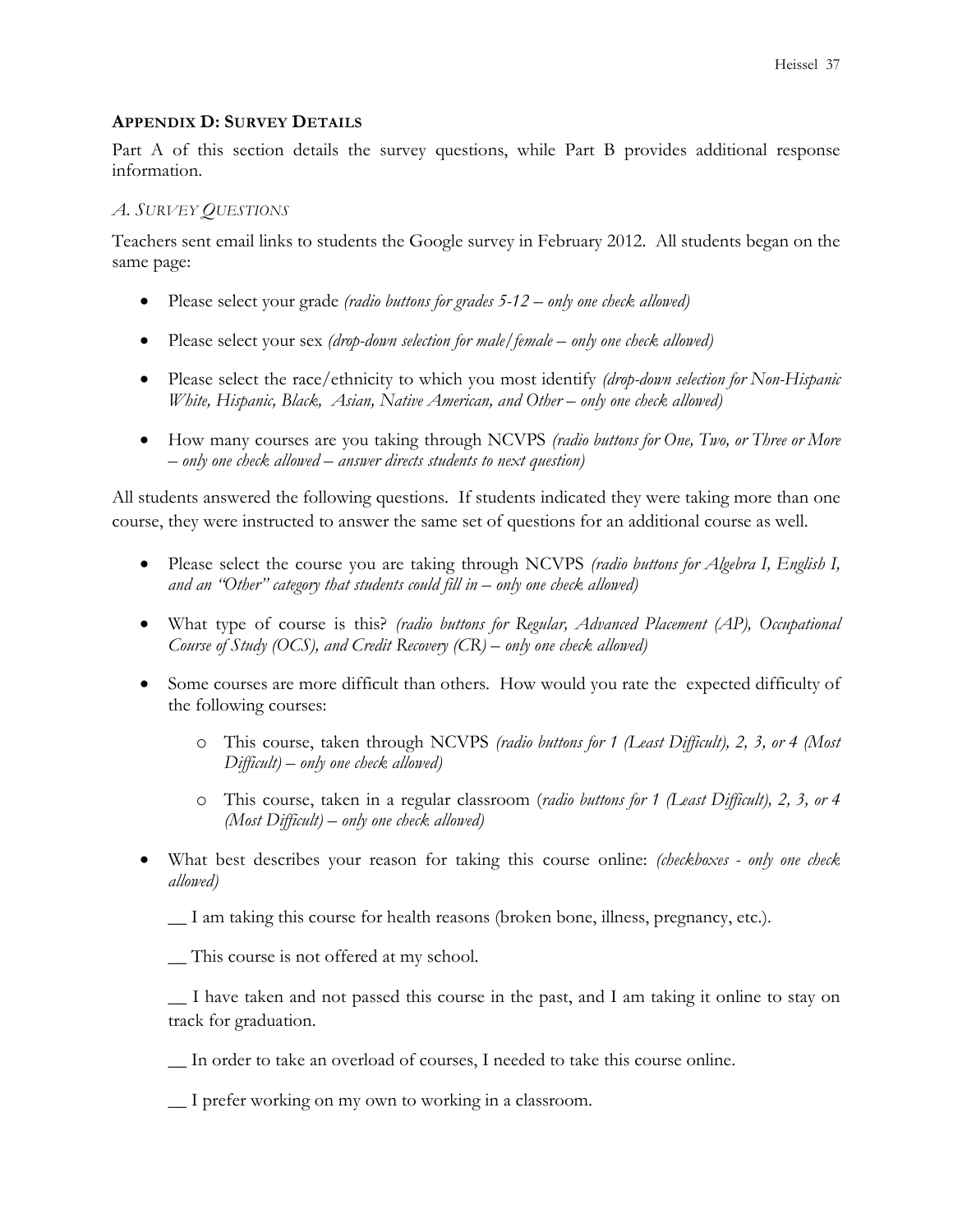\_\_ My school thought it was the best option for me.

All students answered the following questions:

- Please describe why you're looking forward to taking a virtual course. *(open-ended question)*
- Please describe what worries you about taking a virtual course. *(open-ended question)*
- How did you learn about NCVPS? (*radio buttons for Friends, Parents, Teachers, Guidance Counselor/Other Administrations, and Other – only one check allowed)*
- Who most encouraged you to take this course through NCVPS? (*radio buttons for Friends, Parents, Teachers, Guidance Counselor/Other Administrations, and Other – only one check allowed)*
- Who most discouraged you to take this course through NCVPS? (*radio buttons for Friends, Parents, Teachers, Guidance Counselor/Other Administrations, and Other – only one check allowed)*
- Please describe how people encouraged you to try virtual schools. *(open-ended question)*
- What sort of support will you have as you take this course? *(checkboxes students could select all that applied)*

\_\_ I have a computer at home.

\_\_ I have class time and computer access dedicated to this course during normal school hours.

\_\_ I have access to a school computer lab during school hours.

\_\_ I have access to a school computer lab after or before school hours.

\_\_ Other *(students could describe their other support if they chose to do so)* 

- How worried are you about being able to complete your assignments and work? *(radio buttons for Not worried at all, Only a little worried, Somewhat worried, and Very worried – only one check allowed)*
- Please provide any final comments you would like to share about NCVPS *(open-ended question)*

## *B. ADDITIONAL SURVEY RESPONSE DETAILS*

 $\overline{a}$ 

 Parents and teachers encourage students to pursue virtual education in a variety of ways, and the table below details some specific student responses.<sup>48</sup>

<sup>48</sup> Students responded to the prompt: *"Please describe how people encouraged you to try virtual schools."* I made no changes to student responses. Students also responded to the questions *"Who most encouraged you to take a course through NCVPS?"* and *"Who most discouraged you to take a course through NCVPS?"* Guidance counselors/other administrators most frequently encouraged participation; 38.8% of students selected this response. Parents were the next most influential group at 17.3%. About 17.9% of students reported that their parents, teachers, or guidance counselors most discouraged them from pursuing NCVPS; 20.6% of students reported their friends were most discouraging. The remainder of students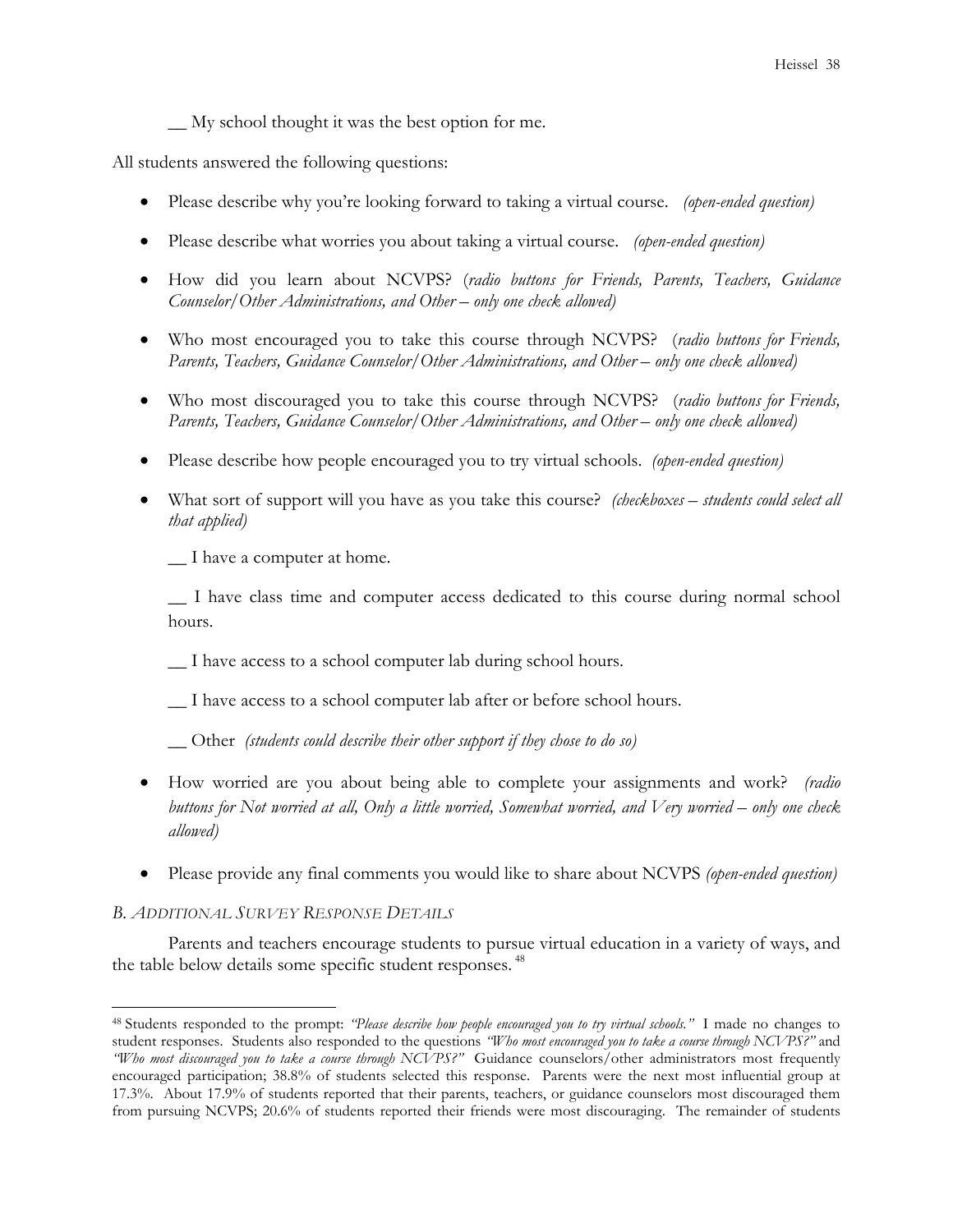### **TABLE D1: HOW PARENTS AND TEACHERS ENCOURAGED NCVPS REGISTRATION**

| mom and dad thought it would be a good way to get ahead                                                     | They said it would get me ahead and i could possibly                                                          |
|-------------------------------------------------------------------------------------------------------------|---------------------------------------------------------------------------------------------------------------|
| for high school credits and my teachers said I would do                                                     | graduate on time thats what most motivated me because i                                                       |
| well in online classes. (8th Grade Algebra I)                                                               | really want to graduate with my class (9th Grade Algebra I                                                    |
|                                                                                                             | $&$ English I)                                                                                                |
| We took this test last year at the end of 7th grade and if we                                               |                                                                                                               |
| passed it we got to take this high school class in 8th grade.                                               | My school didn't get enough teachers to cover all the                                                         |
| So when I get to high school I will have a class I don't                                                    | classes that had to be taught (9th Grade Algebra I)                                                           |
| have to take and I will be ahead. (8th Grade Algebra I)                                                     |                                                                                                               |
|                                                                                                             | I don't remember signing up for this class. I asked the                                                       |
| I wasnt encouraged, I was forced. (8th Grade Algebra I)                                                     | other students who got this class also and they said they                                                     |
|                                                                                                             | didn't sign up for it either. We were kinda of just given it.                                                 |
| My school would put me back in regular math. (8th Grade                                                     | (10 <sup>th</sup> Grade Algebra I)                                                                            |
| Algebra I Student)                                                                                          |                                                                                                               |
|                                                                                                             |                                                                                                               |
| Well this is my first year at this school and i really want to                                              | nobody encouraged me cause i did not know i was goiong                                                        |
| take alegbra and this course was my only option but so far                                                  | to have this class (10 <sup>th</sup> Grade Algebra I and English I)                                           |
| i like virtual schools. (8th Grade Algebra I)                                                               |                                                                                                               |
|                                                                                                             | They said it was easy, and fast and I could learn quickly.                                                    |
| My guidance counselor said it was my only option to be                                                      | (9th Grade Algebra I & English I)                                                                             |
| able to get the credits for these two classes. (11 <sup>th</sup> Grade                                      |                                                                                                               |
| Algebra I & Earth Sciences)                                                                                 | I have to take these courses because it is a part of my                                                       |
|                                                                                                             | punishment for being sent to the alternative program (9th                                                     |
| the encourage me by saying it is fun and better than being                                                  | Grade Algebra I & English I)                                                                                  |
|                                                                                                             |                                                                                                               |
|                                                                                                             |                                                                                                               |
| in a class. (10th Grade Algebra I & English I)                                                              |                                                                                                               |
|                                                                                                             | My parents told me i could do anything if i just put my                                                       |
| Nobody encouraged me, it was manitor for me to take the<br>course online. (9th Grade Algebra I & English I) | mind to it and they said i failed it with a teacher so leta try<br>something diferent. (10th Grade Algebra I) |

The next table displays a variety of specific concerns about NCVPS.<sup>49</sup> Middle school students worry about not having a teacher in front of them, with several students also mentioning technology crashes as a potential problem. High school students are more concerned about technology glitches, falling behind, and failing the course or the EOC test.

## **TABLE D2: STUDENT WORRIES ABOUT NCVPS**

 $\overline{a}$ 

| I have honestly not enjoyed this at all. I am a very visual    | I am worried about taking an online course because I am              |
|----------------------------------------------------------------|----------------------------------------------------------------------|
| person and this whole looking at words on a screen thing       | used to having a teacher in a class room with me. I am               |
| isnt working. I would way rather enjoy having a teacher in     | afraid I will not understand something and not have a                |
| the classroom to help me hands on. We have a teacher           | teacher there to explain it to me. (8 <sup>th</sup> Grade Algebra I) |
| who teaches the standard class while we are online, and        |                                                                      |
| she is supposed to help "guide and teach" us when              | That I will forget to go on the computer and do my work              |
| needed but dang, she needs it more than us. I really like      | on the computer. (9 <sup>th</sup> Grade Algebra I)                   |
| my online teacher (she rocks!!!) I just wish i would be able   |                                                                      |
| to learn from her in person. (8 <sup>th</sup> Grade Algebra I) | It worries me that I cannot have the voice and physical              |
|                                                                | teacher, as well as being able to identify tone changes              |
| I might not be able to complete assignments because of         | which can very well effect and change mood and the way               |
| not owning a computer. (8th Grade Algebra I)                   | things are conveyed. (11 <sup>th</sup> Grade English I)              |
|                                                                |                                                                      |

(61.5%) selected Other/Not Applicable for discouragement. This may imply two things: either that parents, teachers, and guidance counselors successfully kept students with a low propensity for success out of NCVPS, or that few people are discouraging students from pursuing the system.

<sup>49</sup> Students responded to the prompt: *"Please describe what, if anything, worries you about taking a virtual course."* I made no changes to student responses.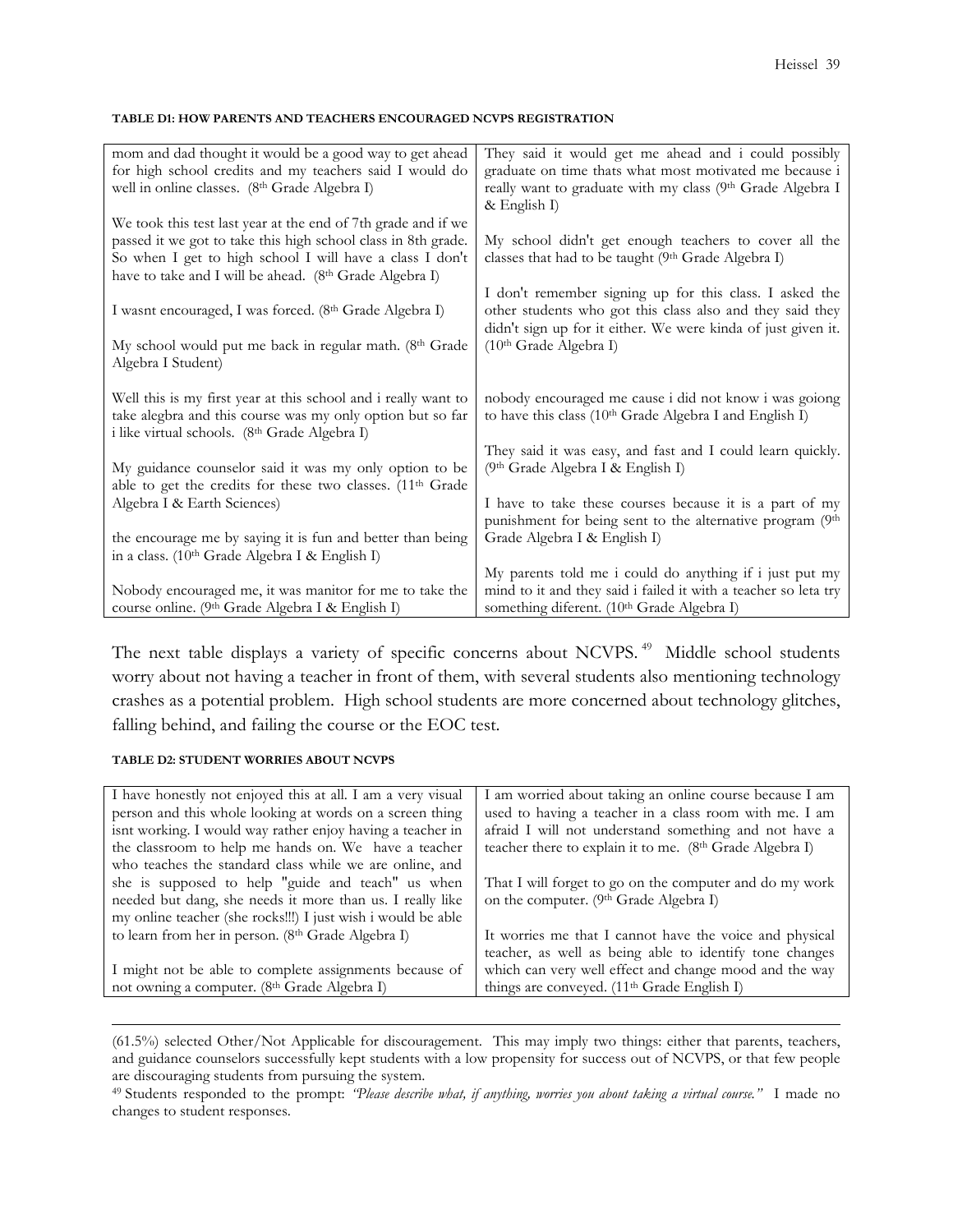| The only thing that worrys me about taking the class            | i dont wanna be doing my work and the computer             |
|-----------------------------------------------------------------|------------------------------------------------------------|
| online is that i won't be able to get up with my teacher        | crashes and i loose all my work becuase that has happend   |
| when I am out sick or if some thing goes wrong and I            | before. (9th Grade Algebra I & English I)                  |
| need to make up an assignment that has already closed           |                                                            |
| out and I can't get back into it. Another thing that            | If i do get worried it would be about falling behind if    |
| bothers me about the class online, is that I won't learn        | anything because sometimes i have my days when i dont      |
| anything because I hove the appertunity to take eah             | feel like doing anything but i half to get over that. (9th |
| homework and most of the tests over and over again until        | Grade Algebra I & English I)                               |
| I get the grade that I am comfrontable with. Also, the          |                                                            |
| notes that come with the lessons, are awful and they don't      | I am having a very hard time understanding what I am       |
| help you at all. You can learn anything from them and           | reading even when I take notes & I seam to fall behind.    |
| you can't really understand them either. (8 <sup>th</sup> Grade | $(12th$ Grade Algebra I)                                   |
| Algebra I)                                                      |                                                            |
|                                                                 | That I may fail it because I only have school internet     |
|                                                                 | $access.(9th Grade English I)$                             |

 Despite potential concerns, many students indicated they looked forward to their courses for a variety of reasons; the following table displays a sampling of student comments.<sup>50</sup> They frequently reported that they like technology and working at their own pace; middle school students also looked forward to getting high school credit out of the way. Several high school students reported that their friends or others said NCVPS would be easier than the regular classroom. One student mentioned avoiding bullies, while others reported being distracted in traditional classrooms.

### **TABLE D3: WHAT STUDENTS ENJOY ABOUT NCVPS**

| I am looking forward to taking more virtual courses with     | I skipped 8th grade and this course allows me to catch up   |
|--------------------------------------------------------------|-------------------------------------------------------------|
| NCVPS because I love anything dealing with computers,        | with the rest of my grade. (9th Grade Algebra I)            |
| and I think virtual classes can help out schools by not      |                                                             |
| having to find teachers just to teach for a certain class.   | Our school made us take a test and I passed so I took the   |
| (8th Grade Algebra I)                                        | class. (8th Grade Algebra I)                                |
|                                                              |                                                             |
| I am looking forward to being able to work at my own         | it's easier than being in a classroom with a teacher (9th   |
| pace. (8 <sup>th</sup> Grade Algebra I)                      | Grade Algebra I)                                            |
| I like it because its really cool to be able to meet new     | So I can hopefully graduate early. (9th Grade Algebra I &   |
| people across north carolina, and its also a lot easier than | English I)                                                  |
| just writing notes on paper, and then going home and         |                                                             |
| doing it. (8th Grade Algebra I)                              | I like being able to see my actual grades right after I     |
|                                                              | complete assignments, and I like being able to go back      |
| I am looking forward to taking this class because I will     | and correct my work. (8th Grade Algebra I)                  |
| have a creidt out of the way. I also won't have to take it   |                                                             |
| when I get to highschool because I will have already         | because I do not do well in normal classroom due to         |
| hopefully passed the class and EOC online. (8th Grade        | distractions (9th Grade Algebra I & English I)              |
| Algebra I)                                                   |                                                             |
|                                                              | I will be able to concentrate and will not get bullied as I |
| I am looking forward to taking this course because           | was at school. (9th Grade Algebra I & English I)            |
| algebra was not offered for my grade at my school so I       |                                                             |
| was offered to take the course online, which I accepted.     | I am looking forward to taking a virtual course because I   |
| (8 <sup>th</sup> Grade Algebra I)                            | am so ready to graduate. (12th Grade Algebra I)             |

<sup>50</sup> Students responded to the prompt: *"Please describe why you're looking forward to taking a virtual course."* I made no changes to student responses.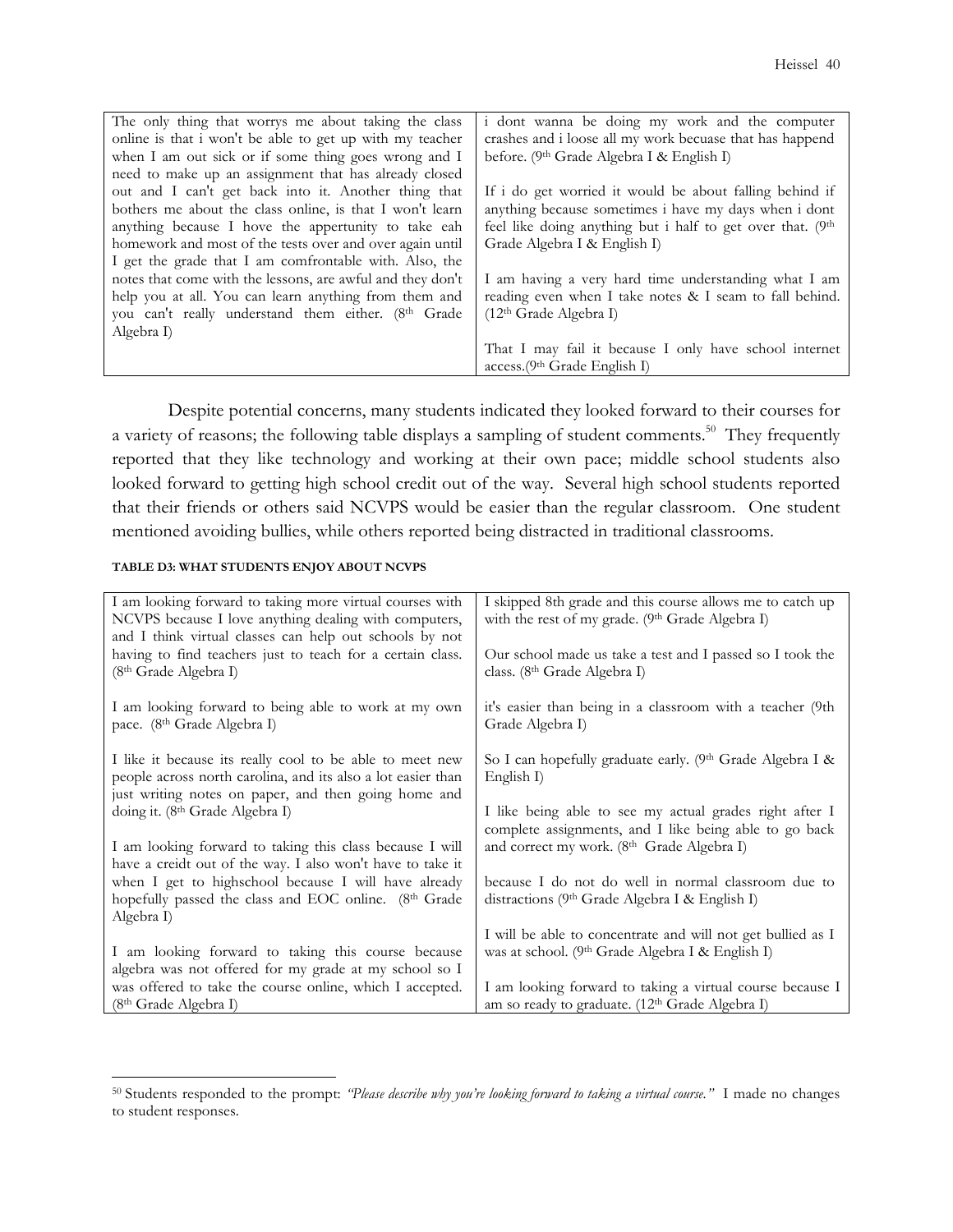## **APPENDIX E: STUDENT WEIGHTING**

Student weighting can be used to balance a comparison of students based on their characteristics. For instance, early-taking students score higher on the EOC because of their natural ability, and a larger proportion of NCVPS Algebra I students are early-takers compared to the traditional distribution. Thus, based on the distribution of student grades along, NCVPS appears to have better outcomes than the traditional classroom. Table E1 displays the average results for Algebra I and English I in both groups by grade. The boxed comparisons highlight the most common grades for pursuing NCVPS in Algebra I and English I (eighth and ninth grade, respectively).

|              | Algebra I                           |                                    |                                            |                                     | English I                          |                                            |
|--------------|-------------------------------------|------------------------------------|--------------------------------------------|-------------------------------------|------------------------------------|--------------------------------------------|
|              | <b>NCVPS</b><br>Classroom<br>(s.d.) | Traditional<br>Classroom<br>(s.d.) | Difference<br>$(\delta)$ (t-<br>statistic) | <b>NCVPS</b><br>Classroom<br>(s.d.) | Traditional<br>Classroom<br>(s.d.) | Difference<br>$(\delta)$ (t-<br>statistic) |
| Grades 5-7   | 0.78<br>(0.63)                      | 1.05<br>(0.82)                     | $-0.31***$<br>(9.10)                       | N/A                                 | N/A                                | N/A                                        |
| Grade 8      | 0.69<br>(0.76)                      | 0.80<br>(0.81)                     | $-0.11***$<br>(5.07)                       | 0.72<br>(0.71)                      | 0.51<br>(0.86)                     | $0.21*$<br>$(-2.56)$                       |
| Grade 9      | $-1.41$<br>(0.84)                   | $-0.13$<br>(0.84)                  | $-1.28***$<br>(12.41)                      | $-0.98$<br>(0.72)                   | 0.10<br>(0.95)                     | $-1.08***$<br>(63.80)                      |
| Grade 10     | $-1.21$<br>(0.70)                   | $-0.64$<br>(0.78)                  | $-0.57***$<br>(5.61)                       | $-1.32$<br>(0.83)                   | $-1.24$<br>$-0.88$                 | $-0.08*$<br>(2.16)                         |
| Grades 11-12 | $-1.05$<br>(0.89)                   | $-0.78$<br>(0.73)                  | $-0.26$<br>(1.83)                          | $-1.26$<br>(0.96)                   | $-1.14$<br>(0.86)                  | $-0.12$<br>(0.90)                          |
| All Grades   | 0.56                                | 0.03                               | 0.53                                       | $-1.01$                             | 0.02                               | $-1.03$                                    |
|              | (0.91)                              | (0.97)                             | $(-24.81)$                                 | (0.83)                              | (0.98)                             | (63.65)                                    |

#### **TABLE E1: STANDARDIZED TEST SCORES BY GRADE AND COURSE TYPE**

*Statistically significant differences are indicated as follows: \* p<0.05, \*\* p<0.01, \*\*\* p<0.001 All t-tests assume unequal variance between groups* 

*English I Grade 8 contains the small number of Grade 7 students who pursued the course.* 

In Algebra I, traditional students outperform their NCVPS counterparts at every grade level. Only the eleventh/twelfth grade gap is not statistically significant. Similar patterns occur in English I, though the few early takers actually out-perform their traditional counterparts. The differences are particularly stark in ninth grade (δ=-1.28 and -1.08 standard deviations for Algebra I and English I, respectively). However, the *overall* Algebra I difference is positive (δ=0.53 standard deviations) because the higher proportion of NCVPS students in the high-achieving grades pull up the average. To counteract the distributional differences, I calculate a weighted average as follows:

**EQUATION 7** 

$$
\sum_{g=1}^{5} (\text{Traditional}_g - \text{NCVPS}_g) p_g = \sum_{g=1}^{5} \delta_g p_g
$$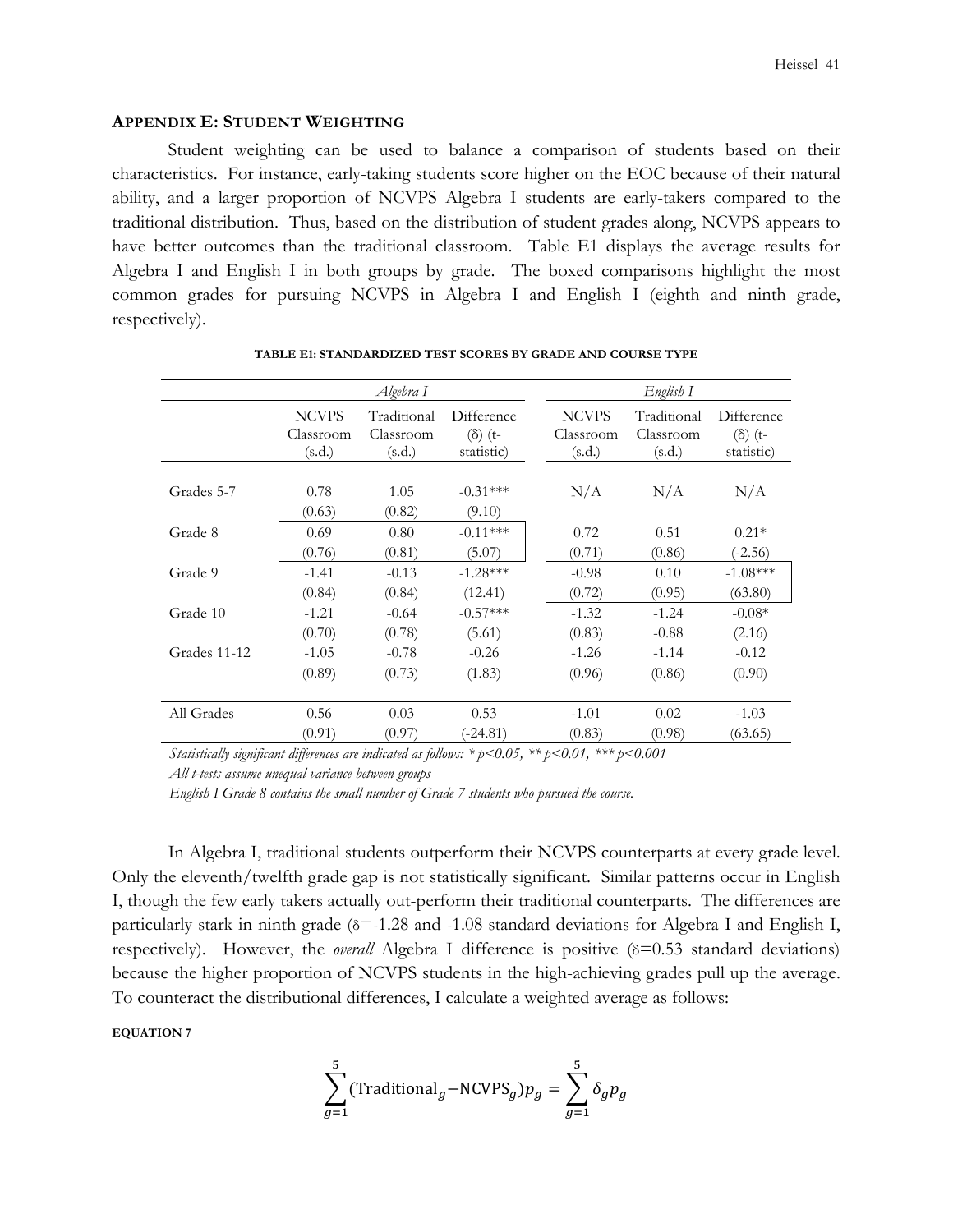where for each grade  $g(1)$ =fifth, sixth, and seventh grade;  $2$ =eighth grade,...,5=eleventh and twelfth grade), Traditional is the average standardized score for traditional students, NCVPS is the average standardized score for virtual students, δ is the difference between the averages, and *p* is the proportion of NCVPS students. Using this formula, on average NCVPS students underperformed relative to traditional students in the same grade by 0.21 standard deviations in Algebra I and 0.79 standard deviations in English I.<sup>51</sup>

## *A. BASIC WEIGHTING ON PRIOR PERFORMANCE DECILE AND FRL STATUS*

 In basic OLS regressions, the analysis examines the mean difference between the treatment group and the control group, holding other factors constant. However, this method may lead to an imbalanced comparison between the groups. For instance, the Algebra I NCVPS students are less likely to on free and reduced price lunch than the traditional students. Weighting allows a balanced comparison between groups. To accomplish the comparison, I break the data into 22 cells: the columns are defined by FRL status ( $f = 1$  indicates on FRL;  $f = 2$  indicates non-FRL), while the rows are defined by the decile *j* of performance on the most recent EOG-math test  $(j = 1, 2, \ldots, 10)$ . An additional row ( $j = 11$ ) includes students without prior test scores. The weight  $w_j$  for past performance group *j* in location *r* is calculated as:

**EQUATION 8**

 $\overline{a}$ 

$$
w_{jr} = \begin{cases} 1 & \text{if } NCVPS = 1\\ \frac{p_{jf}^v}{p_{jf}^t} & \text{if } NCVPS = 0 \end{cases}
$$

where  $p_{jf}^v$  is the fraction of virtual students in a given cell and  $p_{jf}^t$  is the fraction of traditional students in a given cell. See Table E2 for the cell distribution and weights for Algebra I. For instance, about 4% of NCVPS students are in decile 1 and on FRL, whereas 6% of traditional students are in decile 1 and on FRL. FRL students tend to perform worse on standardized tests than non-FRL students, so the relatively higher proportion of FRL students would likely bring the average traditional score lower. Using the weight of 0.64 (as opposed to 1.00) in the final column balances the distribution.

 All traditional students on FRL, non-FRL traditional students in deciles 7 and 10, and traditional students missing EOG-math scores are down-weighted, while traditional non-FRL students in deciles 1-6 and 8-9 are up-weighted. This approach balances the effect of FRL status and prior performance decile on score outcomes, and the effect of these factors will be zeroed out between NCVPS and traditional students.

<sup>&</sup>lt;sup>51</sup> In statistics parlance, the weighted average is the estimated effect of the treatment on the treated.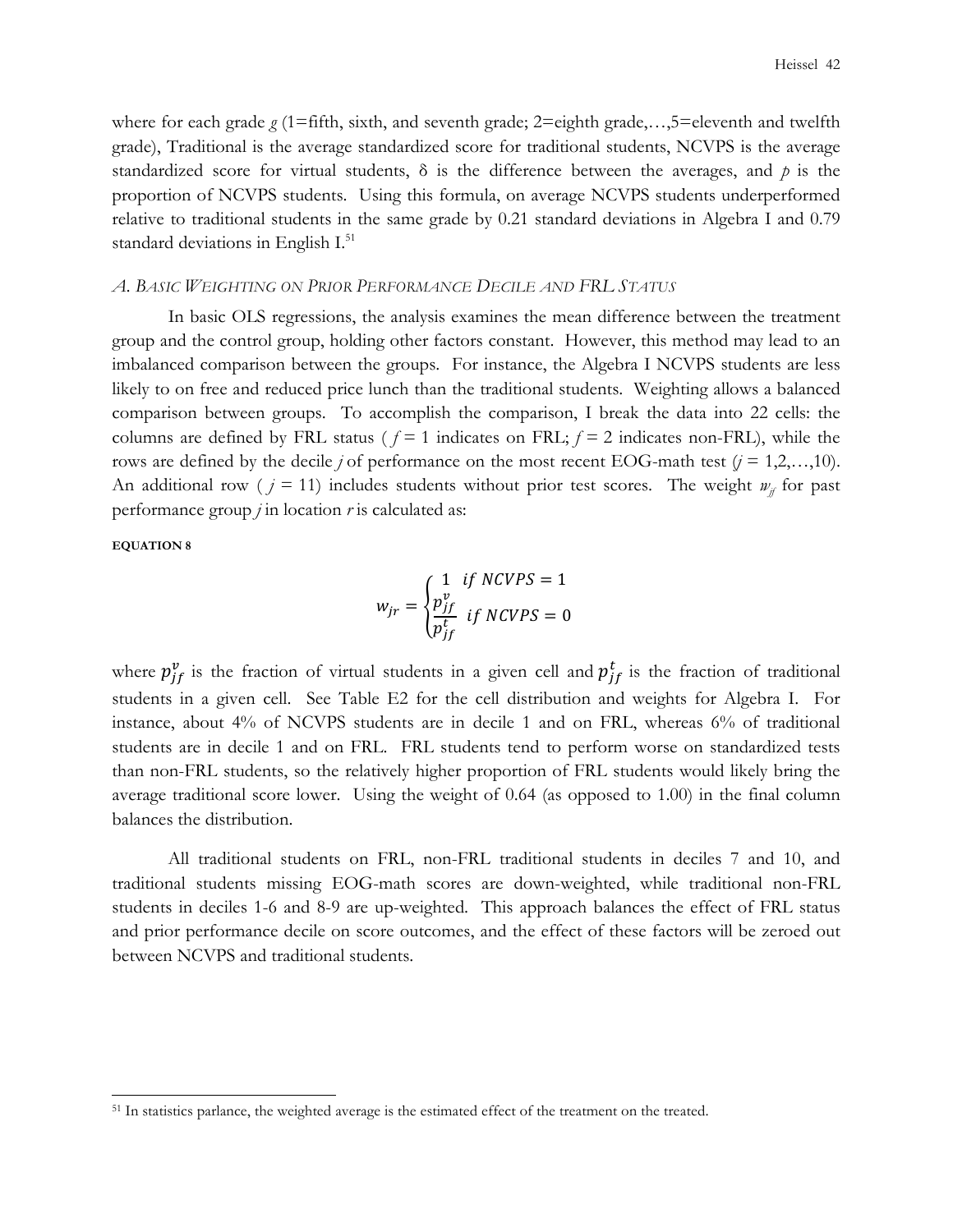|           |                       |            |                      |            |                | Weight for Traditional |  |  |
|-----------|-----------------------|------------|----------------------|------------|----------------|------------------------|--|--|
|           | <b>NCVPS</b> Students |            | Traditional Students |            | Students (wjr) |                        |  |  |
|           | Non-FRL               | <b>FRL</b> | Non-FRL              | <b>FRL</b> | Non-FRL        | <b>FRL</b>             |  |  |
| Decile 1  | $7\%$                 | $4\%$      | $6\%$                | $6\%$      | 1.28           | 0.70                   |  |  |
| Decile 2  | $8\%$                 | $4\%$      | $7\%$                | $4\%$      | 1.28           | 0.96                   |  |  |
| Decile 3  | 10%                   | $3\%$      | $7\%$                | $4\%$      | 1.50           | 0.82                   |  |  |
| Decile 4  | $4\%$                 | $1\%$      | $4\%$                | $2\%$      | 1.05           | 0.59                   |  |  |
| Decile 5  | $9\%$                 | $2\%$      | $8\%$                | $3\%$      | 1.12           | 0.80                   |  |  |
| Decile 6  | $11\%$                | $2\%$      | $9\%$                | $4\%$      | 1.14           | 0.70                   |  |  |
| Decile 7  | $6\%$                 | $1\%$      | $4\%$                | $1\%$      | 1.41           | 0.91                   |  |  |
| Decile 8  | $9\%$                 | $1\%$      | $10\%$               | $3\%$      | 0.92           | 0.52                   |  |  |
| Decile 9  | $7\%$                 | $1\%$      | $7\%$                | $1\%$      | 1.11           | 0.69                   |  |  |
| Decile 10 | $6\%$                 | $0\%$      | $8\%$                | $1\%$      | 0.74           | 0.43                   |  |  |
| No EOG    |                       |            |                      |            |                |                        |  |  |
| Data      | $1\%$                 | $0\%$      | $2\%$                | $0\%$      | 0.41           | 0.00                   |  |  |
| Total     | 79%                   | 21%        | 71%                  | 29%        | 1.11           | 0.73                   |  |  |

#### **TABLE E2: EXAMPLE ALGEBRA I WEIGHTING**

Using these weights, I can calculate the weighted effect of the treatment on the treated (for the NCVPS students) as follows:

# **EQUATION 9**

$$
\delta = \sum_{j=1}^{11} \sum_{r=1}^{2} (f_{jf}^v * \delta_{jf}) =
$$

$$
\sum_{j=1}^{11} \sum_{r=1}^{2} (f_{jr}^v) * [E(\text{score}] \text{educ} = j, \text{FRL} = f, v = 1) - E(\text{score}) |\text{educ} = j, \text{rural} = f, v = 0)]
$$

where the estimated effect of NCVPS is the sum of the difference between NCVPS students ( $v = 1$ ) and traditional students ( $v = 0$ ) in each of the 22 ( $j * f$ )cells.

## *B. PROPENSITY SCORE MATCHING METHODOLOGY*

 Using more than two control variables for the weighting methodology creates a multidimensional table of cells. To simplify the analysis, I can use available characteristics to estimate the probability that a student pursues the treatment; once this is established I can compare students with similar propensity to be in an NCVPS classroom who did and did not actually use NCVPS for Algebra I. The logic of the method is similar to the weighting assignment above.

In nearest neighbor matching, a statistical software package (in this case, Stata) selects the nearest controls to compare to each NCVPS observation. I specify that Stata selects five cases for each control; the particular choice depends on a tradeoff between consistency and power. In radius matching, Stata averages the outcomes for the controls within a particular propensity score range for each NCVPS observation. I use a 0.01 range in order to ensure that the treated cases are compared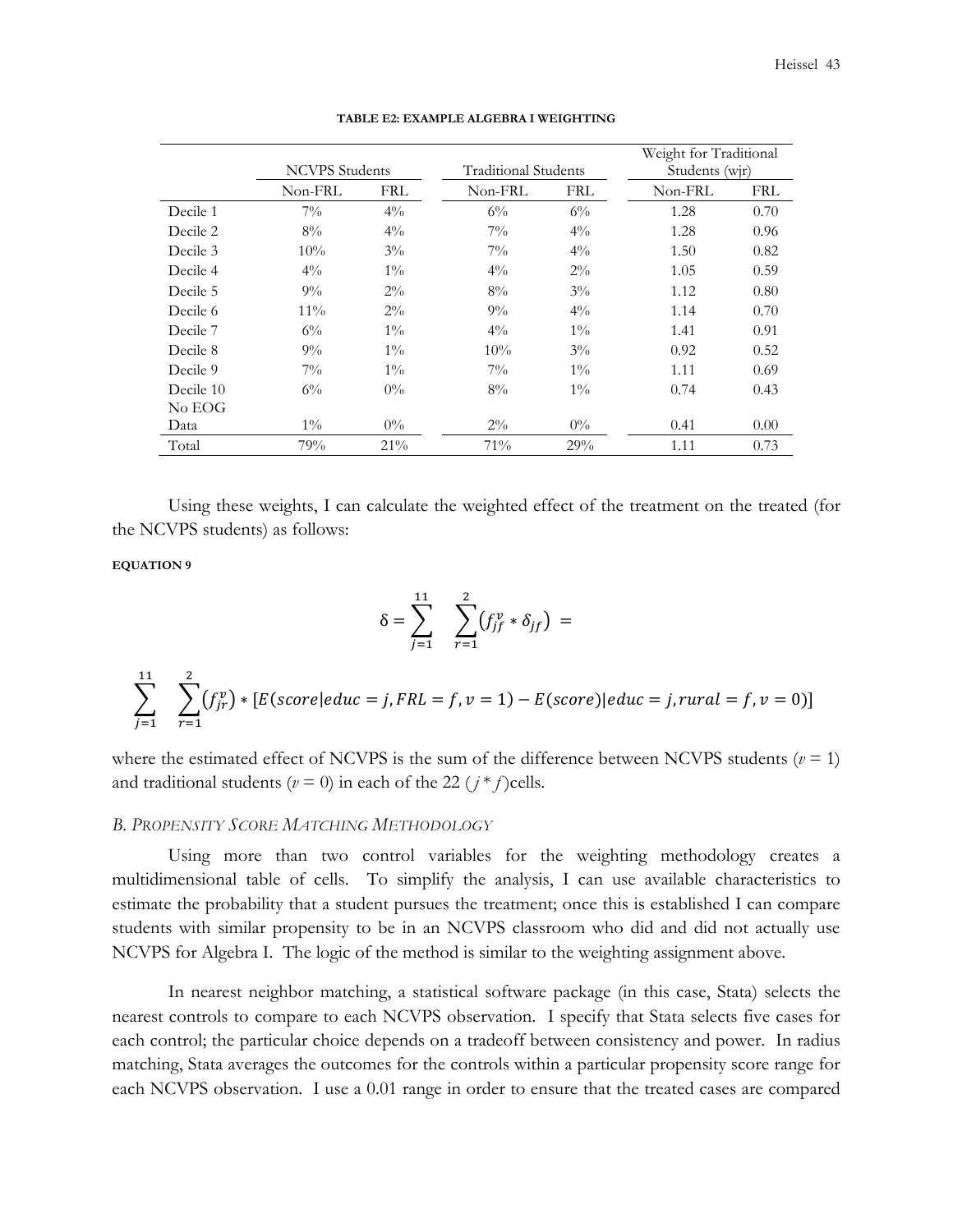only to the most likely controls. Overall, radius matching offers my preferred estimate, but I include the radius matching for the sake of comparability.

|                                     | Algebra I | English I |
|-------------------------------------|-----------|-----------|
| <b>EOC</b> Test Performance         |           |           |
| Score                               | 154.0     | 152.3     |
| Percent Passed                      | 77.8%     | 81.0%     |
| Student Past Performance            |           |           |
| EOG-Math (Z-Score)                  | 0.06      | 0.01      |
| EOG-Reading (Z-Score)               | 0.06      | 0.01      |
| Missing EOG-Math                    | $5.6\%$   | $7.4\%$   |
| Missing EOG-Reading                 | $5.8\%$   | $7.4\%$   |
| Student Characteristics             |           |           |
| Percent NCVPS Students              | $1.5\%$   | $2.3\%$   |
| Grade                               | 8.9       | 9.0       |
| Percent Female                      | 48.9%     | 48.5%     |
| Percent Non-white                   | 46.9%     | 46.4%     |
| Percent AIG (Math)                  | 14.2%     | 13.2%     |
| Percent AIG (Reading)               | $13.4\%$  | 12.7%     |
| Percent EC                          | $10.7\%$  | $13.6\%$  |
| Percent FRL                         | 48.6%     | 46.9%     |
| Percent LEP                         | $5.2\%$   | $5.4\%$   |
| School Characteristics              |           |           |
| Percent in Charter Schools          | $1.3\%$   | $1.9\%$   |
| Percent Rural                       | 48.9%     | $49.0\%$  |
| Percent Town                        | 12.8%     | $13.2\%$  |
| Percent Suburban                    | $12.2\%$  | 12.9%     |
| Percent Urban                       | 26.2%     | 25.0%     |
| Average Percent FRL in School       | 46.9%     |           |
| Average Percent Non-white in School | 44.7%     |           |
| Total N                             | 122,419   | 115,206   |

# **APPENDIX F: ADDITIONAL TABLES**

**TABLE F1: DESCRIPTIVE STATISTICS (FULL SAMPLE)**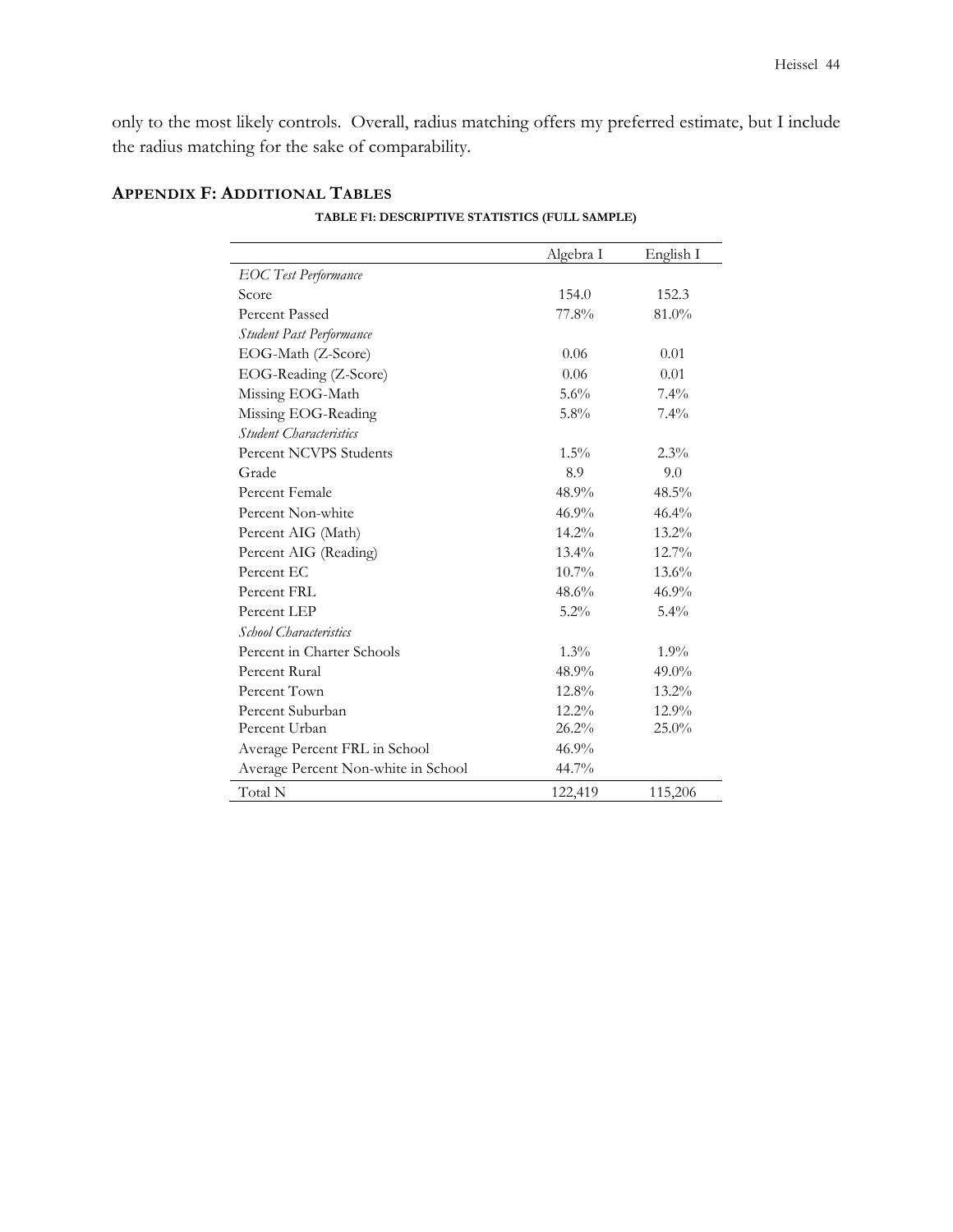|                                     |                           | Algebra I                |                           | English I                |  |  |
|-------------------------------------|---------------------------|--------------------------|---------------------------|--------------------------|--|--|
|                                     | <b>NCVPS</b><br>Classroom | Traditional<br>Classroom | <b>NCVPS</b><br>Classroom | Traditional<br>Classroom |  |  |
| <b>EOC</b> Test Performance         |                           |                          |                           |                          |  |  |
| Score                               | 159.1***                  | 154.0                    | 143.3***                  | 152.5                    |  |  |
| <b>Percent Passed</b>               | 92.3%***                  | 77.6%                    | 40.3%***                  | 81.9%                    |  |  |
| Student Past Performance            |                           |                          |                           |                          |  |  |
| EOG-Math (Z-Score)                  | $0.76***$                 | 0.05                     | $-0.89***$                | 0.03                     |  |  |
| EOG-Reading (Z-Score)               | $0.70***$                 | 0.05                     | $-0.89***$                | 0.03                     |  |  |
| Missing EOG-Math                    | $1.7\%***$                | $5.7\%$                  | 15.4%***                  | $7.2\%$                  |  |  |
| Missing EOG-Reading                 | $1.8\%***$                | $5.9\%$                  | 15.4%***                  | 7.2%                     |  |  |
| <b>Student Characteristics</b>      |                           |                          |                           |                          |  |  |
| Grade                               | 7.9***                    | 8.9                      | $9.2***$                  | 9.0                      |  |  |
| Percent Female                      | 49.1%                     | 48.9%                    | 40.5%***                  | 48.7%                    |  |  |
| Percent Non-white                   | $30.7\%***$               | 47.2%                    | 72.9%***                  | 45.7%                    |  |  |
| Percent AIG (Math)                  | 39.9%***                  | 13.8%                    | $1.6\%***$                | 13.4%                    |  |  |
| Percent AIG (Reading)               | 36.3%***                  | 13.0%                    | $1.8\%***$                | 13.0%                    |  |  |
| Percent EC                          | $5.9\%***$                | $10.8\%$                 | 41.7%***                  | $12.9\%$                 |  |  |
| Percent FRL                         | 29.4%***                  | 48.9%                    | 64.5%***                  | 46.5%                    |  |  |
| Percent LEP                         | $1.6\%***$                | $5.3\%$                  | $11.3\%***$               | $5.2\%$                  |  |  |
| School Characteristics              |                           |                          |                           |                          |  |  |
| Percent in Charter Schools          | $1.2\%$                   | $1.3\%$                  | $0.4\%***$                | 1.9%                     |  |  |
| Percent Rural                       | 81.1%***                  | 48.4%                    | 33.3%***                  | $49.3\%$                 |  |  |
| Percent Town                        | 11.7%                     | 12.8%                    | $11.6\%**$                | 13.2%                    |  |  |
| Percent Suburban                    | $0.7\%***$                | $12.4\%$                 | $14.6\%*$                 | 12.8%                    |  |  |
| Percent Urban                       | $6.4\%***$                | 26.5%                    | 40.5%***                  | 24.6%                    |  |  |
| Average Percent FRL in School       | 43.3%***                  | 46.8%                    |                           |                          |  |  |
| Average Percent Non-white in School | 40.1%                     | 44.8%                    |                           |                          |  |  |
| Total N                             | 1,867                     | 120,552                  | 2,608                     | 112,598                  |  |  |

**TABLE F2: DESCRIPTIVE STATISTICS FOR NCVPS AND TRADITIONAL STUDENTS (FULL SAMPLE)** 

*Statistically significant differences are indicated as follows: \* p<0.05, \*\* p<0.01, \*\*\* p<0.001 All t-tests assume unequal variance between groups*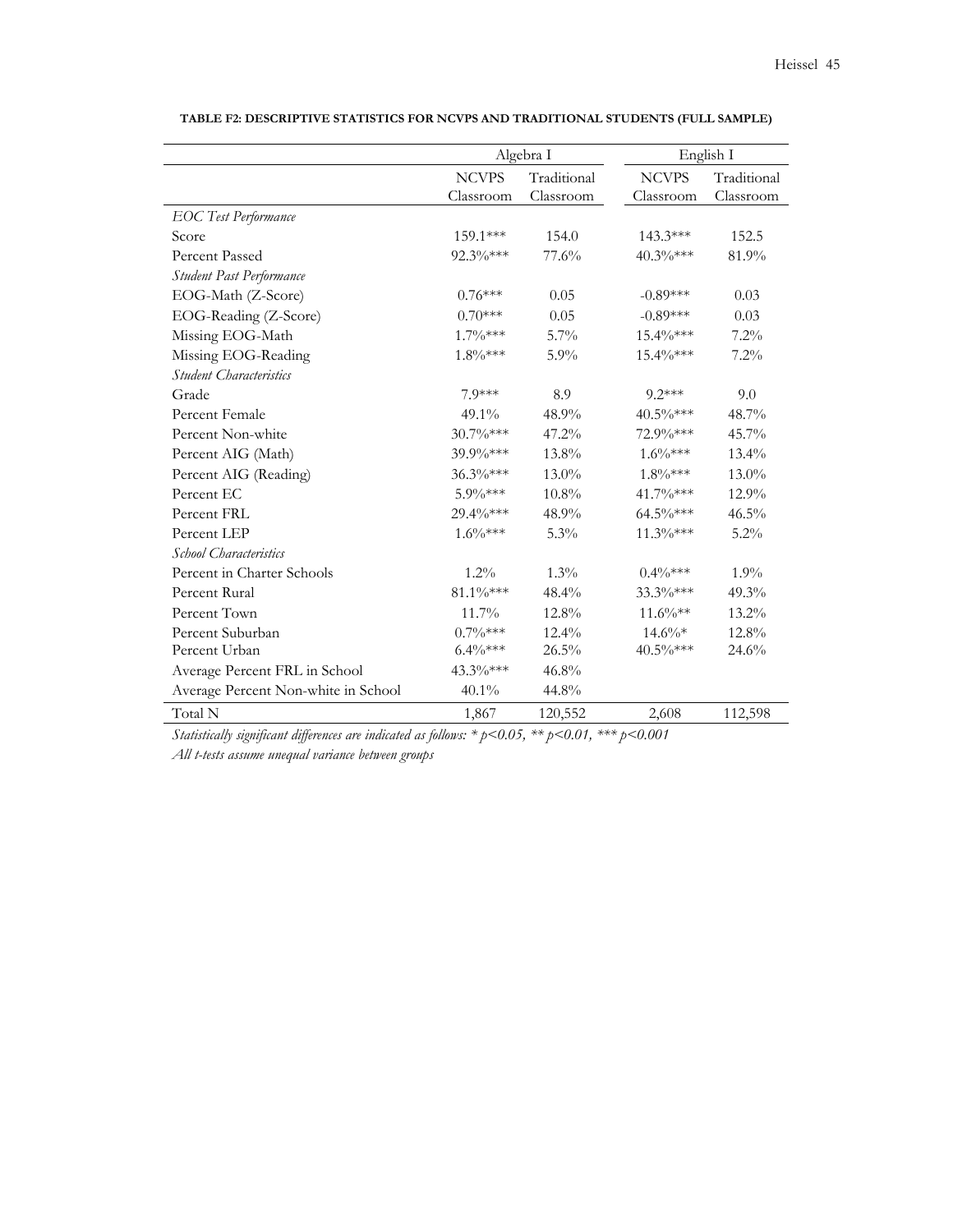|                                   |              | Very Early Takers |               |              | $8th$ Grade |               |
|-----------------------------------|--------------|-------------------|---------------|--------------|-------------|---------------|
|                                   | <b>NCVPS</b> | Traditional       | Difference    | <b>NCVPS</b> | Traditional | Difference    |
|                                   | Classroom    | Classroom         | $(\delta)$    | Classroom    | Classroom   | $(\delta)$    |
| Algebra I EOC Test Performance    |              |                   |               |              |             |               |
| Z-Score                           | 0.86         | 1.12              | $-0.26***$    | 0.75         | 0.79        | $-0.05$       |
| <b>Percent Passed</b>             | 99.6%        | 98.9%             | $0.8\%$       | 98.5%        | 97.1%       | $1.4\%***$    |
| Student Past Performance          |              |                   |               |              |             |               |
| EOG-Math (Z-Score)                | 1.32         | 1.39              | $-0.06$       | 0.77         | 0.88        | $-0.11***$    |
| Missing EOG-Math                  | 0.4%         | 3.5%              | $-3.12\%***$  | 0.9%         | $2.2\%$     | $-1.3\%***$   |
| <b>Student Characteristics</b>    |              |                   |               |              |             |               |
| Grade                             | 7.00         | 6.97              | $0.02***$     | 8.00         | 8.00        | 0.00          |
| Percent Female                    | 48.9%        | 46.2%             | $2.7\%$       | 47.9%        | 52.4%       | $-4.5\%$ **   |
| Percent Non-white                 | 14.7%        | 36.4%             | $-21.6\%***$  | $26.0\%$     | 32.7%       | $-6.7\%***$   |
| Percent AIG (Math)                | 69.8%        | 75.3%             | $-5.5\%$      | 35.4%        | $41.5\%$    | $-6.1\%***$   |
| Percent AIG (Reading)             | 62.6%        | 64.3%             | $-1.7%$       | 32.4%        | 36.7%       | $-4.3\%**$    |
| Percent EC                        | $2.5\%$      | 2.5%              | 0.1%          | 3.8%         | 2.4%        | $1.4\%*$      |
| Percent FRL                       | 10.4%        | 20.8%             | $-10.3\%***$  | 24.3%        | $29.6\%$    | $-5.3\%***$   |
| Percent LEP                       | $0.0\%$      | $0.9\%$           | $-0.9\%***$   | 1.2%         | $1.4\%$     | $-0.2%$       |
| School Characteristics            |              |                   |               |              |             |               |
| Percent in Charter Schools        | $0.0\%$      | $0.8\%$           | $-0.8\%***$   | 2.3%         | $0.9\%$     | $1.4\%**$     |
| Percent Rural                     | 91.0%        | $33.2\%$          | 57.8%***      | 88.8%        | 44.2%       | 44.6%***      |
| Percent Town                      | $9.0\%$      | 6.6%              | 2.4%          | 11.2%        | $10.6\%$    | 0.6%          |
| Percent Suburban                  | $0.0\%$      | 6.5%              | $-6.5\%***$   | $0.0\%$      | 16.6%       | $-16.6\%***$  |
| Percent Urban                     | $0.0\%$      | 53.8%             | $-53.8\%***$  | $0.0\%$      | $28.6\%$    | $-28.6\%***$  |
| Average Percent FRL in School     | 27.3%        | 43.8%             | $-16.5\%$ *** | 34.7%        | 46.2%       | $-11.5\%$ *** |
| Average Perc. Non-white in School | 30.4%        | 52.5%             | $-22.1\%***$  | 36.8%        | 43.1%       | $-6.3\%***$   |
| Total N                           | 278          | 2,760             |               | 867          | 24,379      |               |

**TABLE F3: DESCRIPTIVE STATISTICS FOR NCVPS AND TRADITIONAL STUDENTS (LIMITED POPULATION)** 

*Statistically significant differences are indicated as follows: \* p<0.05, \*\* p<0.01, \*\*\* p<0.001* 

*All t-tests assume unequal variance between groups*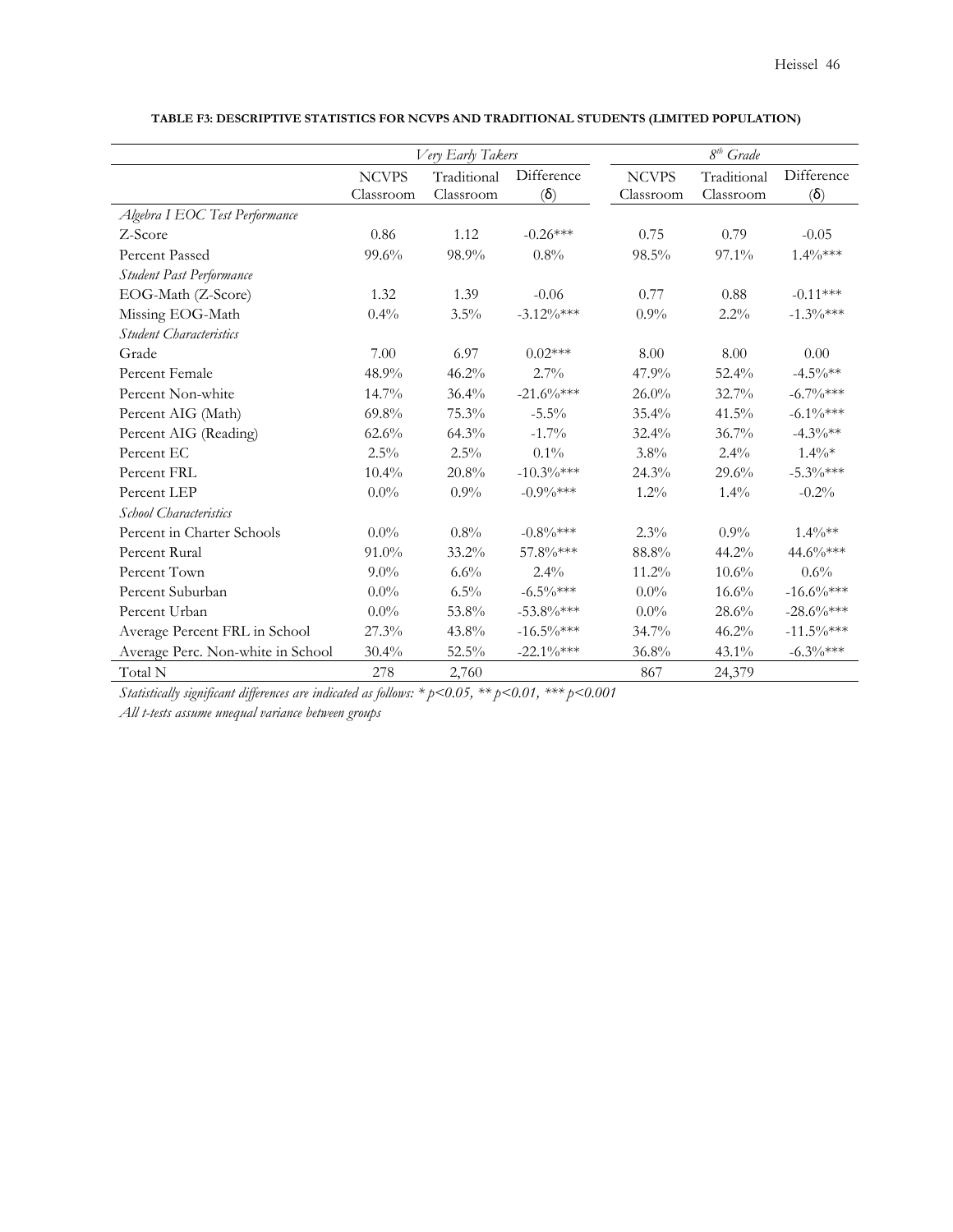| Urbanizing Analysis<br>$(2)$ Z-Score<br>$(1)$ Z-Score<br>$(3)$ Z-Score<br>$(4)$ Z-Score<br>$(5)$ Z-Score<br>$(6)$ Z-Score<br>$(7)$ Z-Score<br>$-0.053$<br>$-0.010$<br>0.036<br><b>NCVPS</b><br>0.003<br>$-0.033$<br>$-0.008$<br>$-0.042$<br>(0.075)<br>(0.030)<br>(0.027)<br>(0.031)<br>(0.027)<br>(0.038)<br>(0.051)<br>Grades 5-7<br>$-0.164***$<br>$-0.160***$<br>$-0.137***$<br>$-0.134***$<br>0.146<br>(0.034)<br>(0.033)<br>(0.032)<br>(0.078)<br>(0.032)<br>$-0.297***$<br>NCVPS*Grades 5-7<br>$-0.310***$<br>$-0.561***$<br>(0.088)<br>(0.088)<br>(0.118)<br>$0.423***$<br>EOG-Math Decile 2<br>$0.392***$<br>$0.391***$<br>$0.391***$<br>$0.391***$<br>$0.215***$<br>(0.049)<br>(0.044)<br>(0.047)<br>(0.047)<br>(0.047)<br>(0.043)<br>EOG-Math Decile 3<br>$0.683***$<br>$0.626***$<br>$0.624***$<br>$0.624***$<br>$0.623***$<br>$0.479***$<br>(0.050)<br>(0.044)<br>(0.048)<br>(0.048)<br>(0.048)<br>(0.047)<br>$0.790***$<br>$0.737***$<br>$0.573***$<br>EOG-Math Decile 4<br>$0.734***$<br>$0.736***$<br>$0.735***$<br>(0.050)<br>(0.045)<br>(0.048)<br>(0.048)<br>(0.048)<br>(0.070)<br>EOG-Math Decile 5<br>$0.962***$<br>$0.874***$<br>$0.867***$<br>$0.868***$<br>$0.868***$<br>$0.674***$<br>(0.051)<br>(0.045)<br>(0.049)<br>(0.049)<br>(0.049)<br>(0.054)<br>EOG-Math Decile 6<br>1.047***<br>$1.037***$<br>1.039***<br>$0.871***$<br>$1.154***$<br>$1.038***$<br>(0.052)<br>(0.046)<br>(0.050)<br>(0.050)<br>(0.050)<br>(0.063)<br>$0.974***$<br>EOG-Math Decile 7<br>$1.315***$<br>$1.204***$<br>$1.190***$<br>$1.194***$<br>$1.193***$<br>(0.052)<br>(0.046)<br>(0.051)<br>(0.051)<br>(0.051)<br>(0.081)<br>EOG-Math Decile 8<br>$1.480***$<br>$1.333***$<br>$1.316***$<br>1.317***<br>$1.316***$<br>$1.048***$<br>(0.053)<br>(0.047)<br>(0.052)<br>(0.051)<br>(0.051)<br>(0.072)<br>EOG-Math Decile 9<br>$1.699***$<br>1.539***<br>1.539***<br>$1.562***$<br>$1.539***$<br>1.229***<br>(0.055)<br>(0.050)<br>(0.056)<br>(0.056)<br>(0.056)<br>(0.056)<br>EOG-Math Decile 10<br>1.979***<br>$1.810***$<br>1.782***<br>1.780***<br>1.780***<br>$1.430***$<br>(0.055)<br>(0.050)<br>(0.057)<br>(0.057)<br>(0.057)<br>(0.070)<br>$0.961***$<br>$0.894***$<br>EOG-Math Missing<br>$0.928***$<br>$0.896***$<br>$0.893***$<br>$0.773***$<br>(0.063)<br>(0.056)<br>(0.059)<br>(0.059)<br>(0.059)<br>(0.109)<br><b>FRL</b><br>$-0.159***$<br>$-0.121***$<br>$-0.121***$<br>$-0.121***$<br>$-0.0661*$<br>(0.016)<br>(0.018)<br>(0.018)<br>(0.018)<br>(0.028)<br>Non-white<br>0.004<br>0.015<br>0.014<br>0.016<br>0.013<br>(0.014)<br>(0.014)<br>(0.014)<br>(0.014)<br>(0.031)<br>Female<br>$0.0516***$<br>$0.0502***$<br>$0.0508***$<br>$0.0506***$<br>$0.0829**$<br>(0.008)<br>(0.008)<br>(0.008)<br>(0.008)<br>(0.026)<br>AIG (Math)<br>$0.122***$<br>$0.116***$<br>$0.116***$<br>$0.192***$<br>$0.114***$<br>(0.015)<br>(0.015)<br>(0.015)<br>(0.015)<br>(0.051)<br>$0.0951***$<br>$0.0981***$<br>$0.0982***$<br>$0.0984***$<br>AIG (Reading)<br>$0.117*$<br>(0.044)<br>(0.012)<br>(0.012)<br>(0.012)<br>(0.012)<br>EC<br>$-0.122***$<br>$-0.138***$<br>$-0.140***$<br>$-0.140***$<br>(0.108)<br>(0.027)<br>(0.026)<br>(0.026)<br>(0.026)<br>(0.061)<br>LEP<br>0.043<br>$0.309*$<br>0.045<br>0.045<br>0.045<br>(0.040)<br>(0.040)<br>(0.133)<br>(0.040)<br>(0.040)<br>Charter School<br>0.008<br>0.004<br>0.009<br>no data<br>(0.056)<br>(0.057)<br>(0.057)<br>Average Percent FRL in School<br>(0.266)<br>$-0.310***$<br>$-0.313*$<br>$-0.310***$<br>(0.077)<br>(0.077)<br>(0.077)<br>(0.164)<br>Missing Percent FRL<br>0.143<br>0.143<br>0.125<br>$-0.114$<br>(0.087)<br>(0.087)<br>(0.098)<br>(0.098)<br>0.058<br>Urbanizing<br>(0.041)<br>Constant<br>$0.828***$<br>$-0.187***$<br>$-0.155***$<br>$-0.021$<br>$-0.017$<br>$-0.019$<br>0.174<br>(0.029)<br>(0.073)<br>(0.073)<br>(0.073)<br>(0.089)<br>(0.052)<br>(0.043)<br>Clustered SE?<br><b>YES</b><br><b>YES</b><br>YES<br>YES<br>YES<br>YES<br>YES<br>Robust SE?<br>YES<br>YES<br>YES<br>YES<br>YES<br>YES<br>YES<br>Restricted to Urbanizing?<br>NO<br>NO<br>NO<br>NO.<br>NO<br>NO<br>YES |                     |     |    | General Analysis |    |             |          |     |
|-----------------------------------------------------------------------------------------------------------------------------------------------------------------------------------------------------------------------------------------------------------------------------------------------------------------------------------------------------------------------------------------------------------------------------------------------------------------------------------------------------------------------------------------------------------------------------------------------------------------------------------------------------------------------------------------------------------------------------------------------------------------------------------------------------------------------------------------------------------------------------------------------------------------------------------------------------------------------------------------------------------------------------------------------------------------------------------------------------------------------------------------------------------------------------------------------------------------------------------------------------------------------------------------------------------------------------------------------------------------------------------------------------------------------------------------------------------------------------------------------------------------------------------------------------------------------------------------------------------------------------------------------------------------------------------------------------------------------------------------------------------------------------------------------------------------------------------------------------------------------------------------------------------------------------------------------------------------------------------------------------------------------------------------------------------------------------------------------------------------------------------------------------------------------------------------------------------------------------------------------------------------------------------------------------------------------------------------------------------------------------------------------------------------------------------------------------------------------------------------------------------------------------------------------------------------------------------------------------------------------------------------------------------------------------------------------------------------------------------------------------------------------------------------------------------------------------------------------------------------------------------------------------------------------------------------------------------------------------------------------------------------------------------------------------------------------------------------------------------------------------------------------------------------------------------------------------------------------------------------------------------------------------------------------------------------------------------------------------------------------------------------------------------------------------------------------------------------------------------------------------------------------------------------------------------------------------------------------------------------------------------------------------------------------------------------------------------------------------------------------------------------------------------------------------------------------------------------------------------------------------------------------------------------------------------------------------------------------------------------------------------------------------------------------------------------------|---------------------|-----|----|------------------|----|-------------|----------|-----|
|                                                                                                                                                                                                                                                                                                                                                                                                                                                                                                                                                                                                                                                                                                                                                                                                                                                                                                                                                                                                                                                                                                                                                                                                                                                                                                                                                                                                                                                                                                                                                                                                                                                                                                                                                                                                                                                                                                                                                                                                                                                                                                                                                                                                                                                                                                                                                                                                                                                                                                                                                                                                                                                                                                                                                                                                                                                                                                                                                                                                                                                                                                                                                                                                                                                                                                                                                                                                                                                                                                                                                                                                                                                                                                                                                                                                                                                                                                                                                                                                                                                                       |                     |     |    |                  |    |             |          |     |
|                                                                                                                                                                                                                                                                                                                                                                                                                                                                                                                                                                                                                                                                                                                                                                                                                                                                                                                                                                                                                                                                                                                                                                                                                                                                                                                                                                                                                                                                                                                                                                                                                                                                                                                                                                                                                                                                                                                                                                                                                                                                                                                                                                                                                                                                                                                                                                                                                                                                                                                                                                                                                                                                                                                                                                                                                                                                                                                                                                                                                                                                                                                                                                                                                                                                                                                                                                                                                                                                                                                                                                                                                                                                                                                                                                                                                                                                                                                                                                                                                                                                       |                     |     |    |                  |    |             |          |     |
|                                                                                                                                                                                                                                                                                                                                                                                                                                                                                                                                                                                                                                                                                                                                                                                                                                                                                                                                                                                                                                                                                                                                                                                                                                                                                                                                                                                                                                                                                                                                                                                                                                                                                                                                                                                                                                                                                                                                                                                                                                                                                                                                                                                                                                                                                                                                                                                                                                                                                                                                                                                                                                                                                                                                                                                                                                                                                                                                                                                                                                                                                                                                                                                                                                                                                                                                                                                                                                                                                                                                                                                                                                                                                                                                                                                                                                                                                                                                                                                                                                                                       |                     |     |    |                  |    |             |          |     |
|                                                                                                                                                                                                                                                                                                                                                                                                                                                                                                                                                                                                                                                                                                                                                                                                                                                                                                                                                                                                                                                                                                                                                                                                                                                                                                                                                                                                                                                                                                                                                                                                                                                                                                                                                                                                                                                                                                                                                                                                                                                                                                                                                                                                                                                                                                                                                                                                                                                                                                                                                                                                                                                                                                                                                                                                                                                                                                                                                                                                                                                                                                                                                                                                                                                                                                                                                                                                                                                                                                                                                                                                                                                                                                                                                                                                                                                                                                                                                                                                                                                                       |                     |     |    |                  |    |             |          |     |
|                                                                                                                                                                                                                                                                                                                                                                                                                                                                                                                                                                                                                                                                                                                                                                                                                                                                                                                                                                                                                                                                                                                                                                                                                                                                                                                                                                                                                                                                                                                                                                                                                                                                                                                                                                                                                                                                                                                                                                                                                                                                                                                                                                                                                                                                                                                                                                                                                                                                                                                                                                                                                                                                                                                                                                                                                                                                                                                                                                                                                                                                                                                                                                                                                                                                                                                                                                                                                                                                                                                                                                                                                                                                                                                                                                                                                                                                                                                                                                                                                                                                       |                     |     |    |                  |    |             |          |     |
|                                                                                                                                                                                                                                                                                                                                                                                                                                                                                                                                                                                                                                                                                                                                                                                                                                                                                                                                                                                                                                                                                                                                                                                                                                                                                                                                                                                                                                                                                                                                                                                                                                                                                                                                                                                                                                                                                                                                                                                                                                                                                                                                                                                                                                                                                                                                                                                                                                                                                                                                                                                                                                                                                                                                                                                                                                                                                                                                                                                                                                                                                                                                                                                                                                                                                                                                                                                                                                                                                                                                                                                                                                                                                                                                                                                                                                                                                                                                                                                                                                                                       |                     |     |    |                  |    |             |          |     |
|                                                                                                                                                                                                                                                                                                                                                                                                                                                                                                                                                                                                                                                                                                                                                                                                                                                                                                                                                                                                                                                                                                                                                                                                                                                                                                                                                                                                                                                                                                                                                                                                                                                                                                                                                                                                                                                                                                                                                                                                                                                                                                                                                                                                                                                                                                                                                                                                                                                                                                                                                                                                                                                                                                                                                                                                                                                                                                                                                                                                                                                                                                                                                                                                                                                                                                                                                                                                                                                                                                                                                                                                                                                                                                                                                                                                                                                                                                                                                                                                                                                                       |                     |     |    |                  |    |             |          |     |
|                                                                                                                                                                                                                                                                                                                                                                                                                                                                                                                                                                                                                                                                                                                                                                                                                                                                                                                                                                                                                                                                                                                                                                                                                                                                                                                                                                                                                                                                                                                                                                                                                                                                                                                                                                                                                                                                                                                                                                                                                                                                                                                                                                                                                                                                                                                                                                                                                                                                                                                                                                                                                                                                                                                                                                                                                                                                                                                                                                                                                                                                                                                                                                                                                                                                                                                                                                                                                                                                                                                                                                                                                                                                                                                                                                                                                                                                                                                                                                                                                                                                       |                     |     |    |                  |    |             |          |     |
|                                                                                                                                                                                                                                                                                                                                                                                                                                                                                                                                                                                                                                                                                                                                                                                                                                                                                                                                                                                                                                                                                                                                                                                                                                                                                                                                                                                                                                                                                                                                                                                                                                                                                                                                                                                                                                                                                                                                                                                                                                                                                                                                                                                                                                                                                                                                                                                                                                                                                                                                                                                                                                                                                                                                                                                                                                                                                                                                                                                                                                                                                                                                                                                                                                                                                                                                                                                                                                                                                                                                                                                                                                                                                                                                                                                                                                                                                                                                                                                                                                                                       |                     |     |    |                  |    |             |          |     |
|                                                                                                                                                                                                                                                                                                                                                                                                                                                                                                                                                                                                                                                                                                                                                                                                                                                                                                                                                                                                                                                                                                                                                                                                                                                                                                                                                                                                                                                                                                                                                                                                                                                                                                                                                                                                                                                                                                                                                                                                                                                                                                                                                                                                                                                                                                                                                                                                                                                                                                                                                                                                                                                                                                                                                                                                                                                                                                                                                                                                                                                                                                                                                                                                                                                                                                                                                                                                                                                                                                                                                                                                                                                                                                                                                                                                                                                                                                                                                                                                                                                                       |                     |     |    |                  |    |             |          |     |
|                                                                                                                                                                                                                                                                                                                                                                                                                                                                                                                                                                                                                                                                                                                                                                                                                                                                                                                                                                                                                                                                                                                                                                                                                                                                                                                                                                                                                                                                                                                                                                                                                                                                                                                                                                                                                                                                                                                                                                                                                                                                                                                                                                                                                                                                                                                                                                                                                                                                                                                                                                                                                                                                                                                                                                                                                                                                                                                                                                                                                                                                                                                                                                                                                                                                                                                                                                                                                                                                                                                                                                                                                                                                                                                                                                                                                                                                                                                                                                                                                                                                       |                     |     |    |                  |    |             |          |     |
|                                                                                                                                                                                                                                                                                                                                                                                                                                                                                                                                                                                                                                                                                                                                                                                                                                                                                                                                                                                                                                                                                                                                                                                                                                                                                                                                                                                                                                                                                                                                                                                                                                                                                                                                                                                                                                                                                                                                                                                                                                                                                                                                                                                                                                                                                                                                                                                                                                                                                                                                                                                                                                                                                                                                                                                                                                                                                                                                                                                                                                                                                                                                                                                                                                                                                                                                                                                                                                                                                                                                                                                                                                                                                                                                                                                                                                                                                                                                                                                                                                                                       |                     |     |    |                  |    |             |          |     |
|                                                                                                                                                                                                                                                                                                                                                                                                                                                                                                                                                                                                                                                                                                                                                                                                                                                                                                                                                                                                                                                                                                                                                                                                                                                                                                                                                                                                                                                                                                                                                                                                                                                                                                                                                                                                                                                                                                                                                                                                                                                                                                                                                                                                                                                                                                                                                                                                                                                                                                                                                                                                                                                                                                                                                                                                                                                                                                                                                                                                                                                                                                                                                                                                                                                                                                                                                                                                                                                                                                                                                                                                                                                                                                                                                                                                                                                                                                                                                                                                                                                                       |                     |     |    |                  |    |             |          |     |
|                                                                                                                                                                                                                                                                                                                                                                                                                                                                                                                                                                                                                                                                                                                                                                                                                                                                                                                                                                                                                                                                                                                                                                                                                                                                                                                                                                                                                                                                                                                                                                                                                                                                                                                                                                                                                                                                                                                                                                                                                                                                                                                                                                                                                                                                                                                                                                                                                                                                                                                                                                                                                                                                                                                                                                                                                                                                                                                                                                                                                                                                                                                                                                                                                                                                                                                                                                                                                                                                                                                                                                                                                                                                                                                                                                                                                                                                                                                                                                                                                                                                       |                     |     |    |                  |    |             |          |     |
|                                                                                                                                                                                                                                                                                                                                                                                                                                                                                                                                                                                                                                                                                                                                                                                                                                                                                                                                                                                                                                                                                                                                                                                                                                                                                                                                                                                                                                                                                                                                                                                                                                                                                                                                                                                                                                                                                                                                                                                                                                                                                                                                                                                                                                                                                                                                                                                                                                                                                                                                                                                                                                                                                                                                                                                                                                                                                                                                                                                                                                                                                                                                                                                                                                                                                                                                                                                                                                                                                                                                                                                                                                                                                                                                                                                                                                                                                                                                                                                                                                                                       |                     |     |    |                  |    |             |          |     |
|                                                                                                                                                                                                                                                                                                                                                                                                                                                                                                                                                                                                                                                                                                                                                                                                                                                                                                                                                                                                                                                                                                                                                                                                                                                                                                                                                                                                                                                                                                                                                                                                                                                                                                                                                                                                                                                                                                                                                                                                                                                                                                                                                                                                                                                                                                                                                                                                                                                                                                                                                                                                                                                                                                                                                                                                                                                                                                                                                                                                                                                                                                                                                                                                                                                                                                                                                                                                                                                                                                                                                                                                                                                                                                                                                                                                                                                                                                                                                                                                                                                                       |                     |     |    |                  |    |             |          |     |
|                                                                                                                                                                                                                                                                                                                                                                                                                                                                                                                                                                                                                                                                                                                                                                                                                                                                                                                                                                                                                                                                                                                                                                                                                                                                                                                                                                                                                                                                                                                                                                                                                                                                                                                                                                                                                                                                                                                                                                                                                                                                                                                                                                                                                                                                                                                                                                                                                                                                                                                                                                                                                                                                                                                                                                                                                                                                                                                                                                                                                                                                                                                                                                                                                                                                                                                                                                                                                                                                                                                                                                                                                                                                                                                                                                                                                                                                                                                                                                                                                                                                       |                     |     |    |                  |    |             |          |     |
|                                                                                                                                                                                                                                                                                                                                                                                                                                                                                                                                                                                                                                                                                                                                                                                                                                                                                                                                                                                                                                                                                                                                                                                                                                                                                                                                                                                                                                                                                                                                                                                                                                                                                                                                                                                                                                                                                                                                                                                                                                                                                                                                                                                                                                                                                                                                                                                                                                                                                                                                                                                                                                                                                                                                                                                                                                                                                                                                                                                                                                                                                                                                                                                                                                                                                                                                                                                                                                                                                                                                                                                                                                                                                                                                                                                                                                                                                                                                                                                                                                                                       |                     |     |    |                  |    |             |          |     |
|                                                                                                                                                                                                                                                                                                                                                                                                                                                                                                                                                                                                                                                                                                                                                                                                                                                                                                                                                                                                                                                                                                                                                                                                                                                                                                                                                                                                                                                                                                                                                                                                                                                                                                                                                                                                                                                                                                                                                                                                                                                                                                                                                                                                                                                                                                                                                                                                                                                                                                                                                                                                                                                                                                                                                                                                                                                                                                                                                                                                                                                                                                                                                                                                                                                                                                                                                                                                                                                                                                                                                                                                                                                                                                                                                                                                                                                                                                                                                                                                                                                                       |                     |     |    |                  |    |             |          |     |
|                                                                                                                                                                                                                                                                                                                                                                                                                                                                                                                                                                                                                                                                                                                                                                                                                                                                                                                                                                                                                                                                                                                                                                                                                                                                                                                                                                                                                                                                                                                                                                                                                                                                                                                                                                                                                                                                                                                                                                                                                                                                                                                                                                                                                                                                                                                                                                                                                                                                                                                                                                                                                                                                                                                                                                                                                                                                                                                                                                                                                                                                                                                                                                                                                                                                                                                                                                                                                                                                                                                                                                                                                                                                                                                                                                                                                                                                                                                                                                                                                                                                       |                     |     |    |                  |    |             |          |     |
|                                                                                                                                                                                                                                                                                                                                                                                                                                                                                                                                                                                                                                                                                                                                                                                                                                                                                                                                                                                                                                                                                                                                                                                                                                                                                                                                                                                                                                                                                                                                                                                                                                                                                                                                                                                                                                                                                                                                                                                                                                                                                                                                                                                                                                                                                                                                                                                                                                                                                                                                                                                                                                                                                                                                                                                                                                                                                                                                                                                                                                                                                                                                                                                                                                                                                                                                                                                                                                                                                                                                                                                                                                                                                                                                                                                                                                                                                                                                                                                                                                                                       |                     |     |    |                  |    |             |          |     |
|                                                                                                                                                                                                                                                                                                                                                                                                                                                                                                                                                                                                                                                                                                                                                                                                                                                                                                                                                                                                                                                                                                                                                                                                                                                                                                                                                                                                                                                                                                                                                                                                                                                                                                                                                                                                                                                                                                                                                                                                                                                                                                                                                                                                                                                                                                                                                                                                                                                                                                                                                                                                                                                                                                                                                                                                                                                                                                                                                                                                                                                                                                                                                                                                                                                                                                                                                                                                                                                                                                                                                                                                                                                                                                                                                                                                                                                                                                                                                                                                                                                                       |                     |     |    |                  |    |             |          |     |
|                                                                                                                                                                                                                                                                                                                                                                                                                                                                                                                                                                                                                                                                                                                                                                                                                                                                                                                                                                                                                                                                                                                                                                                                                                                                                                                                                                                                                                                                                                                                                                                                                                                                                                                                                                                                                                                                                                                                                                                                                                                                                                                                                                                                                                                                                                                                                                                                                                                                                                                                                                                                                                                                                                                                                                                                                                                                                                                                                                                                                                                                                                                                                                                                                                                                                                                                                                                                                                                                                                                                                                                                                                                                                                                                                                                                                                                                                                                                                                                                                                                                       |                     |     |    |                  |    |             |          |     |
|                                                                                                                                                                                                                                                                                                                                                                                                                                                                                                                                                                                                                                                                                                                                                                                                                                                                                                                                                                                                                                                                                                                                                                                                                                                                                                                                                                                                                                                                                                                                                                                                                                                                                                                                                                                                                                                                                                                                                                                                                                                                                                                                                                                                                                                                                                                                                                                                                                                                                                                                                                                                                                                                                                                                                                                                                                                                                                                                                                                                                                                                                                                                                                                                                                                                                                                                                                                                                                                                                                                                                                                                                                                                                                                                                                                                                                                                                                                                                                                                                                                                       |                     |     |    |                  |    |             |          |     |
|                                                                                                                                                                                                                                                                                                                                                                                                                                                                                                                                                                                                                                                                                                                                                                                                                                                                                                                                                                                                                                                                                                                                                                                                                                                                                                                                                                                                                                                                                                                                                                                                                                                                                                                                                                                                                                                                                                                                                                                                                                                                                                                                                                                                                                                                                                                                                                                                                                                                                                                                                                                                                                                                                                                                                                                                                                                                                                                                                                                                                                                                                                                                                                                                                                                                                                                                                                                                                                                                                                                                                                                                                                                                                                                                                                                                                                                                                                                                                                                                                                                                       |                     |     |    |                  |    |             |          |     |
|                                                                                                                                                                                                                                                                                                                                                                                                                                                                                                                                                                                                                                                                                                                                                                                                                                                                                                                                                                                                                                                                                                                                                                                                                                                                                                                                                                                                                                                                                                                                                                                                                                                                                                                                                                                                                                                                                                                                                                                                                                                                                                                                                                                                                                                                                                                                                                                                                                                                                                                                                                                                                                                                                                                                                                                                                                                                                                                                                                                                                                                                                                                                                                                                                                                                                                                                                                                                                                                                                                                                                                                                                                                                                                                                                                                                                                                                                                                                                                                                                                                                       |                     |     |    |                  |    |             |          |     |
|                                                                                                                                                                                                                                                                                                                                                                                                                                                                                                                                                                                                                                                                                                                                                                                                                                                                                                                                                                                                                                                                                                                                                                                                                                                                                                                                                                                                                                                                                                                                                                                                                                                                                                                                                                                                                                                                                                                                                                                                                                                                                                                                                                                                                                                                                                                                                                                                                                                                                                                                                                                                                                                                                                                                                                                                                                                                                                                                                                                                                                                                                                                                                                                                                                                                                                                                                                                                                                                                                                                                                                                                                                                                                                                                                                                                                                                                                                                                                                                                                                                                       |                     |     |    |                  |    |             |          |     |
|                                                                                                                                                                                                                                                                                                                                                                                                                                                                                                                                                                                                                                                                                                                                                                                                                                                                                                                                                                                                                                                                                                                                                                                                                                                                                                                                                                                                                                                                                                                                                                                                                                                                                                                                                                                                                                                                                                                                                                                                                                                                                                                                                                                                                                                                                                                                                                                                                                                                                                                                                                                                                                                                                                                                                                                                                                                                                                                                                                                                                                                                                                                                                                                                                                                                                                                                                                                                                                                                                                                                                                                                                                                                                                                                                                                                                                                                                                                                                                                                                                                                       |                     |     |    |                  |    |             |          |     |
|                                                                                                                                                                                                                                                                                                                                                                                                                                                                                                                                                                                                                                                                                                                                                                                                                                                                                                                                                                                                                                                                                                                                                                                                                                                                                                                                                                                                                                                                                                                                                                                                                                                                                                                                                                                                                                                                                                                                                                                                                                                                                                                                                                                                                                                                                                                                                                                                                                                                                                                                                                                                                                                                                                                                                                                                                                                                                                                                                                                                                                                                                                                                                                                                                                                                                                                                                                                                                                                                                                                                                                                                                                                                                                                                                                                                                                                                                                                                                                                                                                                                       |                     |     |    |                  |    |             |          |     |
|                                                                                                                                                                                                                                                                                                                                                                                                                                                                                                                                                                                                                                                                                                                                                                                                                                                                                                                                                                                                                                                                                                                                                                                                                                                                                                                                                                                                                                                                                                                                                                                                                                                                                                                                                                                                                                                                                                                                                                                                                                                                                                                                                                                                                                                                                                                                                                                                                                                                                                                                                                                                                                                                                                                                                                                                                                                                                                                                                                                                                                                                                                                                                                                                                                                                                                                                                                                                                                                                                                                                                                                                                                                                                                                                                                                                                                                                                                                                                                                                                                                                       |                     |     |    |                  |    |             |          |     |
|                                                                                                                                                                                                                                                                                                                                                                                                                                                                                                                                                                                                                                                                                                                                                                                                                                                                                                                                                                                                                                                                                                                                                                                                                                                                                                                                                                                                                                                                                                                                                                                                                                                                                                                                                                                                                                                                                                                                                                                                                                                                                                                                                                                                                                                                                                                                                                                                                                                                                                                                                                                                                                                                                                                                                                                                                                                                                                                                                                                                                                                                                                                                                                                                                                                                                                                                                                                                                                                                                                                                                                                                                                                                                                                                                                                                                                                                                                                                                                                                                                                                       |                     |     |    |                  |    |             |          |     |
|                                                                                                                                                                                                                                                                                                                                                                                                                                                                                                                                                                                                                                                                                                                                                                                                                                                                                                                                                                                                                                                                                                                                                                                                                                                                                                                                                                                                                                                                                                                                                                                                                                                                                                                                                                                                                                                                                                                                                                                                                                                                                                                                                                                                                                                                                                                                                                                                                                                                                                                                                                                                                                                                                                                                                                                                                                                                                                                                                                                                                                                                                                                                                                                                                                                                                                                                                                                                                                                                                                                                                                                                                                                                                                                                                                                                                                                                                                                                                                                                                                                                       |                     |     |    |                  |    |             |          |     |
|                                                                                                                                                                                                                                                                                                                                                                                                                                                                                                                                                                                                                                                                                                                                                                                                                                                                                                                                                                                                                                                                                                                                                                                                                                                                                                                                                                                                                                                                                                                                                                                                                                                                                                                                                                                                                                                                                                                                                                                                                                                                                                                                                                                                                                                                                                                                                                                                                                                                                                                                                                                                                                                                                                                                                                                                                                                                                                                                                                                                                                                                                                                                                                                                                                                                                                                                                                                                                                                                                                                                                                                                                                                                                                                                                                                                                                                                                                                                                                                                                                                                       |                     |     |    |                  |    |             |          |     |
|                                                                                                                                                                                                                                                                                                                                                                                                                                                                                                                                                                                                                                                                                                                                                                                                                                                                                                                                                                                                                                                                                                                                                                                                                                                                                                                                                                                                                                                                                                                                                                                                                                                                                                                                                                                                                                                                                                                                                                                                                                                                                                                                                                                                                                                                                                                                                                                                                                                                                                                                                                                                                                                                                                                                                                                                                                                                                                                                                                                                                                                                                                                                                                                                                                                                                                                                                                                                                                                                                                                                                                                                                                                                                                                                                                                                                                                                                                                                                                                                                                                                       |                     |     |    |                  |    |             |          |     |
|                                                                                                                                                                                                                                                                                                                                                                                                                                                                                                                                                                                                                                                                                                                                                                                                                                                                                                                                                                                                                                                                                                                                                                                                                                                                                                                                                                                                                                                                                                                                                                                                                                                                                                                                                                                                                                                                                                                                                                                                                                                                                                                                                                                                                                                                                                                                                                                                                                                                                                                                                                                                                                                                                                                                                                                                                                                                                                                                                                                                                                                                                                                                                                                                                                                                                                                                                                                                                                                                                                                                                                                                                                                                                                                                                                                                                                                                                                                                                                                                                                                                       |                     |     |    |                  |    |             |          |     |
|                                                                                                                                                                                                                                                                                                                                                                                                                                                                                                                                                                                                                                                                                                                                                                                                                                                                                                                                                                                                                                                                                                                                                                                                                                                                                                                                                                                                                                                                                                                                                                                                                                                                                                                                                                                                                                                                                                                                                                                                                                                                                                                                                                                                                                                                                                                                                                                                                                                                                                                                                                                                                                                                                                                                                                                                                                                                                                                                                                                                                                                                                                                                                                                                                                                                                                                                                                                                                                                                                                                                                                                                                                                                                                                                                                                                                                                                                                                                                                                                                                                                       |                     |     |    |                  |    |             |          |     |
|                                                                                                                                                                                                                                                                                                                                                                                                                                                                                                                                                                                                                                                                                                                                                                                                                                                                                                                                                                                                                                                                                                                                                                                                                                                                                                                                                                                                                                                                                                                                                                                                                                                                                                                                                                                                                                                                                                                                                                                                                                                                                                                                                                                                                                                                                                                                                                                                                                                                                                                                                                                                                                                                                                                                                                                                                                                                                                                                                                                                                                                                                                                                                                                                                                                                                                                                                                                                                                                                                                                                                                                                                                                                                                                                                                                                                                                                                                                                                                                                                                                                       |                     |     |    |                  |    |             |          |     |
|                                                                                                                                                                                                                                                                                                                                                                                                                                                                                                                                                                                                                                                                                                                                                                                                                                                                                                                                                                                                                                                                                                                                                                                                                                                                                                                                                                                                                                                                                                                                                                                                                                                                                                                                                                                                                                                                                                                                                                                                                                                                                                                                                                                                                                                                                                                                                                                                                                                                                                                                                                                                                                                                                                                                                                                                                                                                                                                                                                                                                                                                                                                                                                                                                                                                                                                                                                                                                                                                                                                                                                                                                                                                                                                                                                                                                                                                                                                                                                                                                                                                       |                     |     |    |                  |    |             |          |     |
|                                                                                                                                                                                                                                                                                                                                                                                                                                                                                                                                                                                                                                                                                                                                                                                                                                                                                                                                                                                                                                                                                                                                                                                                                                                                                                                                                                                                                                                                                                                                                                                                                                                                                                                                                                                                                                                                                                                                                                                                                                                                                                                                                                                                                                                                                                                                                                                                                                                                                                                                                                                                                                                                                                                                                                                                                                                                                                                                                                                                                                                                                                                                                                                                                                                                                                                                                                                                                                                                                                                                                                                                                                                                                                                                                                                                                                                                                                                                                                                                                                                                       |                     |     |    |                  |    |             |          |     |
|                                                                                                                                                                                                                                                                                                                                                                                                                                                                                                                                                                                                                                                                                                                                                                                                                                                                                                                                                                                                                                                                                                                                                                                                                                                                                                                                                                                                                                                                                                                                                                                                                                                                                                                                                                                                                                                                                                                                                                                                                                                                                                                                                                                                                                                                                                                                                                                                                                                                                                                                                                                                                                                                                                                                                                                                                                                                                                                                                                                                                                                                                                                                                                                                                                                                                                                                                                                                                                                                                                                                                                                                                                                                                                                                                                                                                                                                                                                                                                                                                                                                       |                     |     |    |                  |    |             |          |     |
|                                                                                                                                                                                                                                                                                                                                                                                                                                                                                                                                                                                                                                                                                                                                                                                                                                                                                                                                                                                                                                                                                                                                                                                                                                                                                                                                                                                                                                                                                                                                                                                                                                                                                                                                                                                                                                                                                                                                                                                                                                                                                                                                                                                                                                                                                                                                                                                                                                                                                                                                                                                                                                                                                                                                                                                                                                                                                                                                                                                                                                                                                                                                                                                                                                                                                                                                                                                                                                                                                                                                                                                                                                                                                                                                                                                                                                                                                                                                                                                                                                                                       |                     |     |    |                  |    |             |          |     |
|                                                                                                                                                                                                                                                                                                                                                                                                                                                                                                                                                                                                                                                                                                                                                                                                                                                                                                                                                                                                                                                                                                                                                                                                                                                                                                                                                                                                                                                                                                                                                                                                                                                                                                                                                                                                                                                                                                                                                                                                                                                                                                                                                                                                                                                                                                                                                                                                                                                                                                                                                                                                                                                                                                                                                                                                                                                                                                                                                                                                                                                                                                                                                                                                                                                                                                                                                                                                                                                                                                                                                                                                                                                                                                                                                                                                                                                                                                                                                                                                                                                                       |                     |     |    |                  |    |             |          |     |
|                                                                                                                                                                                                                                                                                                                                                                                                                                                                                                                                                                                                                                                                                                                                                                                                                                                                                                                                                                                                                                                                                                                                                                                                                                                                                                                                                                                                                                                                                                                                                                                                                                                                                                                                                                                                                                                                                                                                                                                                                                                                                                                                                                                                                                                                                                                                                                                                                                                                                                                                                                                                                                                                                                                                                                                                                                                                                                                                                                                                                                                                                                                                                                                                                                                                                                                                                                                                                                                                                                                                                                                                                                                                                                                                                                                                                                                                                                                                                                                                                                                                       |                     |     |    |                  |    |             |          |     |
|                                                                                                                                                                                                                                                                                                                                                                                                                                                                                                                                                                                                                                                                                                                                                                                                                                                                                                                                                                                                                                                                                                                                                                                                                                                                                                                                                                                                                                                                                                                                                                                                                                                                                                                                                                                                                                                                                                                                                                                                                                                                                                                                                                                                                                                                                                                                                                                                                                                                                                                                                                                                                                                                                                                                                                                                                                                                                                                                                                                                                                                                                                                                                                                                                                                                                                                                                                                                                                                                                                                                                                                                                                                                                                                                                                                                                                                                                                                                                                                                                                                                       |                     |     |    |                  |    |             |          |     |
|                                                                                                                                                                                                                                                                                                                                                                                                                                                                                                                                                                                                                                                                                                                                                                                                                                                                                                                                                                                                                                                                                                                                                                                                                                                                                                                                                                                                                                                                                                                                                                                                                                                                                                                                                                                                                                                                                                                                                                                                                                                                                                                                                                                                                                                                                                                                                                                                                                                                                                                                                                                                                                                                                                                                                                                                                                                                                                                                                                                                                                                                                                                                                                                                                                                                                                                                                                                                                                                                                                                                                                                                                                                                                                                                                                                                                                                                                                                                                                                                                                                                       |                     |     |    |                  |    |             |          |     |
|                                                                                                                                                                                                                                                                                                                                                                                                                                                                                                                                                                                                                                                                                                                                                                                                                                                                                                                                                                                                                                                                                                                                                                                                                                                                                                                                                                                                                                                                                                                                                                                                                                                                                                                                                                                                                                                                                                                                                                                                                                                                                                                                                                                                                                                                                                                                                                                                                                                                                                                                                                                                                                                                                                                                                                                                                                                                                                                                                                                                                                                                                                                                                                                                                                                                                                                                                                                                                                                                                                                                                                                                                                                                                                                                                                                                                                                                                                                                                                                                                                                                       |                     |     |    |                  |    |             |          |     |
|                                                                                                                                                                                                                                                                                                                                                                                                                                                                                                                                                                                                                                                                                                                                                                                                                                                                                                                                                                                                                                                                                                                                                                                                                                                                                                                                                                                                                                                                                                                                                                                                                                                                                                                                                                                                                                                                                                                                                                                                                                                                                                                                                                                                                                                                                                                                                                                                                                                                                                                                                                                                                                                                                                                                                                                                                                                                                                                                                                                                                                                                                                                                                                                                                                                                                                                                                                                                                                                                                                                                                                                                                                                                                                                                                                                                                                                                                                                                                                                                                                                                       |                     |     |    |                  |    |             |          |     |
|                                                                                                                                                                                                                                                                                                                                                                                                                                                                                                                                                                                                                                                                                                                                                                                                                                                                                                                                                                                                                                                                                                                                                                                                                                                                                                                                                                                                                                                                                                                                                                                                                                                                                                                                                                                                                                                                                                                                                                                                                                                                                                                                                                                                                                                                                                                                                                                                                                                                                                                                                                                                                                                                                                                                                                                                                                                                                                                                                                                                                                                                                                                                                                                                                                                                                                                                                                                                                                                                                                                                                                                                                                                                                                                                                                                                                                                                                                                                                                                                                                                                       |                     |     |    |                  |    |             |          |     |
|                                                                                                                                                                                                                                                                                                                                                                                                                                                                                                                                                                                                                                                                                                                                                                                                                                                                                                                                                                                                                                                                                                                                                                                                                                                                                                                                                                                                                                                                                                                                                                                                                                                                                                                                                                                                                                                                                                                                                                                                                                                                                                                                                                                                                                                                                                                                                                                                                                                                                                                                                                                                                                                                                                                                                                                                                                                                                                                                                                                                                                                                                                                                                                                                                                                                                                                                                                                                                                                                                                                                                                                                                                                                                                                                                                                                                                                                                                                                                                                                                                                                       |                     |     |    |                  |    |             |          |     |
|                                                                                                                                                                                                                                                                                                                                                                                                                                                                                                                                                                                                                                                                                                                                                                                                                                                                                                                                                                                                                                                                                                                                                                                                                                                                                                                                                                                                                                                                                                                                                                                                                                                                                                                                                                                                                                                                                                                                                                                                                                                                                                                                                                                                                                                                                                                                                                                                                                                                                                                                                                                                                                                                                                                                                                                                                                                                                                                                                                                                                                                                                                                                                                                                                                                                                                                                                                                                                                                                                                                                                                                                                                                                                                                                                                                                                                                                                                                                                                                                                                                                       |                     |     |    |                  |    |             |          |     |
|                                                                                                                                                                                                                                                                                                                                                                                                                                                                                                                                                                                                                                                                                                                                                                                                                                                                                                                                                                                                                                                                                                                                                                                                                                                                                                                                                                                                                                                                                                                                                                                                                                                                                                                                                                                                                                                                                                                                                                                                                                                                                                                                                                                                                                                                                                                                                                                                                                                                                                                                                                                                                                                                                                                                                                                                                                                                                                                                                                                                                                                                                                                                                                                                                                                                                                                                                                                                                                                                                                                                                                                                                                                                                                                                                                                                                                                                                                                                                                                                                                                                       |                     |     |    |                  |    |             |          |     |
|                                                                                                                                                                                                                                                                                                                                                                                                                                                                                                                                                                                                                                                                                                                                                                                                                                                                                                                                                                                                                                                                                                                                                                                                                                                                                                                                                                                                                                                                                                                                                                                                                                                                                                                                                                                                                                                                                                                                                                                                                                                                                                                                                                                                                                                                                                                                                                                                                                                                                                                                                                                                                                                                                                                                                                                                                                                                                                                                                                                                                                                                                                                                                                                                                                                                                                                                                                                                                                                                                                                                                                                                                                                                                                                                                                                                                                                                                                                                                                                                                                                                       |                     |     |    |                  |    |             |          |     |
|                                                                                                                                                                                                                                                                                                                                                                                                                                                                                                                                                                                                                                                                                                                                                                                                                                                                                                                                                                                                                                                                                                                                                                                                                                                                                                                                                                                                                                                                                                                                                                                                                                                                                                                                                                                                                                                                                                                                                                                                                                                                                                                                                                                                                                                                                                                                                                                                                                                                                                                                                                                                                                                                                                                                                                                                                                                                                                                                                                                                                                                                                                                                                                                                                                                                                                                                                                                                                                                                                                                                                                                                                                                                                                                                                                                                                                                                                                                                                                                                                                                                       |                     |     |    |                  |    |             |          |     |
|                                                                                                                                                                                                                                                                                                                                                                                                                                                                                                                                                                                                                                                                                                                                                                                                                                                                                                                                                                                                                                                                                                                                                                                                                                                                                                                                                                                                                                                                                                                                                                                                                                                                                                                                                                                                                                                                                                                                                                                                                                                                                                                                                                                                                                                                                                                                                                                                                                                                                                                                                                                                                                                                                                                                                                                                                                                                                                                                                                                                                                                                                                                                                                                                                                                                                                                                                                                                                                                                                                                                                                                                                                                                                                                                                                                                                                                                                                                                                                                                                                                                       | Matching Estimator? | NO. | NO | NO               | NO | $_{\rm NO}$ | $\rm NO$ | NO. |
| Ν<br>28,284<br>28,284<br>28,284<br>28,284<br>28,284<br>28,284<br>1,986                                                                                                                                                                                                                                                                                                                                                                                                                                                                                                                                                                                                                                                                                                                                                                                                                                                                                                                                                                                                                                                                                                                                                                                                                                                                                                                                                                                                                                                                                                                                                                                                                                                                                                                                                                                                                                                                                                                                                                                                                                                                                                                                                                                                                                                                                                                                                                                                                                                                                                                                                                                                                                                                                                                                                                                                                                                                                                                                                                                                                                                                                                                                                                                                                                                                                                                                                                                                                                                                                                                                                                                                                                                                                                                                                                                                                                                                                                                                                                                                |                     |     |    |                  |    |             |          |     |
| $\mbox{R}^2$<br>0.0002<br>0.4961<br>0.5206<br>0.5252<br>0.5262<br>0.5263<br>0.4677                                                                                                                                                                                                                                                                                                                                                                                                                                                                                                                                                                                                                                                                                                                                                                                                                                                                                                                                                                                                                                                                                                                                                                                                                                                                                                                                                                                                                                                                                                                                                                                                                                                                                                                                                                                                                                                                                                                                                                                                                                                                                                                                                                                                                                                                                                                                                                                                                                                                                                                                                                                                                                                                                                                                                                                                                                                                                                                                                                                                                                                                                                                                                                                                                                                                                                                                                                                                                                                                                                                                                                                                                                                                                                                                                                                                                                                                                                                                                                                    |                     |     |    |                  |    |             |          |     |

#### **TABLE F4: OLS REGRESSION RESULTS**

*Standard errors in parentheses*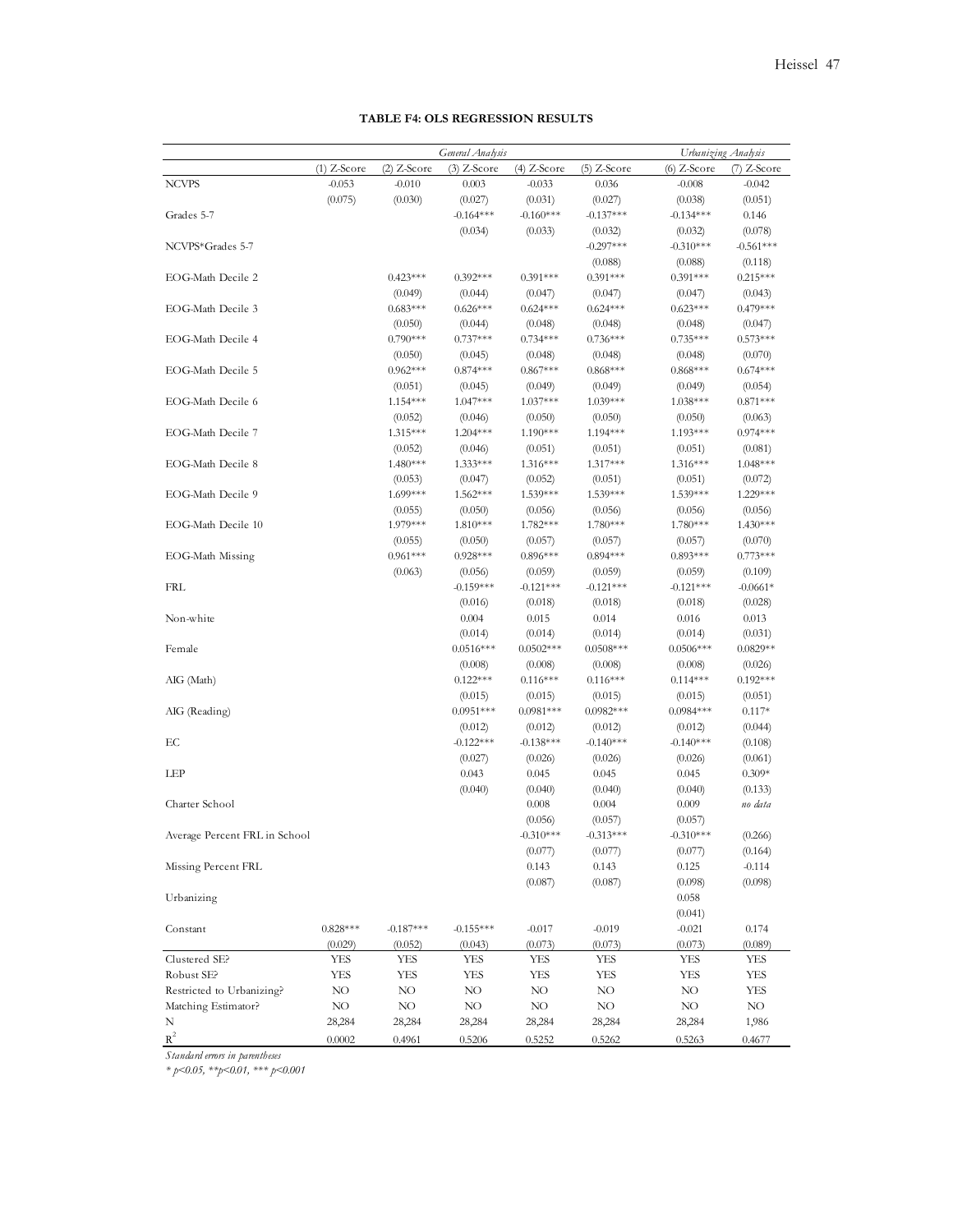|                               |               | General Analysis |             | Urbanizing Analysis |               |               |                      |
|-------------------------------|---------------|------------------|-------------|---------------------|---------------|---------------|----------------------|
|                               | $(1)$ Passing | (2) Passing      | (3) Passing | (4) Passing         | $(5)$ Passing | $(6)$ Passing | (7) Passing          |
|                               | Rates         | Rates            | Rates       | Rates               | Rates         | Rates         | Rates                |
| <b>NCVPS</b>                  | 0.817         | 0.594            | 0.587       | 0.640               | 0.670         | 0.080         | $-2.299$             |
|                               | (0.617)       | (0.416)          | (0.362)     | (0.396)             | (0.432)       | (0.235)       | (2.035)              |
| Grades 5-7                    |               |                  | $-0.482$    | $-0.516$            | $-0.501$      | $-0.485$      | 11.200               |
|                               |               |                  | (0.336)     | (0.355)             | (0.363)       | (0.363)       | $\ddot{\phantom{a}}$ |
| NCVPS*Grades 5-7              |               |                  |             |                     | $-0.496$      | $-1.084$      | $-13.19***$          |
|                               |               |                  |             |                     | (1.216)       | (1.235)       | (1.662)              |
| Previous EOG Z-Score          |               | 3.355***         | 3.179***    | 3.175***            | 3.176***      | 3.171***      | $3.630***$           |
|                               |               | (0.183)          | (0.180)     | (0.172)             | (0.172)       | (0.171)       | (0.960)              |
| Previous EOG Z-Score Squared  |               | $-0.515*$        | $-0.415$    | $-0.394$            | $-0.391$      | $-0.387$      | no data              |
|                               |               | (0.212)          | (0.226)     | (0.246)             | (0.247)       | (0.246)       |                      |
| <b>FRL</b>                    |               |                  | $-0.562***$ | $-0.588***$         | $-0.588***$   | $-0.594***$   | 1.135                |
|                               |               |                  | $-0.107$    | $-0.126$            | $-0.126$      | $-0.125$      | $-0.908$             |
| Non-white                     |               |                  | $-0.166$    | $-0.185$            | $-0.185$      | $-0.163$      | $-1.325$             |
|                               |               |                  | (0.112)     | (0.110)             | (0.110)       | (0.109)       | (0.828)              |
| Female                        |               |                  | $0.417***$  | $0.413***$          | $0.413***$    | $0.405***$    | 1.794**              |
|                               |               |                  | (0.095)     | (0.095)             | (0.095)       | (0.094)       | (0.624)              |
| AIG (Math)                    |               |                  | 0.153       | 0.160               | 0.159         | 0.144         | no data              |
|                               |               |                  | (0.147)     | (0.149)             | (0.149)       | (0.149)       |                      |
| AIG (Reading)                 |               |                  | $0.550***$  | $0.557***$          | $0.558***$    | $0.561***$    | no data              |
|                               |               |                  | (0.164)     | (0.164)             | (0.164)       | (0.164)       |                      |
| EC                            |               |                  | $-0.562**$  | $-0.552**$          | $-0.552**$    | $-0.554**$    | $-0.811$             |
|                               |               |                  | (0.195)     | (0.205)             | (0.205)       | (0.206)       | (1.052)              |
| LEP                           |               |                  | 0.073       | 0.074               | 0.074         | $0.071\,$     | no data              |
|                               |               |                  | (0.256)     | (0.252)             | (0.252)       | (0.252)       |                      |
| Charter School                |               |                  |             | $0.767*$            | $0.766*$      | $0.795*$      | no data              |
|                               |               |                  |             | (0.306)             | (0.305)       | (0.311)       |                      |
| Average Percent FRL in School |               |                  |             | 0.403               | 0.399         | 0.437         | $-7.677*$            |
|                               |               |                  |             | (0.544)             | (0.545)       | (0.543)       | (3.672)              |
| Missing Percent FRL           |               |                  |             | $0.961***$          | $0.961***$    | 0.561         | $-1.641$             |
|                               |               |                  |             | (0.146)             | (0.146)       | (0.392)       | (1.649)              |
| Urbanizing                    |               |                  |             |                     |               | 1.280**       |                      |
|                               |               |                  |             |                     |               | (0.445)       |                      |
| Constant                      | 3.574***      | 3.007***         | 3.027***    | $2.803***$          | 2.802***      | 2.760***      | 8.372**              |
|                               | (0.198)       | (0.209)          | (0.226)     | (0.285)             | (0.285)       | (0.286)       | (3.077)              |
| Clustered SE?                 | YES           | YES              | YES         | YES                 | YES           | YES           | YES                  |
| Robust SE?                    | <b>YES</b>    | <b>YES</b>       | <b>YES</b>  | <b>YES</b>          | <b>YES</b>    | <b>YES</b>    | <b>YES</b>           |
| Restricted to Urbanizing?     | NO            | NO               | NO          | NO                  | NO            | NO            | YES                  |
| Matching Estimator?           | NO.           | NO               | NO.         | NO.                 | NO            | NO.           | NO.                  |
| N                             | 28,284        | 28,284           | 28,284      | 28,284              | 28,284        | 28,284        | 1,986                |
| $Pseudo-R^2$                  | 0.0017        | 0.3625           | 0.3794      | 0.3810              | 0.3810        | 0.3829        | 0.3415               |

#### **TABLE F5: LOGIT REGRESSION RESULTS FOR PASSING RATES**

*Standard errors in parentheses*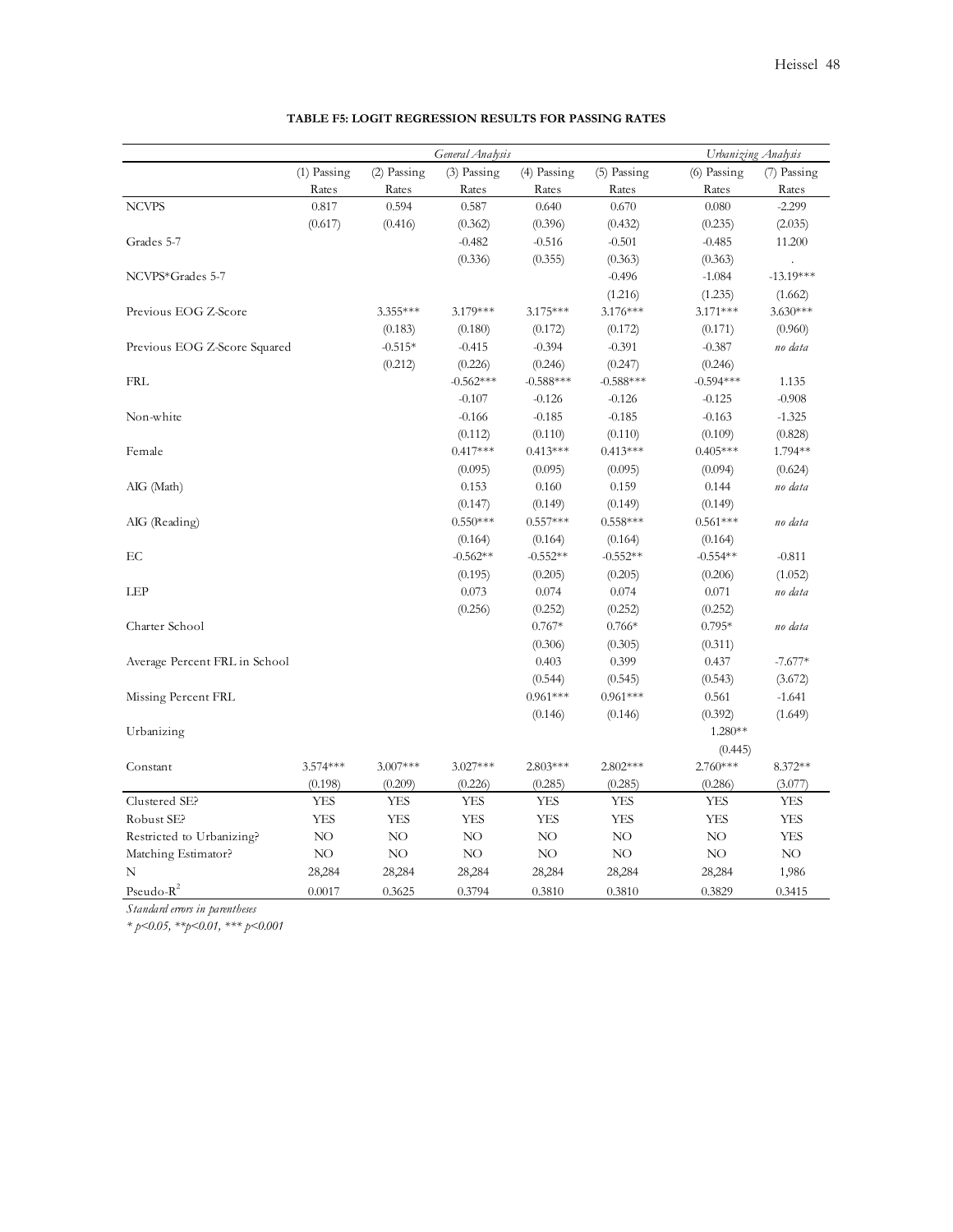|                                    | (1)                 | (2)                    | (3)                    | (4)                 |
|------------------------------------|---------------------|------------------------|------------------------|---------------------|
|                                    | Propensity          | Propensity             | Propensity             | Propensity          |
| EOG-Math Decile 2                  | 0.658               | 0.722                  | 0.513                  | 0.509               |
|                                    | (1.166)             | (1.157)                | (1.131)                | (1.133)             |
| EOG-Math Decile 3                  | 2.048               | 2.001                  | 1.749                  | 1.744               |
|                                    | (1.050)             | (1.044)                | (1.040)                | (1.042)             |
| EOG-Math Decile 4                  | 1.986               | 1.861                  | 1.609                  | 1.603               |
|                                    | (1.031)             | (1.023)                | (1.016)                | (1.016)             |
| EOG-Math Decile 5                  | 2.529*              | $2.341*$               | 1.881                  | 1.877               |
|                                    | (1.034)             | (1.028)                | (1.024)                | (1.025)             |
| EOG-Math Decile 6                  | 2.408*              | $2.200*$               | 1.573                  | 1.565               |
|                                    | (1.020)             | (1.015)                | (1.006)                | (1.008)             |
| EOG-Math Decile 7                  | $2.423*$            | 2.187*                 | 1.248                  | 1.235               |
|                                    | (1.019)             | (1.015)                | (1.010)                | (1.011)             |
| EOG-Math Decile 8                  | $2.066*$            | 1.815                  | 0.534                  | 0.524               |
|                                    |                     | (1.024)                | (1.025)                |                     |
| EOG-Math Decile 9                  | (1.026)<br>1.730    | 1.442                  | $-0.026$               | (1.025)<br>$-0.035$ |
|                                    |                     |                        |                        |                     |
| EOG-Math Decile 10                 | (1.018)<br>1.215    | (1.014)<br>0.942       | (1.015)<br>$-0.976$    | (1.016)<br>$-0.989$ |
|                                    |                     |                        |                        |                     |
|                                    | (1.024)<br>$-0.390$ | (1.020)<br>$-0.786$    | (1.035)<br>$-2.606$    | (1.035)<br>$-2.604$ |
| EOG-Math Missing                   |                     |                        |                        |                     |
| FRL                                | (1.424)             | (1.429)<br>$-0.692**$  | (1.451)<br>$-0.044$    | (1.455)             |
|                                    |                     |                        |                        |                     |
| Non-white                          |                     | (0.226)<br>$-1.005***$ | (0.254)<br>$-0.479*$   | $-0.476*$           |
|                                    |                     | (0.187)                | (0.196)                | (0.193)             |
| Female                             |                     | 0.069                  | 0.019                  |                     |
|                                    |                     |                        |                        |                     |
|                                    |                     | (0.131)<br>$-0.335*$   | (0.146)<br>$-0.055$    |                     |
| AIG (Math)                         |                     |                        |                        | $-0.108$            |
|                                    |                     | (0.169)<br>0.000       | (0.203)<br>$-0.081$    | (0.174)             |
| AIG (Reading)                      |                     |                        |                        |                     |
| EC                                 |                     | (0.155)<br>$-0.271$    | (0.180)<br>$-0.119$    |                     |
|                                    |                     |                        |                        |                     |
|                                    |                     | (0.401)                | (0.416)<br>$-6.732***$ | $-6.744***$         |
| Average Percent FRL in School      |                     |                        |                        |                     |
|                                    |                     |                        | (0.582)                | (0.566)             |
| Average Percent Nonwhite in School |                     |                        | $-4.154***$            | $-4.150***$         |
|                                    |                     |                        | (0.378)                | (0.376)             |
| Constant                           | $-4.174***$         | $-3.379***$            | 1.249                  | 1.247               |
|                                    | (1.008)             | (1.008)                | (1.021)                | (1.021)             |
| Clustered SE?                      | YES                 | YES                    | YES                    | YES                 |
| Robust SE?                         | YES                 | YES                    | <b>YES</b>             | YES                 |
| N                                  | 3,038               | 3,038                  | 3,038                  | 3,038               |
| AIС                                | 1,809.02            | 1,748.52               | 1,381.06               | 1,373.33            |
| Pseudo- $R^2$                      | 0.0389              | 0.0779                 | 0.2777                 | 0.2775              |

#### **TABLE F6: PROPENSITY SCORE ANALYSIS FOR VERY EARLY TAKERS**

*Standard errors in parentheses*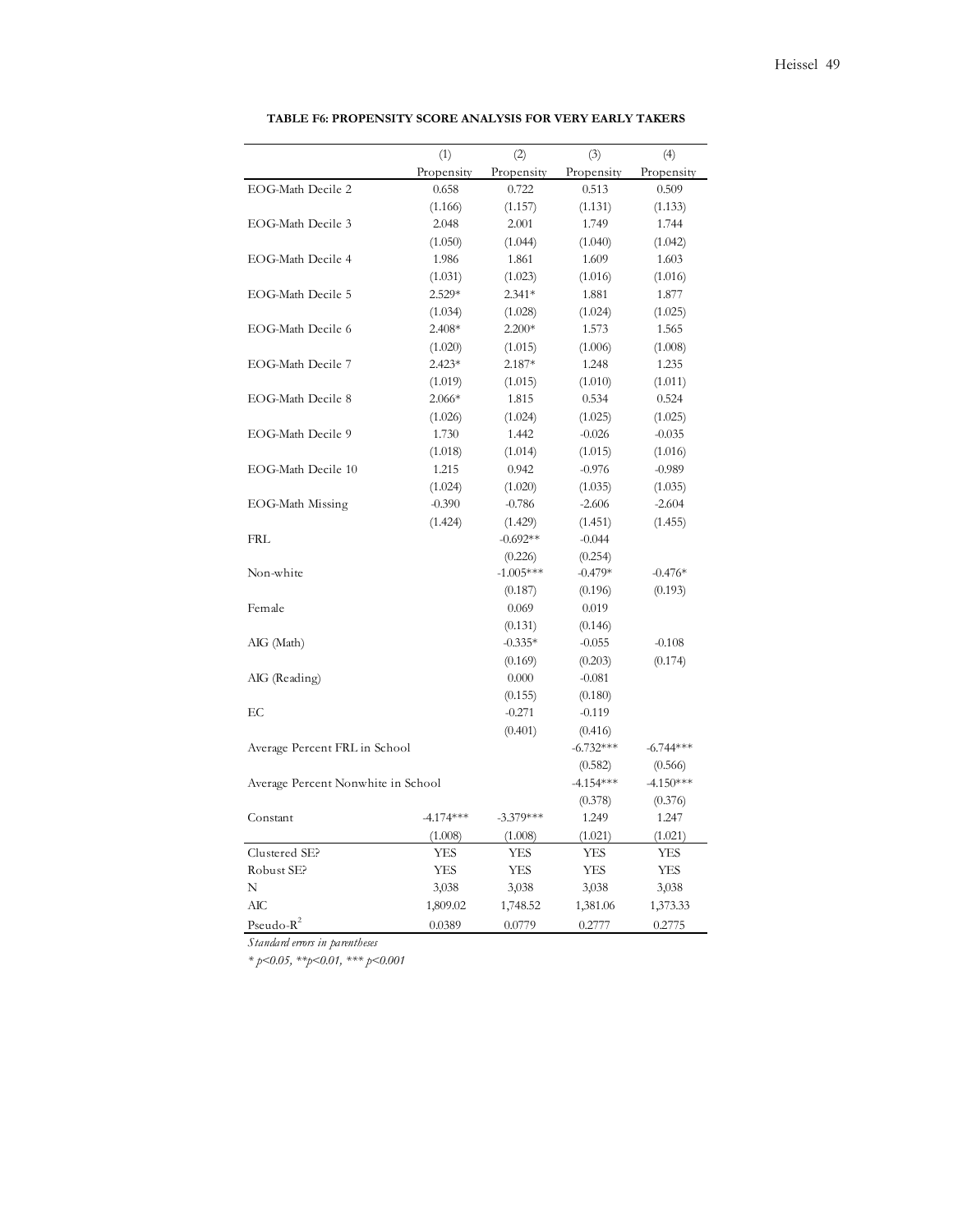|                               |             |             | General Analysis |             | Urbanizing   |
|-------------------------------|-------------|-------------|------------------|-------------|--------------|
|                               | (1)         | (2)         | (3)              | (4)         | (5)          |
|                               | Propensity  | Propensity  | Propensity       | Propensity  | Propensity   |
| EOG-Math Decile 2             | 0.144       | 0.099       | 0.099            | 0.098       | 0.152        |
|                               | (0.125)     | (0.127)     | (0.129)          | (0.129)     | (0.152)      |
| EOG-Math Decile 3             | 0.176       | 0.105       | 0.085            | 0.084       | $-0.032$     |
|                               | (0.126)     | (0.129)     | (0.133)          | (0.132)     | (0.153)      |
| EOG-Math Decile 4             | $-0.450*$   | $-0.524**$  | $-0.591**$       | $-0.591**$  | $-0.742***$  |
|                               | (0.184)     | (0.187)     | (0.190)          | (0.189)     | (0.207)      |
| EOG-Math Decile 5             | $-0.132$    | $-0.217$    | $-0.296*$        | $-0.297*$   | $-0.542**$   |
|                               | (0.135)     | (0.140)     | (0.143)          | (0.143)     | (0.157)      |
| EOG-Math Decile 6             | $-0.266*$   | $-0.344*$   | $-0.479***$      | $-0.480***$ | $-0.900$ *** |
|                               | (0.134)     | (0.141)     | (0.144)          | (0.143)     | (0.162)      |
| EOG-Math Decile 7             | $-0.482*$   | $-0.578**$  | $-0.779***$      | $-0.779***$ | $-1.264***$  |
|                               | (0.201)     | (0.206)     | (0.209)          | (0.208)     | (0.232)      |
| EOG-Math Decile 8             | $-0.400**$  | $-0.491***$ | $-0.710***$      | $-0.711***$ | $-1.222***$  |
|                               | (0.140)     | (0.148)     | (0.152)          | (0.151)     | (0.174)      |
| EOG-Math Decile 9             | $-0.485**$  | $-0.570**$  | $-0.853***$      | $-0.852***$ | $-1.383***$  |
|                               | (0.184)     | (0.195)     | (0.199)          | (0.198)     | (0.229)      |
| EOG-Math Decile 10            | $-0.651***$ | $-0.744***$ | $-1.062***$      | $-1.061***$ | $-1.849***$  |
|                               | (0.184)     | (0.197)     | (0.203)          | (0.200)     | (0.232)      |
| EOG-Math Missing              | $-1.046**$  | $-1.176**$  | $-1.590***$      | $-1.597***$ | $-2.552***$  |
|                               | (0.368)     | (0.369)     | (0.380)          | (0.379)     | (0.429)      |
| FRL                           |             | $-0.270**$  | 0.159            | 0.158       | 0.068        |
|                               |             | (0.089)     | (0.093)          | (0.092)     | (0.108)      |
| Non-white                     |             | $-0.338***$ | $-0.239**$       | $-0.242**$  | $0.307**$    |
|                               |             | (0.088)     | (0.088)          | (0.087)     | (0.104)      |
| Female                        |             | $-0.173*$   | $-0.184**$       | $-0.185**$  | $-0.218**$   |
|                               |             | (0.070)     | (0.071)          | (0.071)     | (0.081)      |
| AIG (Math)                    |             | $-0.125$    | $-0.200*$        | $-0.184*$   | $-0.690***$  |
|                               |             | (0.082)     | (0.086)          | (0.081)     | (0.099)      |
| AIG (Reading)                 |             | $-0.022$    | 0.030            |             |              |
|                               |             | (0.081)     | (0.083)          |             |              |
| EC                            |             | 0.315       | 0.082            |             |              |
|                               |             | (0.185)     | (0.188)          |             |              |
| LEP                           |             | $-0.020$    | $-0.024$         |             |              |
|                               |             | (0.329)     | (0.342)          |             |              |
| Charter School                |             |             | $1.063***$       | $1.060***$  | $3.246***$   |
|                               |             |             | (0.244)          | (0.243)     | (0.303)      |
| Average Percent FRL in School |             |             | -4.408***        | $-4.413***$ | -2.898***    |
|                               |             |             | (0.197)          | (0.197)     | (0.216)      |
| Urbanizing                    |             |             |                  |             | $6.270***$   |
|                               |             |             |                  |             | (0.175)      |
| Rural                         |             |             |                  |             | 2.834***     |
|                               |             |             |                  |             | (0.187)      |
| Constant                      | $-3.159***$ | $-2.787***$ | $-1.047***$      | $-1.037***$ | 4.980***     |
|                               | (0.091)     | (0.112)     | (0.136)          | (0.133)     | (0.208)      |
| Clustered SE?                 | YES         | YES         | YES              | YES         | YES          |
| Robust SE?                    | YES         | YES         | YES              | YES         | YES          |
| N                             | 25,246      | 25,246      | 25,246           | 25,246      | 25,246       |
| $\rm AIC$                     | 7,506.31    | 7,467.12    | 7,063.89         | 7,058.17    | 3,827.50     |
| $Pseudo-R2$                   | 0.0087      | 0.0157      | 0.0697           | 0.0696      | 0.4983       |

## **TABLE F7: PROPENSITY SCORE ANALYSIS FOR EIGHTH GRADE STUDENTS**

*Standard errors in parentheses*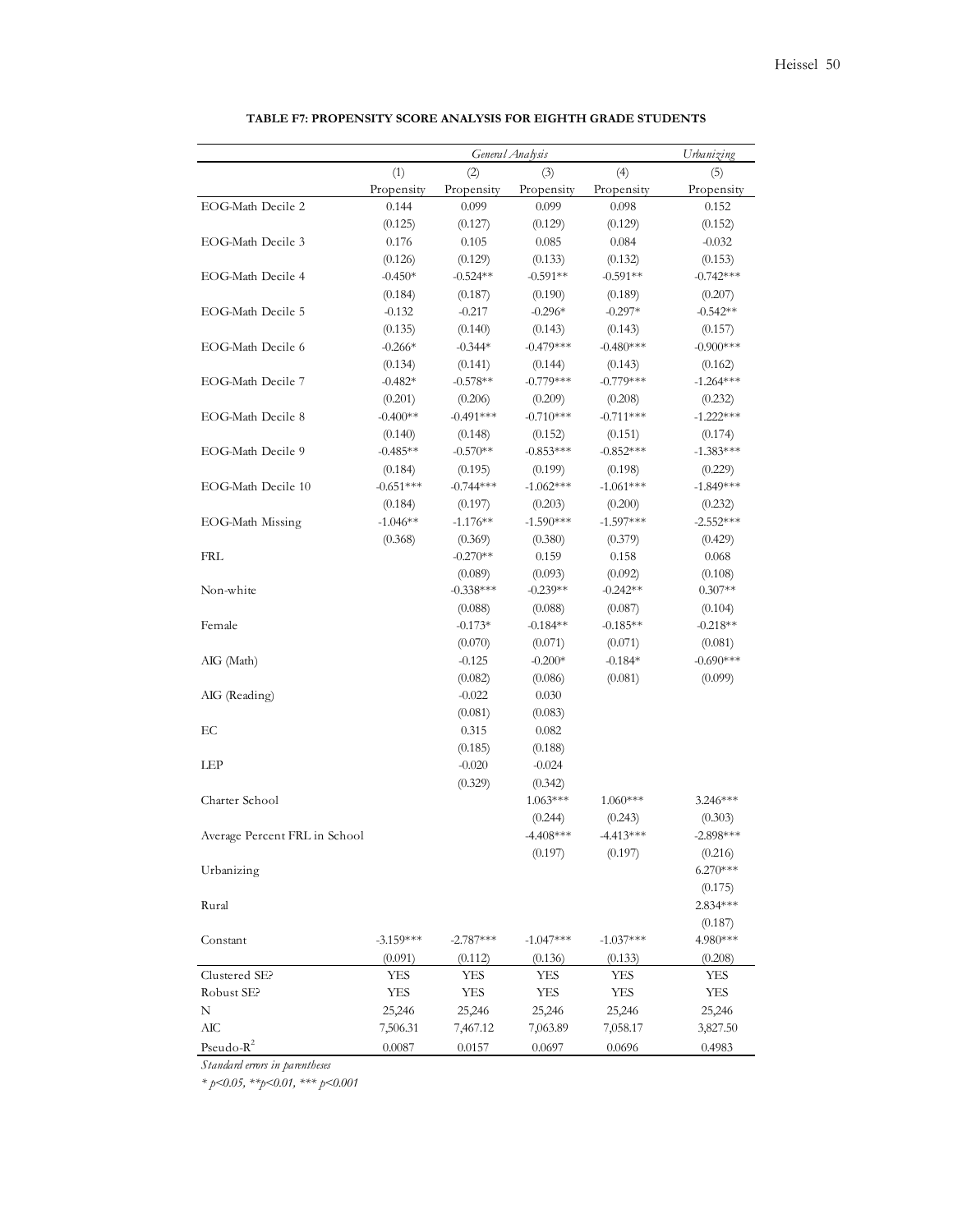|                               | Very Early Takers |               |               |               |               |               | Eighth Grade Students |               |  |
|-------------------------------|-------------------|---------------|---------------|---------------|---------------|---------------|-----------------------|---------------|--|
|                               | $(1)$ Z-Score     | $(2)$ Z-Score | $(3)$ Z-Score | $(4)$ Z-Score | $(5)$ Z-Score | $(6)$ Z-Score | $(7)$ Z-Score         | $(8)$ Z-Score |  |
| <b>NCVPS</b>                  | $-0.292*$         | $-0.258**$    | $-0.256**$    | $-0.254**$    | 0.030         | 0.032         | 0.031                 | 0.034         |  |
|                               | (0.126)           | (0.096)       | (0.093)       | (0.090)       | (0.098)       | (0.040)       | (0.032)               | (0.026)       |  |
| EOG-Math Decile 2             |                   | $0.341*$      | $0.311**$     | $0.306**$     |               | $0.402***$    | $0.376***$            | $0.373***$    |  |
|                               |                   | (0.138)       | (0.095)       | (0.102)       |               | (0.061)       | (0.052)               | (0.052)       |  |
| EOG-Math Decile 3             |                   | $0.514**$     | $0.422**$     | $0.449**$     |               | $0.679***$    | $0.609***$            | $0.602***$    |  |
|                               |                   | (0.175)       | (0.155)       | (0.148)       |               | (0.067)       | (0.054)               | (0.053)       |  |
| EOG-Math Decile 4             |                   | $0.636***$    | $0.499***$    | $0.531***$    |               | $0.828***$    | $0.729***$            | $0.719***$    |  |
|                               |                   | (0.093)       | (0.097)       | (0.091)       |               | (0.083)       | (0.070)               | (0.068)       |  |
| EOG-Math Decile 5             |                   | $0.734***$    | $0.615***$    | $0.635***$    |               | $0.958***$    | $0.849***$            | $0.835***$    |  |
|                               |                   | (0.133)       | (0.125)       | (0.116)       |               | (0.067)       | (0.054)               | (0.052)       |  |
| EOG-Math Decile 6             |                   | $0.900***$    | $0.756***$    | $0.774***$    |               | $1.173***$    | $1.030***$            | 1.011***      |  |
|                               |                   | (0.139)       | (0.136)       | (0.126)       |               | (0.071)       | (0.056)               | (0.056)       |  |
| EOG-Math Decile 7             |                   | $1.105***$    | $0.915***$    | $0.917***$    |               | 1.324***      | $1.160***$            | 1.136***      |  |
|                               |                   | (0.141)       | (0.129)       | (0.115)       |               | (0.079)       | (0.076)               | (0.077)       |  |
| EOG-Math Decile 8             |                   | $1.226***$    | $1.023***$    | $0.997***$    |               | 1.552***      | $1.336***$            | 1.314***      |  |
|                               |                   | (0.197)       | (0.172)       | (0.152)       |               | (0.072)       | (0.049)               | (0.048)       |  |
| EOG-Math Decile 9             |                   | 1.498***      | 1.280***      | 1.249***      |               | $1.675***$    | $1.465***$            | 1.435***      |  |
|                               |                   | (0.154)       | (0.135)       | (0.115)       |               | (0.067)       | (0.056)               | (0.054)       |  |
| EOG-Math Decile 10            |                   | 1.728***      | 1.498***      | 1.454***      |               | 1.988***      | $1.730***$            | 1.709***      |  |
|                               |                   | (0.127)       | (0.106)       | (0.088)       |               | (0.071)       | (0.059)               | (0.061)       |  |
| EOG-Math Missing              |                   | 1.638***      | 1.392***      | 1.473***      |               | 1.015***      | $0.916***$            | $0.898***$    |  |
|                               |                   | (0.193)       | (0.144)       | (0.186)       |               | (0.076)       | (0.093)               | (0.080)       |  |
| FRL                           |                   |               | $-0.136$      | $-0.086$      |               |               | $-0.145***$           | $-0.110***$   |  |
|                               |                   |               | (0.078)       | (0.070)       |               |               | (0.026)               | (0.025)       |  |
| Non-white                     |                   |               | $0.103**$     | $0.0884*$     |               |               | $-0.0394*$            | $-0.031$      |  |
|                               |                   |               | (0.039)       | (0.040)       |               |               | (0.020)               | (0.022)       |  |
| Female                        |                   |               | $-0.007$      | $-0.011$      |               |               | $0.102***$            | $0.0993***$   |  |
|                               |                   |               | (0.044)       | (0.043)       |               |               | (0.017)               | (0.018)       |  |
| AIG (Math)                    |                   |               | $0.165**$     | $0.155*$      |               |               | $0.142***$            | $0.141***$    |  |
|                               |                   |               | (0.060)       | (0.062)       |               |               | (0.035)               | (0.035)       |  |
| AIG (Reading)                 |                   |               | 0.069         | 0.060         |               |               | $0.156***$            | $0.154***$    |  |
|                               |                   |               | (0.061)       | (0.060)       |               |               | (0.029)               | (0.026)       |  |
| EC                            |                   |               | 0.019         | 0.005         |               |               | $-0.071$              | $-0.0909*$    |  |
|                               |                   |               | (0.119)       | (0.119)       |               |               | (0.043)               | (0.040)       |  |
| LEP                           |                   |               | $0.471*$      | $0.476**$     |               |               | 0.108                 | 0.121         |  |
|                               |                   |               | (0.208)       | (0.175)       |               |               | (0.061)               | (0.064)       |  |
| Charter School                |                   |               |               | $-0.293$      |               |               |                       | 0.043         |  |
|                               |                   |               |               | (0.266)       |               |               |                       | (0.054)       |  |
| Average Percent FRL in School |                   |               |               | $-0.647*$     |               |               |                       | $-0.441***$   |  |
|                               |                   |               |               | (0.326)       |               |               |                       | (0.068)       |  |
| Missing Percent FRL           |                   |               |               | $0.391***$    |               |               |                       | $0.138\,$     |  |
|                               |                   |               |               | $-0.104$      |               |               |                       | (0.082)       |  |
| Constant                      | $1.154***$        | $-0.005$      | 0.013         | 0.204         | $0.716***$    | $-0.145*$     | $-0.146**$            | 0.008         |  |
|                               | (0.103)           | (0.151)       | (0.128)       | (0.145)       | (0.043)       | (0.063)       | (0.056)               | (0.069)       |  |
| Clustered SE?                 | <b>YES</b>        | <b>YES</b>    | <b>YES</b>    | <b>YES</b>    | <b>YES</b>    | <b>YES</b>    | <b>YES</b>            | YES           |  |
| Robust SE?                    | <b>YES</b>        | <b>YES</b>    | <b>YES</b>    | YES           | <b>YES</b>    | <b>YES</b>    | YES                   | YES           |  |
| Restricted to Urbanizing?     | $\rm NO$          | $\rm NO$      | $\rm NO$      | $\rm NO$      | $\rm NO$      | $\rm NO$      | $\rm NO$              | $\rm NO$      |  |
| Matching Estimator?           | YES               | YES           | <b>YES</b>    | YES           | <b>YES</b>    | <b>YES</b>    | <b>YES</b>            | YES           |  |
| N                             | 3,038             | 3,038         | 3,038         | 3,038         | 25,246        | 25,246        | 25,246                | 25,246        |  |
| $\mbox{R}^2$                  | 0.0464            | 0.3492        | 0.3743        | 0.3834        | 0.0004        | 0.5033        | 0.5412                | 0.5472        |  |

### **TABLE F8: REGRESSION RESULTS FOR DOUBLY ROBUST WEIGHTED METHODOLOGY**

*Standard errors in parentheses*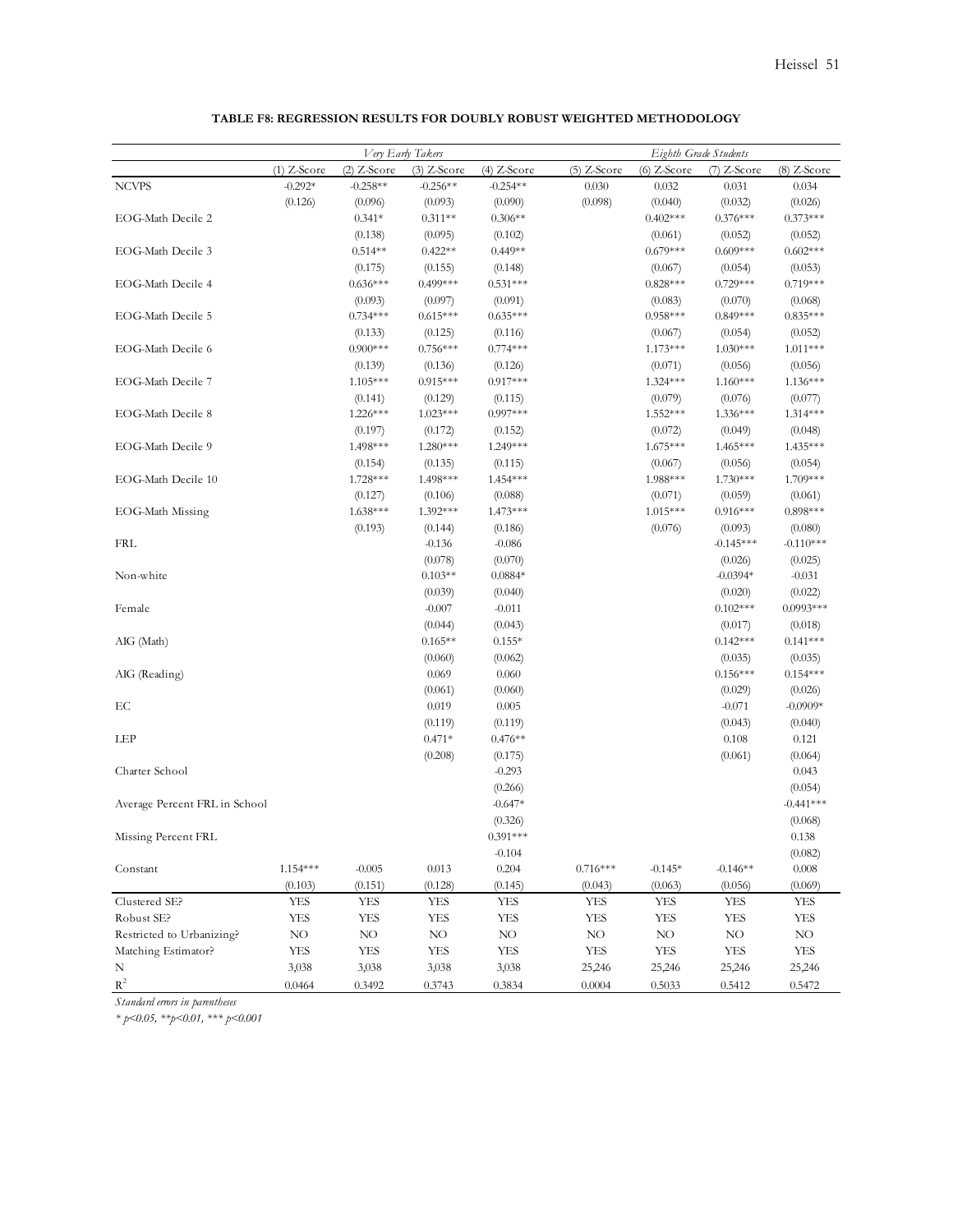|                                            |               | <b>Full Inclusion Model</b> |               |               | Restricted Model |               |  |
|--------------------------------------------|---------------|-----------------------------|---------------|---------------|------------------|---------------|--|
|                                            | $(1)$ Z-Score | $(2)$ Z-Score               | $(3)$ Z-Score | $(4)$ Z-Score | $(5)$ Z-Score    | $(6)$ Z-Score |  |
| Est. Effect of NCVPS                       | $-0.251**$    | $-0.243**$                  | $-0.248**$    | $-0.250**$    | $-0.244**$       | $-0.249**$    |  |
|                                            | (0.089)       | (0.089)                     | (0.088)       | (0.090)       | (0.090)          | (0.088)       |  |
| Clustered SE?                              | <b>YES</b>    | <b>YES</b>                  | <b>YES</b>    | <b>YES</b>    | YES              | YES           |  |
| Robust SE?                                 | <b>YES</b>    | <b>YES</b>                  | <b>YES</b>    | <b>YES</b>    | YES              | YES           |  |
| Time and Student Fixed Effects?            | <b>YES</b>    | <b>YES</b>                  | <b>YES</b>    | <b>YES</b>    | <b>YES</b>       | YES           |  |
| EOG/EOC Grades Included                    | $3 - 7$       | $4 - 7$                     | $5 - 7$       | $3 - 7$       | $4 - 7$          | $5 - 7$       |  |
| N (Total Entries)                          | 14,840        | 11,872                      | 8,904         | 14,615        | 11,732           | 8,826         |  |
| N (Total Unique Students)                  | 2,968         | 2,968                       | 2,968         | 2,923         | 2,933            | 2,942         |  |
| Percent of Restricted 7th Grade Population | $100.0\%$     | $100.0\%$                   | $100.0\%$     | $98.5\%$      | 98.8%            | 99.1%         |  |
| $R^2$                                      | 0.2294        | 0.2542                      | 0.2704        | 0.2268        | 0.2522           | 0.2686        |  |

#### **TABLE F9: FULL SEVENTH GRADE PANEL DATA RESULTS**

*Standard errors in parentheses*

*\* p<0.05, \*\*p<0.01, \*\*\* p<0.001*

*The full inclusion specification includes all 7th grade students in the population; missing data points are estimated as the average for a given test in a given year*

*The restricted specification excludes students with missing data in any year.* 

## **TABLE F10: FULL EIGHTH GRADE PANEL DATA RESULTS**

|                                            |               | <b>Full Inclusion Model</b> |               |               | Restricted Model |               |  |
|--------------------------------------------|---------------|-----------------------------|---------------|---------------|------------------|---------------|--|
|                                            | $(1)$ Z-Score | $(2)$ Z-Score               | $(3)$ Z-Score | $(4)$ Z-Score | $(5)$ Z-Score    | $(6)$ Z-Score |  |
| Est. Effect of NCVPS                       | 0.052         | 0.062                       | 0.083         | 0.053         | 0.063            | 0.083         |  |
|                                            | (0.062)       | (0.064)                     | (0.070)       | (0.063)       | (0.065)          | (0.070)       |  |
| Clustered SE?                              | <b>YES</b>    | <b>YES</b>                  | <b>YES</b>    | YES           | <b>YES</b>       | <b>YES</b>    |  |
| Robust SE?                                 | <b>YES</b>    | <b>YES</b>                  | <b>YES</b>    | YES           | <b>YES</b>       | <b>YES</b>    |  |
| Time and Student Fixed Effects?            | <b>YES</b>    | <b>YES</b>                  | <b>YES</b>    | YES           | <b>YES</b>       | <b>YES</b>    |  |
| EOG/EOC Grades Included                    | $4 - 8$       | $5 - 8$                     | $6 - 8$       | $4 - 8$       | $5 - 8$          | $6 - 8$       |  |
| N (Total Entries)                          | 126,230       | 100,984                     | 75,738        | 123,925       | 99,484           | 74,973        |  |
| N (Total Unique Students)                  | 25,246        | 25,246                      | 25,246        | 24,785        | 24,871           | 24,991        |  |
| Percent of Restricted 8th Grade Population | 100.0%        | $100.0\%$                   | $100.0\%$     | 98.2%         | $98.5\%$         | $99.0\%$      |  |
| $R^2$                                      | 0.3131        | 0.3271                      | 0.3441        | 0.3103        | 0.3251           | 0.3429        |  |

*Standard errors in parentheses*

*\* p<0.05, \*\*p<0.01, \*\*\* p<0.001*

*The full inclusion specification includes all 8th grade students in the population; missing data points are estimated as the average for a given test in a given year*

*The restricted specification excludes students with missing data in any year.* 

## **APPENDIX G: CROSS-TEST CORRELATION FOR VARIOUS MATH TESTS**

Past performance on EOG-meth tests strongly predicts future math performance. The correlation between scores is greatest in tests temporally near each other, as seen in the table below. For instance, the correlation between Grade 7 and Grade 8 Math EOG test scores is 0.723, while the correlation between Grade 3 and Grade 8 Math EOG test scores is 0.581. Similarly, the correlation between the Grade 8 EOG math test score and the Algebra I test score is 0.723, while the correlation between the Grade 7 EOG math test score and the Algebra I test score is 0.701. The correlation coefficient between students' most recent EOG test and Algebra I EOC test is 0.722; recall that the particular grade used for the most recent results differs by student.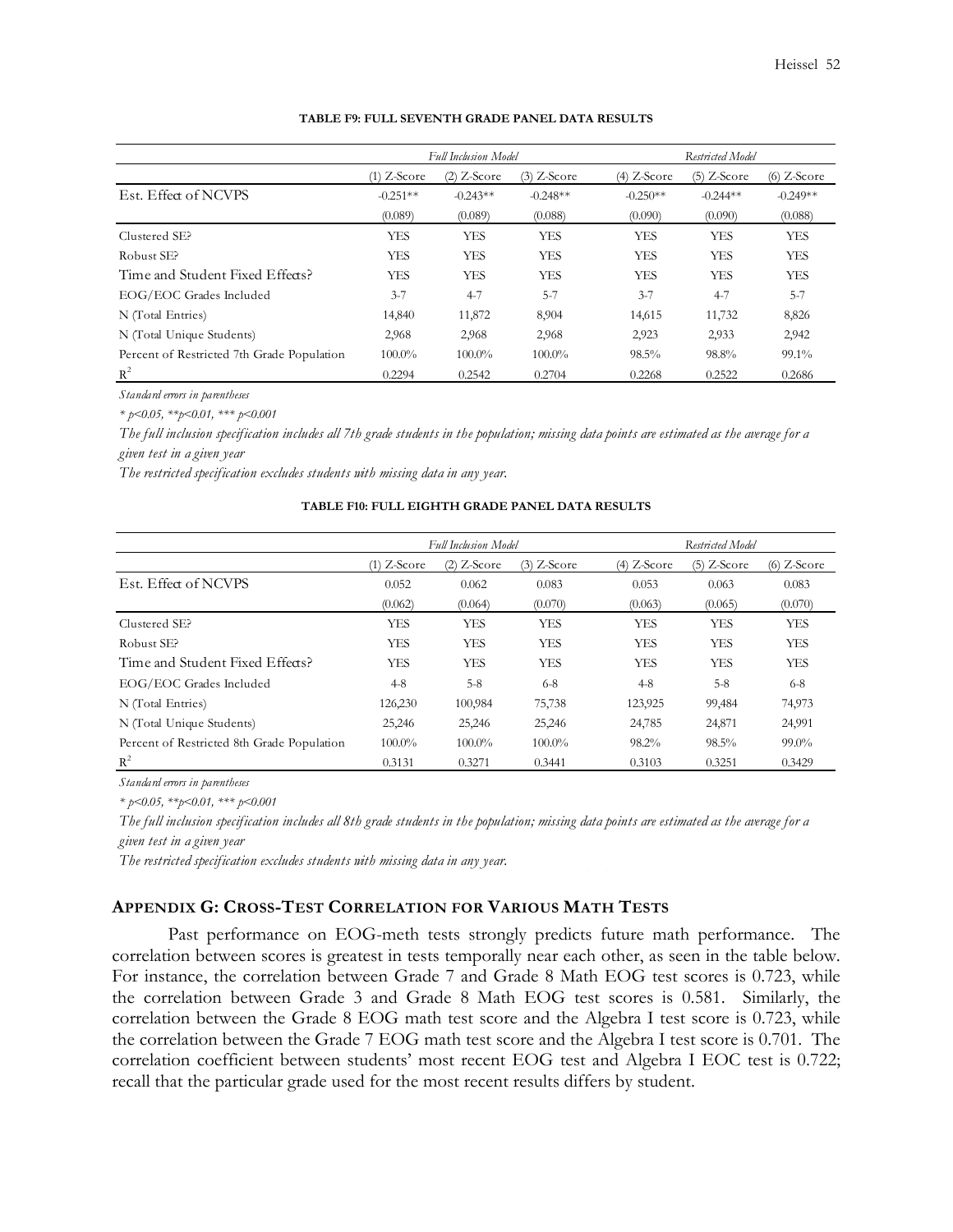|                  | Grade 3  | Grade 4  | Grade 5  | Grade 6  | Grade 7  | Grade 8  | Algebra I |
|------------------|----------|----------|----------|----------|----------|----------|-----------|
|                  | Math EOG | Math EOG | Math EOG | Math EOG | Math EOG | Math EOG | EOC       |
| Grade 3 Math EOG | 1.000    |          |          |          |          |          |           |
| Grade 4 Math EOG | 0.624    | 1.000    |          |          |          |          |           |
| Grade 5 Math EOG | 0.617    | 0.624    | 1.000    |          |          |          |           |
| Grade 6 Math EOG | 0.630    | 0.612    | 0.663    | 1.000    |          |          |           |
| Grade 7 Math EOG | 0.626    | 0.603    | 0.655    | 0.741    | 1.000    |          |           |
| Grade 8 Math EOG | 0.581    | 0.561    | 0.612    | 0.695    | 0.754    | 1.000    |           |
| Algebra I EOC    | 0.557    | 0.539    | 0.589    | 0.660    | 0.701    | 0.723    | 1.000     |

**TABLE G1: CROSS-TEST SCORE CORRELATION FOR VARIOUS MATH TESTS** 

Similar patterns occur in the limited middle school population as seen in the following table. For instance, students' seventh grade math EOG and Algebra I EOC test have a correlation coefficient of 0.755 in the limited population. The correlation between students' most recent EOG test and Algebra I EOC test is 0.703; recall that the particular grade used for the most recent results differs by student.

**TABLE G2: WITHIN-STUDENT TEST SCORE CORRELATION FOR VARIOUS MATH TESTS (LIMITED POPULATION)** 

|                  | Grade 3<br>Math EOG | Grade 4<br>Math EOG | Grade 5<br>Math EOG | Grade 6<br>Math EOG | Grade 7<br>Math EOG | Grade 8<br>Math EOG | Algebra I<br>EOC |
|------------------|---------------------|---------------------|---------------------|---------------------|---------------------|---------------------|------------------|
| Grade 3 Math EOG | 1.000               |                     |                     |                     |                     |                     |                  |
| Grade 4 Math EOG | 0.714               | 1.000               |                     |                     |                     |                     |                  |
| Grade 5 Math EOG | 0.661               | 0.744               | 1.000               |                     |                     |                     |                  |
| Grade 6 Math EOG | 0.652               | 0.732               | 0.740               | 1.000               |                     |                     |                  |
| Grade 7 Math EOG | 0.616               | 0.698               | 0.707               | 0.763               | 1.000               |                     |                  |
| Grade 8 Math EOG | 0.597               | 0.674               | 0.696               | 0.742               | 0.755               | 1.000               |                  |
| Algebra I EOC    | 0.562               | 0.642               | 0.647               | 0.683               | 0.720               | 0.821               | 1.000            |

# **APPENDIX H: ADDITIONAL STATISTICAL ANALYSIS**

I describe three additional statistical methods that I used to confirm my analysis below: (A) propensity score matching, (B) doubly robust propensity score matching, (C) logit analysis of student passing rates, and (D) panel data analysis. I use the limited middle school population for all four methods. The results largely support the findings in the main body of the paper. Both propensity score methods and the panel data method both find that eighth grade NCVPS students score about the same on their Algebra I EOC test as similar traditional students, but about a 0.25 standard deviation gap exists between very young NCVPS students and very young traditional students. The passing rates are about the same across groups, because among this positively selected population most students pass the course.

### *A. PROPENSITY SCORE MATCHING*

### 1. ANALYTICAL FRAMEWORK

In basic OLS regression, the analysis examines the mean difference between the treatment group and the control group, holding other factors constant. This method may lead to an imbalanced comparison between the groups; Table E1 in **Appendix E** highlights this possibility. Although traditional students outperformed NCVPS students at every stratum, a naïve estimate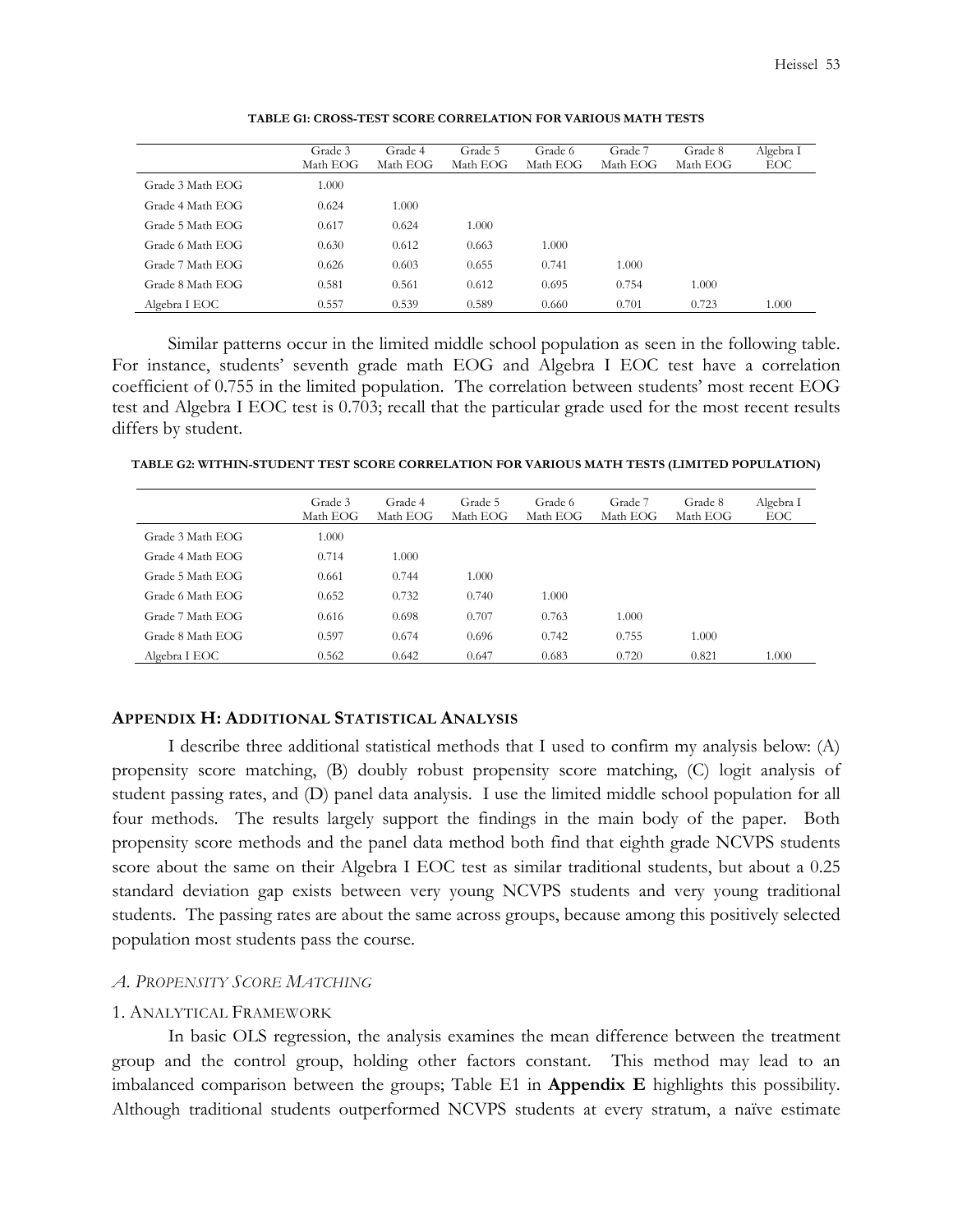would assert that NCVPS students outperformed traditional students. Using OLS regression to compare the outcomes of individuals who pursued the treatment to individuals who did not pursue the treatment *and* had no propensity to do so only provides information on the associations between the variables and the outcome. This method may falsely find a causal treatment effect because of selection bias. Moreover, if the values of the control variables do not overlap substantially in the treatment and control groups, the regression estimate is based primarily on treated subjects in one region of the X vector and control subjects in another. In this case, as Lunceford and Davidian state, "estimates of causal effects using direct modeling are essentially based on extrapolation" (2004:2944).

Instead, I can use a matching technique to pair NCVPS treatment students with their most similar counterparts in the control population. The technique, referred to as propensity score matching, is designed specifically to isolate causal factors. The method has recently been used to examine the effects of a variety of potentially self-selected treatments, including Catholic school attendance on learning (Morgan, 2001), changes in family structure on academic outcomes (Frisco, Muller, and Frank, 2007), mission trips on youth spirituality (Trinitapoli and Vaisey, 2009), and whole-school reform on math and science pipelines (Miller and Corritore, 2011).

 I again focus on middle school students whose schools only offer NCVPS or only offer the traditional classroom for Algebra I. As a first step, I examine several progressively more complicated logit models that estimate the probability that a particular student *i* will pursue NCVPS.<sup>52</sup> The most comprehensive of these models is as follows:

### **EQUATION 10**

 $\overline{a}$ 

$$
pr(v_i = 1) | X = F (a + \beta_1 PriorPerformance_i + \beta_2 Student_i + \beta_3 School_i + \varepsilon_i) =
$$
  

$$
\frac{1}{1 + e^{-(\alpha + \beta_1 PriorPerformance_i + \beta_2 Student_i + \beta_3 School_i + \varepsilon_i)}},
$$

where  $v_i$  is equal to 1 when student *i* used NCVPS for Algebra I. The other variables are as indicated in previous models.<sup>53</sup> In aggregate, the model predicts the probability that a student with a given set of characteristics would pursue NCVPS. I model the results separately for eighth grade students and very-early takers, as a preliminary analysis found substantially different results in the coefficients of the propensity estimate between the two groups.

I progressively add control variables in the same order as in the OLS regression series, and I use robust standard errors in the estimate.<sup>54</sup> Finally, I pare down the variables to exclude those that

<sup>52</sup> The variables used to predict NCVPS are those that are present prior to enrollment in Algebra I. Most recent EOGmath test scores, race, and sex are fixed pre-effects. I also include FRL, AIG, disability, and LEP status; an indicator for charter school; and the percentage of FRL students in a school. These features are not static per se, but they are stable and do predict the probability that a student pursues NCVPS.

<sup>&</sup>lt;sup>53</sup> Note that no seventh grade students with disabilities or in charter schools pursued NCVPS, so the variables predict failure to pursue treatment perfectly. Thus, I exclude these variables from the analysis for the seventh grade population.

<sup>&</sup>lt;sup>54</sup> I do not cluster standard errors at the school level. Due to the nature of the propensity score prediction, I expect many students from certain control schools to collectively have higher propensity to pursue NCVPS, and I do not want to ignore statistically significant differences because they trend within schools.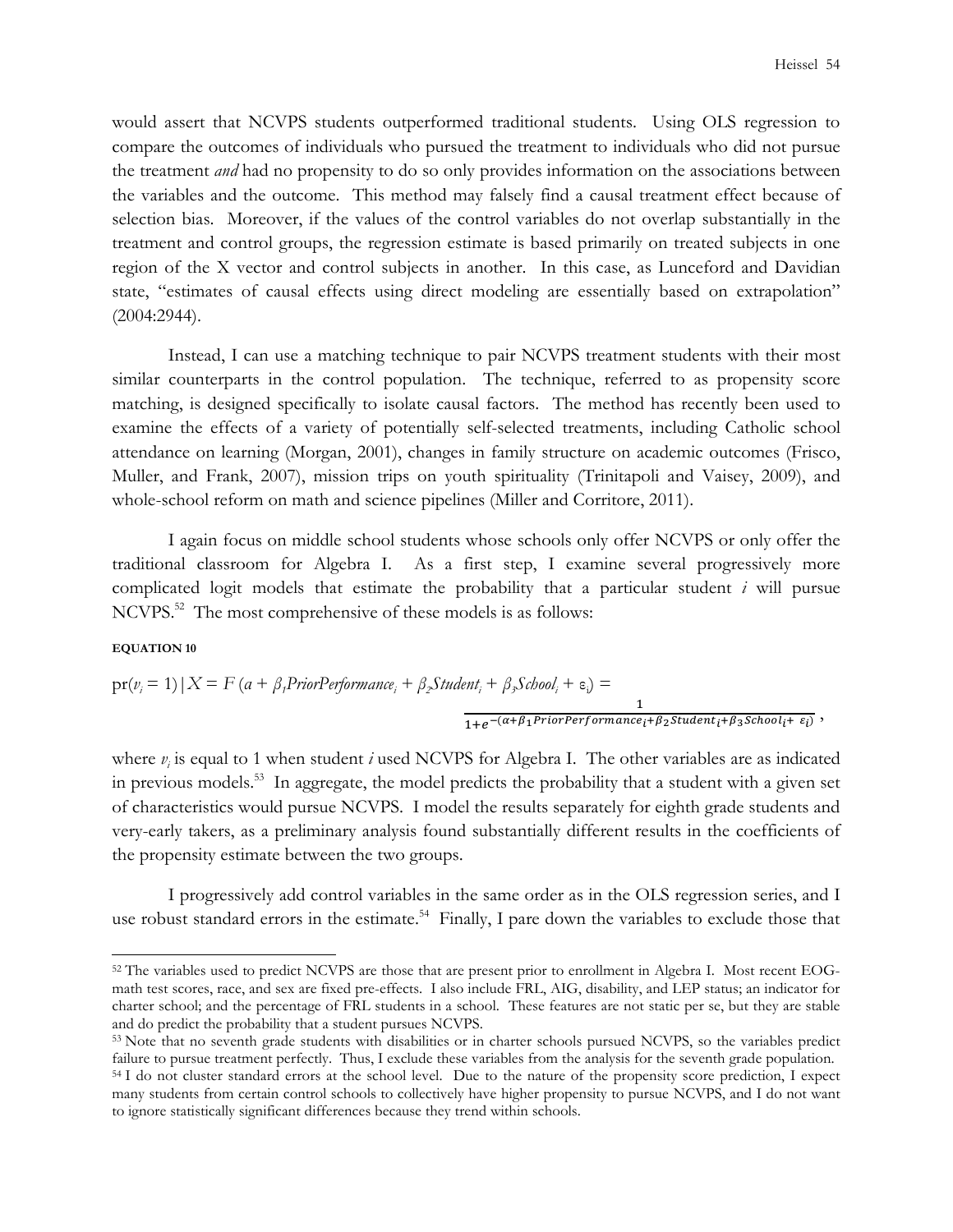(1) have no statistically significant effect on propensity, (2) have no a priori theoretical reason for inclusion, and (3) do not add to the goodness of the fit of the model.<sup>55</sup> From this model, I predict a propensity score for each student in the grade of interest; this is the student's estimated probability of taking the Algebra I course through NCVPS. The present analysis focuses on the effects of NCVPS and not the causes; thus, I only briefly discuss the propensity score models.

Next, I use the propensity score matching command (psmatch2) developed by Leuven and Siansei (2003) to match students who used NCVPS for Algebra I with students with a similar propensity for NCVPS in the control group. In other words, I compare students who were very likely to pursue NCVPS *but who did not* with students who were very likely to pursue NCVPS *and who did*. Similarly, I compare students who were very unlikely to pursue NCVPS *and who did not* with students who were very unlikely to pursue NCVPS *but who did*. In other words, this is the propensity of a traditional student to use NCVPS if their school had offered it. I use these matches to compare the relative outcomes of NCVPS and traditional students on their standardized Algebra I EOC test score and their rate of passing. I use two separate but related matching estimates: $56$ 

- *Nearest Neighbor Matching*: Stata selects the nearest five controls to compare to each NCVPS observation.
- *Radius Matching*: Stata averages the outcomes for the controls within a 0.01 propensity score range for each NCVPS observation.

I estimate each matching methodology using bootstrapped standard errors separately for very early takers and eighth grade students.<sup>57</sup> Propensity score matching pairs similar cases; the model can therefore lose statistical power by dropping unmatched cases. The advantage is that the comparison then only occurs among observations that are truly alike.

# 2. BASIC RESULTS

 $\overline{a}$ 

Table F6 in **Appendix F** presents the outcomes from the propensity score analysis for the very early takers among the restricted Algebra I population. Column (1) indicates that the effect of previous test scores is nonlinear, with the greatest boost to propensity occurring in the middle deciles. The second model includes additional individual-level control variables. The results indicate that FRL, nonwhite, and AIG-math students are less likely to pursue NCVPS, holding other factors constant. When I add average percent FRL and percent nonwhite students in a school in the third specification, individual-level FRL loses its statistical significance.<sup>58</sup>

The final specification in column (4) eliminates the noise from several statistically insignificant variables, and the estimated coefficients are about the same between the two final

<sup>55</sup> A variable must meet all three criteria to be excluded. I evaluate significance at the 5% level. Past performance is the main variable I use regardless of significance. I use the BIC to evaluate whether a variable adds to the goodness of fit. <sup>56</sup> I use replacement for both estimates.

<sup>&</sup>lt;sup>57</sup> The bootstrapped estimates use 1,000 repetitions. No interaction estimate exists to compare the difference between eighth grade and younger students in the same matching estimate, so I estimate them separately.

<sup>58</sup> Note that individual-level FRL and macro-level FRL percentages are somewhat collinear; if a given student is on FRL, then his/her school likely has a higher percentage of FRL students.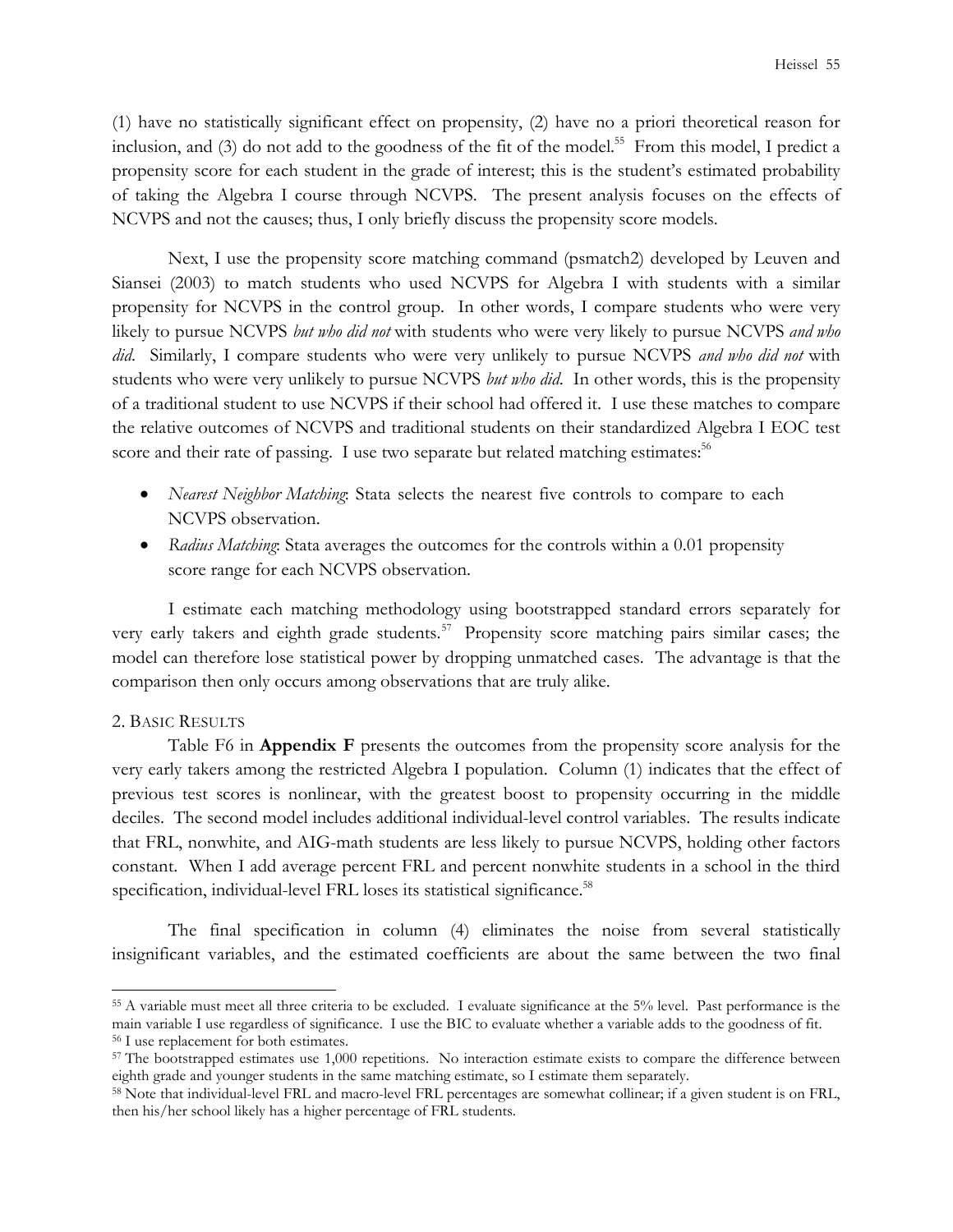models. I retain each decile of performance data because (1) a priori reasoning indicates that prior performance substantially affects the probability of pursuing NCVPS and (2) BIC model fit analysis indicates that deciles model the data more accurately than a linear or quadratic term. Interestingly, nonwhite students attending a school with more FRL and nonwhite students are substantially less likely to pursue NCVPS.

Figure H1 displays the bivariate distribution of propensity scores for very early takers who do and do not pursue the treatment. The traditional students' propensity scores range from zero to about 55%, with a few additional scores scattered at higher levels. The NCVPS students' scores range from 0 to about 60%.



### **FIGURE H1: VERY EARLY TAKERS' PROPENSITY FOR PURSUING NCVPS BY CLASSROOM TYPE**

NCVPS students have limited support for comparison at the higher levels of the distribution, which has different effects with different matching techniques. For instance, using nearest neighbor matching means that the program matches NCVPS students at higher propensities to dissimilar students with lower propensity scores. At lower propensities, the NCVPS students have a wide selection of similar students to compare, and the program randomly selects among any ties for the nearest five. Using radius matching, the program compares NCVPS students to students When the method of the method of the method of the method of the method of the distribution, which has different effects with different matching techniques. For instance, using the method of the method of the comparison of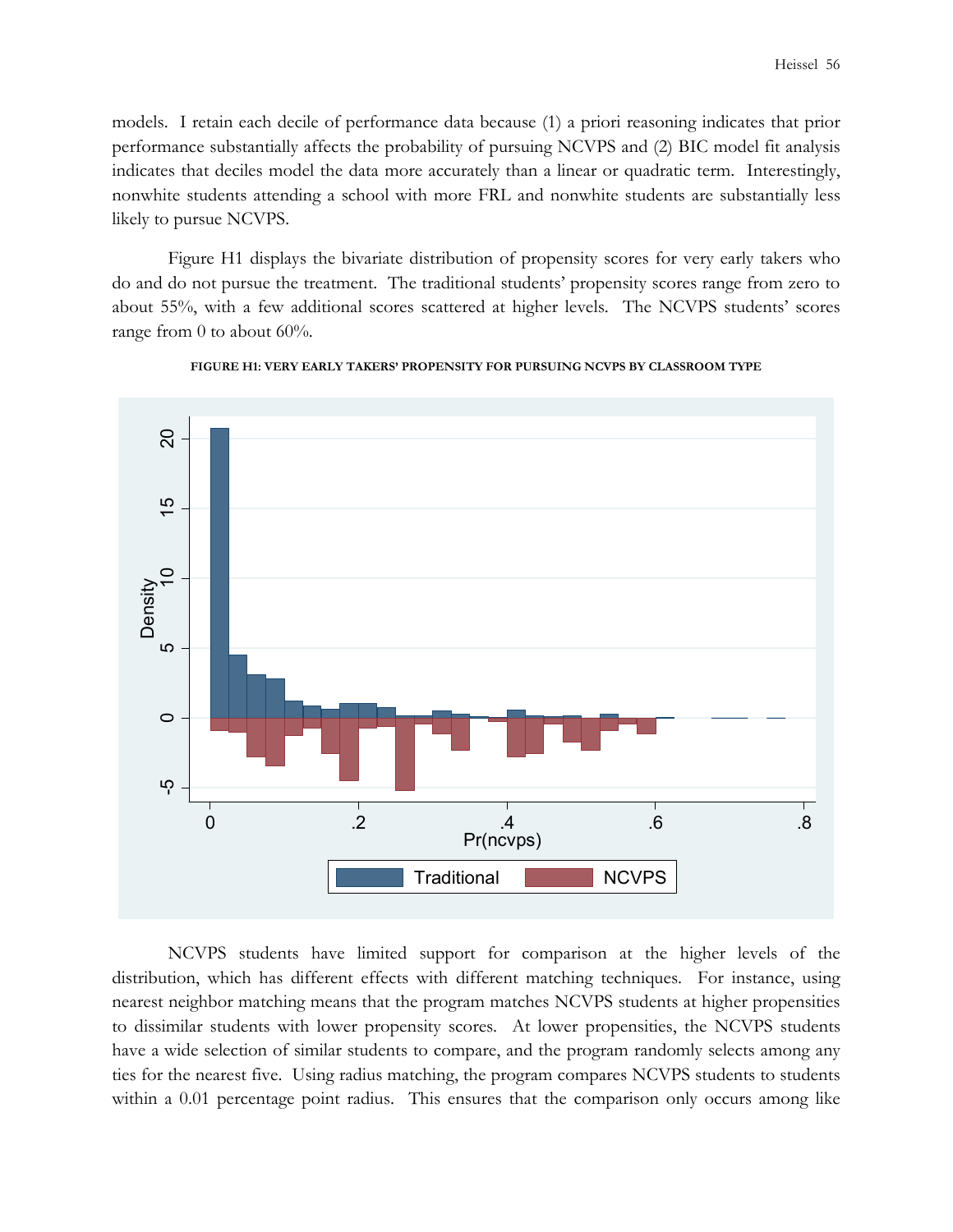students. At higher propensity levels, the program compares NCVPS students to few students; in some unsupported cases, they may not be compared to any students at all. At lower levels, each NCVPS students will be compared to the average of many traditional students whose propensity scores fall within the 0.01 percentage point range.

Table F7 in **Appendix F** presents the outcomes from the eighth grade propensity score logit analysis. As with the very early takers, Column (1) indicates that the effect of previous test scores is nonlinear; students in the higher deciles are less likely to pursue NCVPS. The second regression includes additional individual-level control variables. The model indicates that FRL, nonwhite, and female students are less likely to pursue NCVPS, holding other factors constant. When I add the average percent FRL students in a school and charter school status in the third specification, individual-level FRL loses its significance and the AIG-math coefficient becomes statistically significant.<sup>59</sup> The final specification in Column (4) eliminates the noise from several statistically insignificant variables. The estimated coefficients are about the same between the two final models, but I exclude the factors that have limited effect on the probability of pursuing NCVPS. I retain individual FRL status because (1) the coefficient is close to statistical significance (*p-*value=0.085) and (2) BIC model fit analysis indicates that including the variable improves model fit.

Figure H2 displays the bivariate distribution of propensity scores for students who do and do not pursue the treatment. The traditional students' propensity scores largely range from zero to about 15%, with a few additional students scattered from 15% to 30%. The NCVPS students' scores range from zero to 15%. Thus, some of the high-propensity traditional students may be excluded in the nearest neighbor and radius matching estimates.

<sup>59</sup> Note that individual-level FRL and macro-level FRL percentages are somewhat collinear; if a given student is on FRL, then his/her school likely has a higher percentage of FRL students.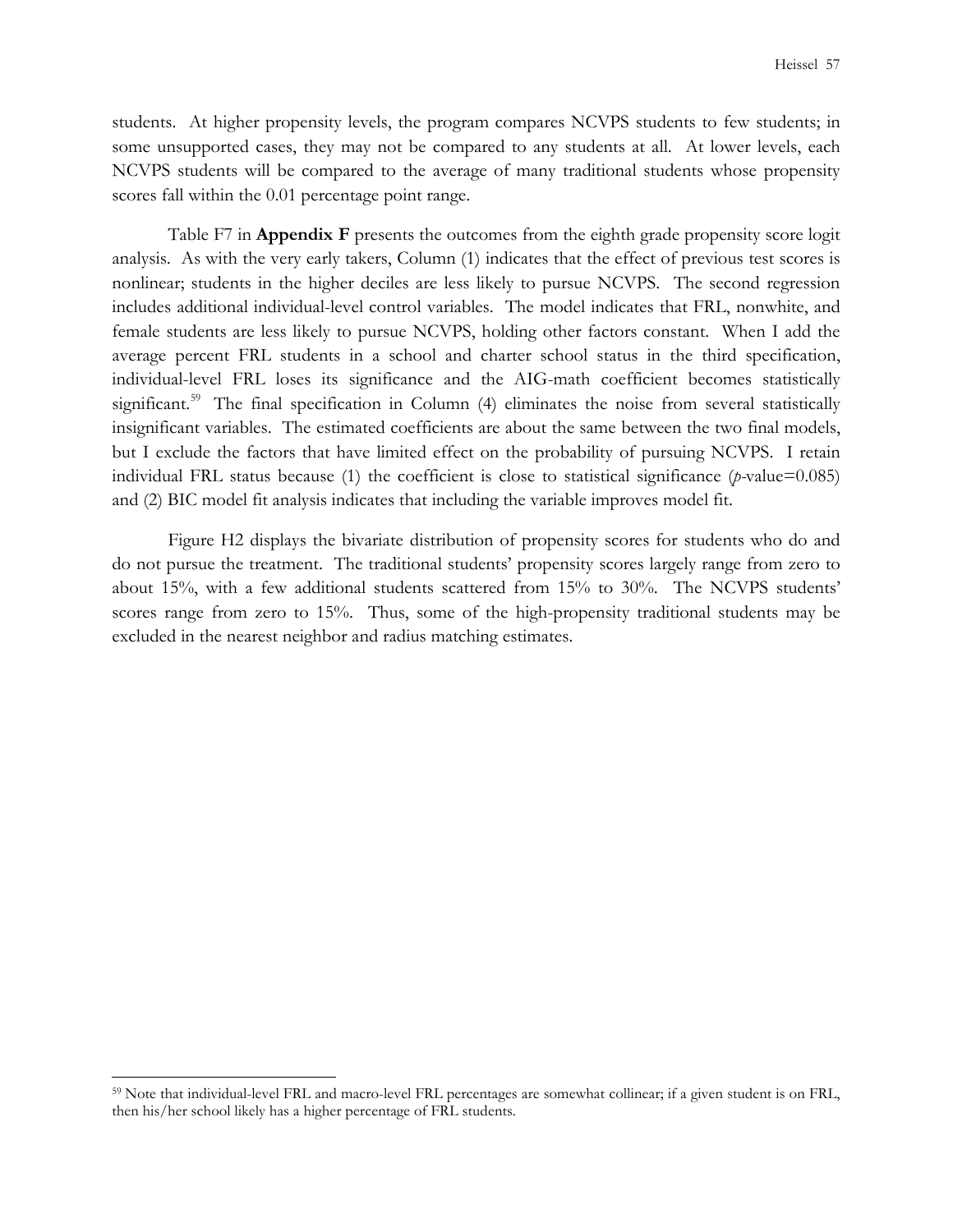

#### **FIGURE H2: EIGHTH GRADE STUDENTS' PROPENSITY FOR PURSUING NCVPS BY CLASSROOM TYPE**

 Table H1 reports the estimated difference in Z-scores for both age groups for the two matching methods.<sup>60</sup> Both methods estimate a large and statistically significant difference in scores between NCVPS and similar traditional students among the very early takers, ranging from -0.266 to -0.277 standard deviations. No statistically significant gap appears between similar NCVPS and traditional students in eighth grade. The results confirm the previous OLS analysis.

|                      | Very Early    | Eighth Grade |
|----------------------|---------------|--------------|
|                      | Takers        | Students     |
| 5 Nearest Neighbors  | $-0.266***$   | 0.030        |
|                      | (0.076)       | (0.037)      |
| 0.01 Radius Matching | $-(0.277***)$ | 0.027        |
|                      | (0.050)       | (0.026)      |

| <b>TABLE H1: Z-SCORE MATCHING RESULTS</b> |  |
|-------------------------------------------|--|
|-------------------------------------------|--|

*Bootstrapped standard errors in parentheses (1000 repetitions) \* p<0.05, \*\*p<0.01, \*\*\* p<0.001* 

<sup>&</sup>lt;sup>60</sup> A logit analysis of passing rates without matching can be found later in this appendix section. Due to the limited number of students who fail their EOC test among this positively selected population, the results are statistically insignificant by treatment, grade level, or an interaction thereof.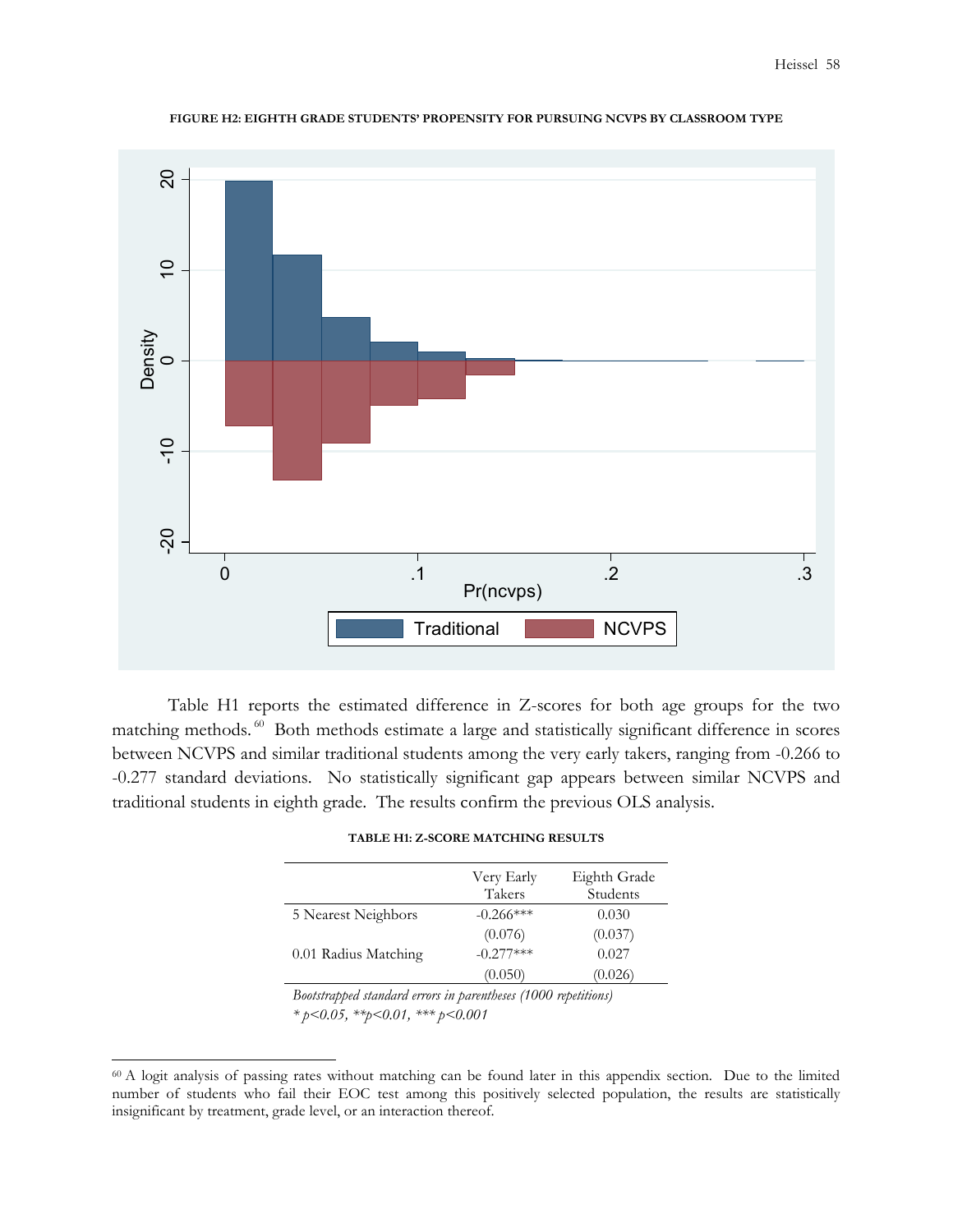Table H2 reports the results for the passing rates of both age groups. The results indicate no statistically significant gap for the very early takers. Among eighth grade students, those that took the course through NCVPS have greater passing rates than traditional students when comparing students of similar treatment propensity. The results range from a 1.7 to a 2.3 percentage point increase. Though statistically significant, the differences are too small for policy relevance.

|                      | Very Early<br>Takers | Eighth Grade<br>Students |
|----------------------|----------------------|--------------------------|
| 5 Nearest Neighbors  | $-0.216%$            | $1.684\%*$               |
|                      | (0.399)              | (0.851)                  |
| 0.01 Radius Matching | $-0.206%$            | $2.284\%***$             |
|                      | (0.379)              | 0.452                    |

*Bootstrapped standard errors in parentheses (1000 repetitions) \* p<0.05, \*\*p<0.01, \*\*\* p<0.001* 

The passing results may seem counter to the score results presented above. Recall that most students score above the passing mark in this positively selected population.<sup>61</sup> Thus, although NCVPS sixth and seventh grade students score below their traditional peers, they still do not fall below the failing mark. Meanwhile, eighth grade students have a wider range of scores, which means that more students fall below the passing line. Figure H3 displays these distributions. Notably, very early takers actually have higher average EOC test scores, but the results show that *controlling for observable characteristics* NCVPS students perform worse than similar students in traditional classrooms.





## 3. URBANIZING DISTRICT EFFECTS

 $\overline{a}$ 

As noted in the descriptive statistics overview, a large portion of NCVPS students attend school in one of the five urbanizing counties in North Carolina, and these counties systematically

<sup>61</sup> The passing mark was about 0.60 standard deviations below the average Algebra I EOC test result in 2010-11.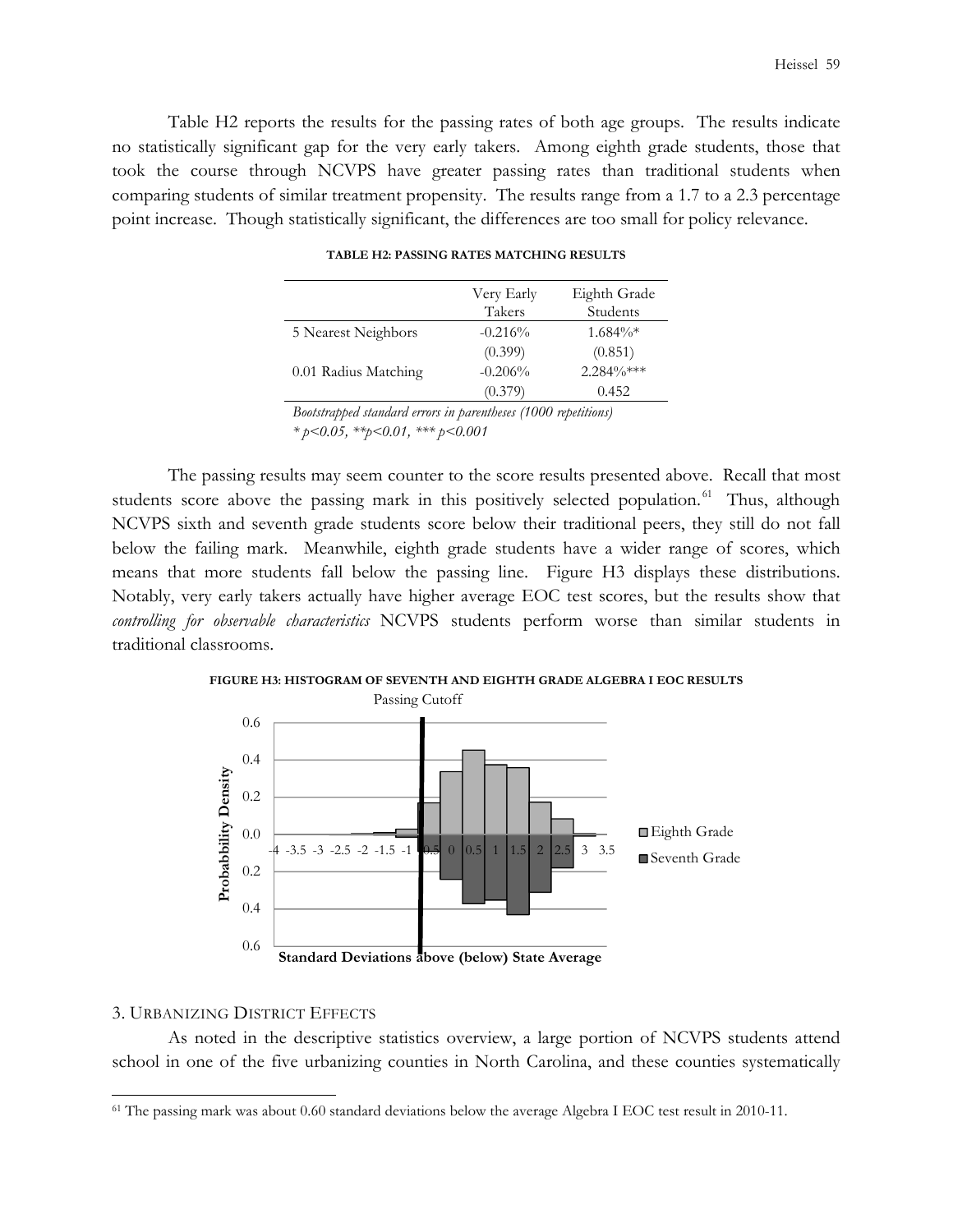differ from other rural and non-rural counties. The previous propensity score matching analysis balanced the treatment and control groups on observable characteristics, but additional contextual factors may also affect students. Thus, I can add an indicator variable (*Urbanizing<sup>i</sup>* ) equal to one if student *i* attends a school in an urbanizing districts and zero otherwise, as follows:

## **EQUATION 11**

 $\overline{a}$ 

$$
pr(v_i = 1) | X = F (a + \beta_1 PriorPerformance_i + \beta_2 Student_i + \beta_3 School_i + \beta_4 Urbanizing_i + \varepsilon_i) = \frac{1}{1 + e^{-(\alpha + \beta_1 PriorPerformance_i + \beta_2 Student_i + \beta_3 School_i + \beta_4 Urbanizing_i + \varepsilon_i)}}
$$

This method matches on unobservable characteristics constant across the urbanizing districts in addition to the observable variables used in previous estimates. Table F7 in **Appendix F** displays the results. I only perform the analysis among the eighth grade population, as *Urbanizing*<sub>*i*</sub> almost perfectly predicts NCVPS participation among very early takers.<sup>62</sup>

Figure H4 displays the estimated distribution of propensity scores for traditional and NCVPS students from Equation 11. About 84.6% of traditional students fall between 0.0 and 2.5% probability (N=20,627; see blue bar farthest to the left). An additional 6.7% of traditional students fall between 2.5 and 5.0% probability  $(N=1,643)$ ; see blue bar second from the left). This leaves 8.7% of the control population with a propensity above  $5.0\%$  (N=2,099).

<sup>62</sup> Among very early takers, 81.2% of the students in urbanizing districts are in an NCVPS course, while 100.0% of the students in non-urbanizing districts are in a traditional course.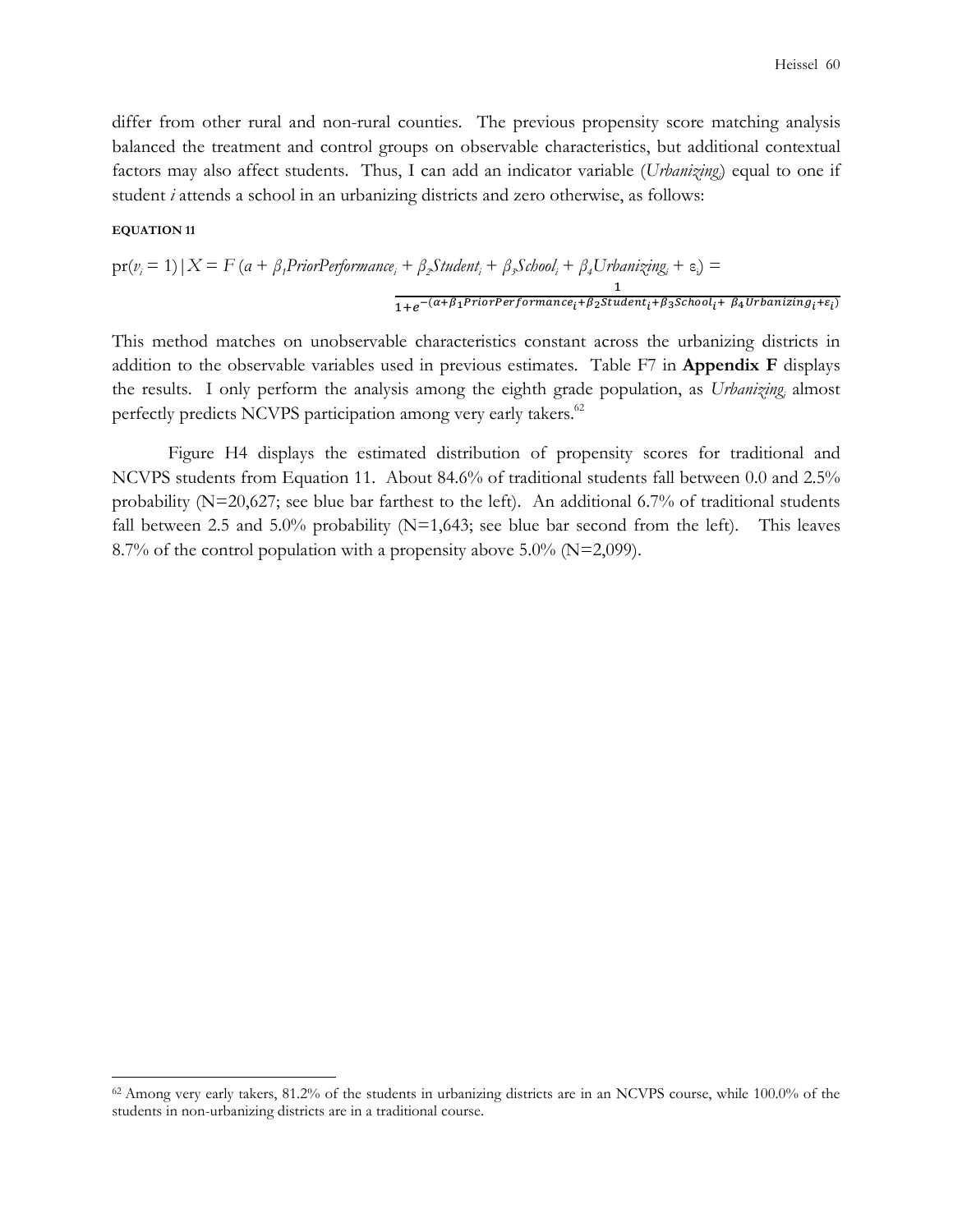### **FIGURE H4: EIGHTH GRADE STUDENTS' PROPENSITY FOR NCVPS BY CLASSROOM TYPE WITH URBANIZING CONTROL**



Figure H5 focuses on the students in the treatment and control groups with a predicted propensity above 5.0%. The figure shows that the majority of NCVPS students have a match with a traditional student with a similar estimated propensity for NCVPS. Overall, the propensity score for traditional students ranges from 0.0 to 74.8%, with a mean of 2.2%. The NCVPS propensity scores ranges from 0.0% to 76.6%, with a mean of 31.1%. Thus, only the NCVPS students at the highest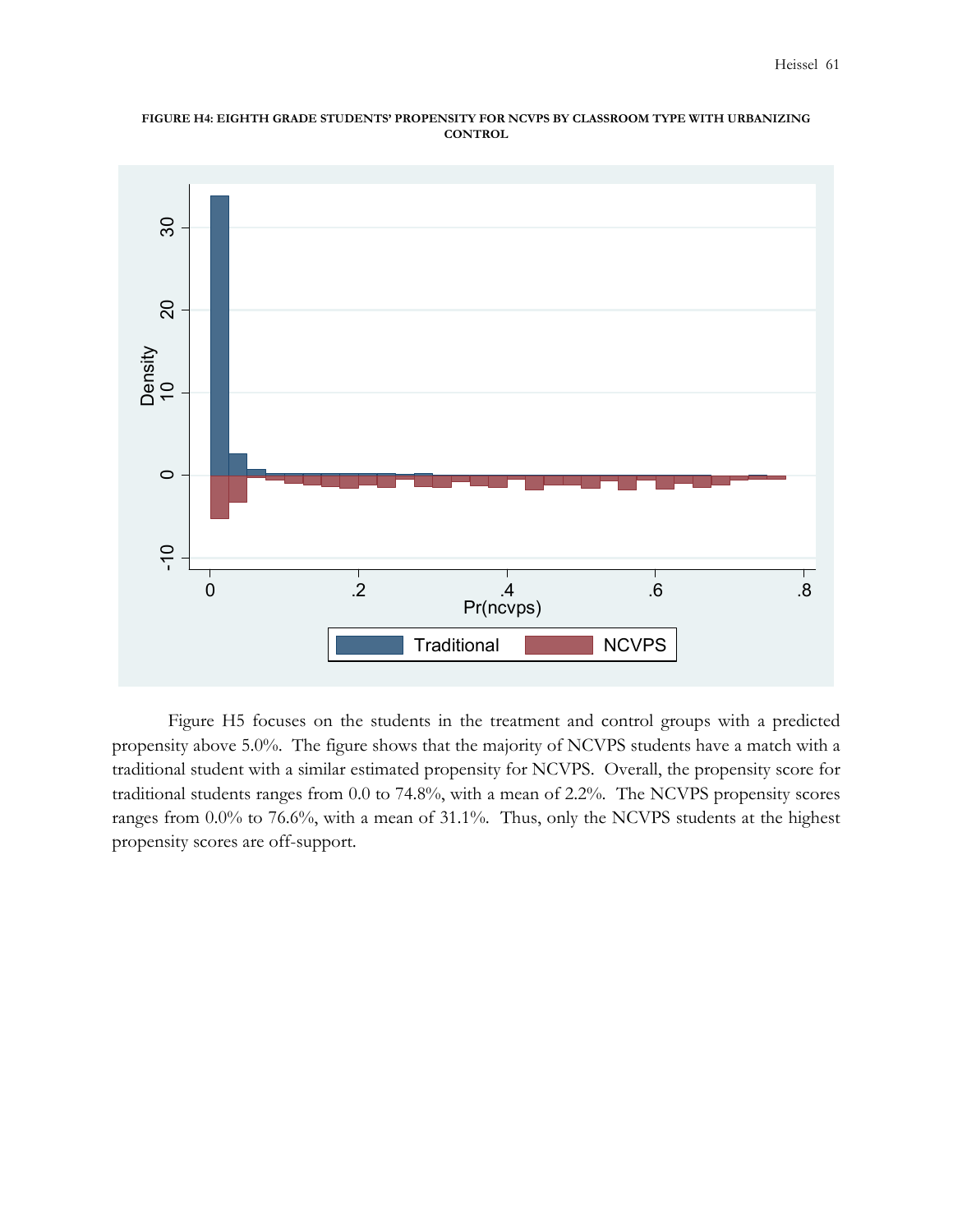### **FIGURE H5: EIGHTH GRADE STUDENTS' PROPENSITY FOR NCVPS BY CLASSROOM TYPE WITH URBANIZING CONTROL (5-100%)**



 Table H3 displays the estimated Z-score and passing rate gaps under the matching methods. Both nearest neighbor and radius matching finds no statistically significant difference between NCVPS and traditional students for the Z-scores; this confirms previous results. The passing rates are no longer statistically significant. The passing rates among these positively selected students are about 99.0%, so little variance exists. Overall, the analysis confirms that eighth grade students perform about the same in either system.

|                      | Z-Scores | Passing Rates |
|----------------------|----------|---------------|
| 5 Nearest Neighbors  | $-0.062$ | $-0.669\%$    |
|                      | (0.039)  | (0.039)       |
| 0.01 Radius Matching | $-0.023$ | $0.677\%$     |
|                      | (0.036)  | $-0.491$      |

*<sup>\*</sup> p<0.05, \*\*p<0.01, \*\*\* p<0.001* 

# 4. SUB-SECTION SUMMARY

A verification strategy that replaces the Algebra I EOC standardized test score with the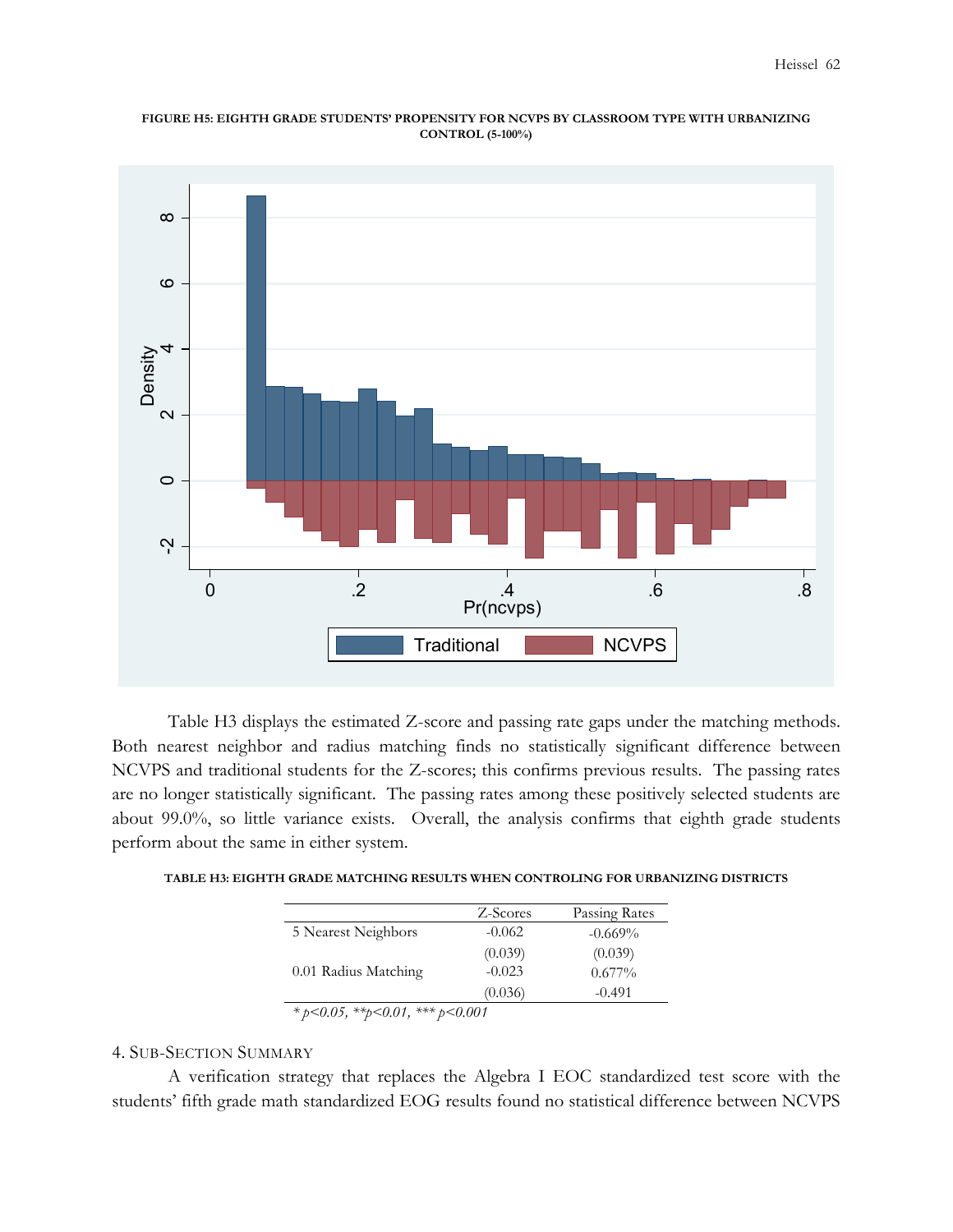and traditional students among the eighth grade students using the matching methods. If NCVPS systematically differed from traditional students, the 2010-11 decision to pursue NCVPS may retroactively "predict" performance on prior exams due to unobservable differences.

The propensity score analysis results consistently demonstrate that eighth grade students perform about the same in traditional and NCVPS classrooms, while very early takers perform worse in NCVPS relative to similar traditional students. These results are robust to a variety of specification checks and confirm the results found in the OLS analysis.

# *B. DOUBLY ROBUST PROPENSITY SCORE MATCHING*

Propensity score matching solves many of the problems associated with observational data. Moreover, Lunceford and Davidian (2004) show that augmenting a propensity-weighted estimate with regression analysis can increase precision. Remarkably, the method has a unique "double robustness" property; even if the researcher misspecifies the regression model, the estimator still produces an unbiased estimate of the average causal effect. I can use the propensity scores defined in the previous section to create a weight for each unit in the population, as follows:<sup>63</sup>

## **EQUATION 12**

 $\overline{a}$ 

$$
w_i = \begin{cases} \frac{1}{pi} & if \ NCVPS = 1\\ \frac{p_i}{1 - p_i} & if \ NCVPS = 0 \end{cases}
$$

where  $p_i$  is the estimate propensity score. In the analysis, students with a high probability of pursuing NCVPS *but who took the class in a traditional brick-and-mortar setting* receive a higher weight than students with a low probability of pursuing NCVPS. I complete the analysis separately for very early takers and eighth grade students, given their distinct propensity results from the previous section. This methodology balances students across all control variables.

The results are not substantially different from those in previous analysis and are not described here. The full results are available in Table F8 in **Appendix F**. In the final regressions, very early takers underperformed relative to traditional students by 0.254 standard deviations (*p*value=0.006), while the gap between eighth grade students in NCVPS and traditional classrooms is statistically insignificant ( $\beta_1$ =0.034, *p*-value=0.193).

## *C. LOGIT ANALYSIS OF STUDENT PASSING RATES*

The OLS results provide information on students' relative performance, but they may be somewhat biased. Improved EOC test scores do not benefit students as much once they hit the passing threshold; thus, the incentives students face differ along the performance curve. To address this concern, I can examine rates of passing between NCVPS and traditional students using the following baseline logistic regression:

<sup>&</sup>lt;sup>63</sup> This method provides the average treatment effect on the treated (ATT). Other weighting methodologies provide the treatment on the control or the average treatment effect. I use ATT for consistency with the matching methodology.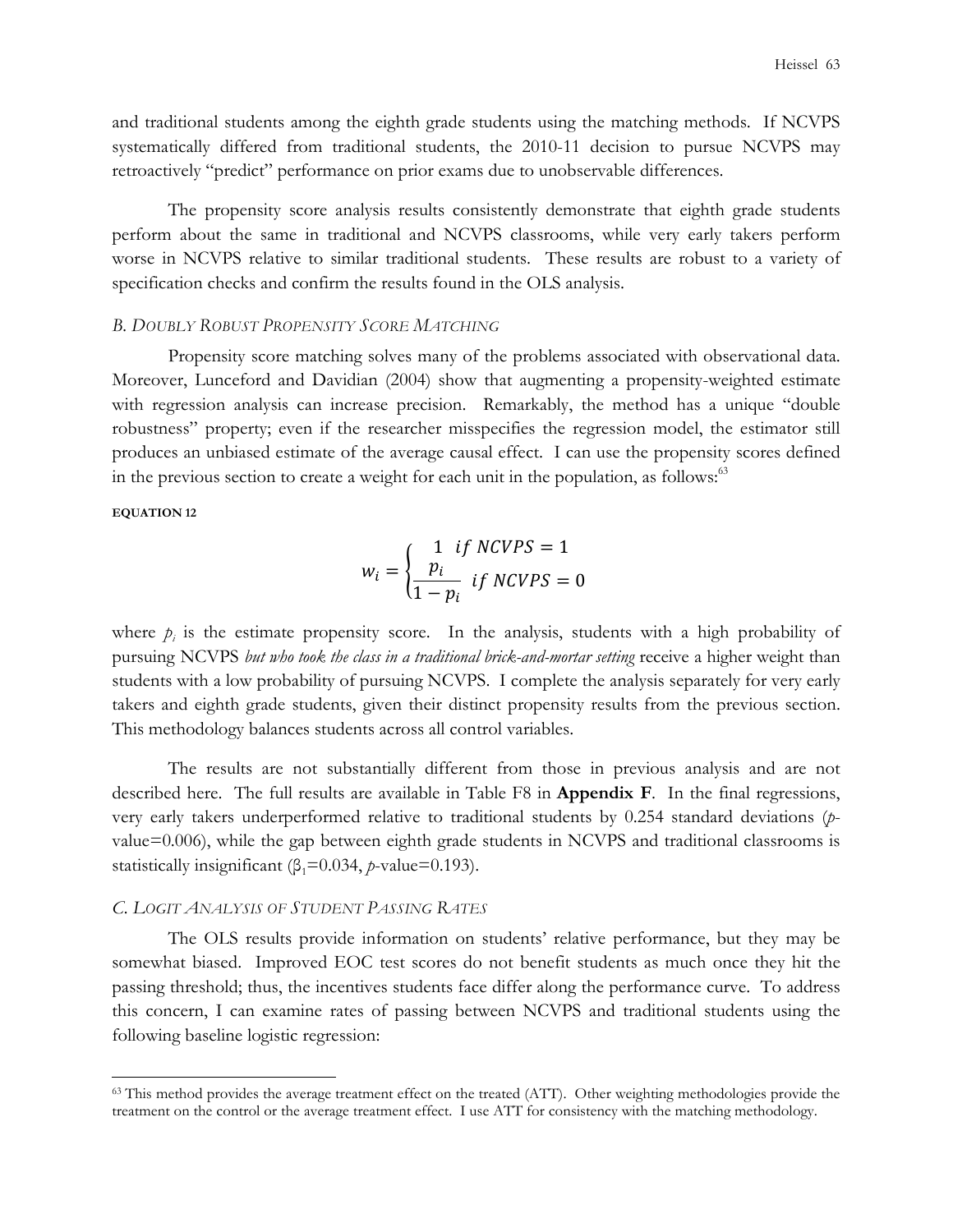**EQUATION 13**

 $\overline{a}$ 

$$
\text{pr}(pass_i = 1) \, | \, X = F\left(a + \beta_t NCVPS_i + \varepsilon_i\right) = \frac{1}{1 + e^{-(\alpha + \beta_1 NCVPS_i + \varepsilon)}},
$$

where *pass<sup>i</sup>* is an indicator variable of whether student *i* passed the Algebra I EOC test and the other variables are as indicated above. I progressively add control variables and the interaction term to the baseline logit regression in the same order as in the OLS regression series. For prior performance, I use student *i*'s standardized previous score and a square of the standardized previous score; various measures of model fit indicate that the squared term fits the data better than the decile format used in the OLS estimation.<sup>64</sup>

Table F5 in **Appendix F** presents the results for the Algebra I passing analysis. The baseline regression results indicate a positive relationship between NCVPS and passing, although the effect is not close to statistical significance (*p-*value=0.185). When controlling for the students' previous performance, the effect is positive and closer to statistical significance (*p-*value=0.155). As expected, a greater demonstrated ability on the previous EOG test is associated with a greater probability of passing the Algebra I EOC test, although the benefits are lower at higher levels of previous scores.

The third column displays the results with the individual-level controls. The estimated relationship between NCVPS and passing rates is positive and closer to statistical significance (*p*value=0.105). The controls are somewhat interesting. Notably, very early takes (grades 6-7) have a lower probability of passing than eighth grade students, although again the difference is not statistically significant (*p-*value=0.151). The coefficients on nonwhite, AIG-math, and LEP status are not statistically significant, while non-FRL, female, AIG-reading, and non-EC students have higher probabilities of passing. The results are similar when controlling for school-level characteristics in the fifth column, with students in charter schools having a higher probability of passing.

The interaction term in the final column paints a more nuanced picture. Figure H6 summarizes the results for a typical student by grade.<sup>65</sup> Based on this model, NCVPS students pass the Algebra I EOC test at a somewhat higher rate than similar traditional students, and eighth graders pass at a somewhat higher rate than young students. However, none of these differences are statistically significant, which is unsurprising given the high probability of passing among positively selected middle school Algebra I students.<sup>66</sup> Very few students in the population failed the course. Overall, logit analysis of passing rates offers provide little insight into the efficacy of NCVPS.

<sup>64</sup> The pseudo R-squared, AIC, and BIC scores are all higher in models with the squared term than in the same models with the indicators for previous decile of performance.

<sup>65</sup> A typical student is a rural male that has no AIG, EC, FRL, or LEP status attending a school with 50% FRL students. I use a previous EOG score of 1 standard deviation above the mean; the average for the population is 0.933 standard deviations. A typical student is displayed as an illustrative example; the model predicts the general trend to hold across all student types.

<sup>66</sup> Including *Urbanizing* does not substantially change results. A model limiting the population to *only* urbanizing districts (N=1952) indicates that very-early takers in NCVPS pass with less frequency than traditional students. For a typical student, the estimate is a 99.8% v. 100.0% passing rate. Again, the differences are not practically relevant. A typical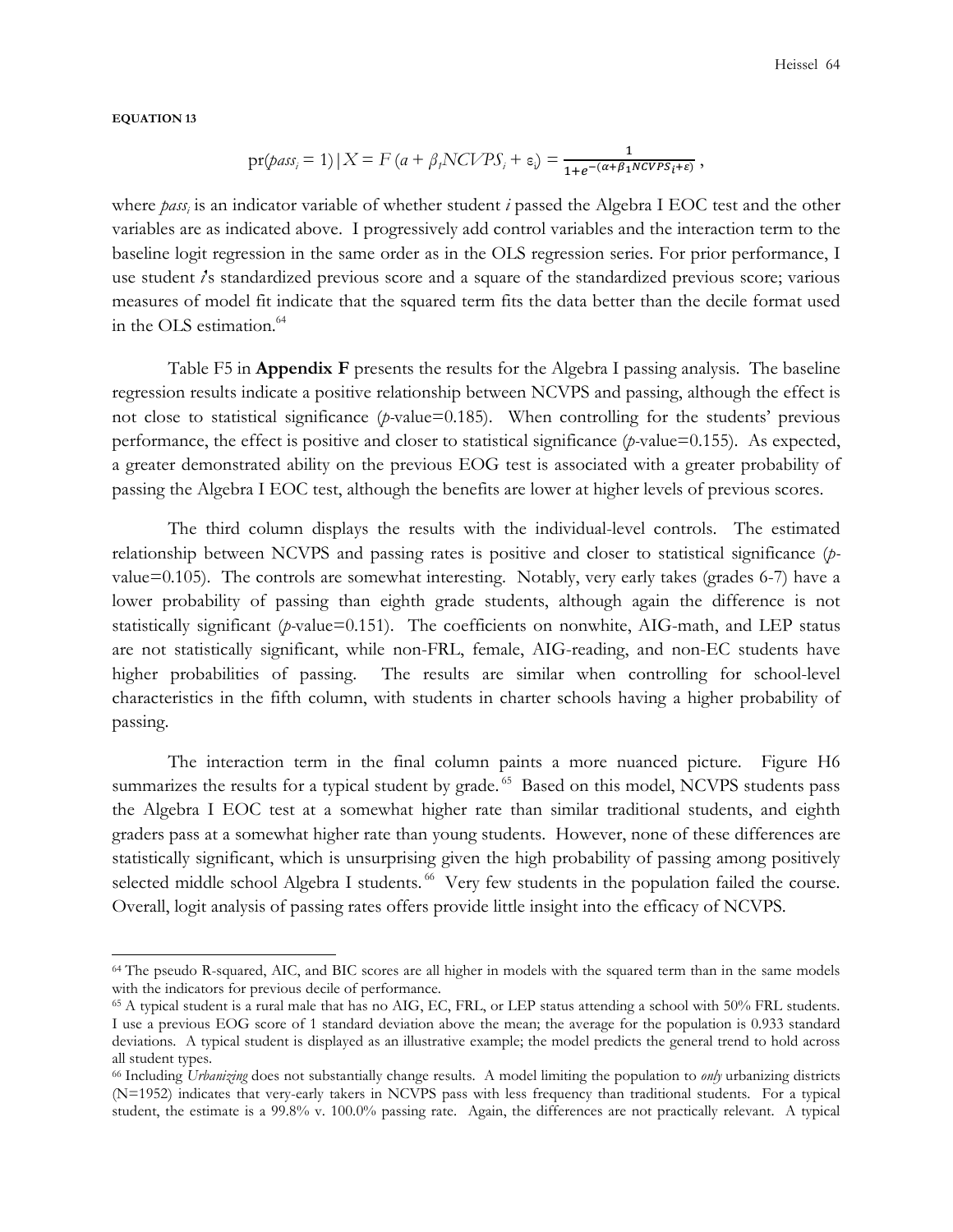![](_page_71_Figure_1.jpeg)

![](_page_71_Figure_2.jpeg)

### *D. PANEL DATA ANALYSIS*

The OLS estimates demonstrated that students' past performance predicts their future success. However, a variety of factors can affect any given test, and the Algebra I EOC test result is just the most recent in a series of math tests for these students. Students may have been on a particular trajectory (up or down) even before they entered their Algebra I course; Figure 11 displays the average trajectory for eighth grade students in Algebra I. Using all available previous scores for a given student allows a statistical technique that controls for the individual-level constants in each student. The model is written as follows:

### **EQUATION 14**

 $\overline{a}$ 

$$
\text{score}_{ig} = \beta_0 + \beta_1(v_{ig}) + \alpha_i + \tau_g + \varepsilon_i,
$$

where *score*<sub>ig</sub> is student *i*'s Z-score on the EOG or EOC test in grade  $g$  ( $g = 3, 4,...,8$ ),  $v_g$  is an indicator variable equal to one in the final grade if the student used NCVPS for Algebra I,  $\alpha_i$  is a vector of student fixed effects, and  $\tau_g$  is a vector of grade fixed effects. Thus,  $\beta_1$  gives the estimate of the NCVPS treatment effect on the Algebra I EOC test result, holding student-level and gradespecific effects constant. The model controls for characteristics that stayed constant within students over time or that equally affected all students in the sample schools in a given grade.<sup>67</sup> It does not control for changes that occur only in certain students. I separately estimate a specification for seventh and eighth grade students. This allows me to compare students on the same series of tests.<sup>68</sup>

student is a rural male with no AIG, EC, FRL, or LEP status attending a school with 50% FRL students with a previous EOG score 1 standard deviation above the mean; the average for the population is 0.933 standard deviations. A typical student is displayed as an illustrative example; the model predicts the general trend to hold across all student types.

<sup>67</sup> The model thus does not control for variables that are fairly stable across time such as school, race, FRL status, etc.

<sup>68</sup> An eighth grade Algebra I student would have taken her sixth grade EOG-math test in 2009, while a seventh grade Algebra I student would have taken her sixth grade EOG-math test in 2010. The tests vary somewhat year-to-year, and separating the analysis allows a comparison within the same testing series.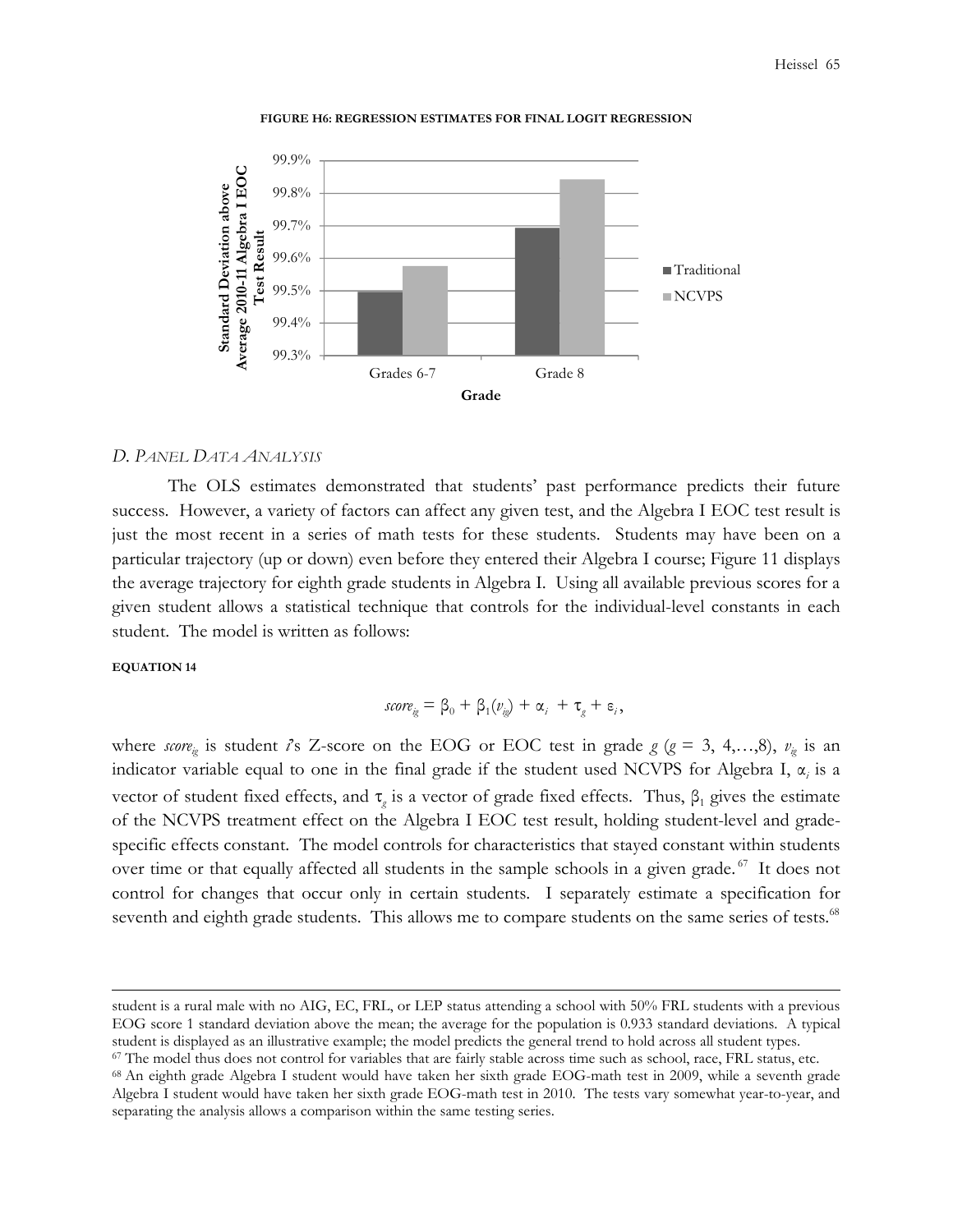A summary of the seventh and eighth grade results are displayed in Tables H4 and H5. Tables F9 and F10 in **Appendix F** provide complete results. Columns (1) – (3) contain the estimates for the model where missing results have been estimated at the population average for a given test in a given year. Columns  $(4) - (6)$  contain the estimates when I exclude the students with missing values. Columns (1) and (4) contain individual student data for five grade levels. Columns (2) and (5) contain the data for four grades, and columns (3) and (6) contain data for three grades. Moving from left to right in each of the column sets, the data contain fewer grades but also fewer missing data points.

 Seventh grade students in NCVPS score about 0.25 standard deviations lower than similar students in traditional classrooms, holding previous results constant. In eighth grade, the estimates indicate that NCVPS students score 0.05-0.08 standard deviations higher than traditional students, although the difference is not statistically significant.<sup>69</sup>

|                                            | <b>Full Inclusion Model</b> |               |               | <b>Restricted Model</b> |               |               |
|--------------------------------------------|-----------------------------|---------------|---------------|-------------------------|---------------|---------------|
|                                            | (1) Z-Score                 | $(2)$ Z-Score | $(3)$ Z-Score | $(4)$ Z-Score           | $(5)$ Z-Score | $(6)$ Z-Score |
| Est. Effect of NCVPS                       | $-0.251**$                  | $-0.243**$    | $-0.248**$    | $-0.250**$              | $-0.244**$    | $-0.249**$    |
|                                            | (0.089)                     | (0.089)       | (0.088)       | (0.090)                 | (0.090)       | (0.088)       |
| N (Total Unique Students)                  | 2,968                       | 2,968         | 2,968         | 2,923                   | 2,933         | 2,942         |
| Percent of Restricted 7th Grade Population | $100.0\%$                   | $100.0\%$     | 100.0%        | $98.5\%$                | 98.8%         | $99.1\%$      |
| $R^2$                                      | 0.2294                      | 0.2542        | 0.2704        | 0.2268                  | 0.2522        | 0.2686        |

## **TABLE H4: SEVENTH GRADE PANEL DATA RESULTS (SUMMARY)**

*Standard errors in parentheses* 

*\* p<0.05, \*\*p<0.01, \*\*\* p<0.001* 

|                                            | <b>Full Inclusion Model</b> |               |               |               | Restricted Model |               |  |
|--------------------------------------------|-----------------------------|---------------|---------------|---------------|------------------|---------------|--|
|                                            | $(1)$ Z-Score               | $(2)$ Z-Score | $(3)$ Z-Score | $(4)$ Z-Score | $(5)$ Z-Score    | $(6)$ Z-Score |  |
| Est. Effect of NCVPS                       | 0.052                       | 0.062         | 0.083         | 0.053         | 0.063            | 0.083         |  |
|                                            | (0.062)                     | (0.064)       | (0.070)       | (0.063)       | (0.065)          | (0.070)       |  |
| N (Total Unique Students)                  | 25,246                      | 25,246        | 25,246        | 24,785        | 24,871           | 24,991        |  |
| Percent of Restricted 8th Grade Population | $100.0\%$                   | $100.0\%$     | 100.0%        | $98.2\%$      | $98.5\%$         | $99.0\%$      |  |
| $R^2$                                      | 0.3131                      | 0.3271        | 0.3441        | 0.3103        | 0.3251           | 0.3429        |  |

## **TABLE H5: EIGHTH GRADE PANEL DATA RESULTS (SUMMARY)**

*Standard errors in parentheses* 

 $\overline{a}$ 

*\* p<0.05, \*\*p<0.01, \*\*\* p<0.001* 

The results of the panel data analysis align with the findings in the OLS and propensity score matching methods. Specifically, eighth grade students perform about the same in either setting, while students in seventh grade fare worse in NCVPS. The difference of 0.25 standard deviations is policy-relevant; these students moved from about the 86<sup>th</sup> percentile in the traditional classroom to the 80<sup>th</sup> percentile in NCVPS.<sup>70</sup> The statistical similarity between NCVPS and traditional students is also policy-relevant. To argue that the results are caused by selection would imply that the 867

<sup>69</sup> Without school-level clustered standard errors, the results become statistically significant.

 $70$  Estimate based on the average traditional Algebra I seventh grade results of 1.10 standard deviations above the zero.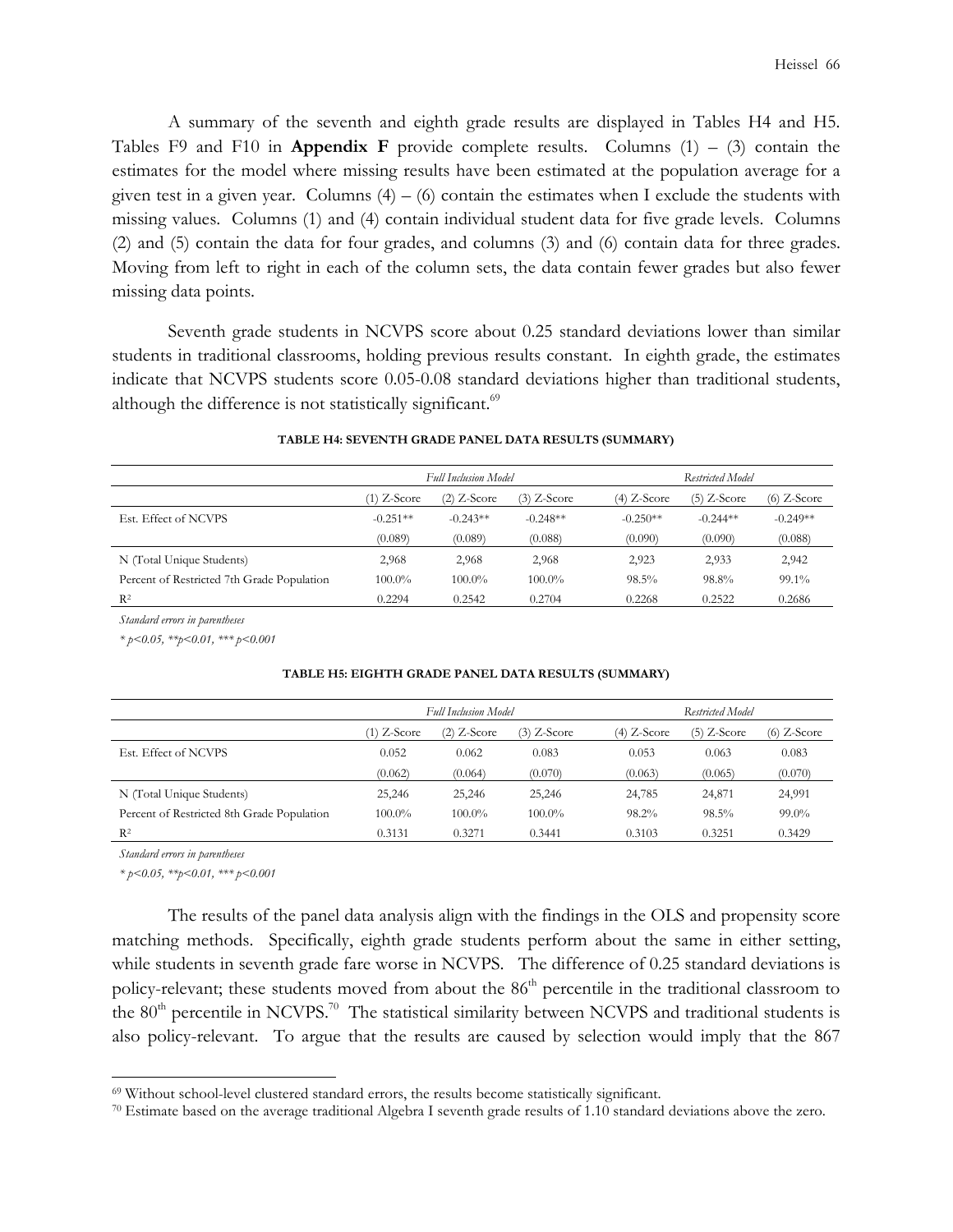eighth grade NCVPS students' entire history of math tests fail to reveal a systematic difference that makes them better-suited to Algebra I. Instead, it seems that eighth grade students do well in either system.

## **REFERENCES**

- Banks, A., C. Bodkin, & J.A. Heissel. (2011). "Evaluating the Effectiveness of the North Carolina Virtual Public Schools System." North Carolina Department of Public Instruction. Project 5.3. Accessed October 20, 2011 at http://www.dpi.state.nc.us/docs/internresearch/reports/ncvps.pdf.
- Barbour, M.K., & T.C. Reeves. (2009). "The Reality of Virtual Schools: A Review of the Literature." *Computers & Education.* 52(2):402-416.
- Berge, Z.L., & T. Clark. (2005). *Virtual Schools: Planning for Success.* New York, NY: Teachers College Press.
- Bernard, R.M., P.C. Abrami, Y. Lou, E. Borokhovski, A. Wade, L. Wozney, P.A. Wallet, M. Fiset, & B. Huang. 2004. "How Does Distance Education Compare with Classroom Instruction?' A Meta-Analysis of the Empirical Literature." *Review of Educational Research.* 74(3):379-439.
- Brown, E. (2012, April 4). "Virginia's New High School Graduation Requirement: One Online Course." *The Washington Post.* Accessed April 11, 2012 at http://www.washingtonpost.com/blogs/virginia-schools-insider/post/virginias-new-highschool-graduation-requirement-one-online-course/2012/04/06/gIQAaz7E0S\_blog.html.
- Cavanaugh, C.S. (2001). "The Effectiveness of Interactive Distance Education Technologies in K-12 Learning: A Meta-Analysis." *International Journal of Educational Telecommunications.* 7(1):73- 88.
- Cavanaugh, C.S., K.J. Gillan, J. Kromrey, M. Hess, & R. Blomeyer. (2004). "The Effects of Distance Education on K–12 Student Outcomes: A Meta-Analysis." Naperville, IL: Learning Point Associates. Accessed September 25, 2011 at http://www.ncrel.org/tech/distance/k12distance.pdf.
- Christensen, C.M. (2008). *Disrupting Class: How Disruptive Innovation Will Change the Way the World Learns.* New York, NY: McGraw-Hill.
- Christensen, C.M., M.B. Horn, L. Caldera, & L. Soares. (2011). *Disrupting College: How Disruptive Innovation Can Deliver Quality and Affordability to Postsecondary Education.* Washington, DC: Center for American Progress. Accessed October 14, 2011 at http://www.americanprogress.org/issues/2011/02/pdf/disrupting\_college.pdf.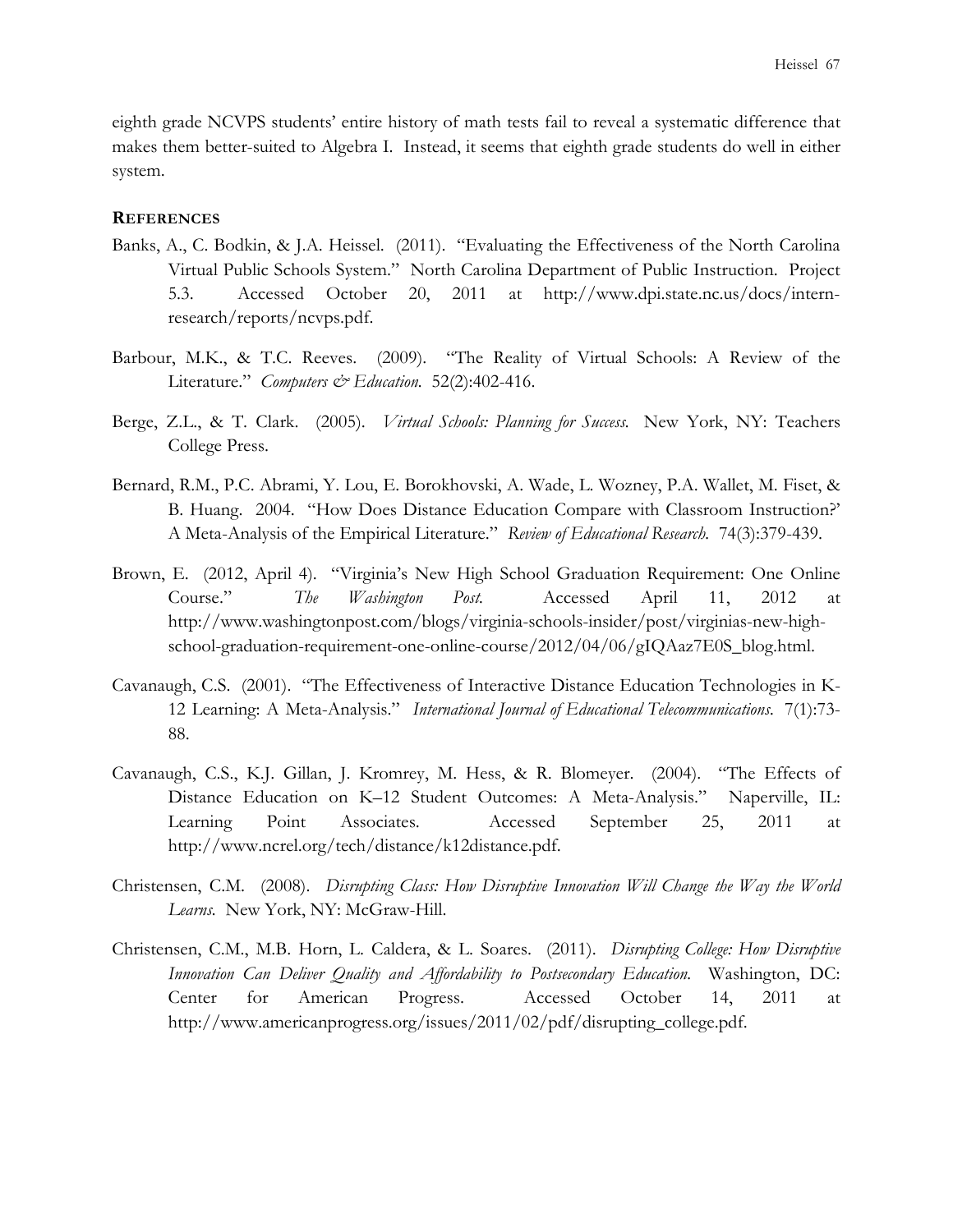- Clotfelter, C., Ladd, H. F., & Vigdor, J. (2010). "Teacher Credentials and Student Achievement in High School: A Cross-Subject Analysis with Student Fixed Effects." *Journal of Human Resources*. 45(3), 655-681.
- Clotfelter, C., Ladd, H. F., & Vigdor, J. (2012). "The Aftermath of Accelerating Algebra: Evidence from a District Policy Initiative." Unpublished working paper.
- Davis, M.R. (2012, February 12). "Virtual Education Seen as Understudied." *Education Week.* Accessed February 16, 2012 at http://www.edweek.org/dd/articles/2012/02/08/02research.h05.html?tkn=QQQF8s63vc hq3exsmgcx8q53ru%2BShjeMnMIC&intc=es.
- DeBord, K.A., M.S. Aruguete, & J. Muhlig. (2004). "Are Computer-Assisted Teaching Methods Effective?" *Teaching of Psyschology.* 31(1):65-68.
- Englert, C.S., Y. Zhou, K. Dunsmore, N.Y. Collings, & K. Wolbers. (2007). "Scaffolding the Writing of Students with Disabilities through Procedural Facilitation: Using an Internetbased Technology to Improve Performance. *Learning Disability Quarterly.* 30(1):9-29.
- Florida Tax Watch. (2007). "Final Report: A Comprehensive Assessment of Florida Virtual School." Tallahassee, FL: Florida Tax Watch Center for Educational Performance and Accountability. Accessed October 14, 2011 at http://www.inacol.org/research/docs/FLVS\_Final\_Final\_Report%2810-15-07%29.pdf.
- Frailich, M., M. Kesner, & A. Hostein. (2009). "Enhancing Students' Understanding of the Concept of Chemical Bonding." *Journal of Research in Science Teaching.* 46(3):289-310.
- Frisco, M., C. Muller, & K.A. Frank (2007). "Family Structure Change and Asolescents' School Performance: A Propensity Score Approach." *Journal of Marriage and the Family.* 69(3):721- 41.
- Hui, T.K. (2011, November 22). "Virtual School Is \$3 Million Short." *News & Observer.* Accessed November 22, 2011 at http://www.newsobserver.com/2011/11/22/1662885/virtualschool-short-on-funds.html.
- Ingersoll, R.M. (2001). "Teacher Turnover and Teacher Shortages: An Organizational Analysis." *American Educational Research Journal*. 38(3):499–534.
- Ingersoll, R.M. (2009). "The Aging Teaching Workforce: A Snapshot." Washington, DC: National Commission on Teaching and America's Future. Accessed September 24, 2011 at http://www.nctaf.org/documents/NCTAFAgeDistribution408REG\_000.pdf.
- Izzo, M.V., A. Yurick, H.N. Nagaraja, & J.A. Novak. (2010). "Effects of a 21st-Century Curriculum on Students' Information Technology and Transition Skills." *Career Development for Exceptional Individuals*. 33:95-105.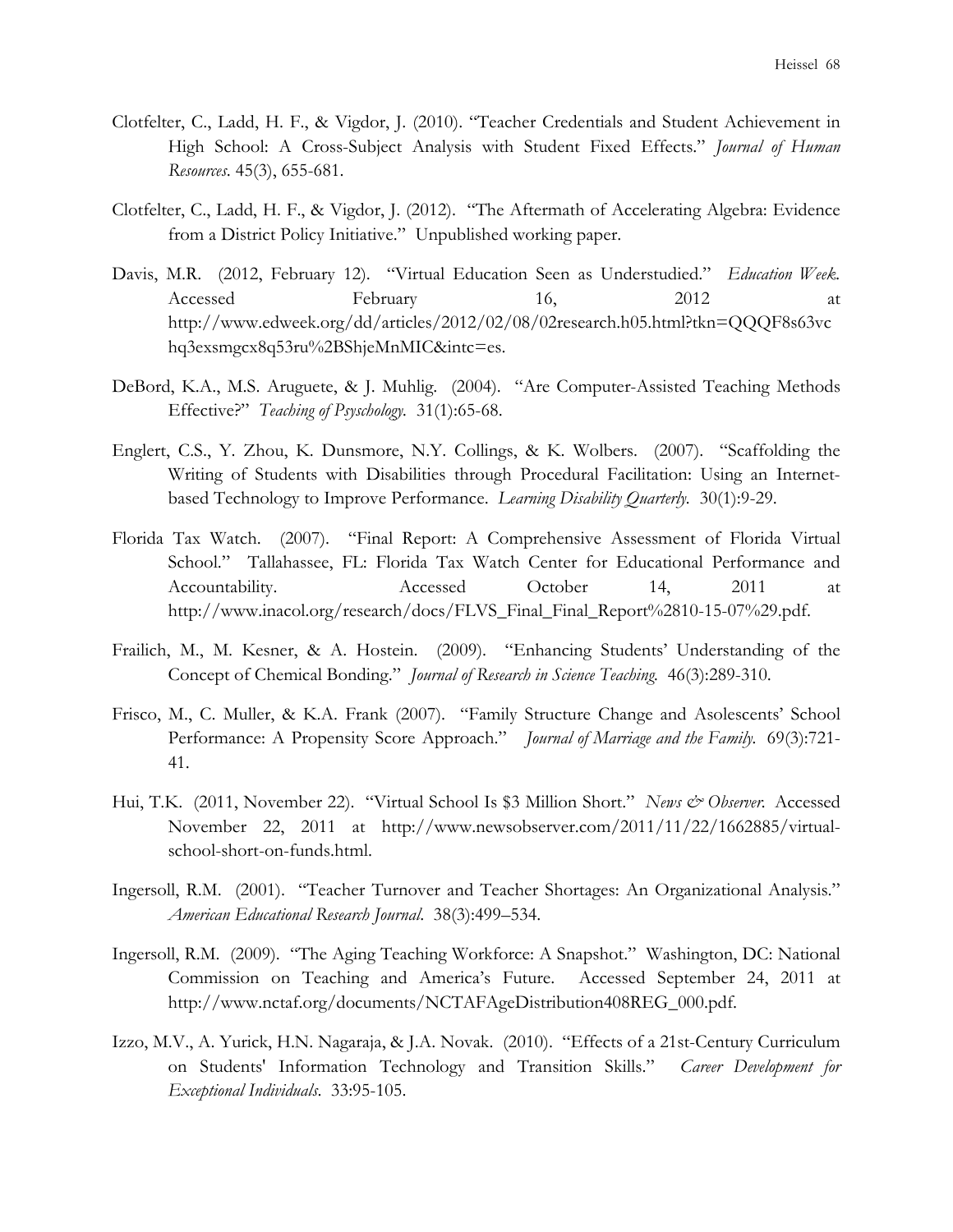- Larson, J. (2011, October 2). "Investigation Shows Troubling Student Data from Online Schools." 9 News. Accessed February 16, 2012 at http://www.9news.com/dontmiss/222255/630/Investigation-Troubling-data-from-onlineschools.
- Leuven, E., & B. Siansei. (2003). "PSMATH2: Stata Module to Perform Full Mahalanobis and Propensity Score Matching, Common Support Graphing, and Covariate Imbalance Testing." Accessed February 1, 2012 at http://ideas.repec.org/c/boc/bocode/s432001.html.
- Liao, Y.W., & H.S. She. (2009). "Enhancing Eight Grade Students' Scientific Conceptual Change and Scientific Reasoning through a Web-based Learning Program." *Educational Technology & Society.* 12(4):228–240.
- Liu, H.C., & I.H Su. (2011). "Learning Residential Electrical Wiring through Computer Simulation: The Impact of Computer-based Learning Environments on Student Achievement and Cognitive Load." *British Journal of Educational Technology*. 42(4):598-607.
- Long, M. & H. Jennings. (2005). *"Does it Work?": The Impact of Technology and Professional Development on Student Achievement.* Calverton, MD: Macro International. Accessed September 20, 2011 at www.thinkport.org/029b500f-142f-4074-8ce7-889ad4ad3fc2.asset.
- Means, B., Y. Toyama, R. Murphy, M. Bakia, & K. Jones. (2009). "Evaluation of Evidence-Based Practices in Online Learning: A Meta-Analysis and Review of Online Learning Studies." Washington, D.C. http://www2.ed.gov/rschstat/eval/tech/evidence-basedpractices/finalreport.pdf.
- Lunceford, J.K., & M. Davidian. (2004). "Stratification and Weighting Via the Propensity Score in Estimation of Causal Treatment Effects: A Comparative Study." *Statistics in Medicine.*  23:2937-2960.
- Miron, G., J.L. Urschel, M.A. Yat Aguilar, & B. Dailey. (2012). "Profiles of For-Profit and Nonprofit Education Management Organizations: Thirteenth Annual Report 2010-11." Boulder, CO: National Education Policy Center. Accessed February 2, 2012 at http://nepc.colorado.edu/publication/EMO-profiles-10-11.
- Miller, L.C., & M. Corritore. (20110). "Assessing the Impact of North Carolina's Early College High Schools on College Preparedness." Unpublished Working Paper.
- Morgan, S.L. (2001). "Counterfactuals, Causal Effect Heterogeneity, and the Catholic School Effect on Learning." *Sociology of Education.* 74(4):341-74.
- Moulton, B.R. (1986). "Random Group Effects and the Precision of Regression Estimates." *Journal of Econometrics.* 32:385-397.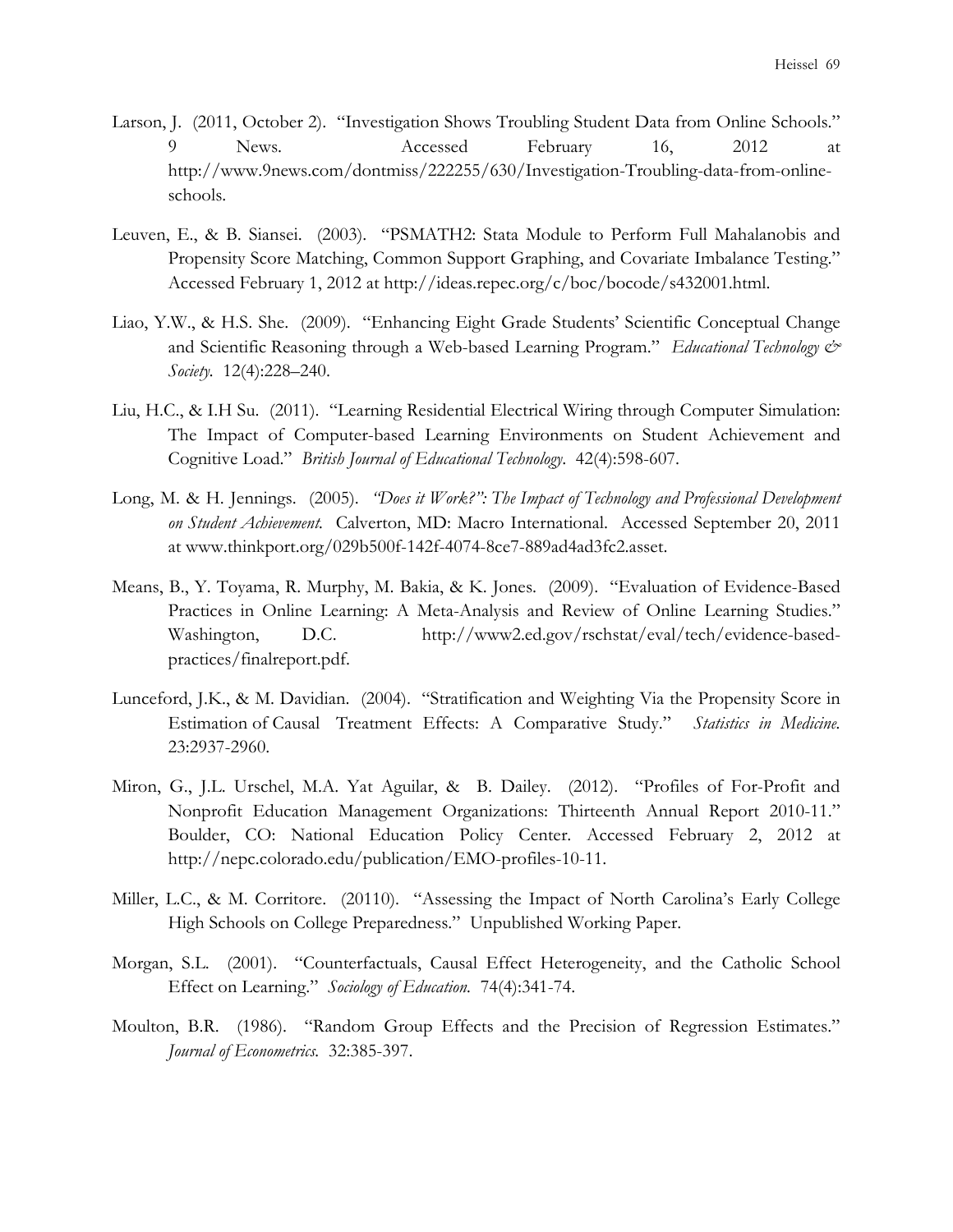- North Carolina State Board of Education. (2010). "Policy Defining 'Course for Credit.'" GCS-M-001. Accessed September 24, 2011 at http://sbepolicy.dpi.state.nc.us/policies/GCS-M-001.asp?pri=01&cat=M&pol=001&acr=GCS.
- North Carolina State Demographer. (2011). "County/State Population Projections." Office of State Budget and Management. Accessed March 5, 2012 at http://www.osbm.state.nc.us/ncosbm/facts\_and\_figures/socioeconomic\_data/population\_ estimates/county\_projections.shtm.
- O'Dwyer, L.M., R. Carey, & G. Kleiman. (2007). "A Study of the Effectiveness of the Louisiana Algebra I Online Course." *Journal of Research on Technology in Education.* 39(3):289-306.
- Oreopoulos, P., & K.J. Salvanes. (2011). "Priceless: The Nonpecuniary Benefits of Schooling." *Journal of Economic Perspectives.* 25(1):159-184.
- Peterson, P.E. (2010). *Saving Schools: From Horace Mann to Virtual Learning.* Cambridge, MA: The Belknap Press of Harvard University Press.
- Picciano, A., & Seaman, J. (2009). *K-12 Online Learning: A 2008 Follow-up of the Survey of U. S. School District Administrators*. The Sloan Consortium. Accessed September 24, 2011 at http://www.sloan-c.org/publications/survey/pdf/k-12\_online\_learning\_2008.pdf.
- Ratelle, C.F., F. Guay, S. Larose, C. Senécal, & R.J. Vallerand. (2007). "Autonomous, Controlled, and Amotivated Types of Academic Motivation: A Person-Oriented Analysis." *Journal of Educational Psychology.* 99(4):734-746.
- Rockman, et al. (2007). "ED PACE Final Report." Submitted to the West Virginia Department of Education. Accessed September 24, 2011 at http://www.rockman.com/projects/146.ies.edpace/finalreport.pdf.
- Rosenbaum, P.R, & D.B. Rubin. (1983). "The Central Role of the Propensity Score in Observational Studies for Causal Effects." *Biometrika.* 70(1):51-55.
- Saul, S. (2011, December 13). "Profits and Questions at Online Charter Schools." *The New York Times.* Page A1.
- SB202. (2009). "Current Operations and Capital Improvements Appropriations Act of 2009." North Carolina General Assembly, Session Law 2009-451. Accessed September 24, 2011 at http://www.ncga.state.nc.us/sessions/2009/bills/senate/html/s202v8.html.
- SB622. (2005). "Current Operations and Capital Improvements Appropriations Act of 2005." North Carolina General Assembly, Session Law 2005-276. Accessed September 24, 2011 at http://www.ncga.state.nc.us/EnactedLegislation/SessionLaws/HTML/2005-2006/SL2005- 276.html.